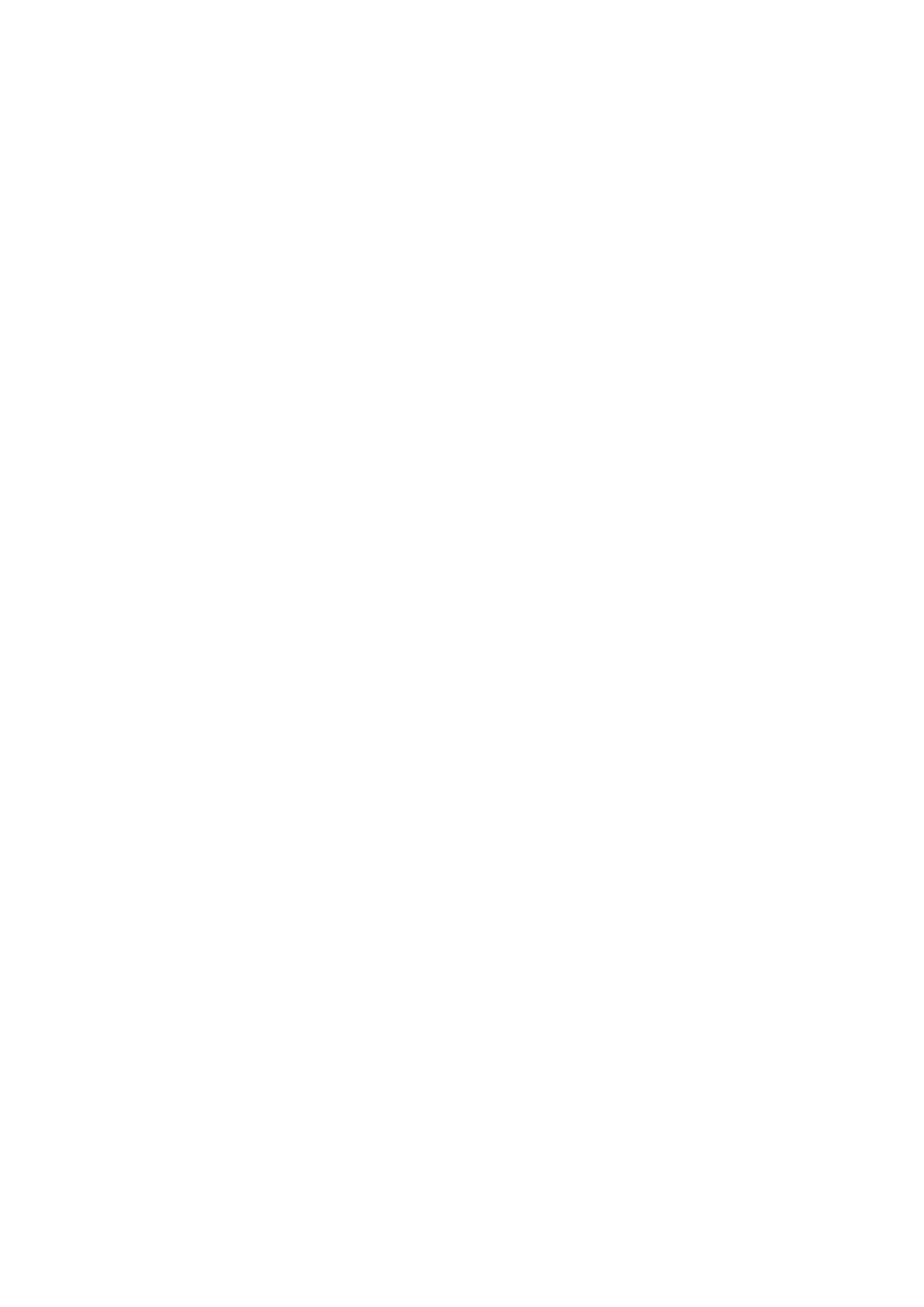# <span id="page-2-0"></span>**Copyright and Statement**

#### **Copyright**

**SIGLENT** TECHNOLOGIES CO., LTD. All rights reserved.

#### **Trademark Information**

**SIGLENT** is registered trademark of SIGLENT TECHNOLOGIES CO., LTD.

#### **Statement**

- **SIGLENT** products are protected by patent laws in and outside of the P.R. China.
- **SIGLENT** reserves the rights to change the specification and price.
- Information in this publication replaces all previous corresponding published material.
- Contents in this manual are not allowed to be copied, extracted or translated in any form or by any means without **SIGLENT**"s permission.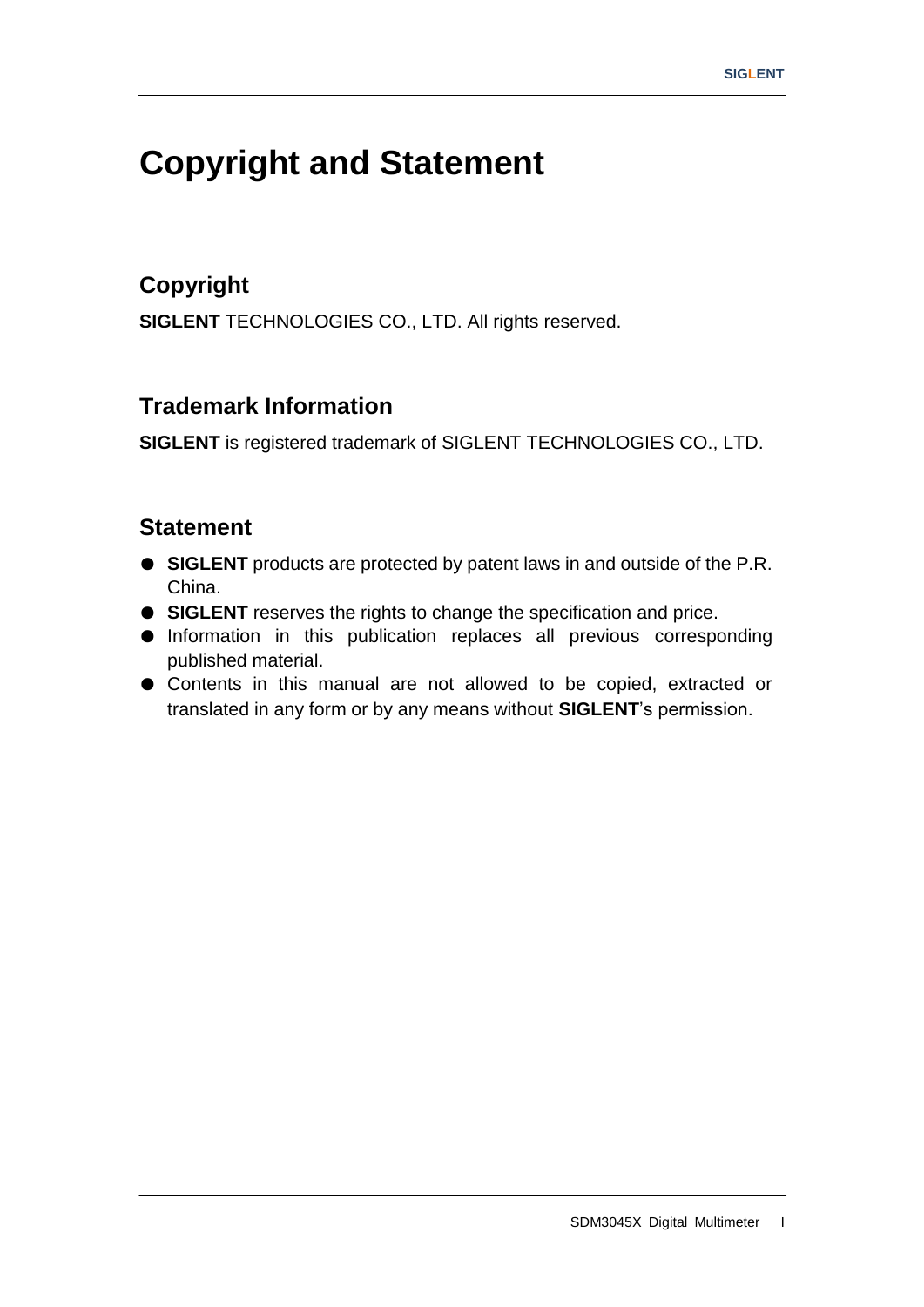# <span id="page-3-0"></span>**General Safety Summary**

Read the following safety precautions carefully to avoid any personal injuries or damages to the instrument and any products connected to it. To avoid potential hazards, please use the instrument as specified.

#### **Use proper power line.**

It's only allowed to use the special power line which is approved by local state.

#### **Ground the instrument.**

The instrument is grounded through the protective terra conductor of the power line. The ground conductor must be connected to the earth to avoid electric shock. Make sure the instrument is grounded correctly before connecting its input or output terminals.

#### **Connect the signal wire correctly**

The potential of the signal wire is equal to the earth, so do not connect the signal wire to a high voltage.

#### **Observe all terminal ratings**

Please observe all ratings and sign instructions on the instrument to avoid fire or electric shock. Before connecting the instrument, please read the manual carefully to gain more information about the ratings.

#### **Do not operate with suspected failures**

If you suspect that the product is damaged, please contact SIGLENT"s qualified service personnel to inspect it. Any repair and adjustment to the product or replacing a component should be done by qualified personnel only.

#### **Avoid circuit or wire exposure**

Don"t touch exposed contacts or components when the power is on.

#### **Don't operate without covers.**

Don"t operate the instrument with covers or panels removed.

#### **Use proper fuse.**

It's only allowed to use the specified fuse for the instrument.

#### **Use proper over-voltage protection.**

Make sure there is no over-voltage (like voltage caused by thunder and lightning) reaching to the instrument, otherwise the operator may suffer an electric shock.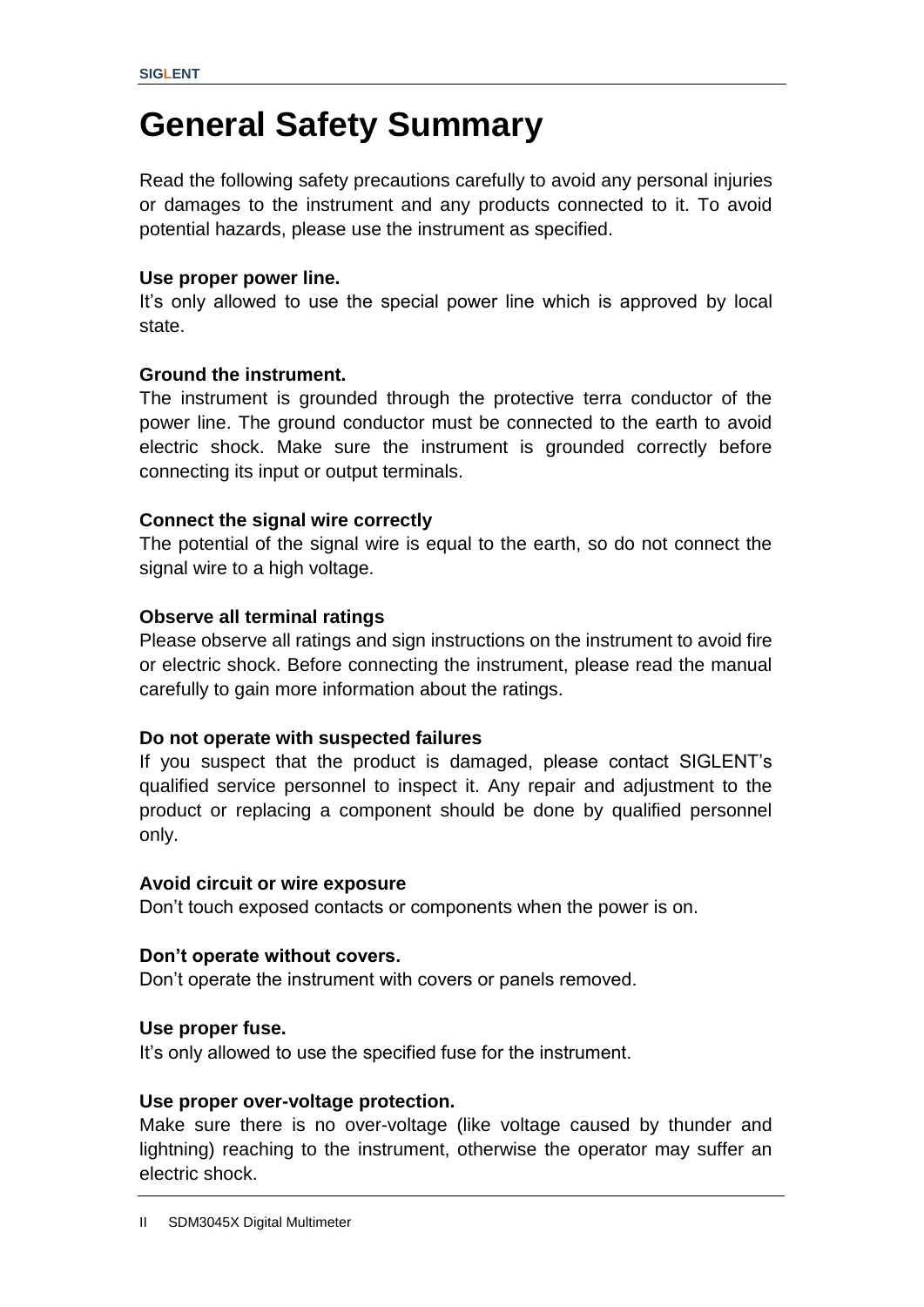#### **Antistatic protection.**

Static electricity will cause damages to the instrument, so test in antistatic areas as far as possible. Ground its inner and outer conductors to release the static electricity temporarily before connecting the cable to the instrument.

#### **Keep good ventilation.**

Improper ventilation will cause the rise of the instrument"s temperature. Keep good ventilation and check the vent and fan regularly when using it.

#### **Keep the surface of the instrument clean and dry.**

**Do not operate in wet or damp conditions.**

**Do not operate in flammable or explosive environment.**

**The disturbance test of all the models meets the limit values of A in the standard of EN 61326-1:2013.**

#### **Input terminal protection limitation**

Protection limitation is defined for the input terminal:

#### **1. Main input**(**HI and LO**)**terminal**

HI and LO terminals are used for Voltage, Resistance, Capacitance, Continuity, Frequency and Diode measurement. Two protection limitations are defined:

**HI-LO protection limitation:** 1000VDC or 750AVC. It's the maximum measurable voltage. The limitation can be expressed as 1000Vpk.

 **LO-ground protection limitation**:LO terminal can "float" 500Vpk relative to the ground safely. The maximum protection limitation of HI terminal relative to the ground is 1000Vpk. Therefore, the sum of the "float" voltage and the measured voltage can't exceed 1000Vpk.

#### **2. Sampling (HI Sense and LO Sense) terminal**

HI Sense and LO Sense are used for 4-wire Resistance measurement. Two protection limitations are defined:

**HI Sense-LO Sense protection limitation:** 200Vpk.

**LO Sense-LO Sense protection limitation:** 2Vpk.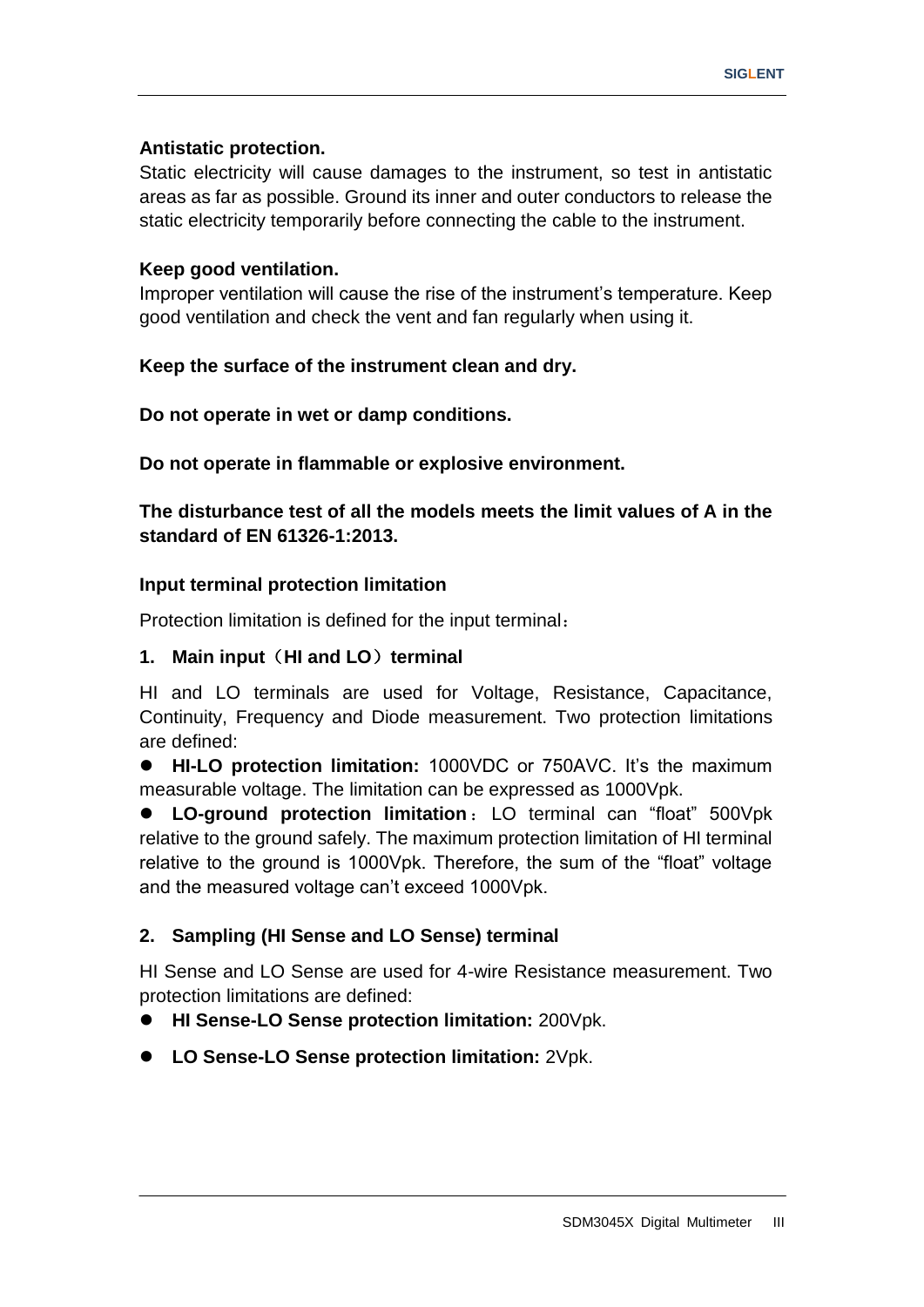#### **3. Current input (I) terminal**

**I and LO terminals** are used for current measurement. The maximum current which go through the **I** terminal is limited to 10A by the fuse on the back panel.

#### **NOTE:**

Voltage on the current input terminal corresponds to voltage on LO terminal. To keep good protection, only use the fuse of specified type and level to replace this fuse.

#### **IEC Measurement Category II Over-voltage Protection**

SDM3045X Digital Multimeter provides over-voltage protection for line-voltage mains connections meeting both of the following conditions to avoid the danger of electric shock:

- The HI and LO input terminals are connected to the mains under Measurement Category II conditions as following.
- The maximum line voltage of the mains is 300VAC.

#### **WARNING:**

IEC Measurement Category II includes electrical devices connected to mains at an outlet on a branch circuit, such as most small appliances, test equipments, and other devices that plug into a branch outlet or socket.

SDM3045X is capable of making measurements with the HI and LO inputs connected to mains in such devices (up to 300VAC) or the branch outlet itself. However, the HI and LO terminals of SDM3045X can't be connected to mains in permanently installed electrical devices such as the main circuit-breaker panels, sub-panel disconnected boxes and permanently wired motors. Such devices and circuits are prone to exceed the protection limits of SDM3045X.

#### **NOTE:**

Voltages above 300VAC only can be measured in circuits that are isolated from mains. However, there may be transient over-voltage in circuits that are isolated from mains. SDM3045X is able to withstand occasional transient over-voltage up to 2500Vpk. Please don"t use this instrument to measure circuits that transient over-voltage may exceed this level.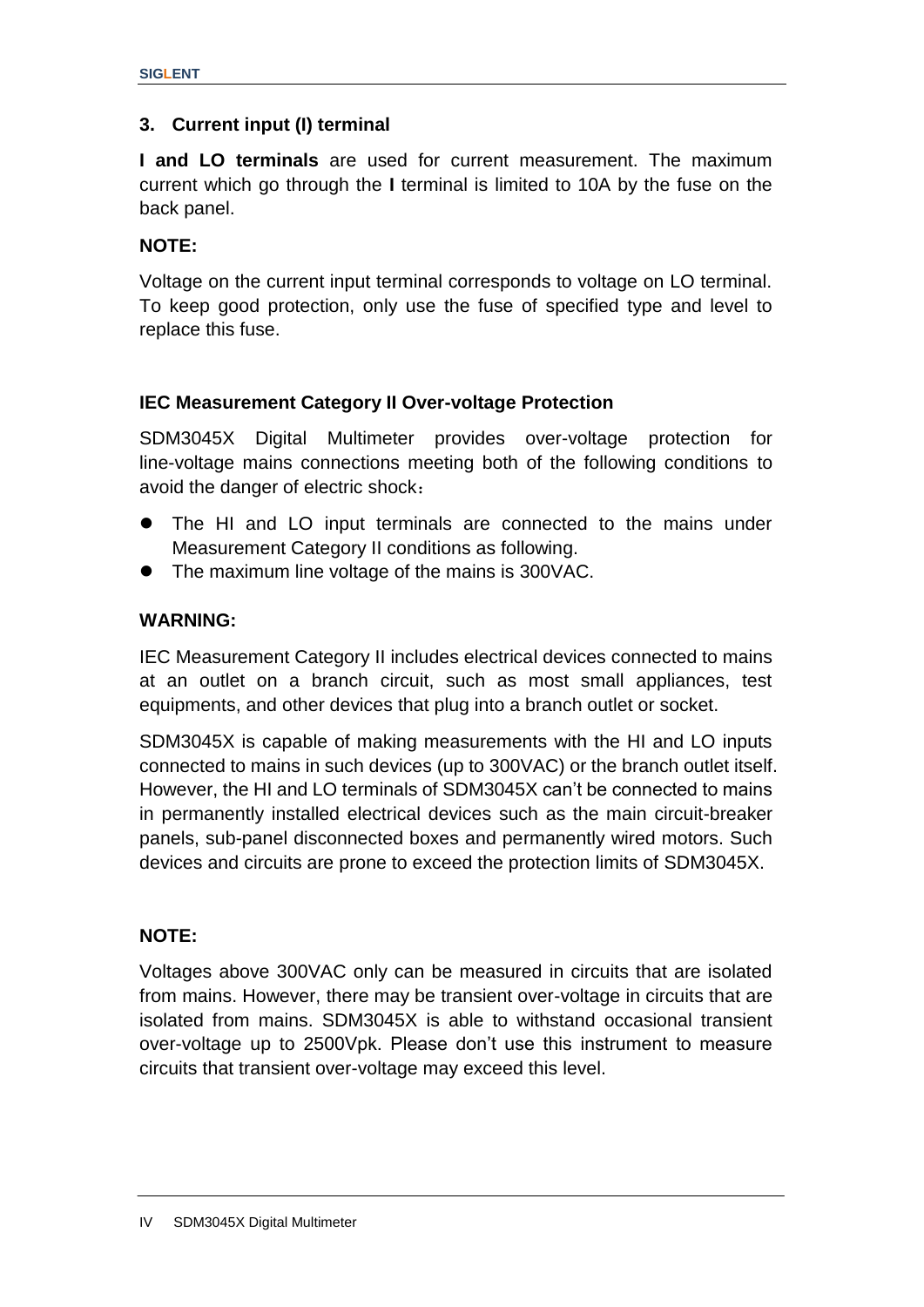# <span id="page-6-0"></span>**Safety Terms and Symbols**

**Terms in this manual.** Terms may appear in this manual.



**WARNING**: Warning statements indicate the conditions and behaviors that could result in injury or loss of life.



properties.

properties.

conditions.<br>...

**CAUTION**: Caution statements indicate the conditions and behaviors that could result in damage to this product or other



**CAT I (1000V)**: IEC Measurement Category I. The highest measurable voltage is 1000Vpk in the HI-LO terminal.



**CAT II (300V):** IEC Measurement Category II. Inputs may be connected to mains (up to 300VAC) under Category II overvoltage

**Terms used on the instrument**. Terms may appear on the instrument:

**DANGER** indicates an injury or hazard that may immediately happen. **WARNING** indicates an injury or hazard that may not immediately happen. **CAUTION** indicates that a potential damage to the instrument or other property might occur.

**Symbols used on the instrument**. Symbols may appear on the instrument.







**Hazardous Voltage**

**Protective Earth Ground**

**Warning Test Ground**

**Chassis Ground**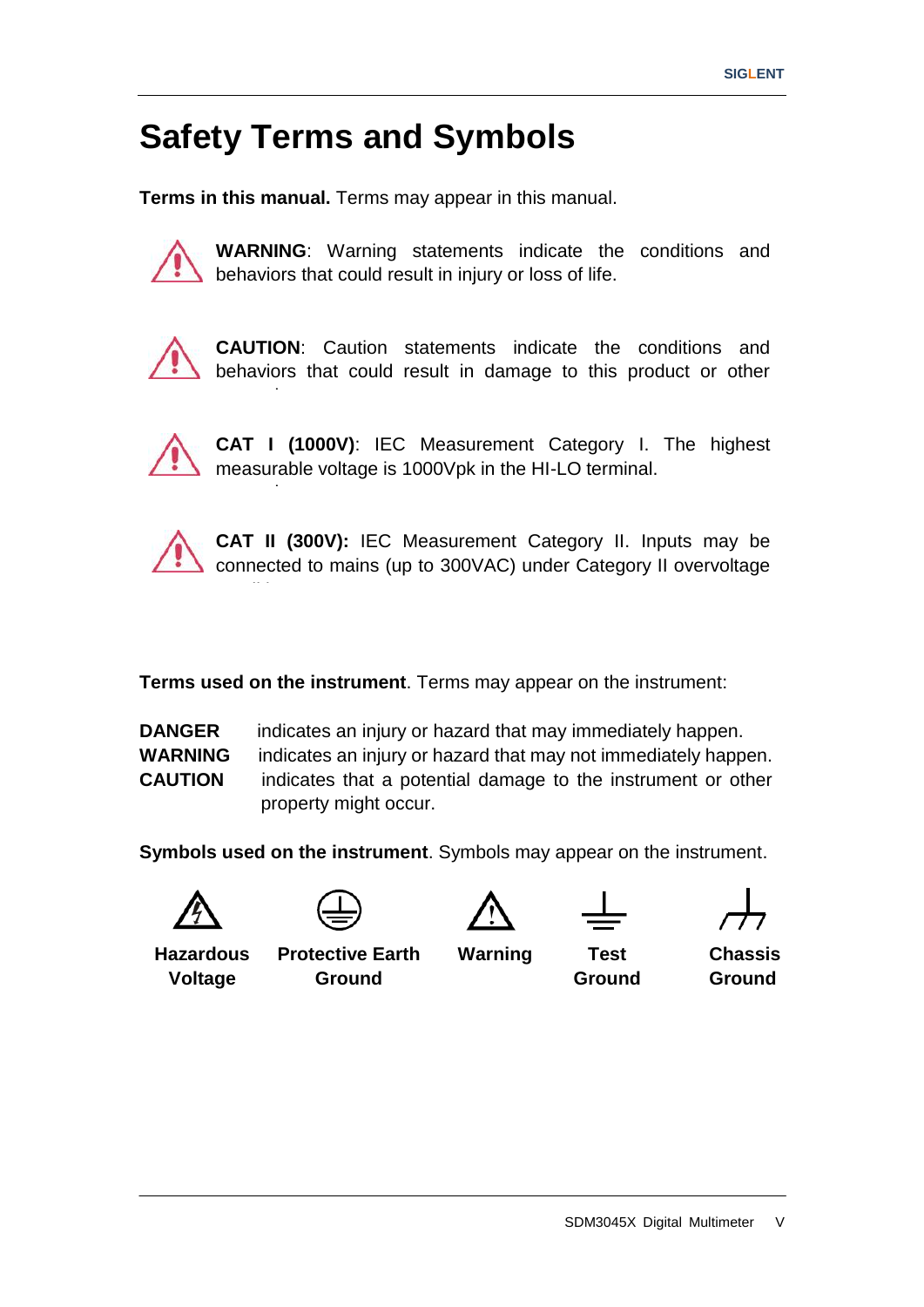# <span id="page-7-0"></span>**Introduction of SDM3045X**

**SDM3045X** is a 4½ dual-display instrument designed with 4½ digits readings resolution and dual-display, especially fitting to the needs of high-precision, multifunction, and automation measurements. It realized a combination of basic measurement functions, multiple math functions, and display functions, etc.

**SDM3045X** holds a 4.3 inch color TFT-LCD display screen. Its clear keyboard layout and operation hints make it easier and agility to use. Besides, it supports multi-interface such as USB Device,USB Host and LAN, which can meet users" demand furthest.

#### **Main Features:**

- 4.3 inch color TFT-LCD display screen with 480\*272 high resolutions
- Real 4½ digits readings resolution
- Up to 150rdgs/S measurement speed
- **True-RMS AC Voltage and AC Current measurements**
- 1 Gb Nand Flash size, mass storage configuration files and data files
- Built-in cold terminal compensation for thermocouple
- Support standard SCPI and control software on PC, compatible with commands of main stream multimeters
- Supports dual-display function, Chinese and English menu
- Built-in help system, convenient to acquire information
- Support USB Device, USB Host and LAN interfaces
- Configuration and measured data can be imported or exported via VXI 11, USBTMC and USB flash drive, which is convenient for users to modify, view and backup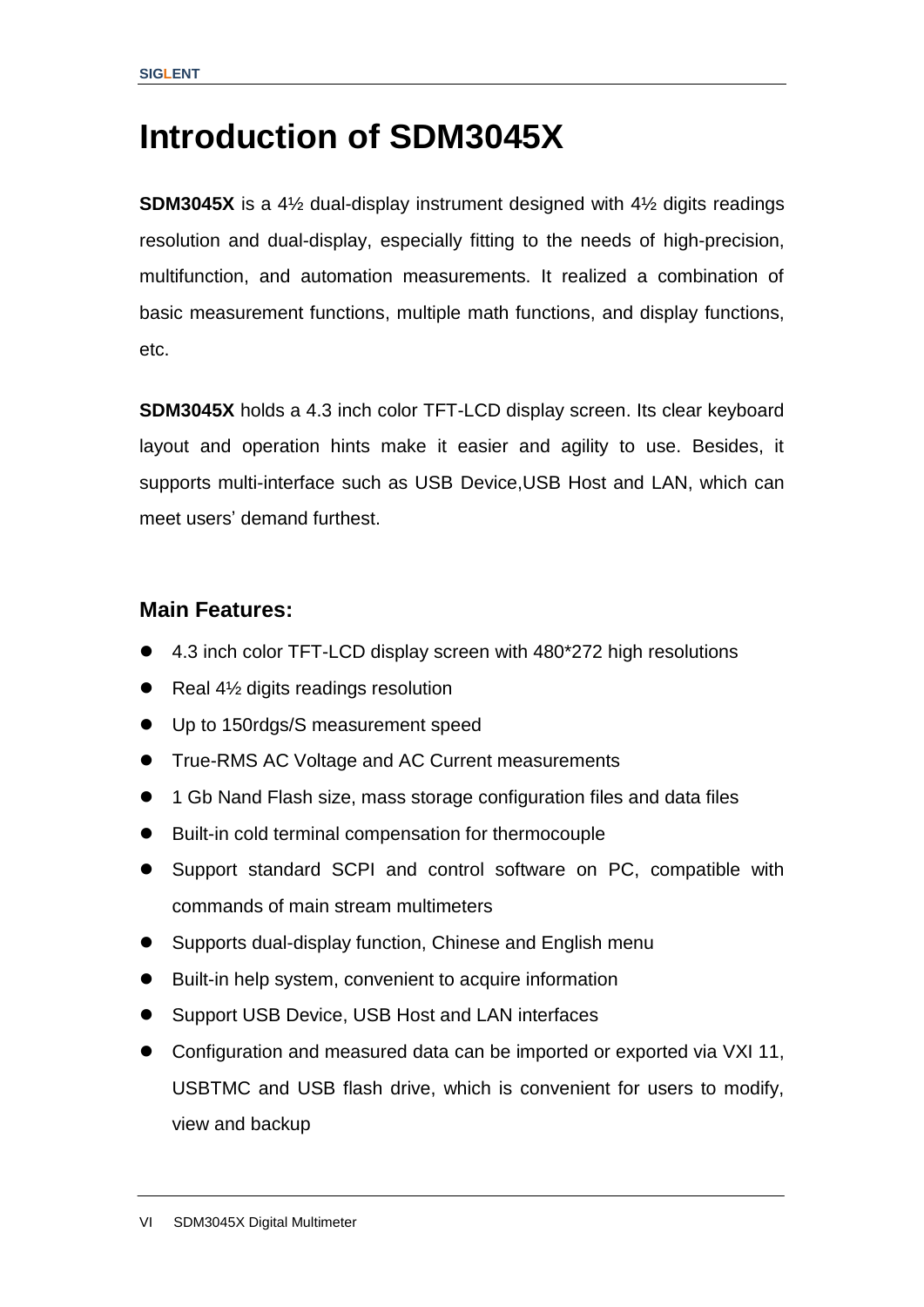# <span id="page-8-0"></span>**Abstract**

The manual mainly introduces corresponding information of operating the SDM3045X Digital Multimeter. It contains these chapters:

#### **Chapter 1 Quick Start**

Guide you to prepare the SDM3045X Digital Multimeter and know about the Front/Back panel and user interface.

#### **Chapter 2 Function and Operation**

Introduce the functions and operations of SDM3045X in details.

#### **Chapter 3 Application Examples**

Introduce you how to use strong measurement functions of this instrument easily through some examples.

#### **Chapter 4 Measurement Tutorial**

Guide you to eliminate the errors that may appear during your measurement and obtain accurate result.

#### **Chapter 5 General Troubleshooting**

Provide you some general troubleshooting.

#### **Chapter 6 Appendix**

Provide you information about accessories, warranties, troubleshooting, services and supports.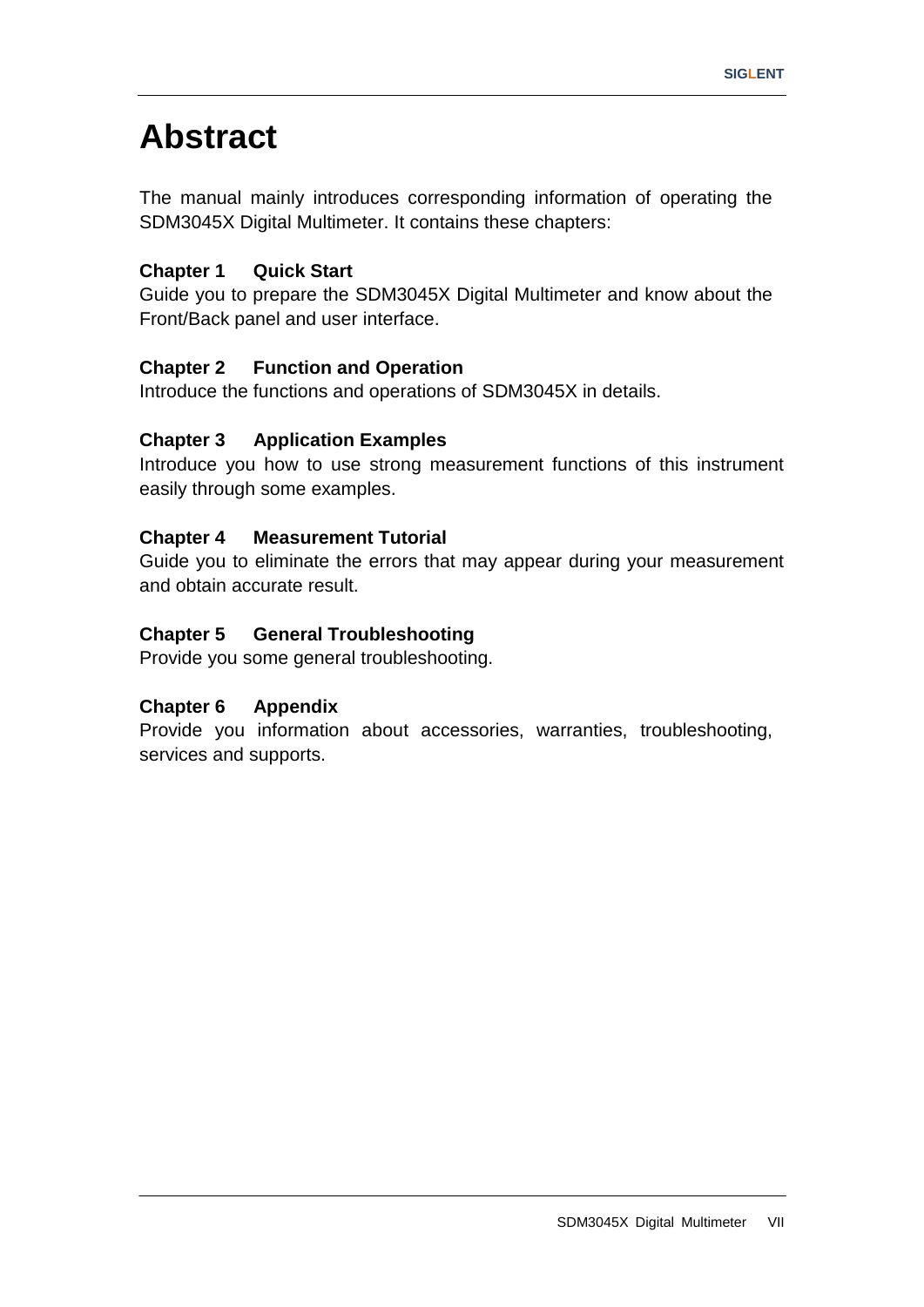# Content

<span id="page-9-0"></span>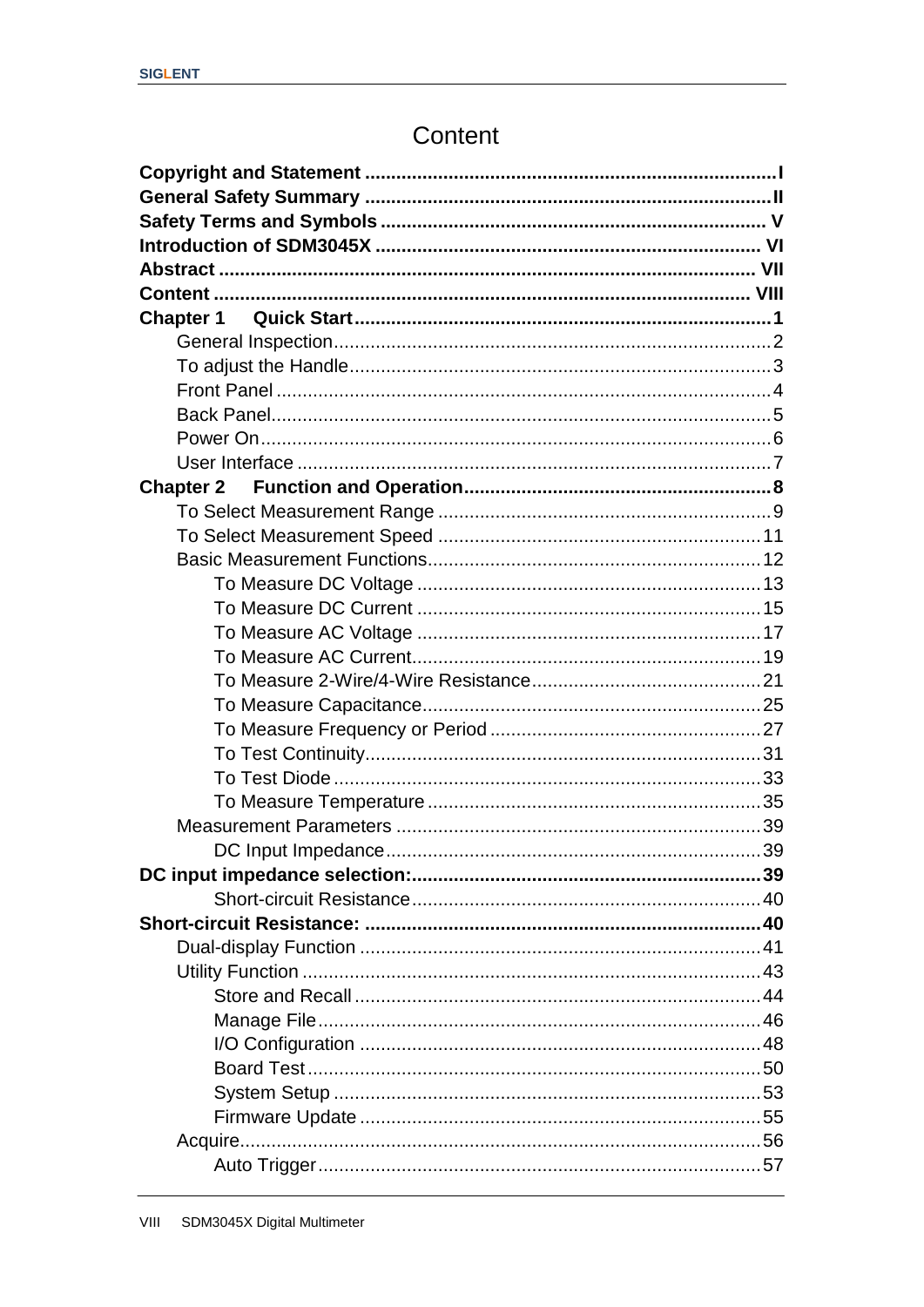| <b>Chapter 3</b> |  |
|------------------|--|
|                  |  |
|                  |  |
|                  |  |
|                  |  |
|                  |  |
|                  |  |
| <b>Chapter 4</b> |  |
|                  |  |
|                  |  |
|                  |  |
| <b>Chapter 5</b> |  |
|                  |  |
|                  |  |
|                  |  |
|                  |  |
|                  |  |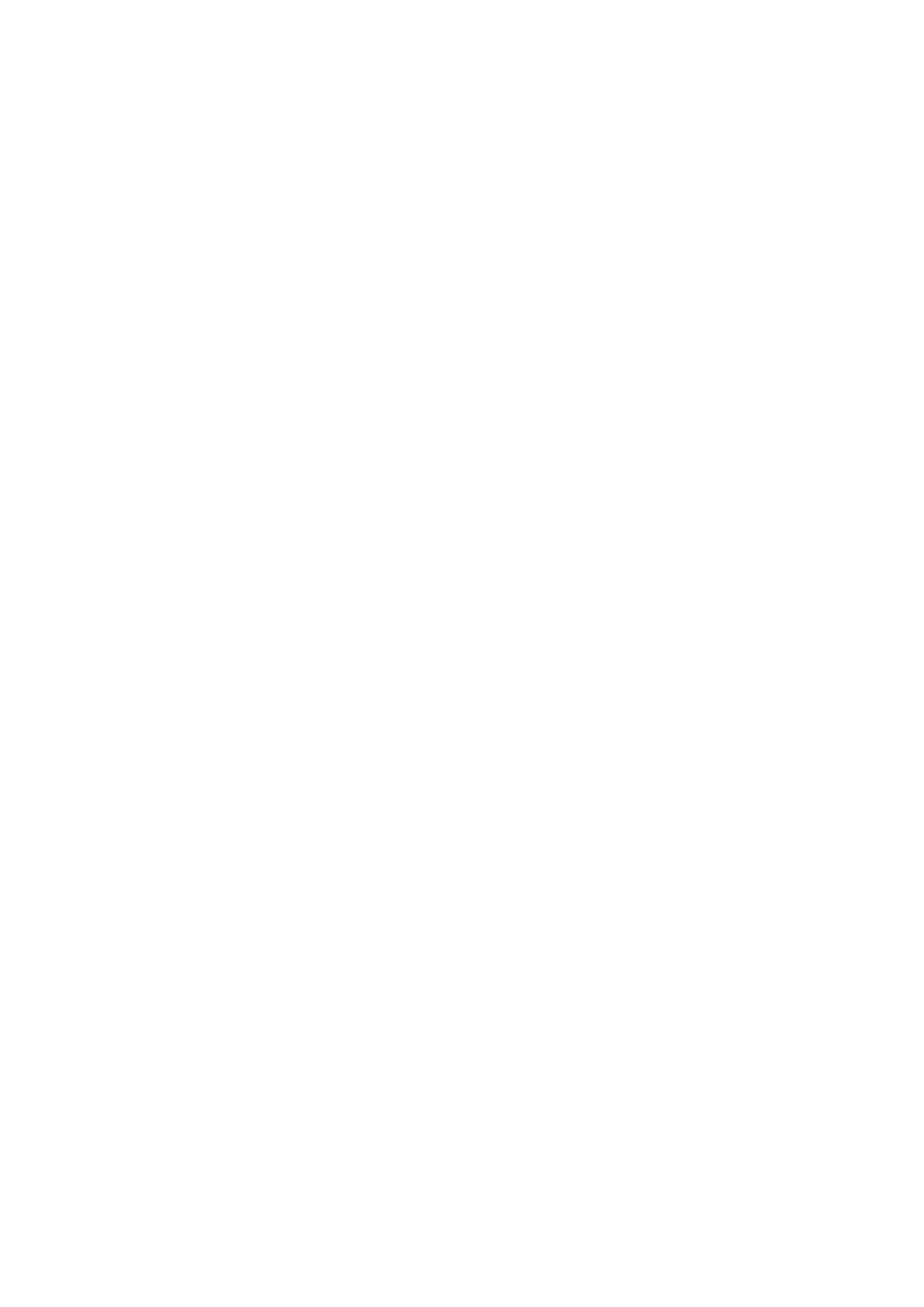# <span id="page-12-0"></span>**Chapter 1 Quick Start**

- **General Inspection**
- **Handle Adjustment**
- **The Front Panel**
- **The Back Panel**
- **To Connect Power Line**
- **User Interface**
- **To Use Safety Lock**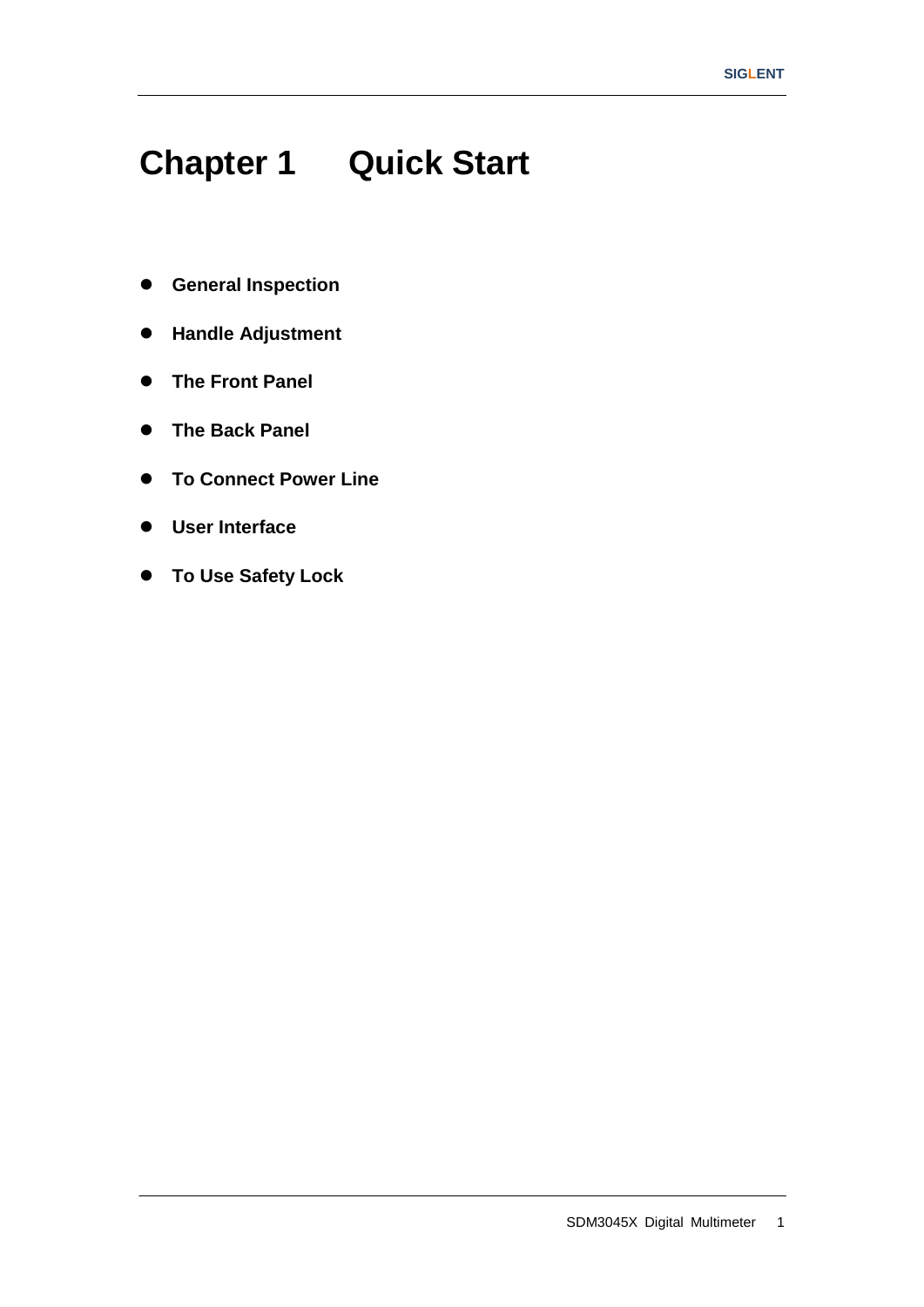# <span id="page-13-0"></span>**General Inspection**

#### **1. Inspect the shipping container.**

Please keep the damaged container or cushioning material until the contents of the shipment have been checked completely and the instrument has passed the electrical and mechanical test.

Damages of the instrument caused by the shipment will be compensated by the shipper or carrier. SIGLENT will not be responsible for the free repair or replacement.

#### **2. Inspect the instrument.**

If there exit any mechanical damages or lacking of components, or the instrument fails the electrical and mechanical test, please contact your SIGLENT sales.

#### **3. Check the accessories.**

Check the accessories according to the packing list carefully. If there exit any accessories damaged or missing, please contact your SIGLENT sales.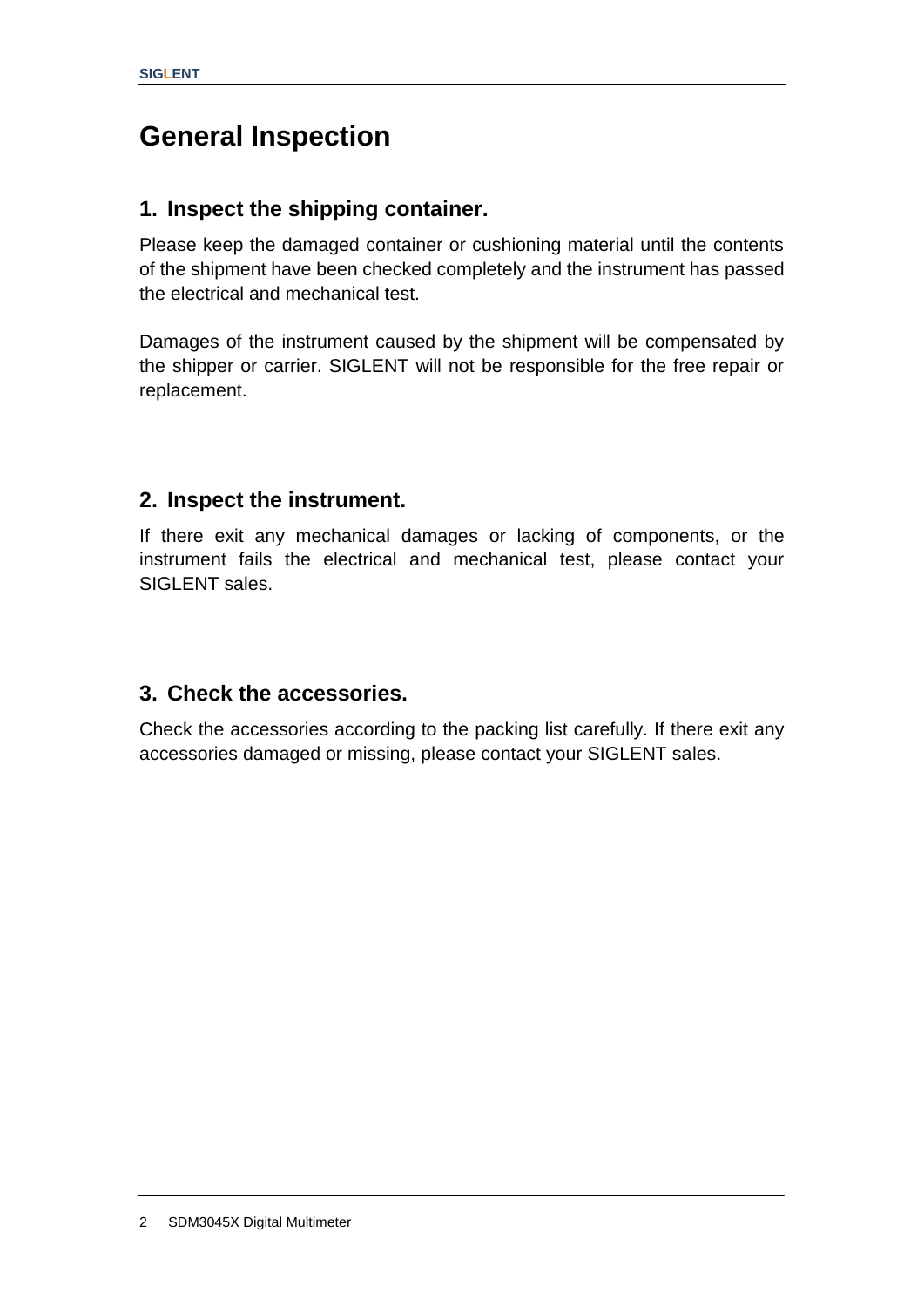# <span id="page-14-0"></span>**To adjust the Handle**

Adjust the handle position of SDM3045X properly to place the instrument stably so that users can manipulate and observe the display better. Please grip the handle by the two sides and pull it outward. Then rotate the handle to the appropriate position. Please operate as the following diagram.



Diagram 1- 2 Horizontal Position Diagram 1- 3 Carrying Position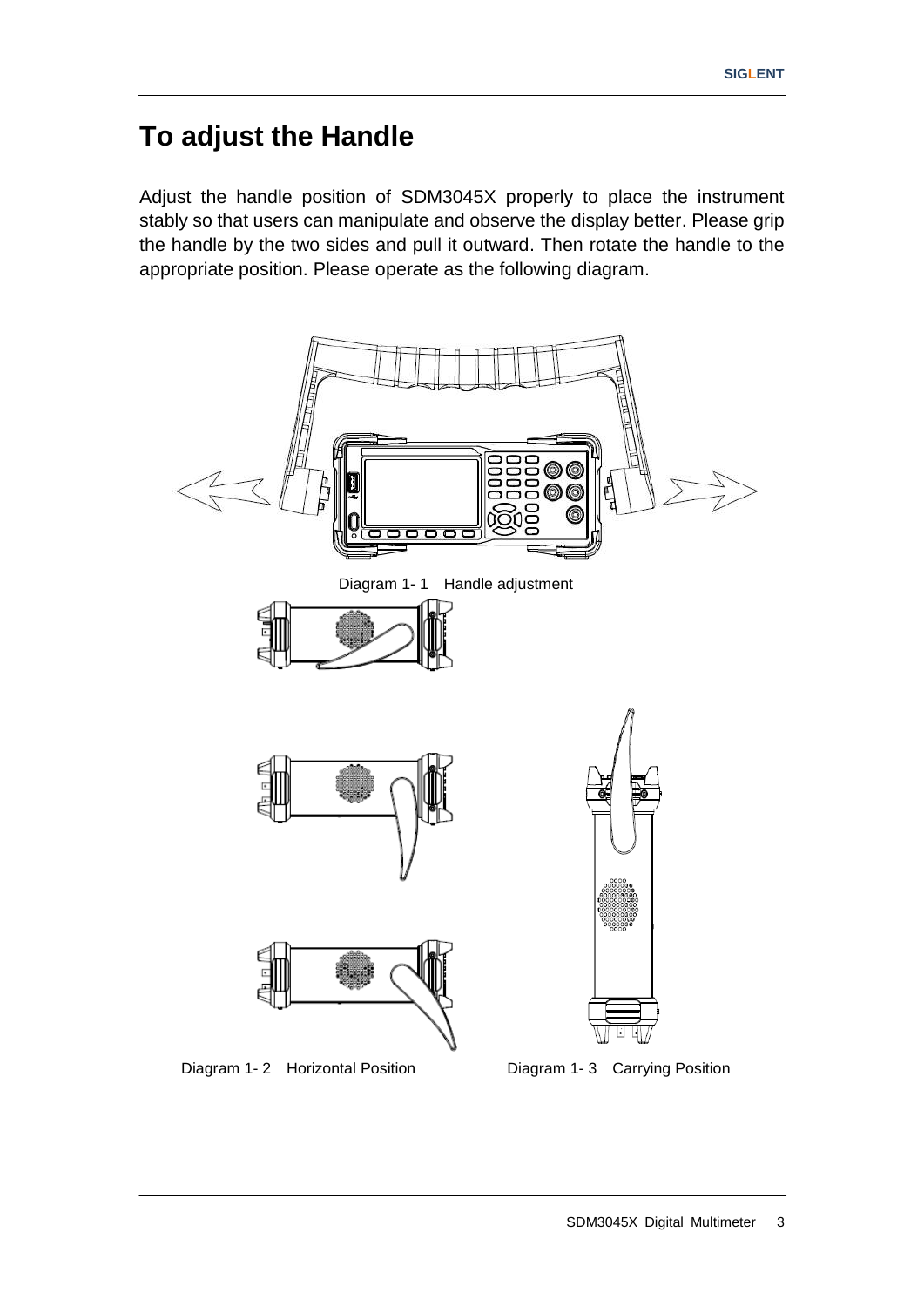# <span id="page-15-0"></span>**Front Panel**

SDM3045X Digital Multimeter provides users with brief and clear front panel. These control buttons are group by logic and users only need choose corresponding buttons to carry out basic operations, as shown in Diagram 1-4.



Diagram 1- 4 Front Panel Overview

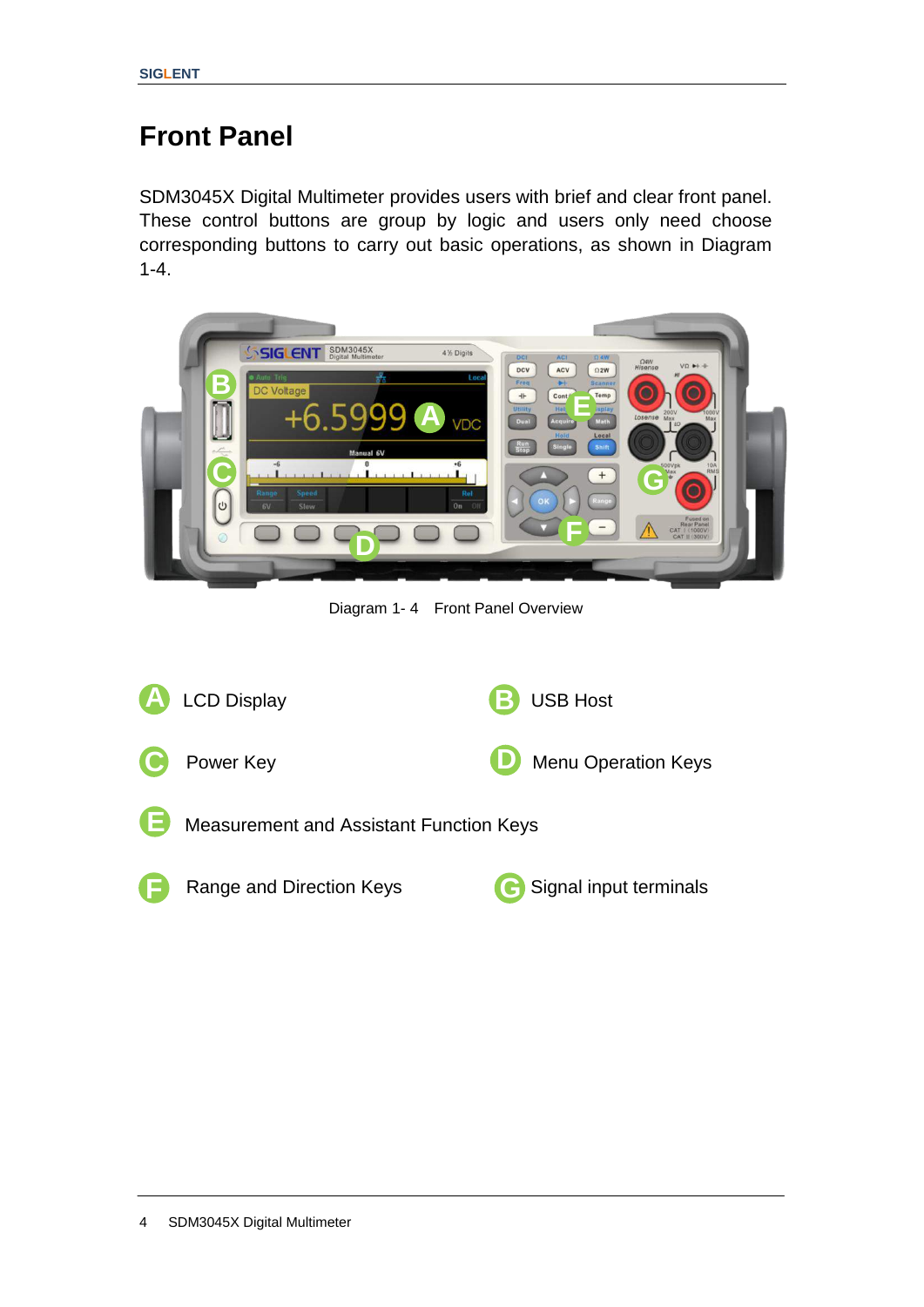# <span id="page-16-0"></span>**Back Panel**

SDM3045X Digital Multimeter"s Back Panel provides users with abundant interfaces as shown in the following diagram.



Diagram 1- 5 Back Panel Overview

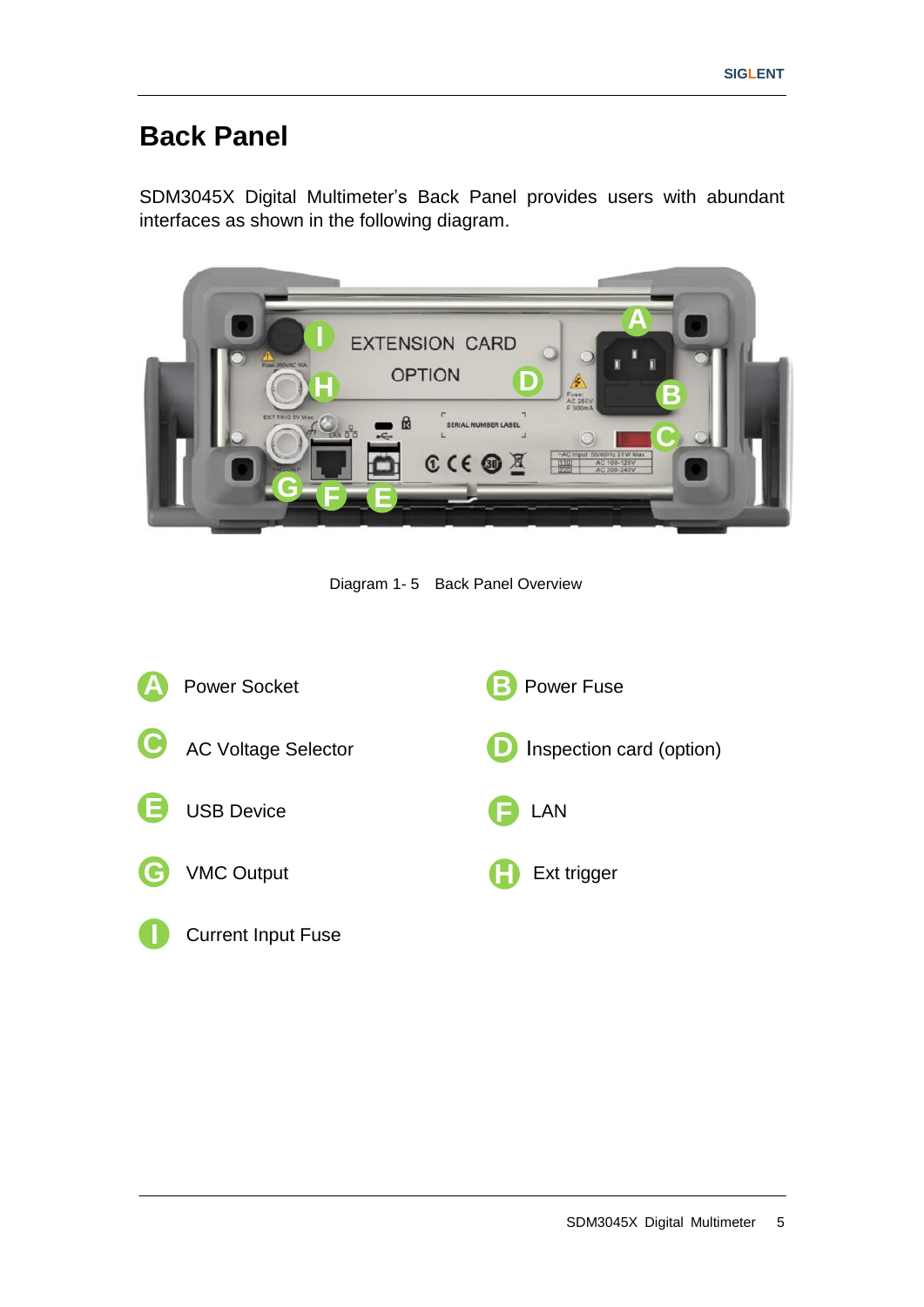# <span id="page-17-0"></span>**Power On**

Please power on the instrument as the following steps:

- 1. Adjust AC Voltage Selector to 110 (100~120V, 45~440Hz, AC) or 220 (200~240V, 50/60Hz, AC) in accordance with power standards in your country;
- 2. Connect the instrument to AC supply via power cord supplied by **SIGLENT**;
- 3. The power indicator light on the front panel will glitter slowly;
- 4. Press the power key on the front panel, the instrument will be started a few seconds later.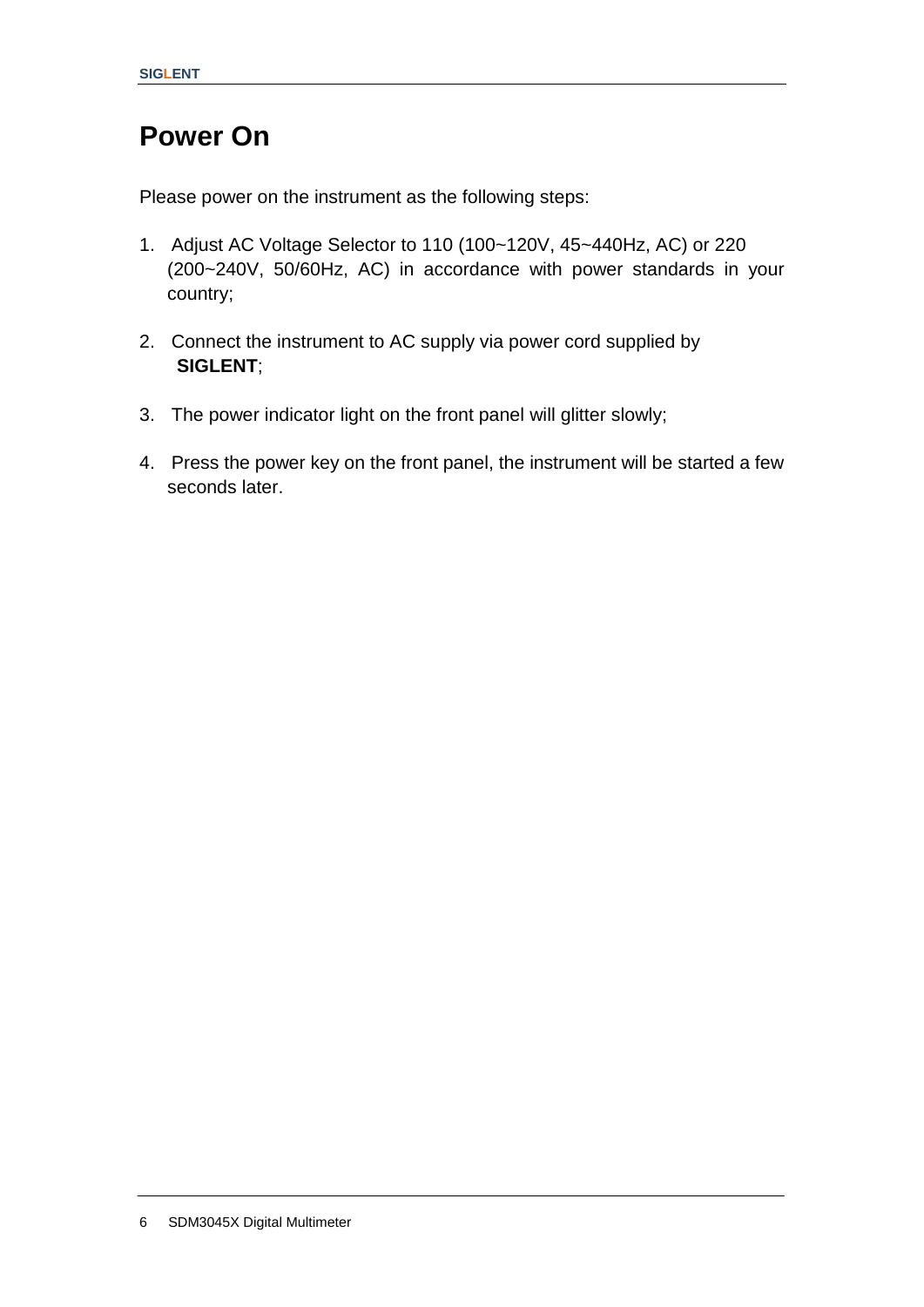# <span id="page-18-0"></span>**User Interface**

### **Single Display**:



Diagram 1- 6 Single Display Interface



### **Dual-Display**: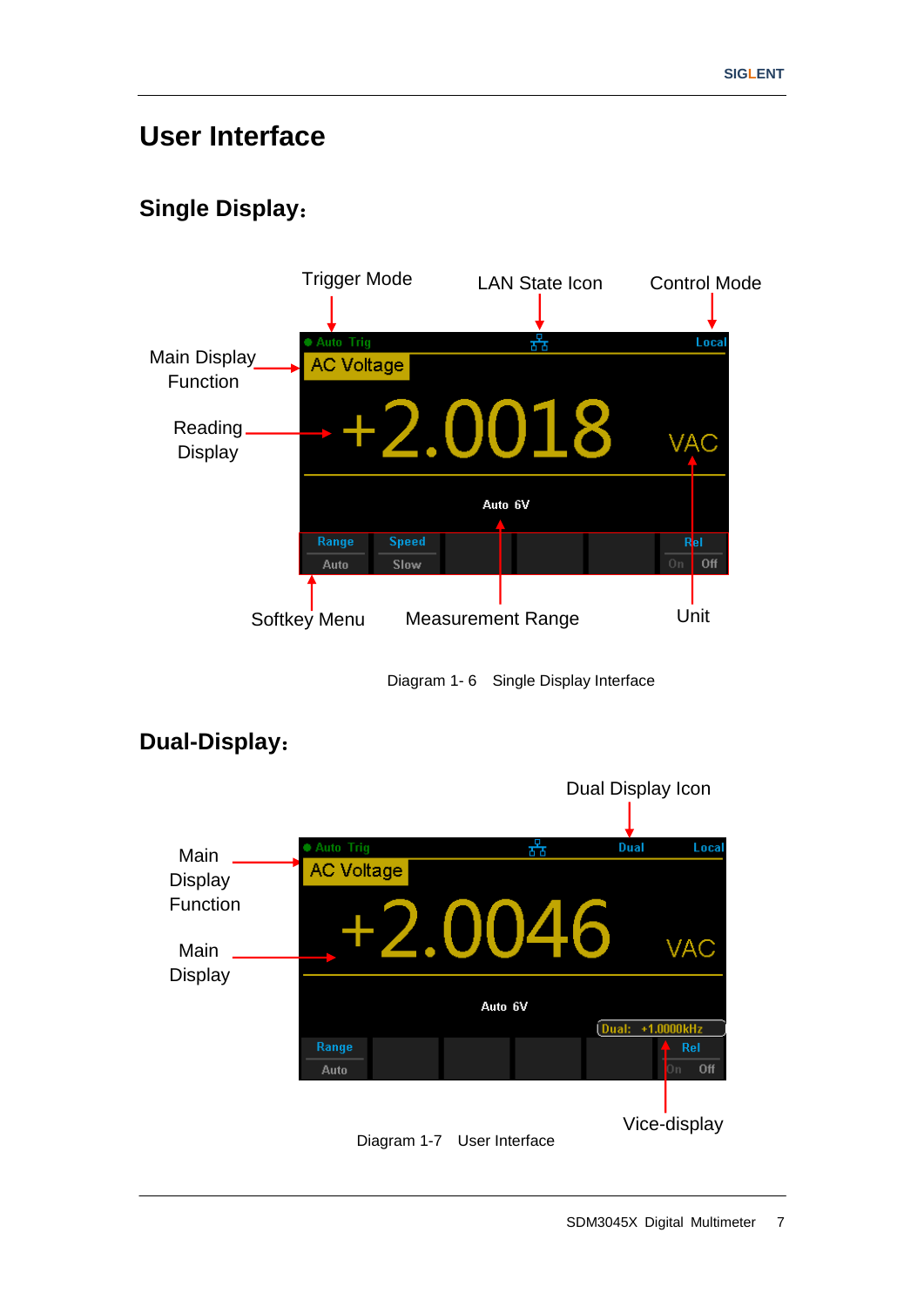# <span id="page-19-0"></span>**Chapter 2 Function and Operation**

- To Measure DC Voltage / Current
- To Measure AC Voltage / Current
- To Measure 2-Wire / 4-Wire Resistance
- To Measure Frequency / Capacitance
- To Test Continuity / Diode
- To Measure Temperature / Optional Multiple Scan Card
- To use Dual-display Function or Set Up the Utility
- Acquire Function or Help System
- Math Function or Display Function
- Run / Stop
- Single Trigger / Hold Measurement Function
- To Switch Functions or Return to Local Menu
- **•** To Select Measurement Range

























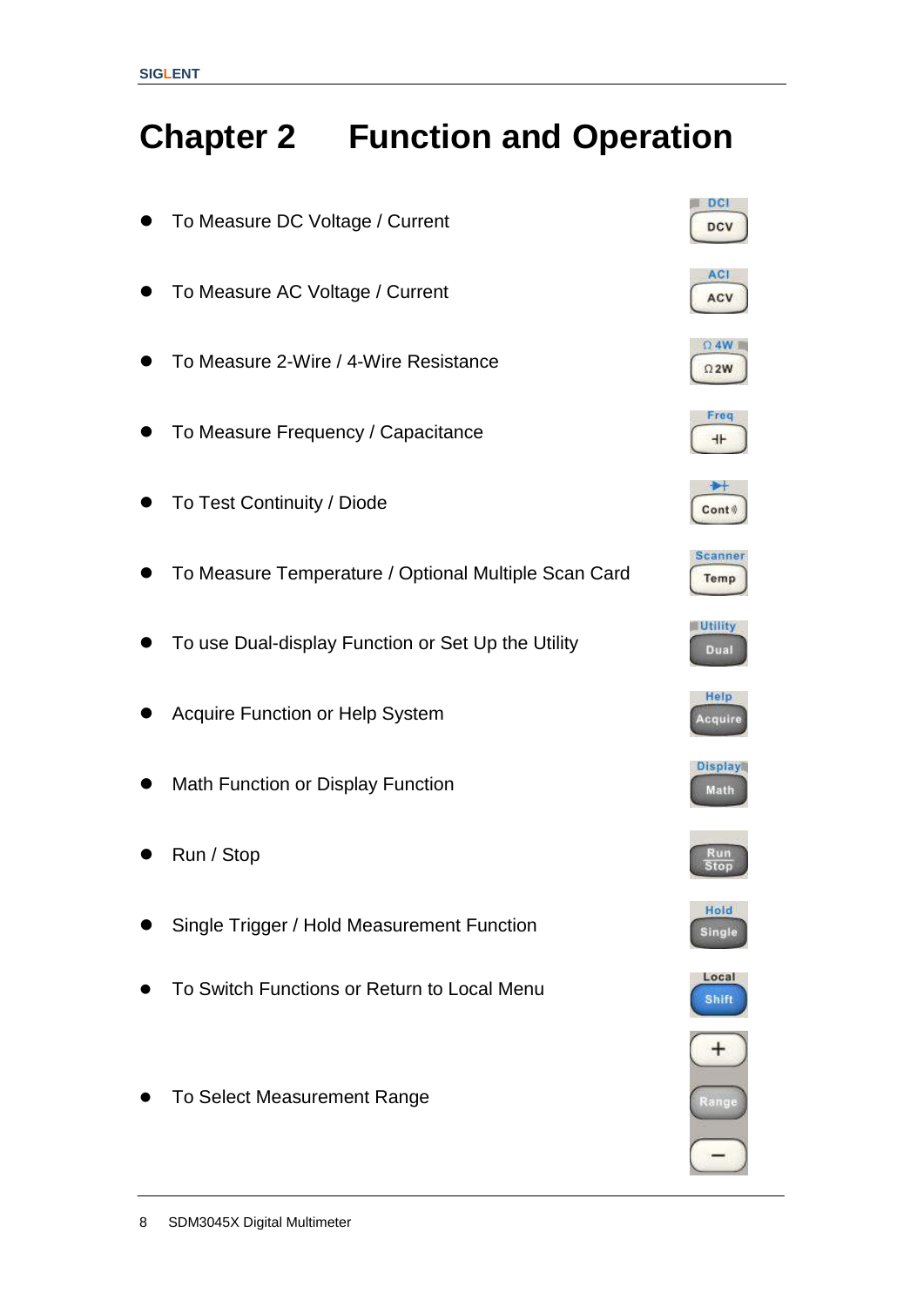## <span id="page-20-0"></span>**To Select Measurement Range**

The Multimeter has two kinds of modes of selecting measurement range: "Auto" and "Manual". It can select appropriate range according to the signals input in Auto mode, which is very convenient for users. While in Manual mode, you can obtain higher reading precision. Range selection keys are on the right side of the front panel as the following diagram.



Diagram 2- 1 Range Selection Keys

**Method 1:** By Function keys on the Front Panel

Auto Range: Press (Range) to switch between Auto Range and Manual Range. Manual Range: Press  $\begin{pmatrix} + \\ - \end{pmatrix}$  to increase range and press  $\begin{pmatrix} - \\ - \end{pmatrix}$  to decrease range.

**Method 2:** By softkeys on the measurement main interface as Diagram 2-2.

Auto Range: Press【Auto】to choose Auto Range, meanwhile Manual Range is forbidden.

Manual Range: Press【600mV】、【6V】、【60V】、【600V】or【1000V】 to choose required range manually. Auto Range is forbidden at this moment.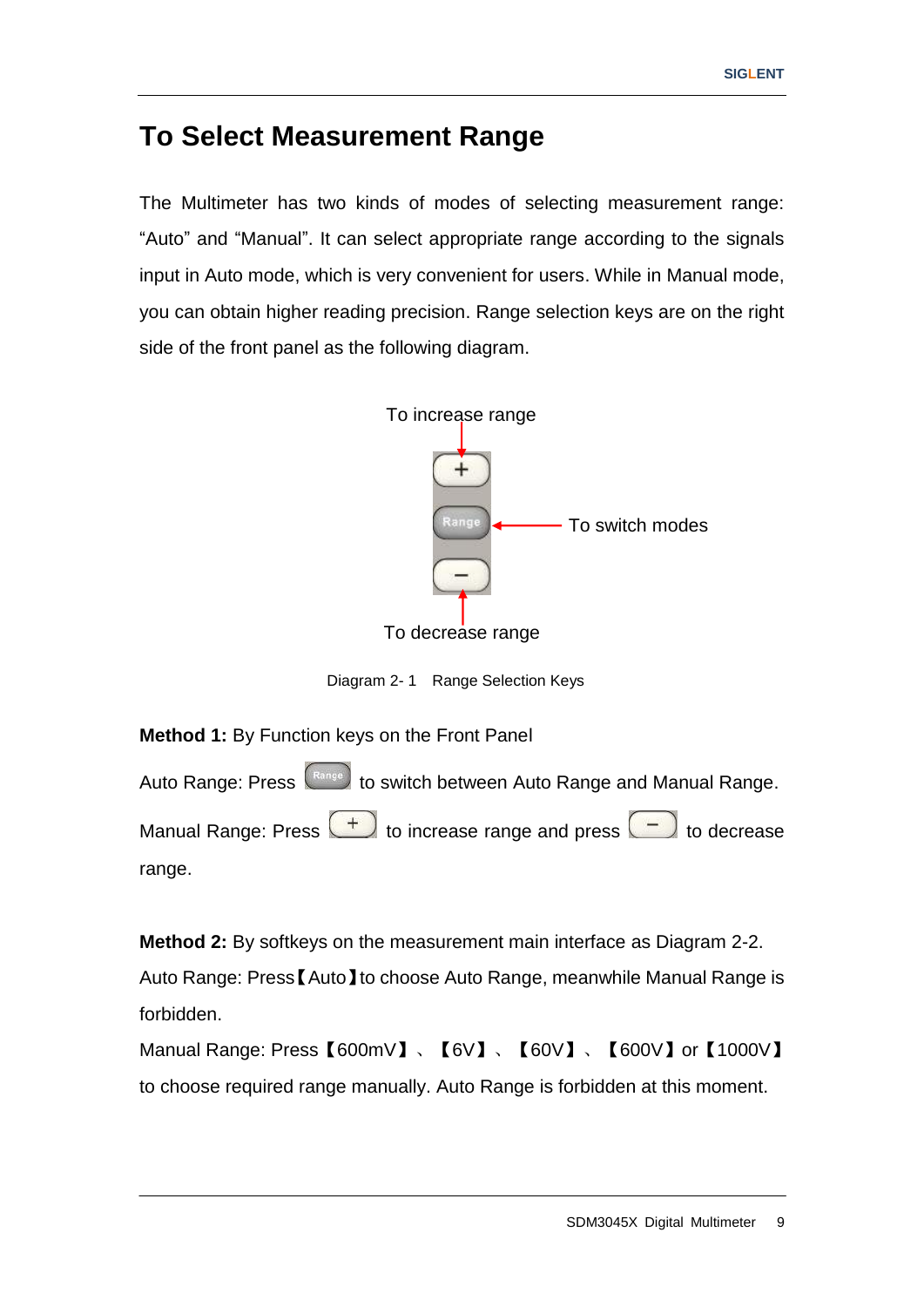

Diagram 2- 2 Range selection menus

#### **Explanations:**

- 1. When the input signal is beyond the current scope of the measurement range, the Multimeter will show "overload".
- 2. Range option will turn back to default setting "Auto" after restarting and remote reset.
- 3. Users are suggested to select "Auto" range so as to protect the instrument against damage and get exact data as much as possible when it"s hard to predict the range of measurement.
- 4. For Dual-display Function, the measurement range of vice display is auto.
- 5. The range is fixed during testing the Continuity. The range of continuity is selected as 2kΩ.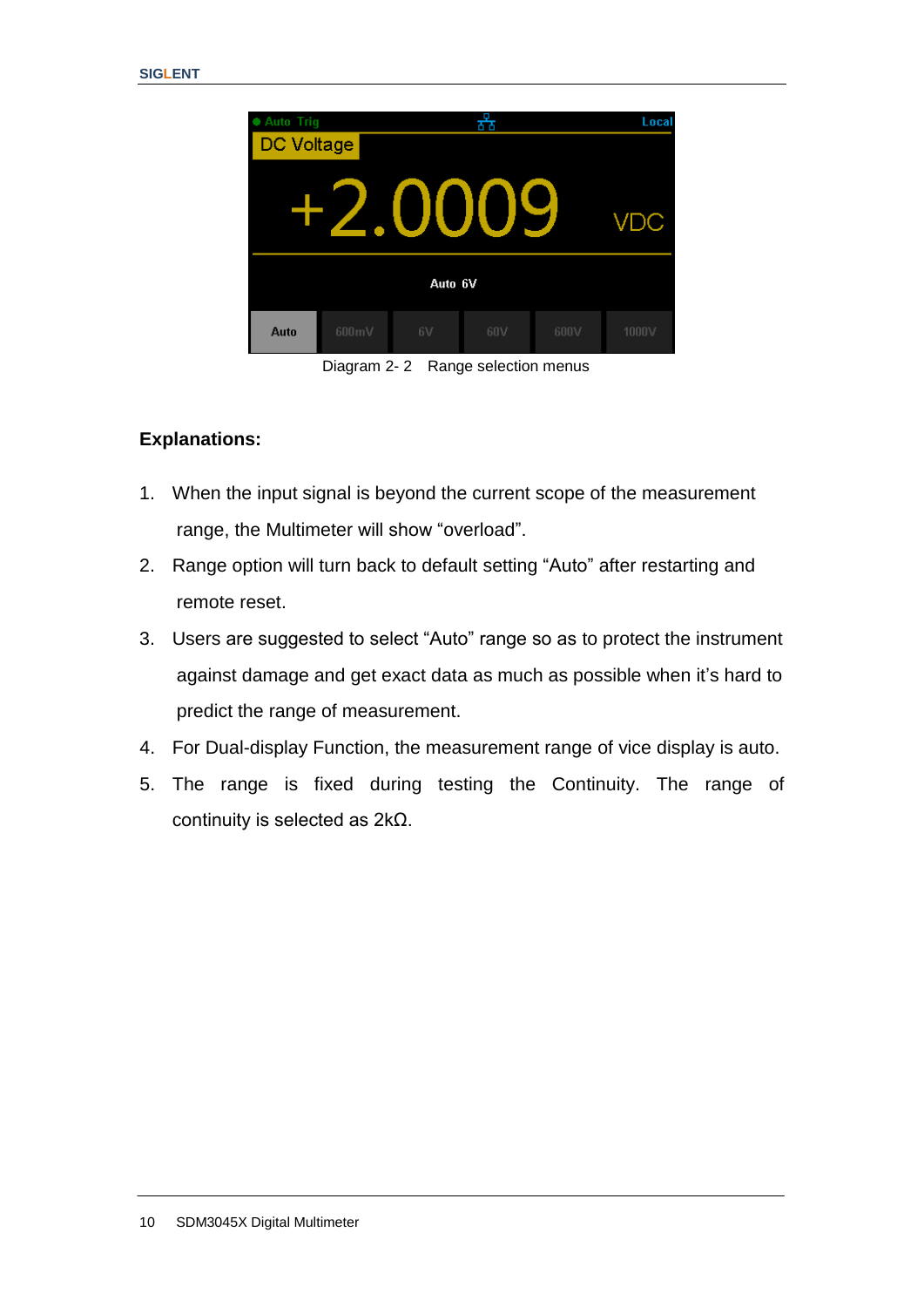## <span id="page-22-0"></span>**To Select Measurement Speed**

The instrument provides three types of measurement rate: 5 reading/s, 50 reading/s and 150 reading/s. 5 reading/s belongs to "Slow" rate; 50 reading/s belongs to "Middle" rate; 150 reading/s belongs to "Fast" rate.

Measurement speed can be controlled by softkey menu. Press 【Speed】 and then press 【Slow】,【Middle】or【Fast】to choose measurement speed.



Diagram 2- 3 Range selection menu

#### **Explanations:**

- 1. Three reading rates are available for DCV, ACV, DCI, ACI and 2-Wire/ 4-Wire Resistance: "Slow", "Middle" and "Fast".
- 2. There is a linkage for both reading resolution and reading (measurement) rate.
- 3. 5 reading/s and 50 reading/s belongs to 4.5 digit resolution.
- 4. 150 reading/s belong to 3.5 digit resolution.
- 5. The reading resolution of Temperature is fixed at 4.5 digit and "Fast" respectively.
- 6. The reading resolutions and measurement rates of both Diode and Continuity are fixed at 4.5 digit and "Fast" respectively.
- 7. The reading resolution and measurement rate of the Frequency function are fixed 4.5 digit and "Slow" respectively.
- 8. The reading resolution and measurement rate of the Capacitance function are fixed at 3.5 digit and "Slow" respectively.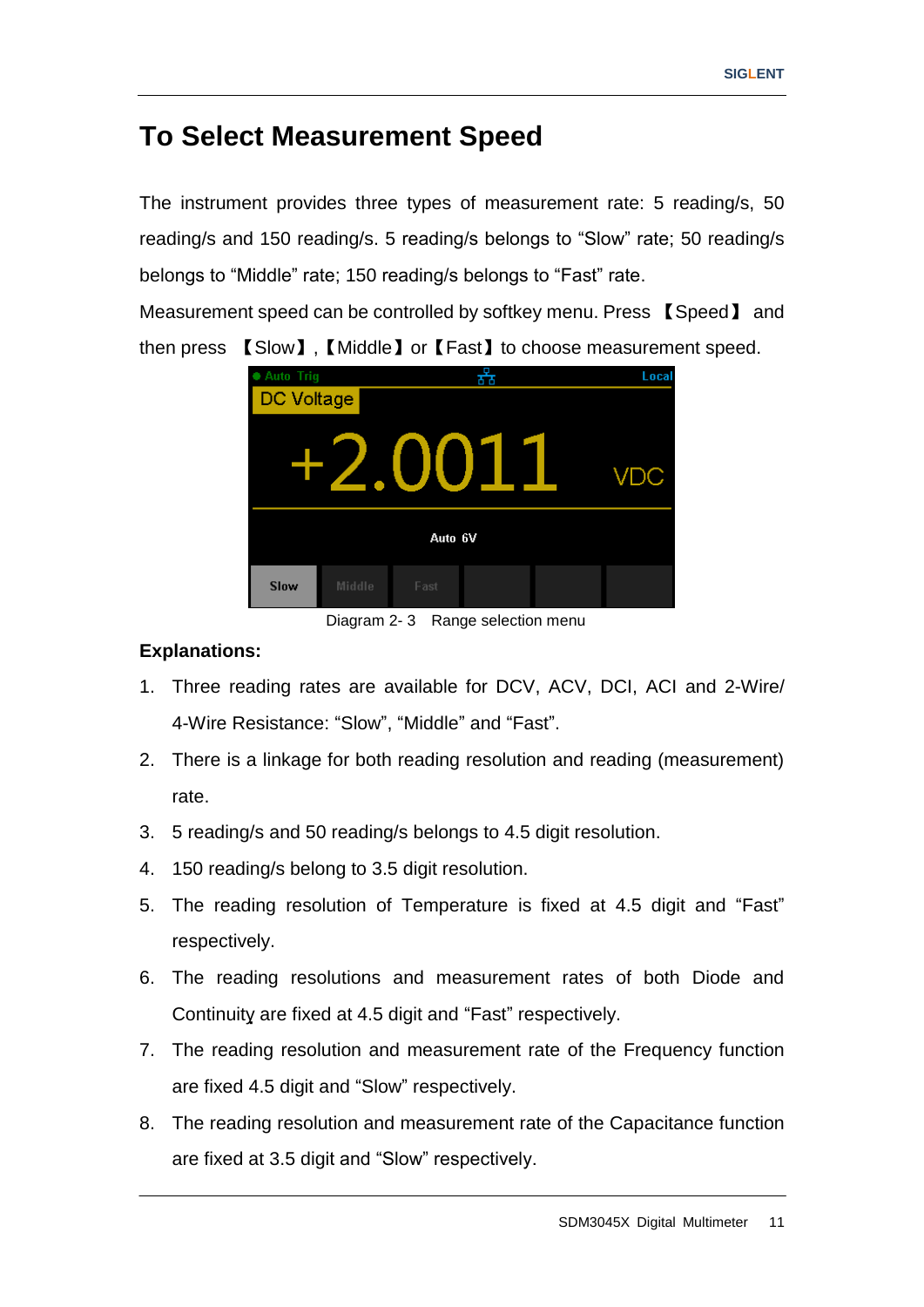# <span id="page-23-0"></span>**Basic Measurement Functions**

SDM3045X Digital Multimeters have following basic functions:

- **To Measure DC Voltage**
- **To Measure AC Voltage**
- **To Measure DC Current**
- **To Measure AC Current**
- **To Measure 2/4-Wire Resistance**
- **To Measure Capacitance**
- **To Test Continuity**
- **To Test Diode**
- **To Measure Frequency or Period**
- **To Measure Temperature**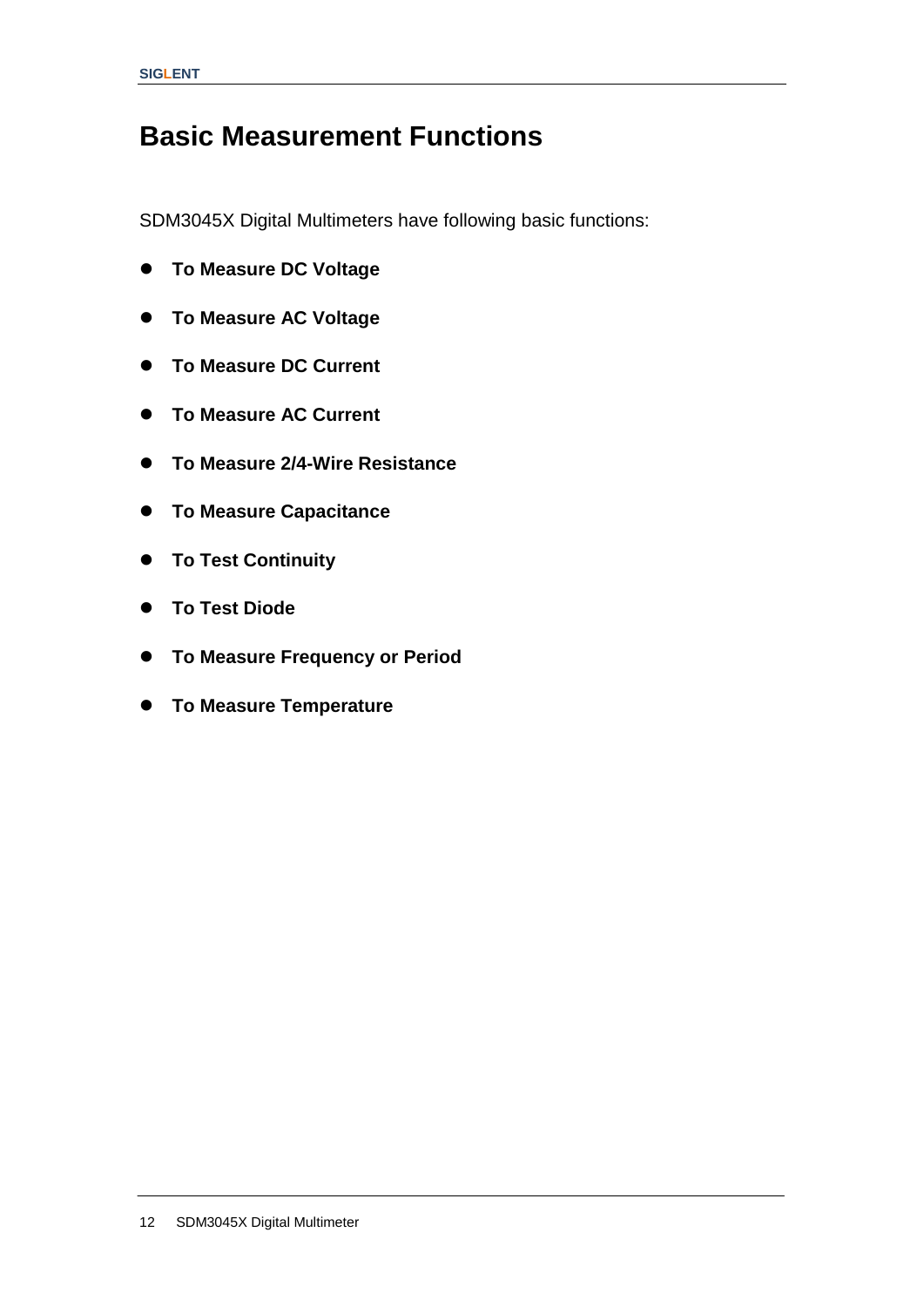### <span id="page-24-0"></span>**To Measure DC Voltage**

The Multimeter enables to measure DC Voltage up to 1000V. The method to connect and measure DC Voltage will be introduced in details as the following steps.

#### **Operating Steps:**

1. Press  $\boxed{\phantom{000}^{\text{bcv}}}$  on the front panel to enter the DC Voltage measurement interface, as shown in Diagram 2- 4.



Diagram 2- 4 DC Voltage Measurement Interface

2. Connect the red lead to terminal Input-HI and black lead to terminal Input-LO as the following diagram.



Diagram 2- 5 Sketch Map for Measuring DC Voltage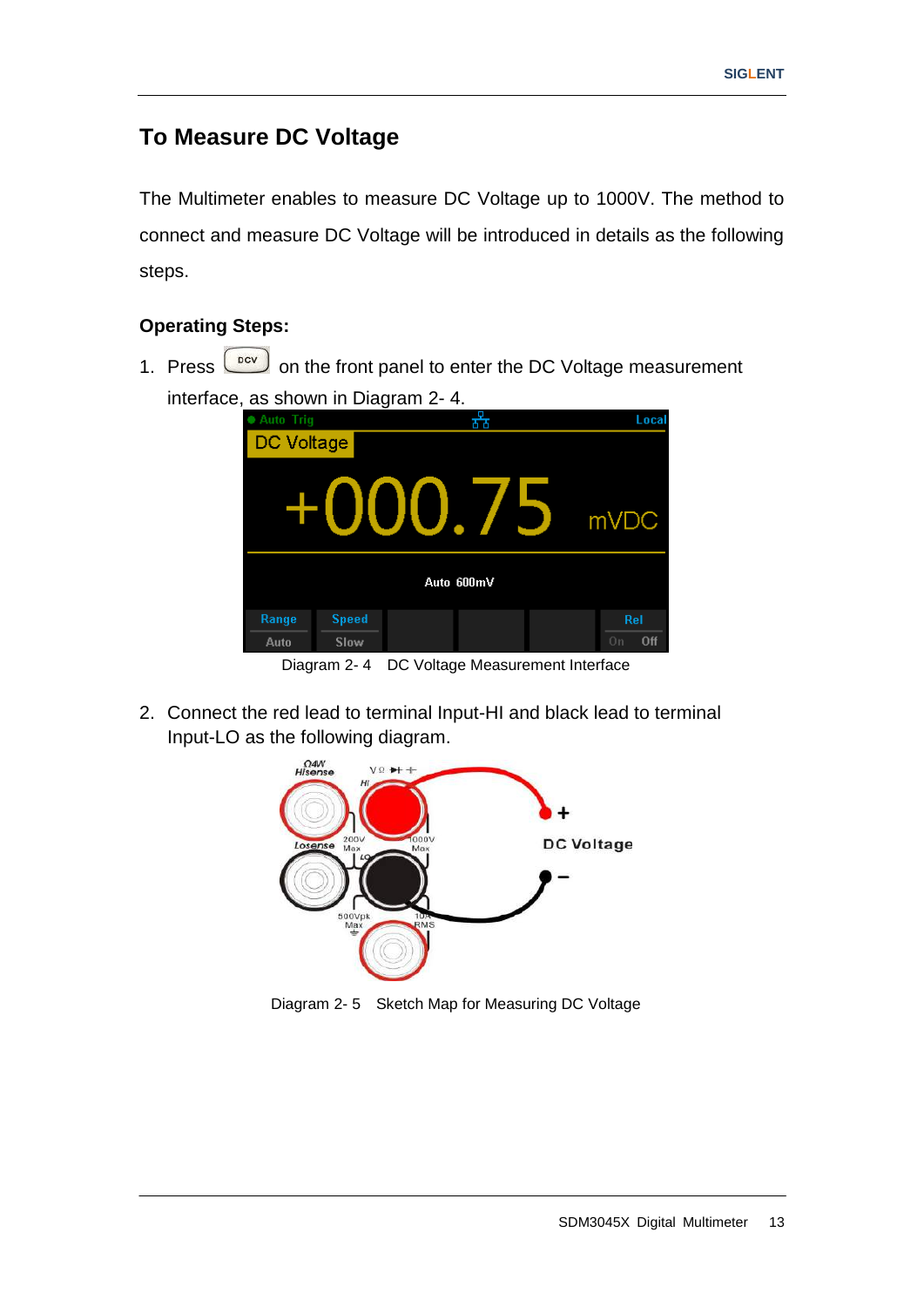3. Choose a proper voltage range according to the measured circuit.

| Ranges*                 | 600mV、6V、60V、600V、1000V               |
|-------------------------|---------------------------------------|
| <b>Input Protection</b> | 1000V on all ranges (HI terminal)     |
| Configurable            | Range, Speed, DC input impedance, Rel |

Table 2- 1 Measurement Characteristics of DC Voltage

#### **NOTE\*:**

- All the ranges enable to obtain 10% value higher than original except 1000V. Besides, both Manual and Auto are available for setting every range.
- When inputting range is higher than 1000V at 1000V Level, "overload" will be shown on the screen.
- 1000V input protection exists in every range.
- 4. Set the DC input impedance (Only for Manual 600mV range).

Press 【Input Z】to set the DC resistance as "10M" (default value) or ">10G". Users can execute DC voltage measurement directly without modifying this parameter which has been setup before leaving factory.

5. Set relative value (Optional operation).

Press 【Rel】 to open or close Relative math function. When it is opened, the reading displayed is a value which comes from the result of actual measurement value subtracts the relative value that has been set. The default relative value is the measurement value when the function is opened.(Please refer to " Math Functions" in Chapter 2 to know about the details.)

6. Read measurement result.

Select required measurement rate (reading rate) by pressing 【Speed】 and read the measurement result.

7. View history data.

There are four types of way to view historical data: "Number", "Bar Meter" "Trend Chart" and "Histogram".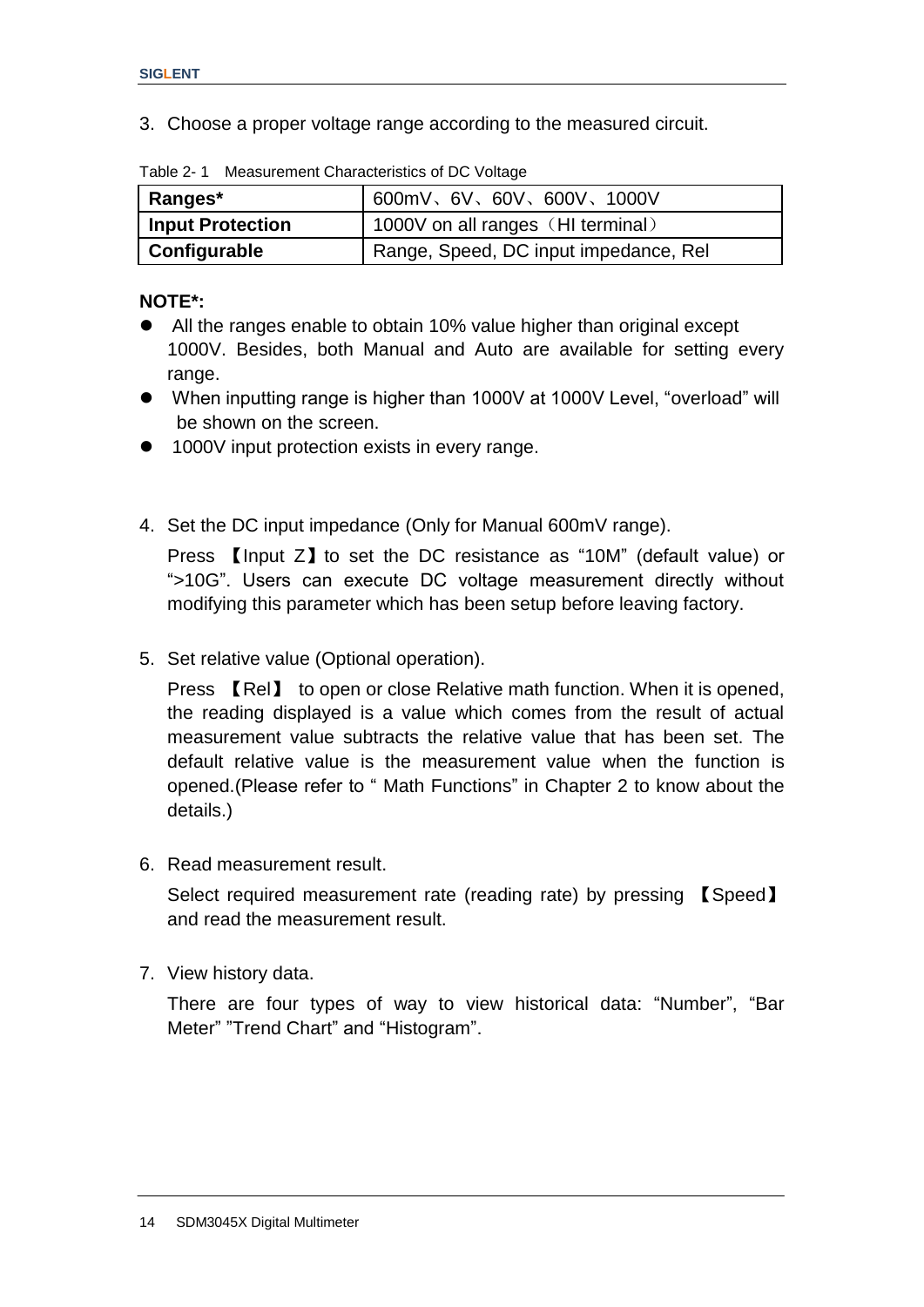### <span id="page-26-0"></span>**To Measure DC Current**

The Multimeter enables to measure DC Current up to 10A. The method to connect and measure DC Current will be introduced in details as the following steps.

#### **Operating Steps:**

1. Press  $\begin{bmatrix} \sinh \end{bmatrix}$  and  $\begin{bmatrix} \frac{pCV}{r} \end{bmatrix}$  on the front panel to enter the DC Current measurement interface, as shown in Diagram 2- 6. Auto Trig Local <u>र्हुह</u>



Diagram 2- 6 DC Voltage Measurement Interface

2. Connect the red lead to terminal Input-I and black lead to terminal Input-LO as the following diagram.



Diagram 2- 7 Sketch Map for Measuring DC Current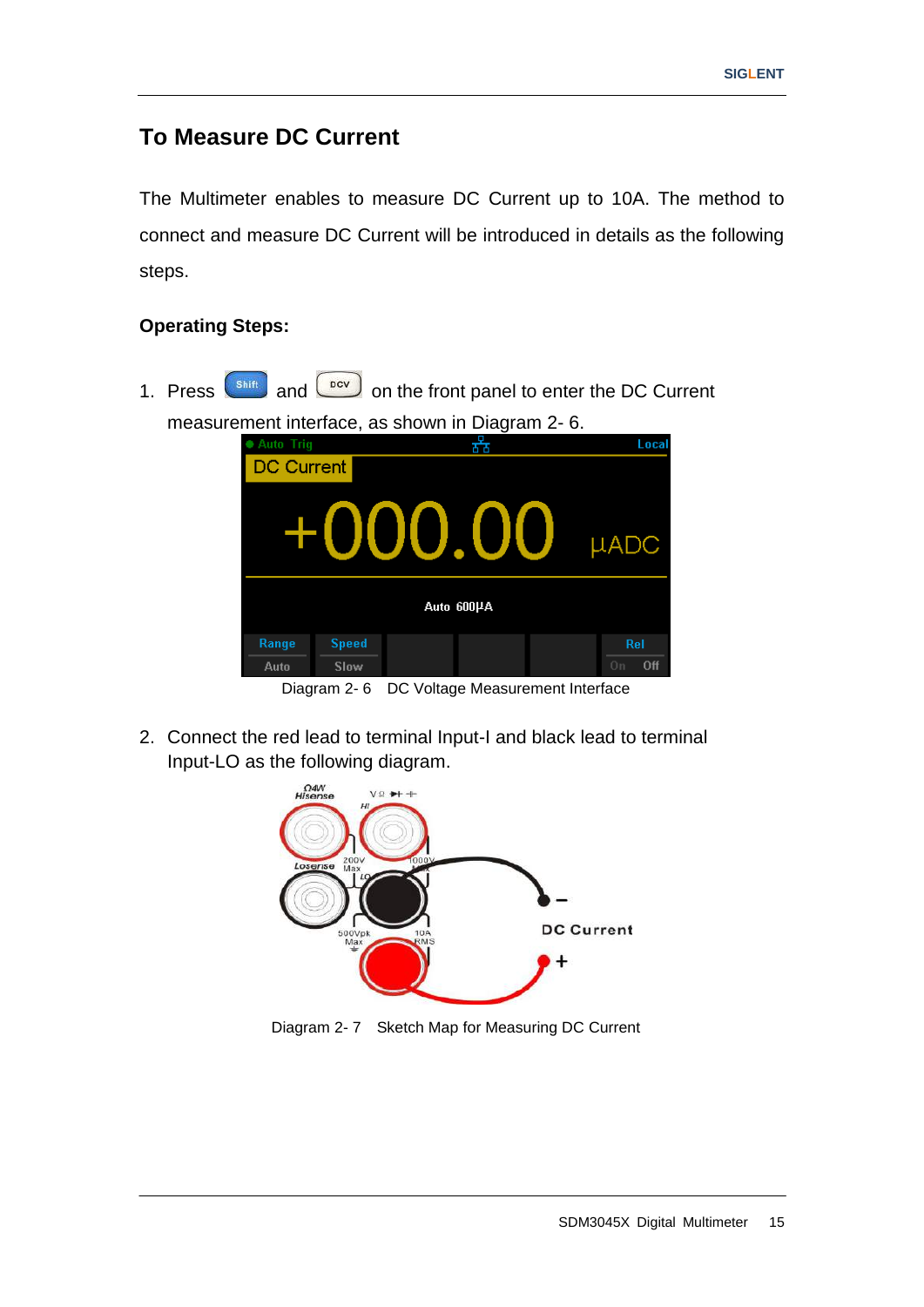3. Choose a proper current range according to the measured circuit.

| Ranges*                 | $600\mu$ A, $6mA$ , $60mA$ , $600mA$ , $6A$ , $10A$ |
|-------------------------|-----------------------------------------------------|
| <b>Input Protection</b> | 10A(back panel), 12A(inside the instrument)         |
| Configurable            | Range, Speed, Rel                                   |

Table 2- 2 Measurement Characteristics of DC Current

#### **NOTE\*:**

All the ranges enable to obtain 10% value higher than original except 10A. Besides, both Manual and Auto are available for setting every range.

4. Set relative value (Optional operation).

Press 【Rel】 to open or close Relative math function. When it is opened, the reading displayed is a value which comes from the result of actual measurement value subtracts the relative value that has been set. The default relative value is the measurement value when the function is opened. (Please refer to " Math Functions" in Chapter 2 to know about the details.)

5. Read measurement result.

Select required measurement rate (reading rate) by pressing【Speed】and read the measurement result.

6. View history data.

There are four types of way to view historical data: "Number", "Bar Meter" "Trend Chart" and "Histogram".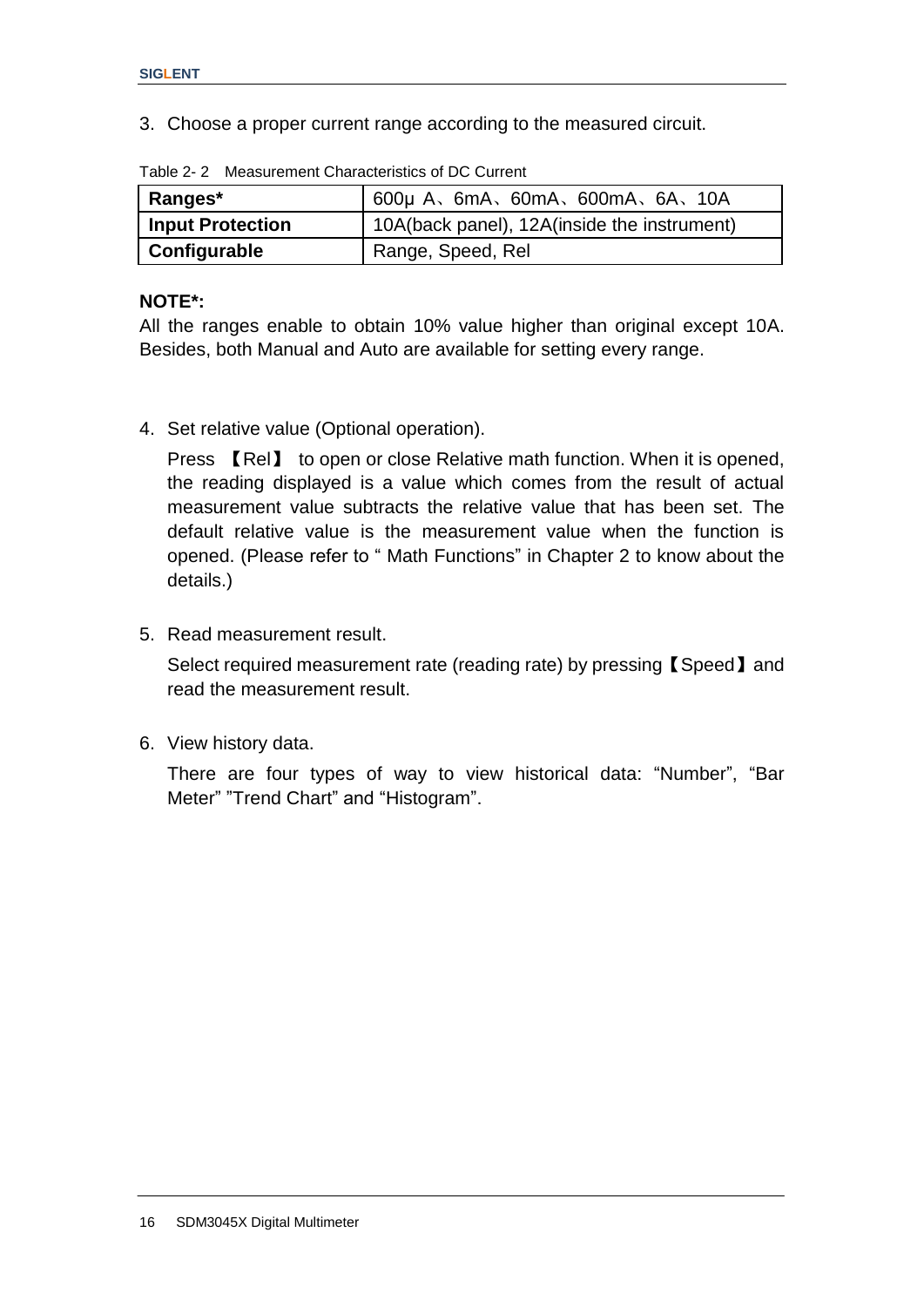### <span id="page-28-0"></span>**To Measure AC Voltage**

The Multimeter enables to measure AC Voltage up to 750V. The method to connect and measure DC Voltage will be introduced in details as the following steps.

#### **Operating Steps:**

1. Press  $\left( \frac{ACV}{ACV} \right)$  on the front panel to enter the AC Voltage measurement interface, as shown in Diagram 2- 8.

| ,<br><b>Auto Trig</b> |              | ັ      | ਨੀਨ        | Local     |
|-----------------------|--------------|--------|------------|-----------|
| <b>AC Voltage</b>     |              |        |            |           |
|                       | HON          | J / .3 |            | mVAC      |
|                       |              |        | Auto 600mV |           |
| Range                 | <b>Speed</b> |        |            | Rel       |
| Auto                  | Slow         |        |            | 0n<br>0ff |

Diagram 2- 8 AC Voltage Measurement Interface

2. Connect the red lead to terminal Input-HI and black lead to terminal Input-LO as the following diagram.



Diagram 2- 9 Sketch Map for Measuring AC Voltage

3. Choose a proper voltage range according to the measured circuit.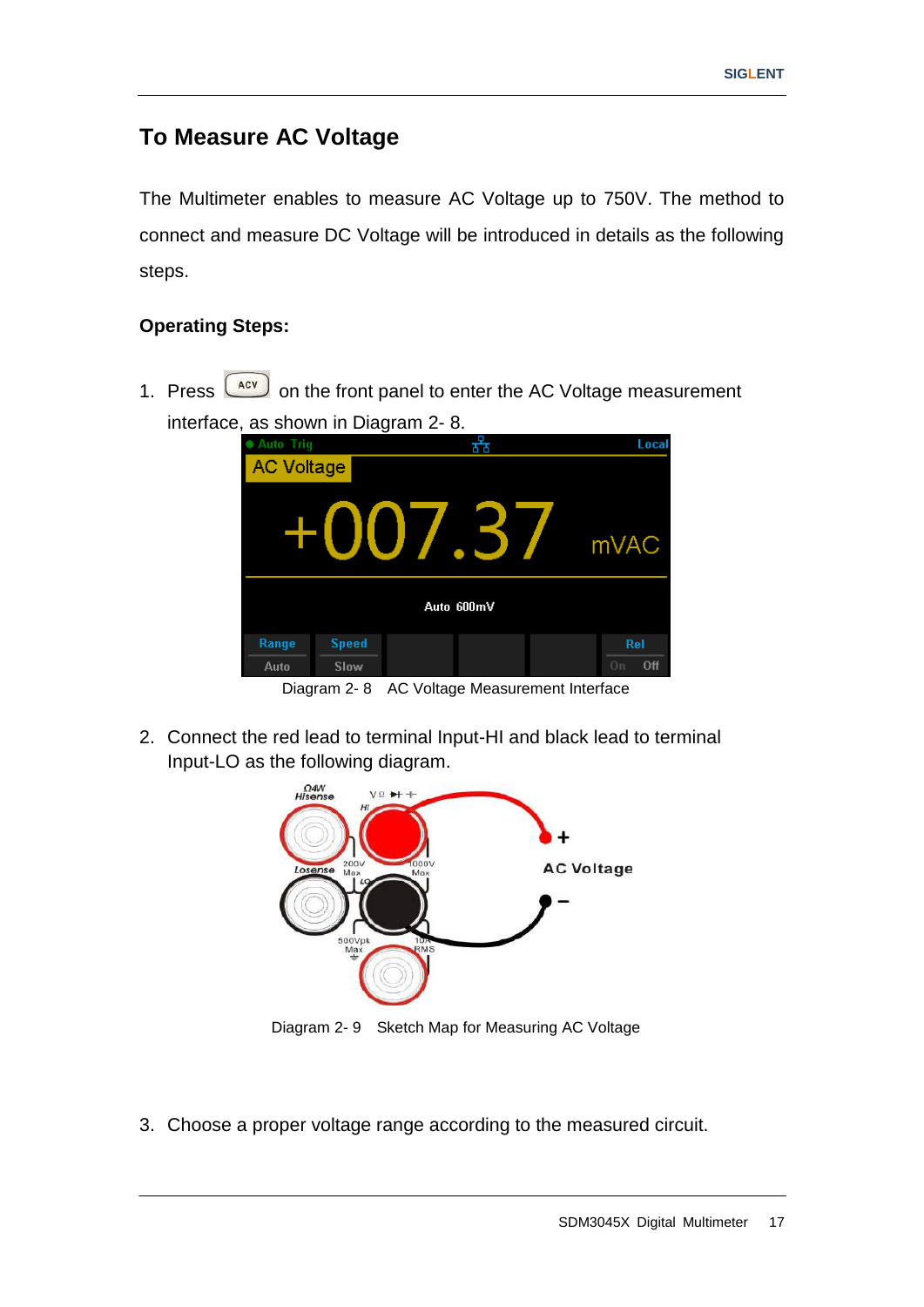Table 2- 3 Measurement Characteristics of AC Voltage

| Ranges*                 | 600mV、6V、60V、600V、750V               |
|-------------------------|--------------------------------------|
| <b>Input Protection</b> | 750 Vrms on all ranges (HI terminal) |
| Configurable            | Range, Speed, Rel                    |

**NOTE\*:**

- All the ranges enable to obtain 10% value higher than original except 750V. Besides, both Manual and Auto are available for setting every range.
- When inputting range is higher than 750V at 750V Level, "overload" will be shown on the screen.
- 750V input protection exists in every range.
- 4. Set relative value (Optional operation).

Press 【Rel】 to open or close Relative math function. When it is opened, the reading displayed is a value which comes from the result of actual measurement value subtracts the relative value that has been set. The default relative value is the measurement value when the function is opened. (Please refer to " Math Functions" in Chapter 2 to know about the details.)

5. Read measurement result.

Select required measurement rate (reading rate) by pressing 【Speed】and

read the measurement result. If you press  $\begin{bmatrix} 0 & 0 \\ 0 & 1 \end{bmatrix}$  and then press Shift

and  $\Box$  to get the frequency value measured from input AC signal.



Diagram 2- 10 Dual-display

6. View history data.

There are four types of way to view historical data: "Number", "Bar Meter" "Trend Chart" and "Histogram".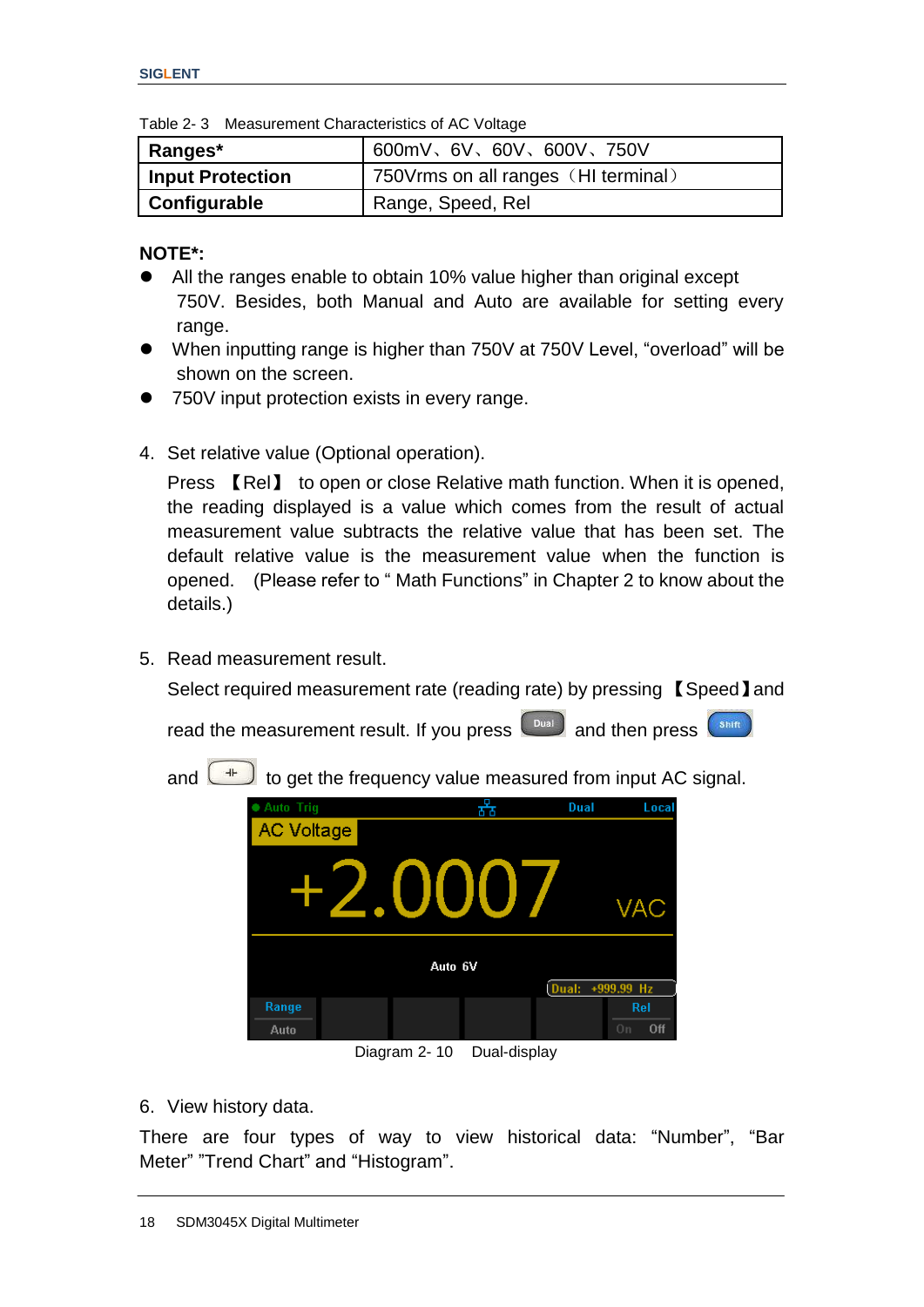### <span id="page-30-0"></span>**To Measure AC Current**

The Multimeter enables to measure AC Current up to 10A. The method to connect and measure AC Current will be introduced in details as the following steps.

#### **Operating Steps:**

1. Press  $\begin{pmatrix} \sinh \end{pmatrix}$  and  $\begin{pmatrix} \frac{ACV}{A} \end{pmatrix}$  on the front panel to enter the AC Current measurement interface, as shown in Diagram 2- 11. Auto Trig Local <u>र्होड</u>



Diagram 2- 11 AC Voltage Measurement Interface

2. Connect the red lead to terminal Input-I and black lead to terminal Input-LO as the following diagram.



Diagram 2- 12 Sketch Map for Measuring AC Current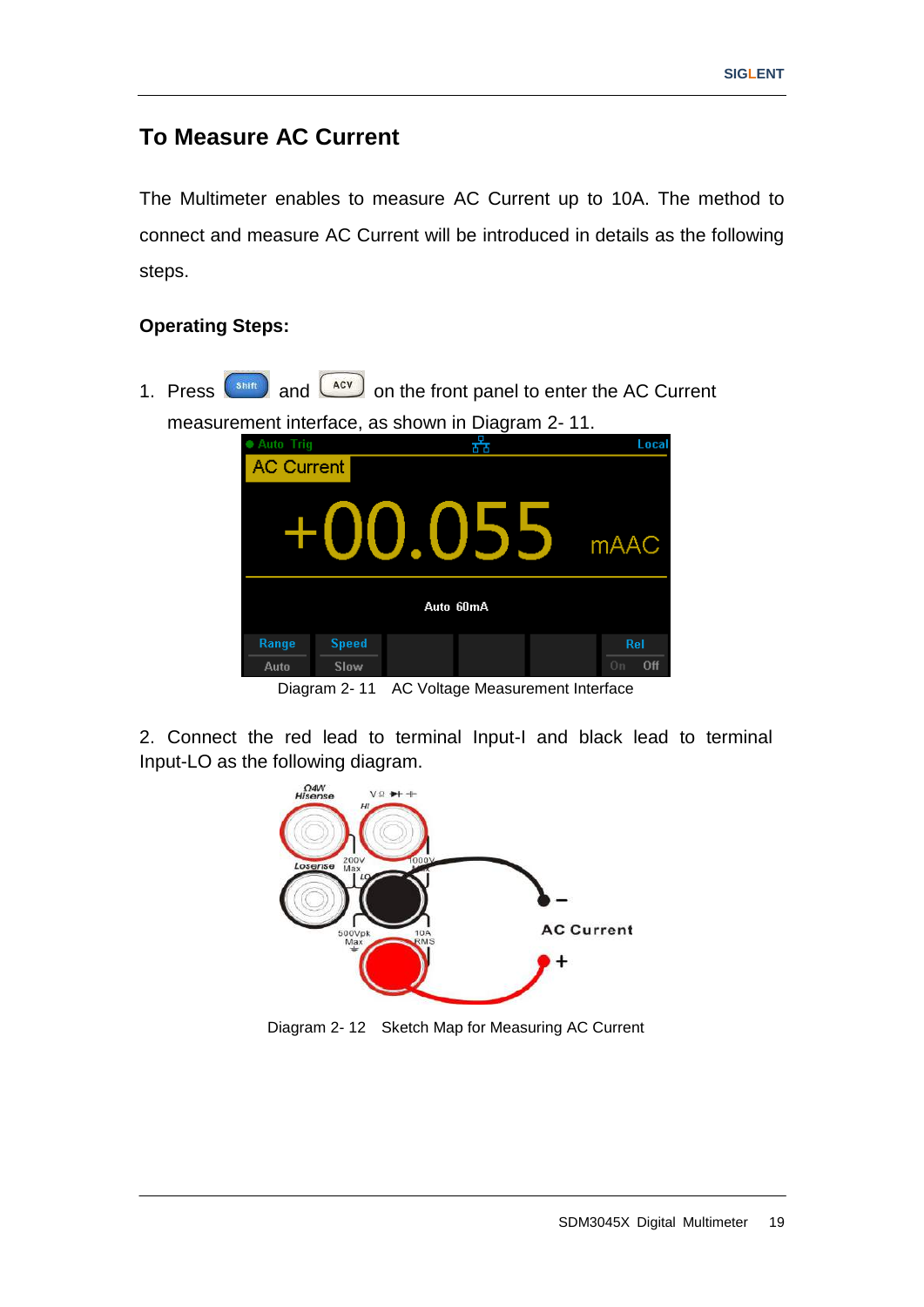3. Choose a proper current range according to the measured circuit.

| Ranges*                 | 60mA、600mA、6A、10A                                          |  |  |
|-------------------------|------------------------------------------------------------|--|--|
| <b>Input Protection</b> | 10A(back panel), 250V(fuse), 12A(inside the<br>instrument) |  |  |
| Configurable            | Range, Speed, Rel                                          |  |  |

Table 2- 4 Measurement Characteristics of AC Current

#### **NOTE\*:**

All the ranges enable to obtain 10% value higher than original except 10A. Besides, both Manual and Auto are available for setting every range.

4. Set relative value (Optional operation).

Press 【Rel】 to open or close Relative math function. When it is opened, the reading displayed is a value which comes from the result of actual measurement value subtracts the relative value that has been set. The default relative value is the measurement value when the function is opened. (Please refer to " Math Functions" in Chapter 2 to know about the details.)

5. Read measurement result.

Select required measurement rate (reading rate) by pressing 【Speed】 and read the measurement result.

6. View history data.

There are four types of way to view historical data: "Number", "Bar Meter" "Trend Chart" and "Histogram".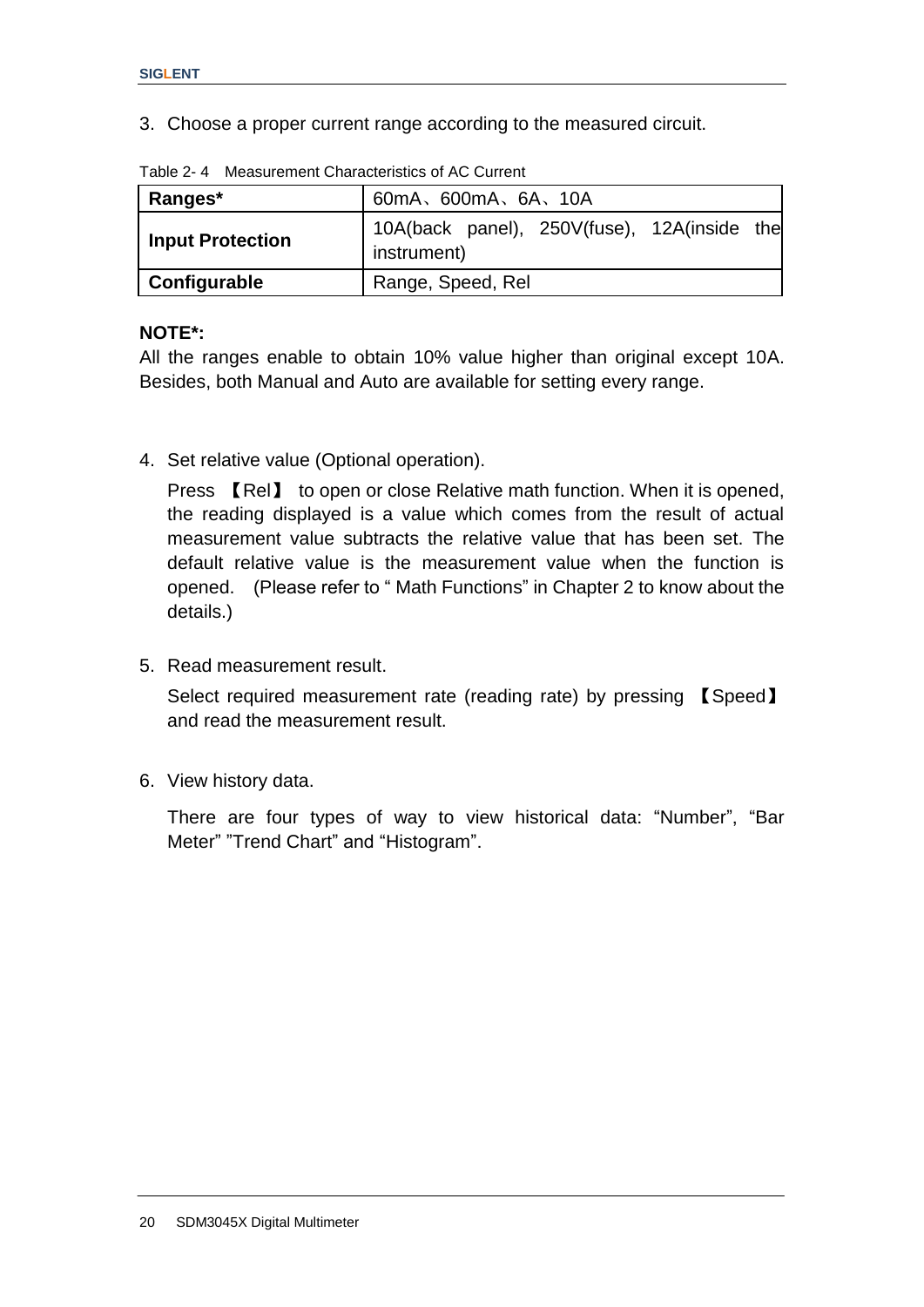### <span id="page-32-0"></span>**To Measure 2-Wire/4-Wire Resistance**

The Multimeter enables to measure 2-Wire Resistance and 4-Wire Resistance. The method to connect and measure 2-Wire/4-Wire Resistance will be introduced in details separately.

#### **2-Wire Resistance**

#### **Operating Steps:**

1. Press  $\boxed{\frac{\Omega 2W}{\Omega}}$  on the front panel to enter the 2-Wire Resistance measurement interface, as shown in Diagram 2- 13.

| ● Auto Trig |                   |   | ت -<br>66        | Local     |  |
|-------------|-------------------|---|------------------|-----------|--|
|             | 2 Wire Resistance |   |                  |           |  |
|             | HOT               | 5 |                  |           |  |
|             |                   |   | Auto $600\Omega$ |           |  |
| Range       | <b>Speed</b>      |   |                  | Rel       |  |
| Auto        | Slow              |   |                  | Off<br>0n |  |

Diagram 2- 13 2-Wire Resistance Measurement Interface

2. Connect the red lead to terminal Input-HI and black lead to terminal Input-LO as the following diagram.



Diagram 2- 14 Sketch Map for Measuring 2-Wire Resistance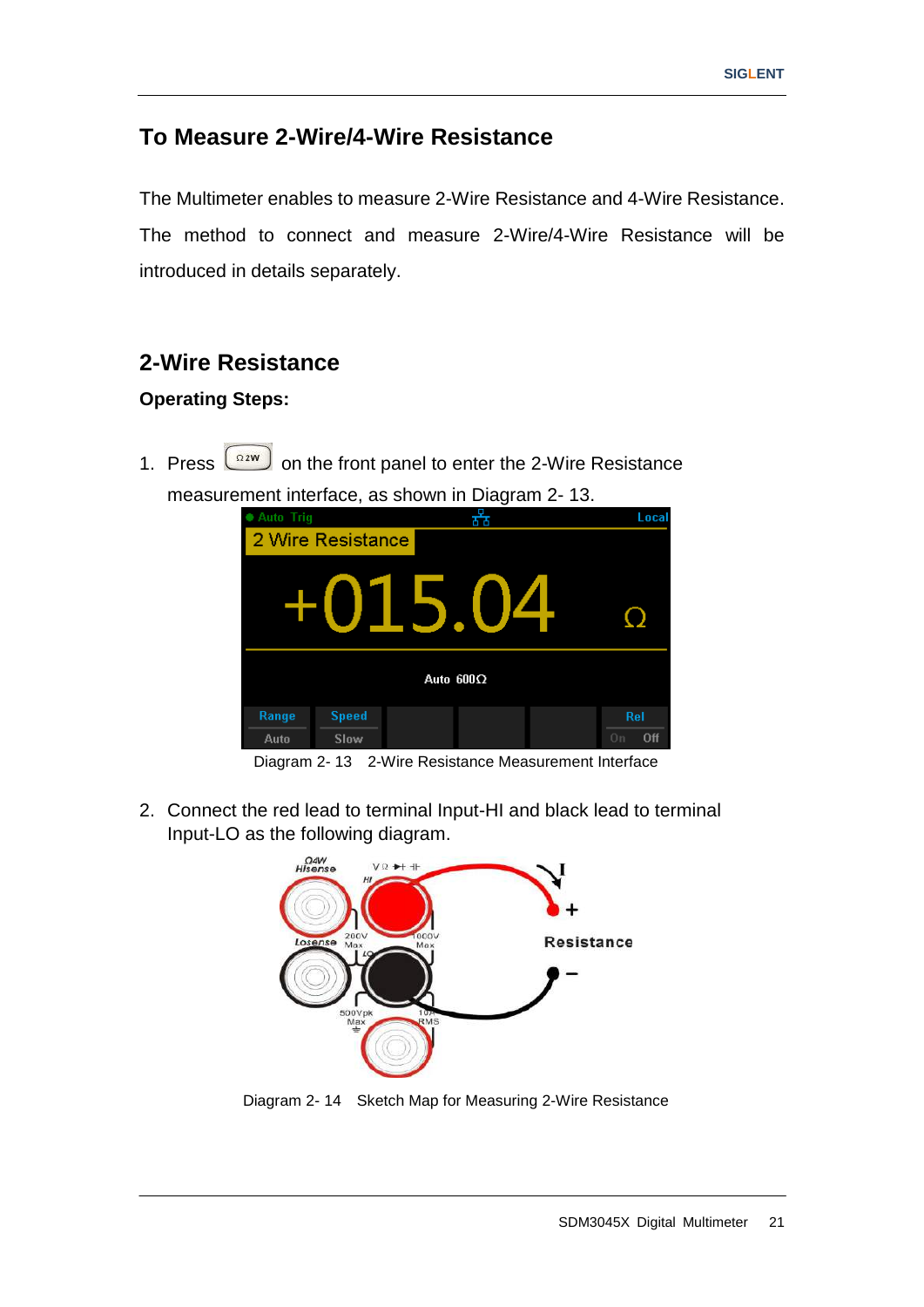3. Choose a proper resistance range according to the scope.

| Ranges*                     | $600\Omega$ , 6k $\Omega$ , 60k $\Omega$ , 600k $\Omega$ , 6M $\Omega$ , 10M $\Omega$ , 100M $\Omega$ |
|-----------------------------|-------------------------------------------------------------------------------------------------------|
| <b>Open-circuit Voltage</b> | <8V                                                                                                   |
| <b>Input Protection</b>     | 1000V on every range (HI terminal)                                                                    |
| Configurable                | Range, Speed, Rel                                                                                     |

Table 2- 5 Measurement Characteristics of 2-Wire Resistance

#### **NOTE\*:**

All the ranges enable to obtain 10% value higher than original. Besides, both Manual and Auto are available for setting every range.

4. Set relative value (Optional operation).

Press 【Rel】 to open or close Relative math function. When it is opened, the reading displayed is a value which comes from the result of actual measurement value subtracts the relative value that has been set. The default relative value is the measurement value when the function is opened. (Please refer to " Math Functions" in Chapter 2 to know about the details.)

5. Read measurement result.

Select required measurement rate (reading rate) by pressing 【Speed】 and read the measurement result.

6. View history data.

There are four types of way to view historical data: "Number", "Bar Meter" "Trend Chart" and "Histogram".

#### **NOTE:**

You are suggested to make use of Relative function when measuring small resistance to reduce or escape impedance error from Test leads.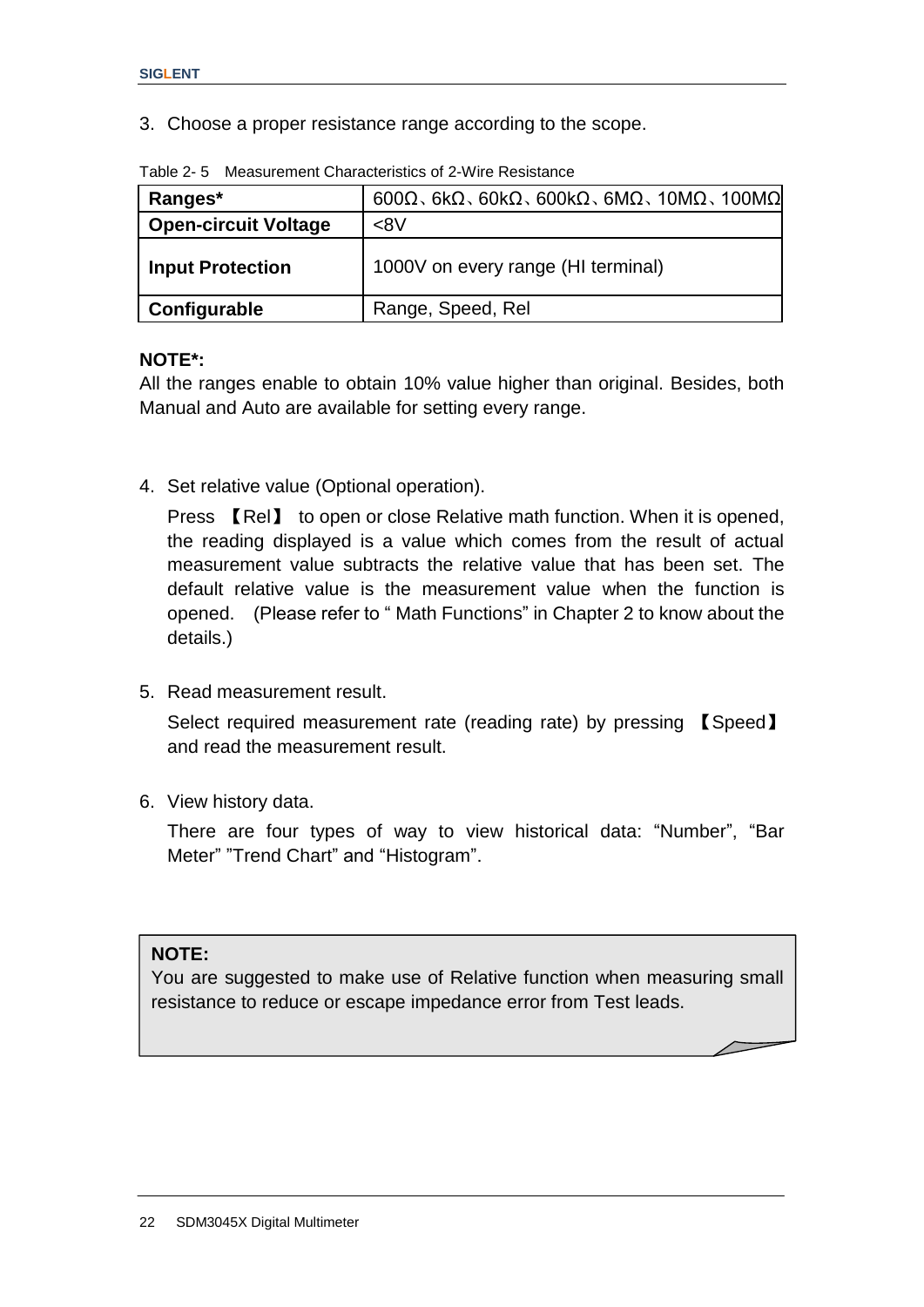#### **4-Wire Resistance**

#### **Operating Steps:**

1. Press  $\left( \sin \theta \right)$  and  $\left( \cos \theta \right)$  on the front panel to enter the 4-Wire Resistance measurement interface, as shown in Diagram 2- 14.



Diagram 2- 15 4-Wire Resistance Measurement Interface

2. Connect the red lead to terminal Input-HI and black lead to terminal Input-LO as the following diagram.



Diagram 2- 16 Sketch Map for Measuring 4-Wire Resistance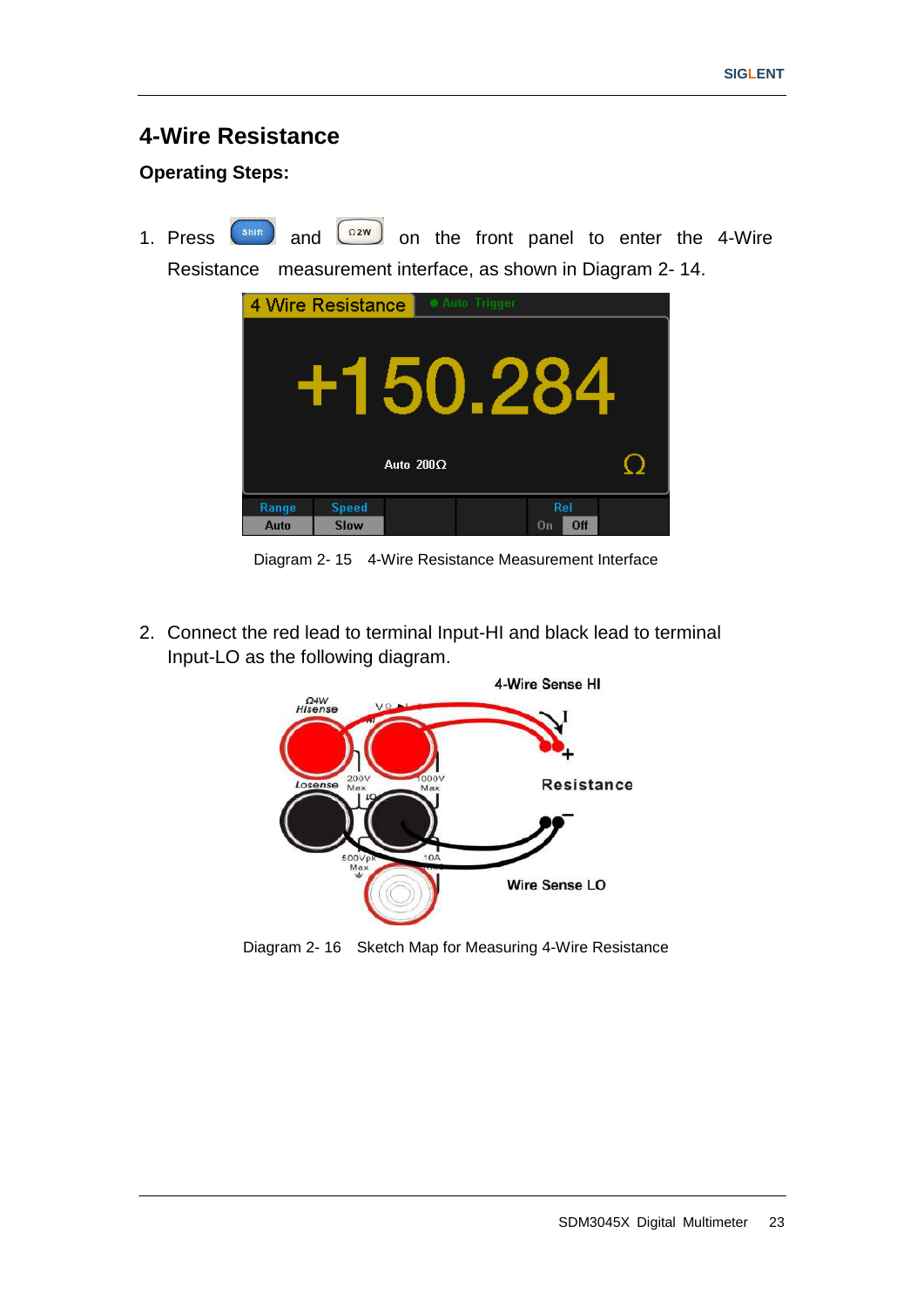3. Choose a proper resistance range according to the scope.

| Ranges*                                            | $200\Omega$ , 2k $\Omega$ , 20k $\Omega$ , 200k $\Omega$ , 2M $\Omega$ , 10M $\Omega$ , 100M $\Omega$ |  |
|----------------------------------------------------|-------------------------------------------------------------------------------------------------------|--|
| <b>Open-circuit Voltage</b>                        | <8V                                                                                                   |  |
| <b>Input Protection</b>                            | (1) 1000V on each range (HI terminal)<br>(2) 200V on each range (HI Sense, LO Sense)                  |  |
| <b>Configurable Parameters   Range, Speed, Rel</b> |                                                                                                       |  |

Table 2- 6 Measurement Characteristics of 4-Wire Resistance

#### **NOTE\*:**

All the ranges enable to obtain 20% value higher than original. Besides, both Manual and Auto are available for setting every range.

4. Set relative value (Optional operation).

Press 【Rel】 to open or close Relative math function. When it is opened, the reading displayed is a value which comes from the result of actual measurement value subtracts the relative value that has been set. The default relative value is the measurement value when the function is opened. (Please refer to " Math Functions" in Chapter 2 to know about the details.)

5. Read measurement result.

Select required measurement rate (reading rate) by pressing 【Speed】 and read the measurement result.

6. View history data.

There are four types of way to view historical data: "Number", "Bar Meter" "Trend Chart" and "Histogram".

#### **NOTE**:

Please do not put the terminals of the resistance on the conductive plane or in your hand to avoid error. The bigger of the resistance, the more affection it will be brought.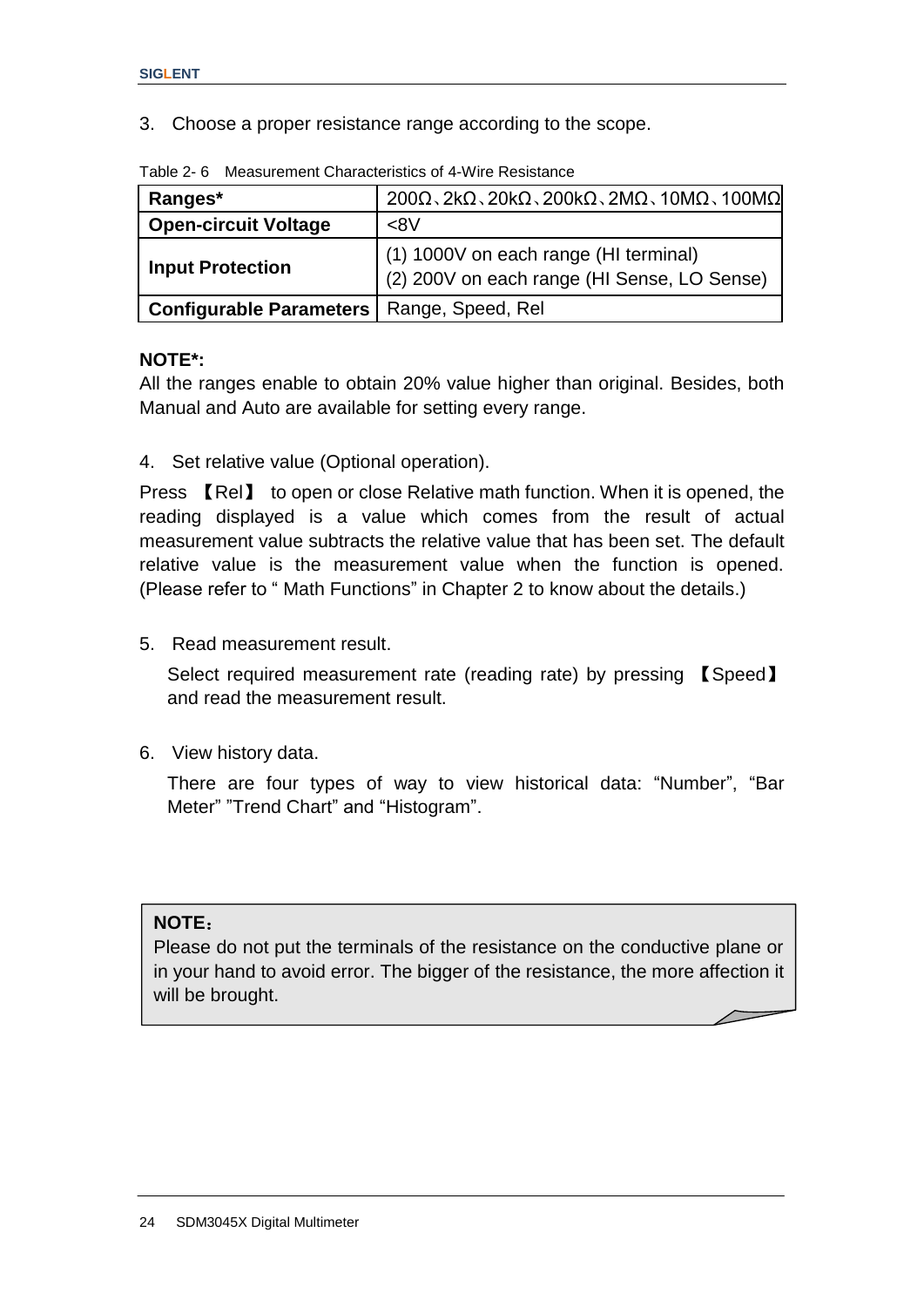# **To Measure Capacitance**

The Multimeter enables to measure Capacitance up to 1000μF. The method to connect and measure Capacitance will be introduced in details as the following steps.

#### **Operating Steps:**

1. Press  $\begin{array}{|c|c|c|}\n\hline\n\text{#} & \text{on the front panel to enter the Capacitance measurement}\n\end{array}$ interface, as shown in Diagram 2- 16.



Diagram 2- 17 Capacitance Measurement Interface

2. Connect the red lead to terminal Input-HI and black lead to terminal Input-LO as the following diagram.



Diagram 2- 18 Sketch Map for Measuring Capacitance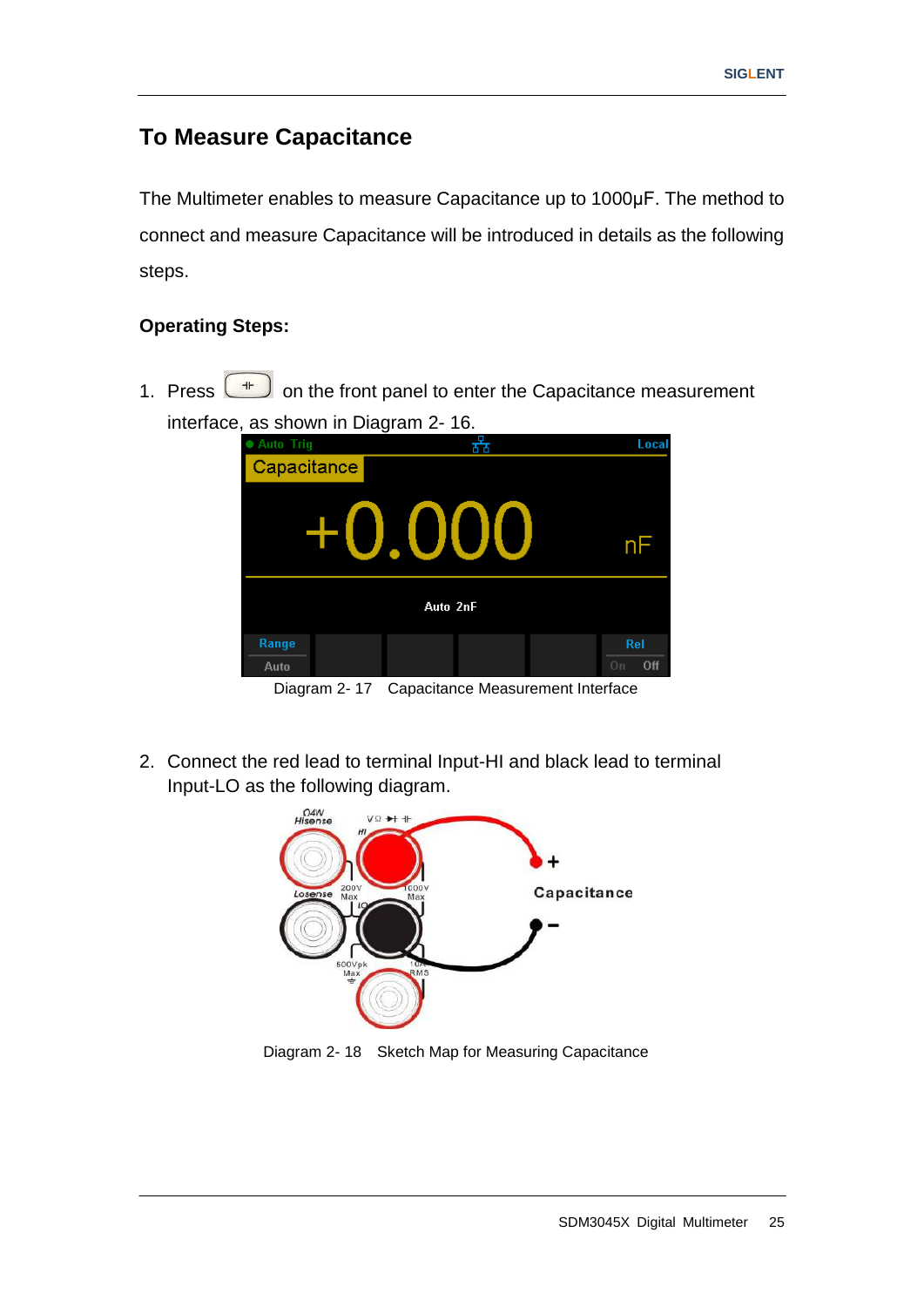3. Choose a proper capacitance range according to the measured circuit.

| $1$ abio $\pm$ 1.110 abdition to that abtonous of bapabitants |                                        |  |  |  |  |  |
|---------------------------------------------------------------|----------------------------------------|--|--|--|--|--|
| Ranges*                                                       | 2nF、20nF、200nF、2µF、200µF、200µF、10000µF |  |  |  |  |  |
| <b>Input Protection</b>                                       | 1000V on all ranges (HI terminal)      |  |  |  |  |  |
| <b>Configurable Parameters</b>   Range, Rel                   |                                        |  |  |  |  |  |

Table 2- 7 Measurement Characteristics of Capacitance

#### **NOTE\*:**

All the ranges enable to obtain 20% value higher than original. Besides, both Manual and Auto are available for setting every range.

4. Set relative value (Optional operation).

Press 【Rel】 to open or close Relative math function. When it is opened, the reading displayed is a value which comes from the result of actual measurement value subtracts the relative value that has been set. The default relative value is the measurement value when the function is opened. (Please refer to " Math Functions" in Chapter 2 to know about the details.)

5. Read measurement result.

Capacitance measurement is fixed at "Slow" rate. Therefore, you can"t adjust the reading rate when reading the result.

6. View history data.

There are four types of way to view historical data: "Number", "Bar Meter" "Trend Chart" and "Histogram".

#### **NOTE**:

Before measuring the electrolytic capacitance, you should make the two legs of the electrolytic capacitance short circuit and let it be discharged.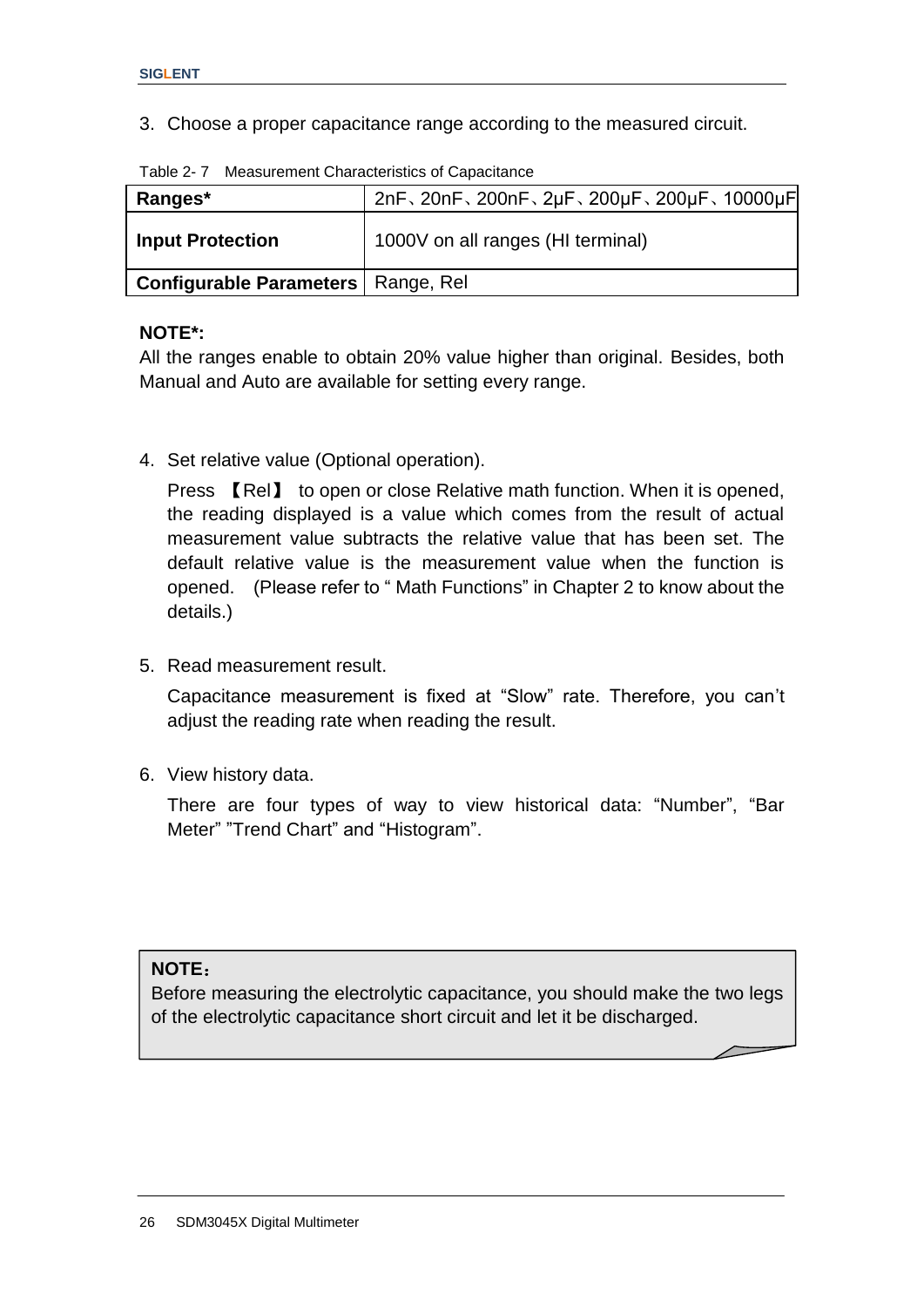# **To Measure Frequency or Period**

The Frequency or Period of a signal could be obtained by Dual-display Function during measuring its voltage or current or by the function button on the front panel. The method to connect and measure Frequency or Period will be introduced in details as the following steps.

# **To Measure Frequency**

#### **Operating Steps:**

1. Press  $\left( \frac{\sinh \theta}{\sinh \theta} \right)$  and  $\left( \frac{1}{\cosh \theta} \right)$  on the front panel to enter the Frequency

 measurement interface. The lower right corner of the screen shows the unit of Frequency, as shown in Diagram 2- 17.



Diagram 2- 19 Frequency Measurement Interface

2. Connect the red lead to terminal Input-HI and black lead to terminal Input-LO as the following diagram.



Diagram 2- 20 Sketch Map for Measuring Frequency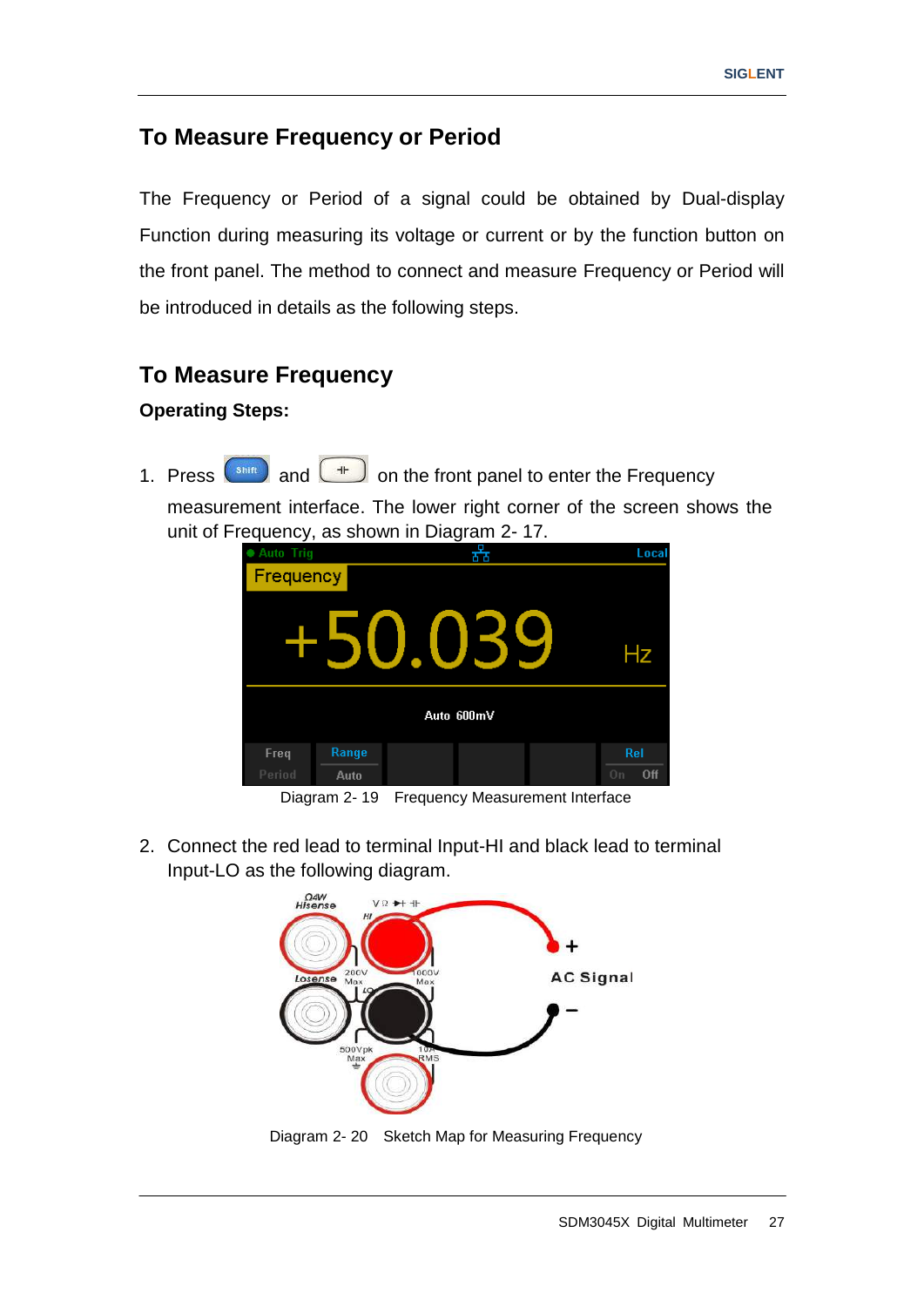3. Choose a proper voltage range according to the measured circuit.

| 600mV,6V,60V, 600V, 750V<br>Ranges |                                      |
|------------------------------------|--------------------------------------|
| <b>Measurement Range</b>           | $20$ Hz ~ 500kHz                     |
| <b>Input Protection</b>            | 750 Vrms on all ranges (HI terminal) |
| Configurable                       | Range, Rel                           |

Table 2- 8 Measurement Characteristics of Frequency

4. Set relative value (Optional operation).

Press 【Rel】 to open or close Relative math function. When it is opened, the reading displayed is a value which comes from the result of actual measurement value subtracts the relative value that has been set. The default relative value is the measurement value when the function is opened. (Please refer to " Math Functions" in Chapter 2 to know about the details.)

5. Read measurement result.

Frequency measurement is fixed at "Slow" rate. Therefore, you can"t adjust the reading rate while reading the result.

6. View history data.

There are four types of way to view historical data: "Number", "Bar Meter" "Trend Chart" and "Histogram".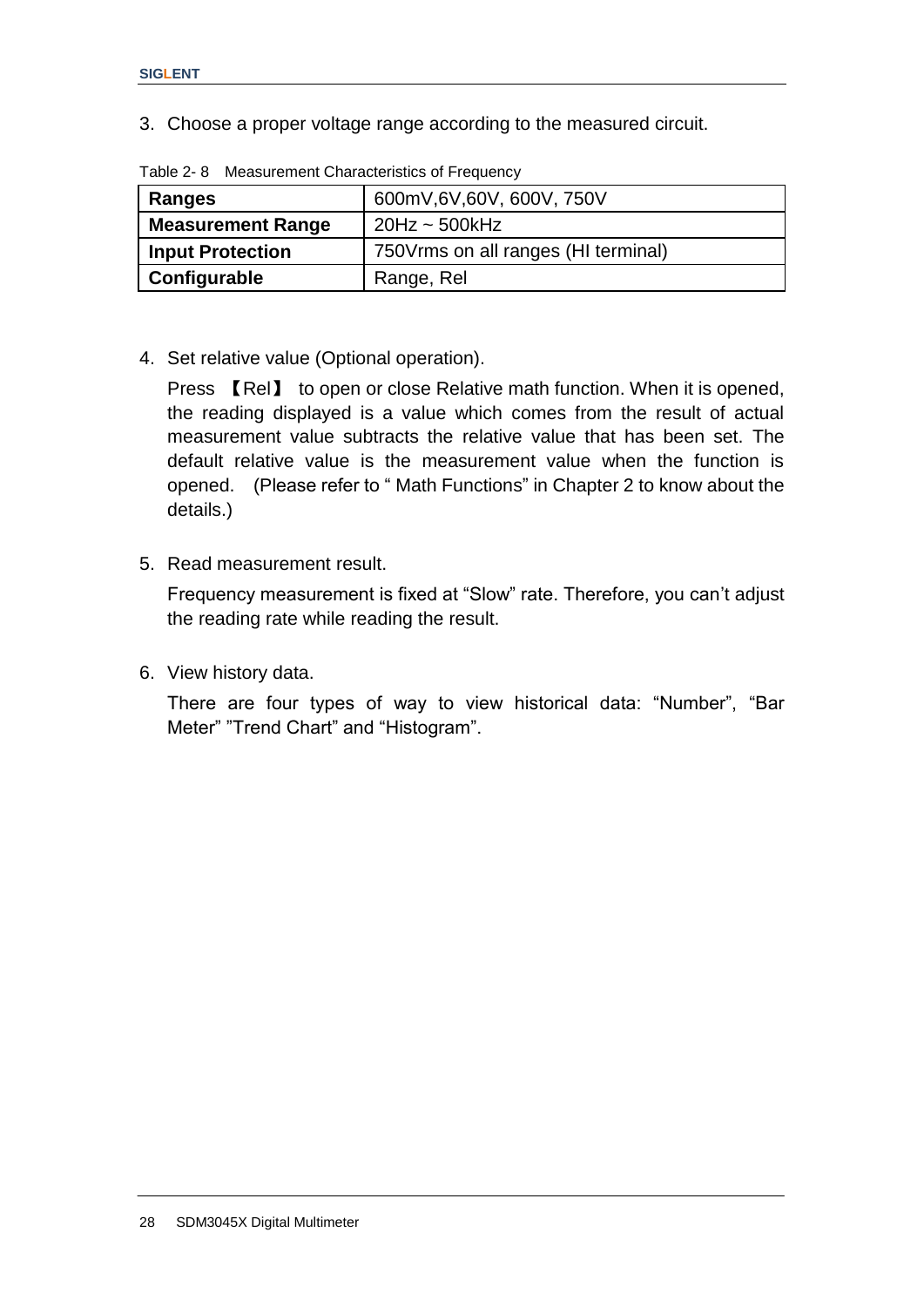# **To Measure Period**

#### **Operating Steps:**

1. Press  $\left( \frac{\sin \theta}{\cos \theta} \right)$  and  $\left( \frac{4 \theta}{\cos \theta} \right)$  on the front panel and select 【Period】to enter

the Period measurement interface. The lower right corner of the screen shows the unit of Period, as shown in Diagram 2- 21.



Diagram 2- 21 Period Measurement Interface

2. Connect the red lead to terminal Input-HI and black lead to terminal Input-LO as the following diagram.



Diagram 2- 22 Sketch Map for Measuring Period

3. Choose a proper voltage range according to the measured circuit.

Table 2- 9 Measurement Characteristics of Period

| 200mV, 2V, 20V, 200V, 750V<br>Ranges |                                      |
|--------------------------------------|--------------------------------------|
| <b>Measurement Range</b>             | $2\mu s - 50ms$                      |
| <b>Input Protection</b>              | 750 Vrms on all ranges (HI terminal) |
| Configurable                         | Range, Rel                           |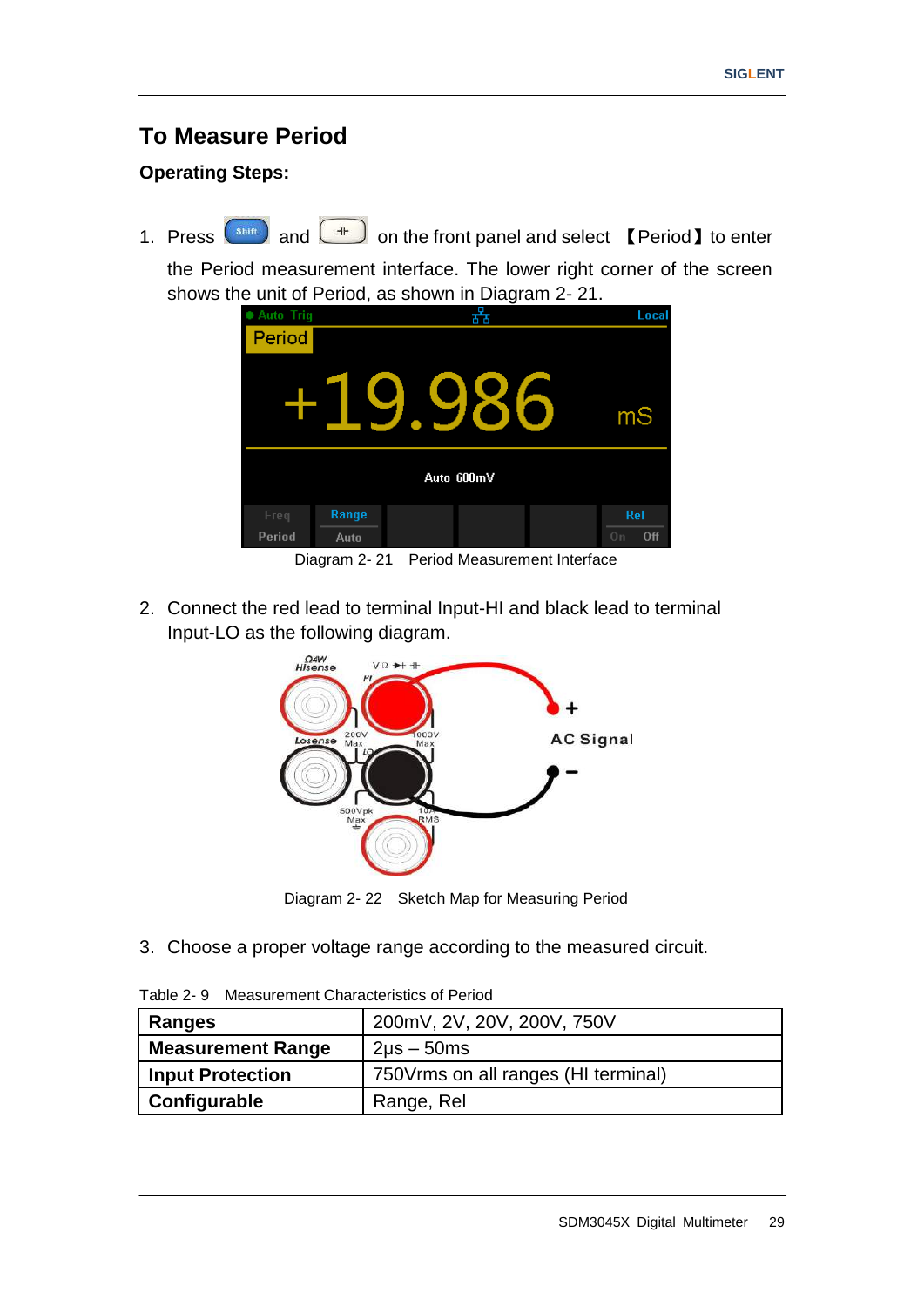4. Set relative value (Optional operation).

Press 【Rel】 to open or close Relative math function. When it is opened, the reading displayed is a value which comes from the result of actual measurement value subtracts the relative value that has been set. The default relative value is the measurement value when the function is opened. (Please refer to " Math Functions" in Chapter 2 to know about the details.)

5. Read measurement result.

Period measurement is fixed at "Slow" rate. Therefore, you can't adjust the reading rate while reading the result.

6. View history data.

There are four types of way to view historical data: "Number", "Bar Meter" "Trend Chart" and "Histogram".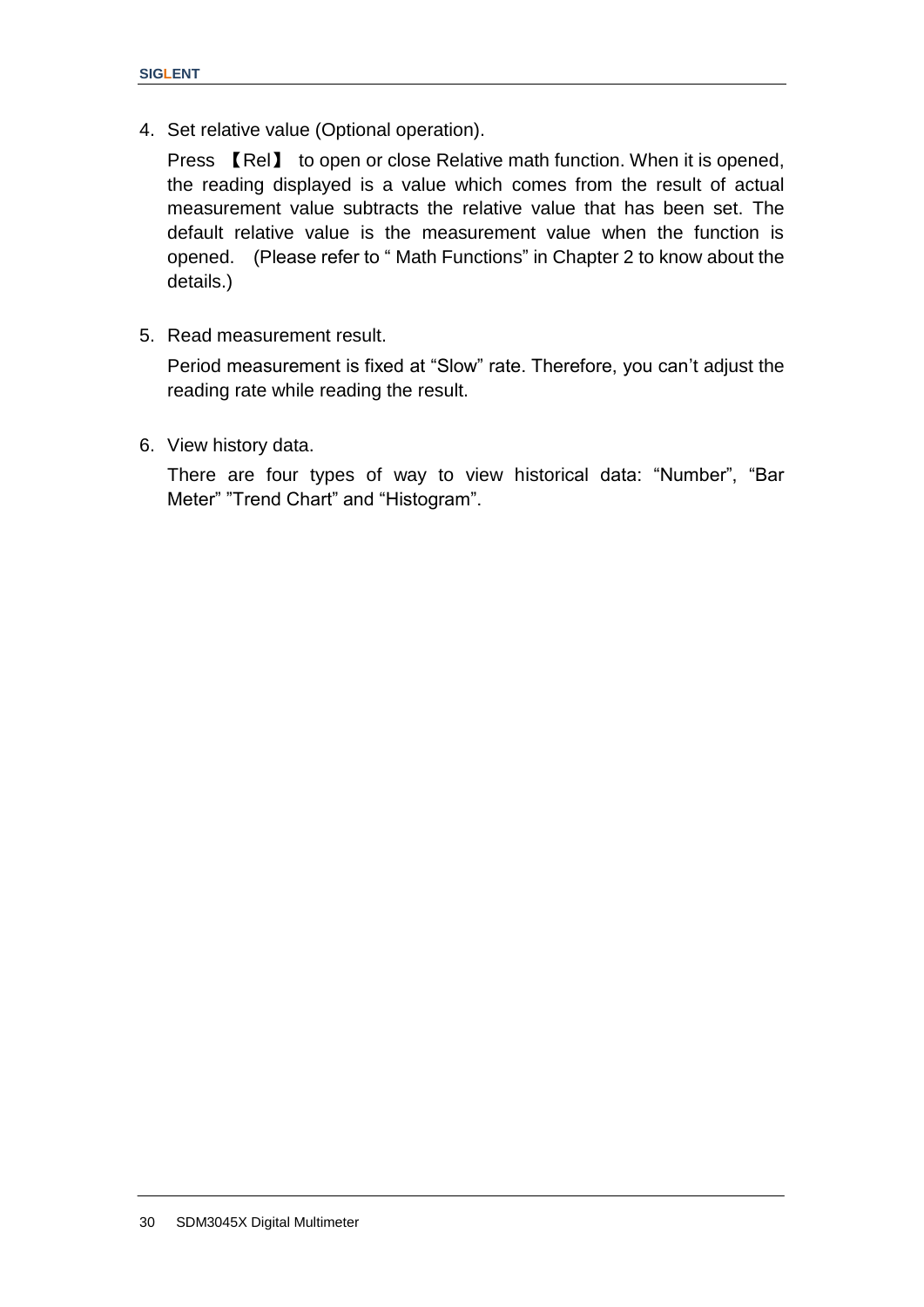# **To Test Continuity**

Continuity test uses double leads method to measure the resistance of the measured circuit via about 0.5mA current. When the measured resistance in circuit is lower than the selected one, it is considered being connected with instrument. The method to test Continuity will be introduced in details as the following steps.

#### **Operating Steps:**

1. Press  $\begin{bmatrix} \text{Cont } \mathbf{0} \\ \text{Cont } \mathbf{0} \end{bmatrix}$  on the front panel to enter the Continuity test interface, as shown in Diagram 2- 23.



Diagram 2- 23 Continuity Measurement Interface

2. Connect the red lead to terminal Input-HI and black lead to terminal Input-LO as the following diagram.



Diagram 2- 24 Sketch Map for Testing Continuity

3. Set the Short-circuit resistance.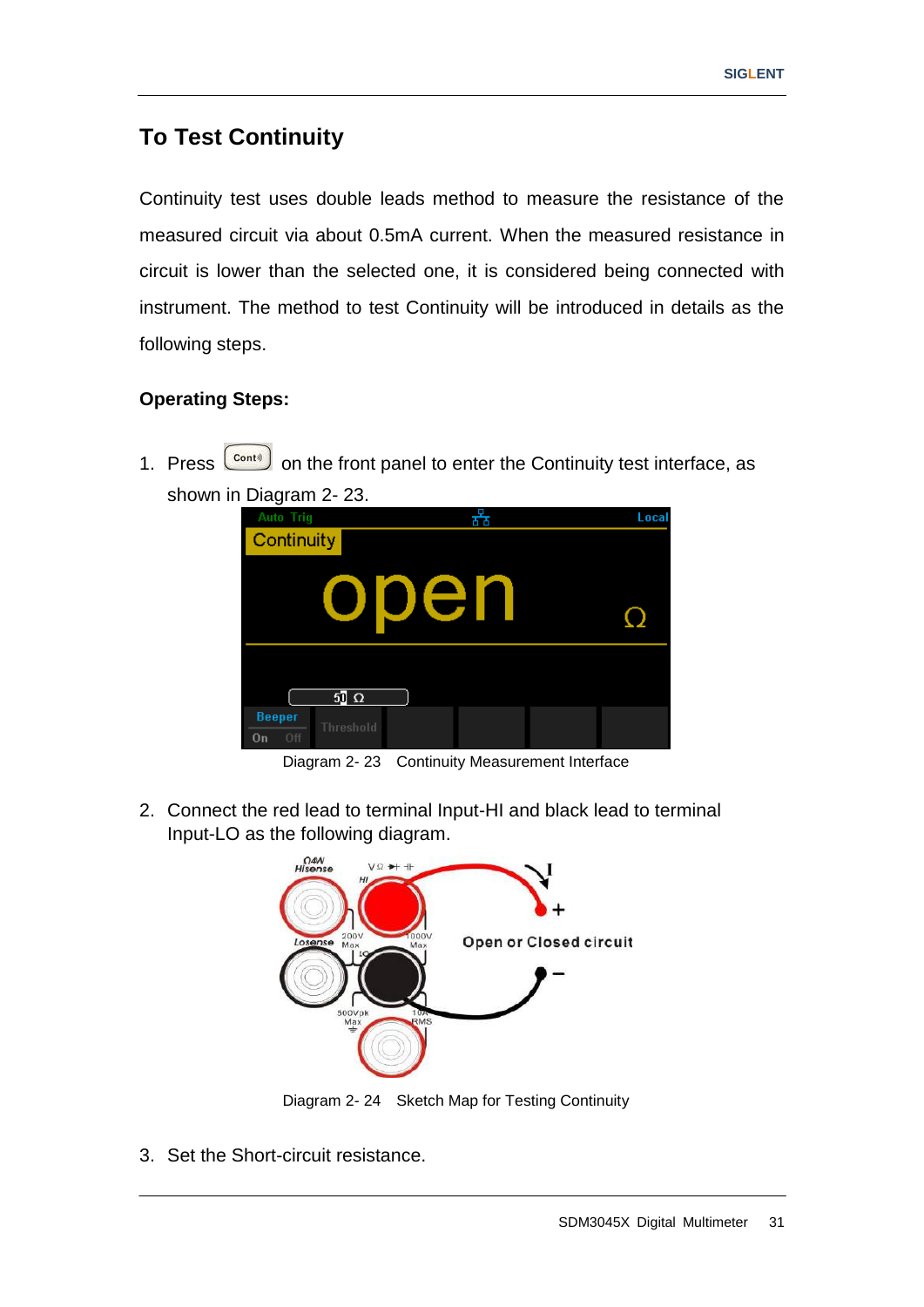The default value is set as 50Ω before leaving factory. The value can be changed by using direction keys. You also can execute the Continuity measurement directly without modification.

| <b>Test Current</b>         | 1mA                                                                                               |
|-----------------------------|---------------------------------------------------------------------------------------------------|
| Ranges*                     | Fixed at $2k\Omega$                                                                               |
| <b>Open-circuit Voltage</b> | < 8                                                                                               |
| <b>Input Protection</b>     | 1000V on all ranges (HI terminal)                                                                 |
| <b>Beep Condition</b>       | 0≤R <sub>testing</sub> ≤Short-circuit impedance<br>$0\Omega$ ≤Short-circuit impedance≤2k $\Omega$ |

Table 2- 10 Measurement Characteristics of Continuity

4. Set the Beeper function.

Press 【Beeper】to turn on or off the Beeper. If the circuit is continuous, the instrument will beep continually when the Beeper is turned on.

5. Search for the test point and read measurement result.

#### **NOTE:**

Before testing continuity, please cut off the power and discharge all the high-voltage containers to avoid damages to the Multimeter.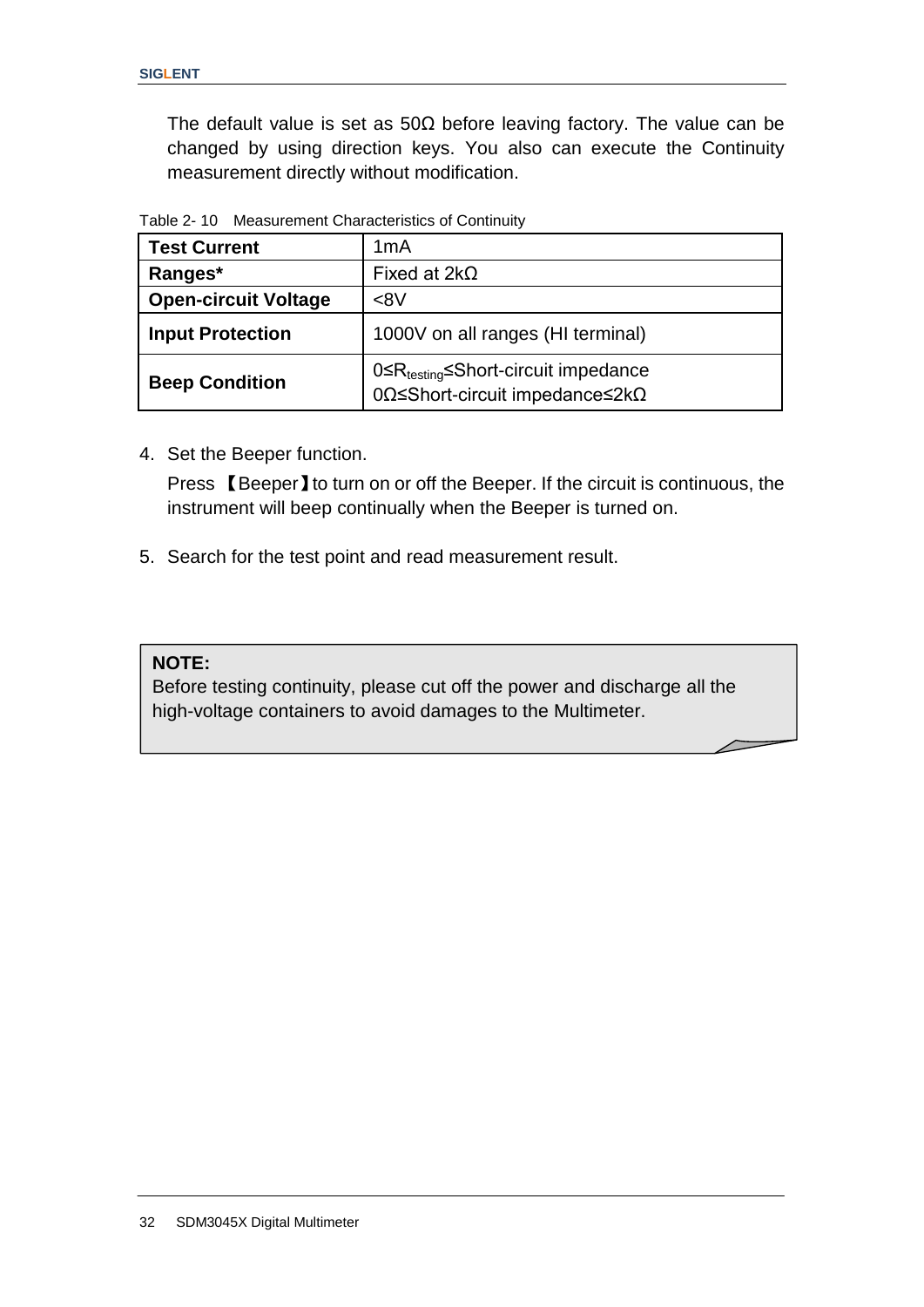## **To Test Diode**

If input voltage is under Threshold the Beeper will beep persistently. The method to test Diode will be introduced in details as the following steps.

#### **Operating Steps:**

1. Press  $\begin{pmatrix} \sinh \end{pmatrix}$  and  $\begin{pmatrix} \cosh \end{pmatrix}$  on the front panel to enter the Diode test interface, as shown in Diagram 2- 25.

| <b>Diode</b> | • Auto Trigger             |  |  |  |  |  |
|--------------|----------------------------|--|--|--|--|--|
|              | open                       |  |  |  |  |  |
|              |                            |  |  |  |  |  |
|              |                            |  |  |  |  |  |
|              | <b>Beeper</b><br>Off<br>On |  |  |  |  |  |

Diagram 2- 25 Diode Test Interface

2. Connect red lead to both terminal Input-HI and anode of the Diode and black lead to both terminal Input-LO and cathode of the Diode as the following diagram.



Diagram 2- 26 Sketch Map for testing Diode

3. Set the Threshold.

The default value is set as 2V before leaving factory. The value can be changed by using direction keys. You also can execute the Diode measurement directly without modification.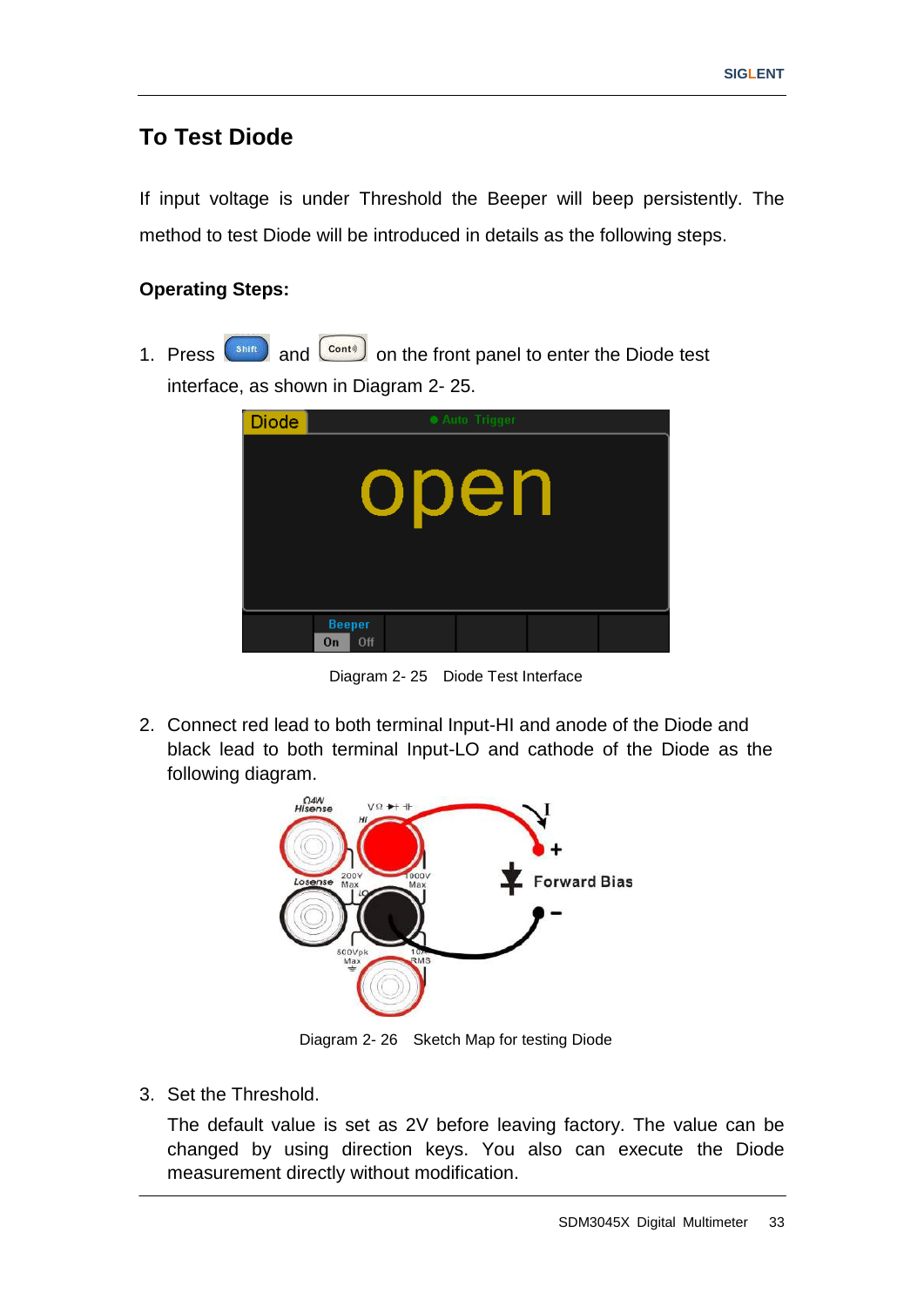| <b>Test Current</b>         | 1 <sub>m</sub> A               |  |  |  |
|-----------------------------|--------------------------------|--|--|--|
| Ranges*                     | $0 - 4V$                       |  |  |  |
| <b>Open-circuit Voltage</b> | <8V                            |  |  |  |
| <b>Input Protection</b>     | 1000V (HI terminal)            |  |  |  |
| <b>Beep Condition</b>       | $V_{measured}$ $\le$ Threshold |  |  |  |

Table 2- 11 Characteristics of Checking Diodes

#### 4. Set the Beeper function.

Press 【Beeper】to turn on or off the Beeper. If the circuit is continuous, the instrument will beep persistently when the Beeper is turned on.

#### 5. Read measurement result.

- 6. Reverse the probes and measure the voltage in the diode once more. Evaluate the diode according to the following rules:
- If the Multimeter shows "overload" when in reverse bias model, it indicates that the diode is normal.
- If the Multimeter shows voltage about 0V and the instrument beeps persistently when in forward and reverse bias model, it indicates that the diode is short.
- If the Multimeter shows "overload" when in forward and reverse model, it indicates that the diode is open.

#### **Note:**

Before testing diode, please cut off the power and discharge all the high-voltage containers to avoid damages to the Multimeter.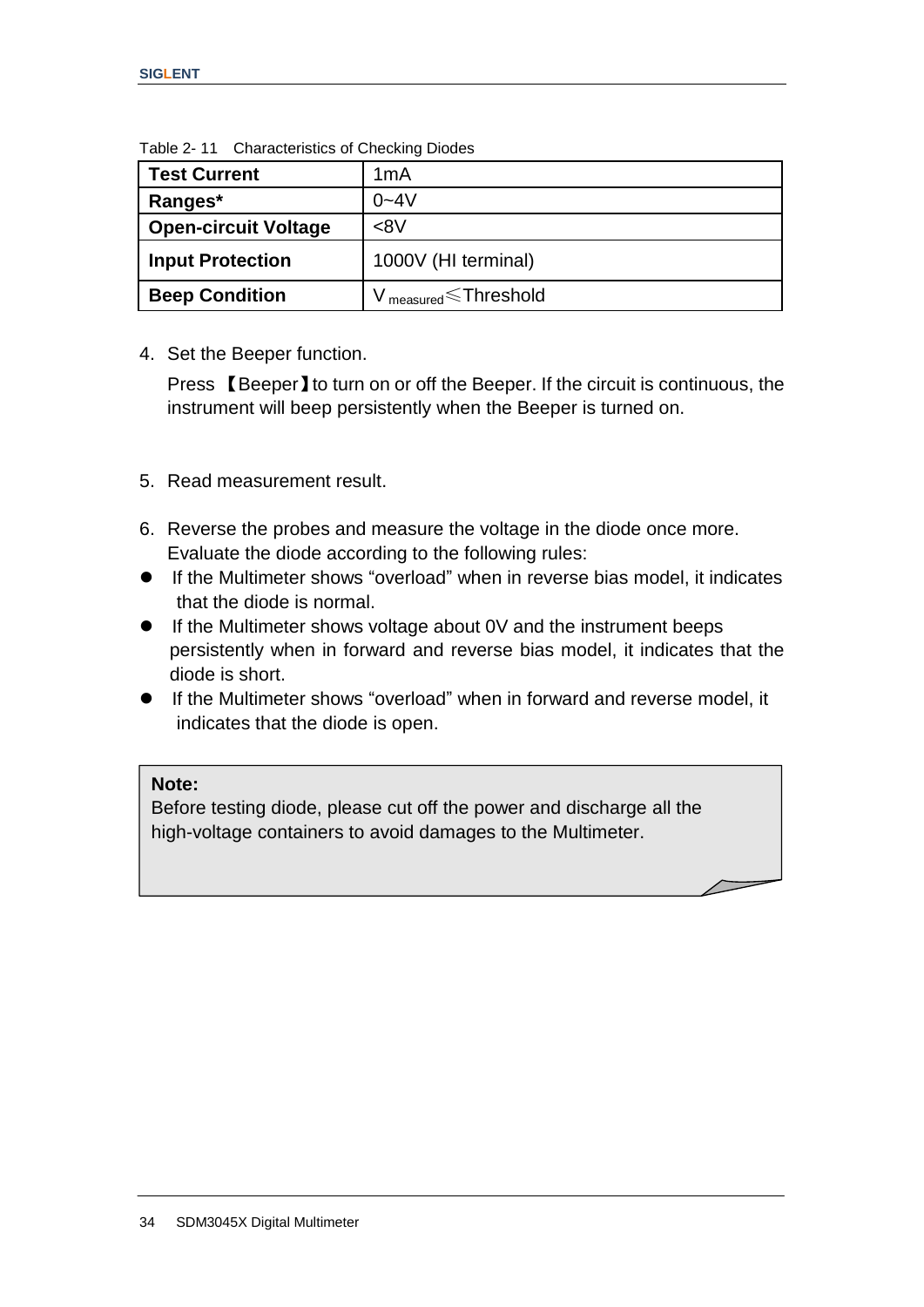# **To Measure Temperature**

The Multimeter supports for two types of temperature sensor: TC and RTD. The method to connect and measure Temperature will be introduced in details as the following steps.

#### **Operating Steps:**

1. Press  $\begin{pmatrix} \tau_{\text{emp}} \\ \tau_{\text{emp}} \end{pmatrix}$  on the front panel to enter the Temperature measurement interface, as shown in Diagram 2- 27.



Diagram 2- 27 Temperature Measurement Interface

2. Connect the red lead to terminal Input-HI and black lead to terminal Input-LO as the following diagram.<br>  $\frac{\Omega_{4W}}{H_{180}^{34W}}$ 

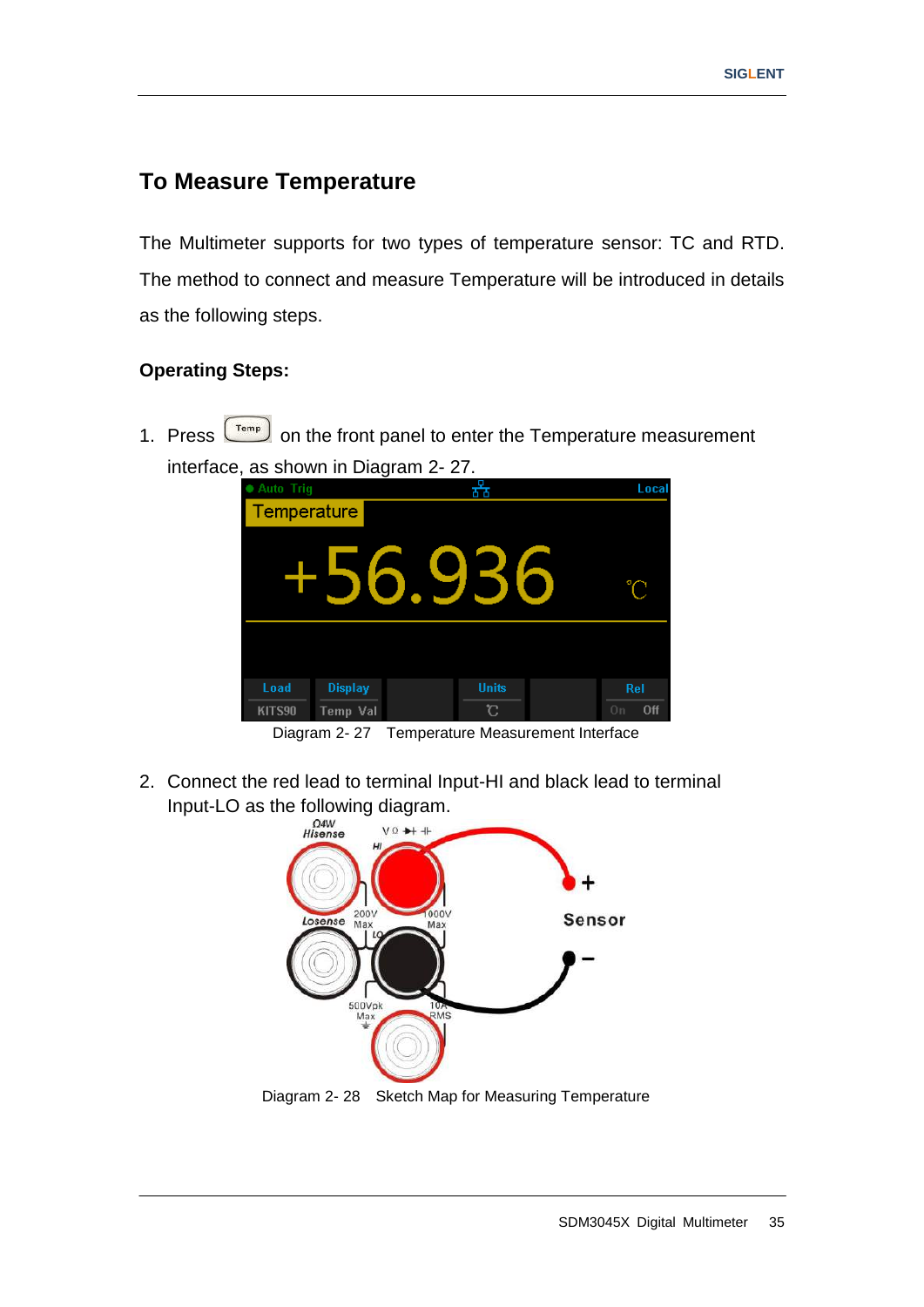3. Press 【Load】and use direction keys to select the required file. Then press 【Read】to recall an existing configuration file.



Diagram 2- 29 Load a Configuration File

4. Press 【Define】to view the configuration, as shown in the following diagram:



Diagram 2- 30 Configuration of the Sensor

5. Press 【Display】 to choose a display mode. The Multimeter supports three display modes: Temperature Value, Measured Value and All.

| ● Auto Trig                 | ᄰ   | Local |
|-----------------------------|-----|-------|
| Temperature                 |     |       |
|                             |     |       |
| Meas Val<br><b>Temp Val</b> | All |       |

Diagram 2- 31 Choose Display Mode of Temperature Measurement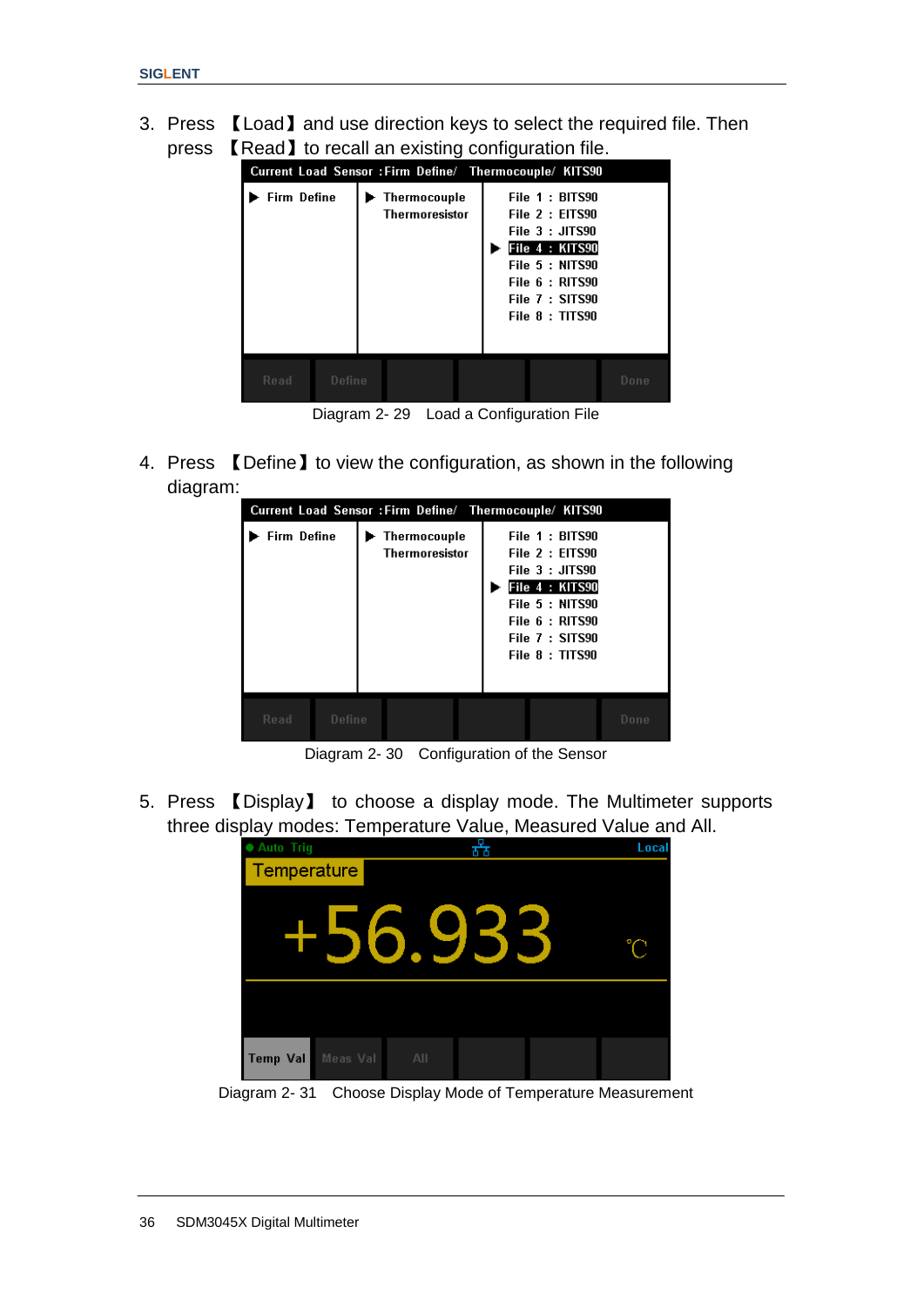Press 【All】, the measured value will be shown on the Vice display and the corresponding value will be shown on the Main display at the same time, which is convenient for users to observe temperature and voltage values ( or resistance value).



Diagram 2- 32 Show Temperature And Voltage Values

6. Press 【Units】to choose the unit of temperature. The Multimeter supports three units: °C , °F, K.



Diagram 2- 33 Unit Selection Interface

7. Set relative value (Optional operation).

Press 【Rel】 to open or close Relative math function. When it is opened, the reading displayed is a value which comes from the result of actual measurement value subtracts the relative value that has been set. The default relative value is the measurement value when the function is opened. (Please refer to " Math Functions" in Chapter 2 to know about the details.)

8. Read measurement result.

Temperature measurement is fixed at "Fast" rate. Therefore, you can"t adjust the reading rate when reading the result.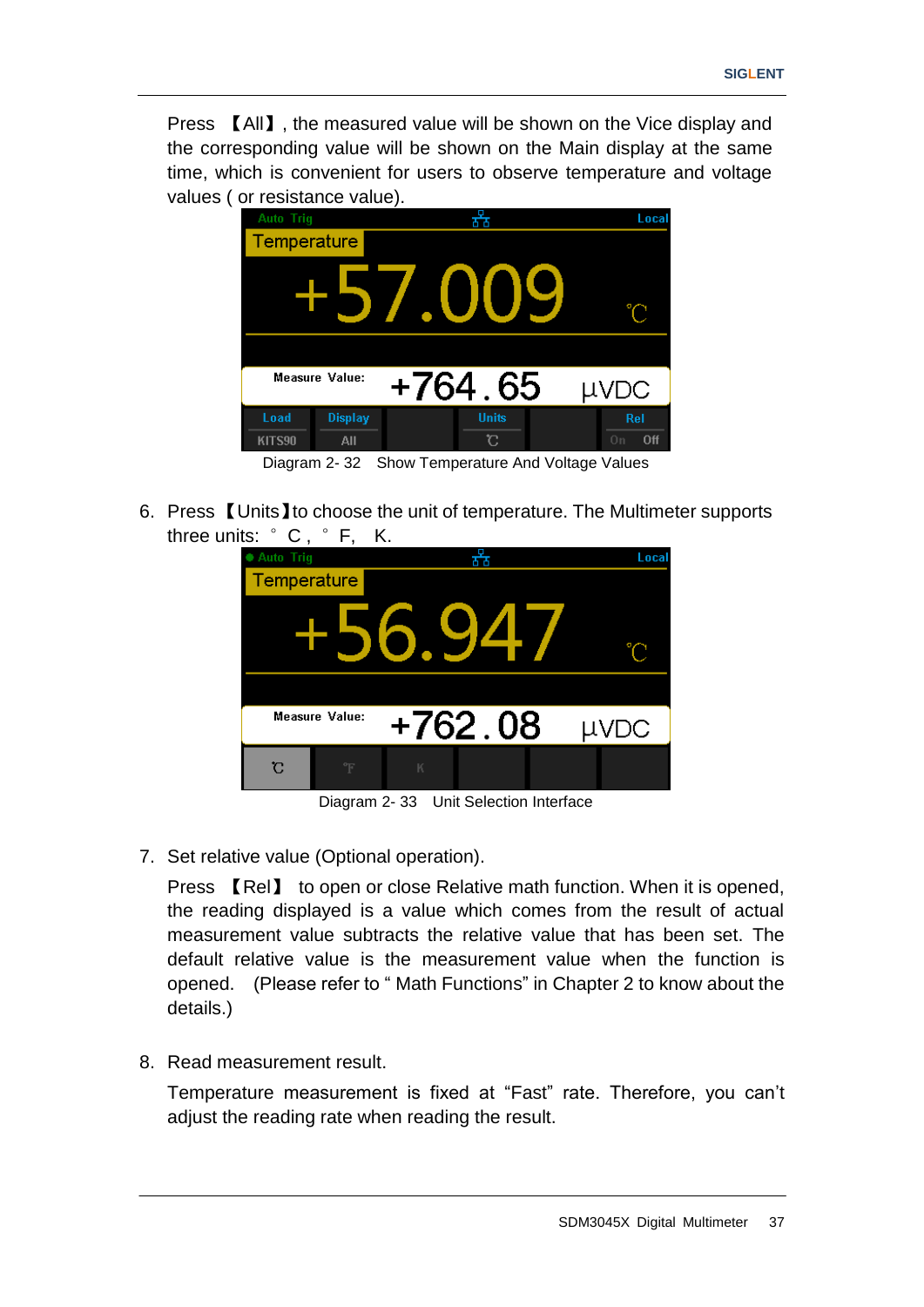9. View history data.

There are four types of way to view historical data: "Number", "Bar Meter" "Trend Chart" and "Histogram".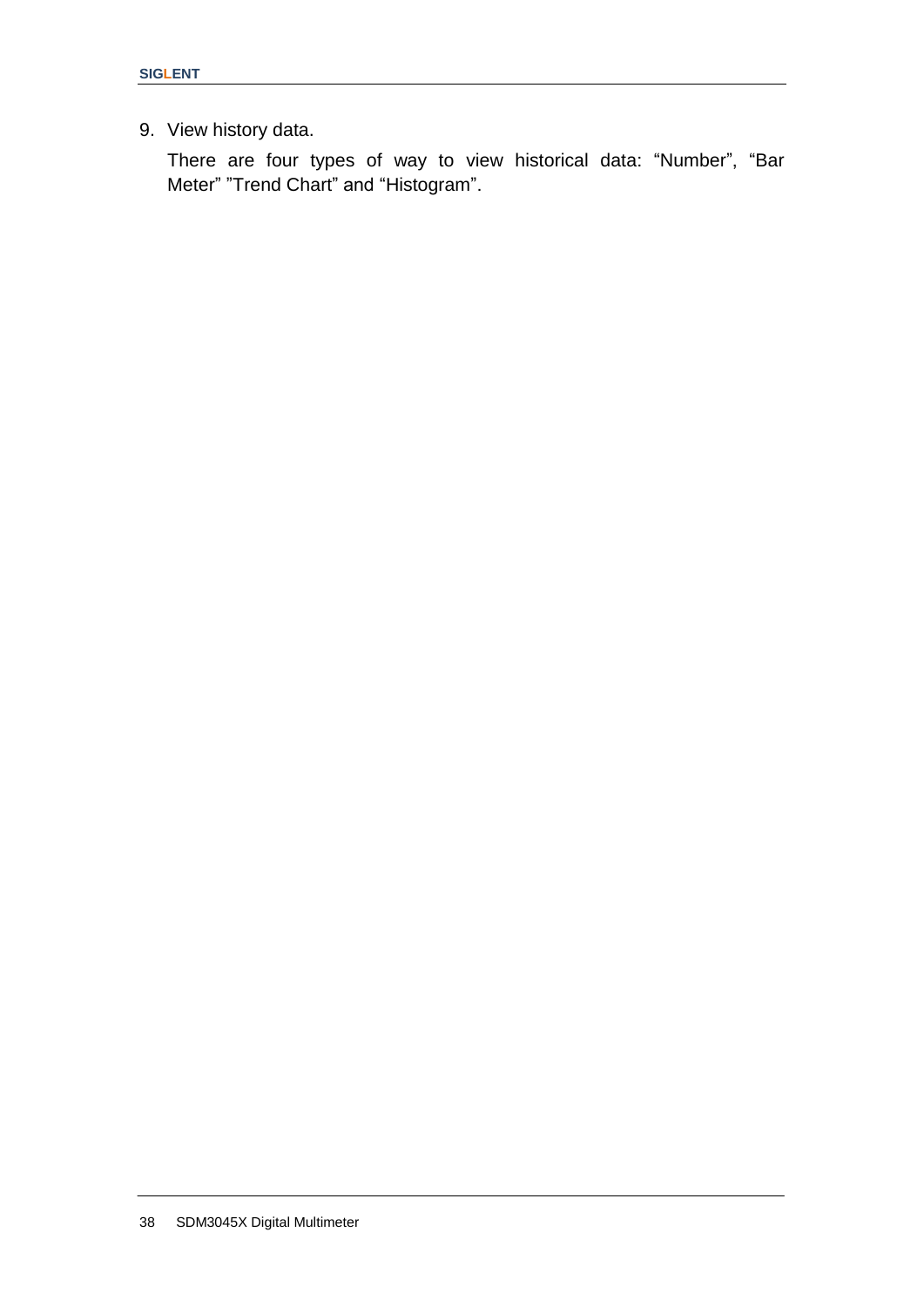# **Measurement Parameters**

The parameters have been configured before the Multimeter leaving factory. Users can either measure directly or modify them to meet your own requirements.

# **DC Input Impedance**

DC input impedance is only applicable for DC voltage measurement. When DC Voltage function is selected, press【Range】 and select 【600mV】to show the menu  $\Box$  as the following diagram shows.



Diagram 2- 34 Choose DC Input Impedance

The options of input impedance for DC voltage measurements are 10MΩ and 10GΩ. 10MΩ impedance is general for the Multimeter, but for 600mV manual ranges, 10GΩ should be chosen for better result. The current selection will be saved in nonvolatile memory.

### **DC input impedance selection:** While the DC input impedance is selected as 10MΩ, the input impedance of all measurement range is 10MΩ; • While the DC input impedance is selected to 10GQ, the input impedance for 600mV is 10GΩ; for 2V, 20V, 200V and 1000V measurement range is kept at 10MΩ. The default value of DC input impedance is 10MΩ; settings of DC input impedance are stored in the nonvolatile memory.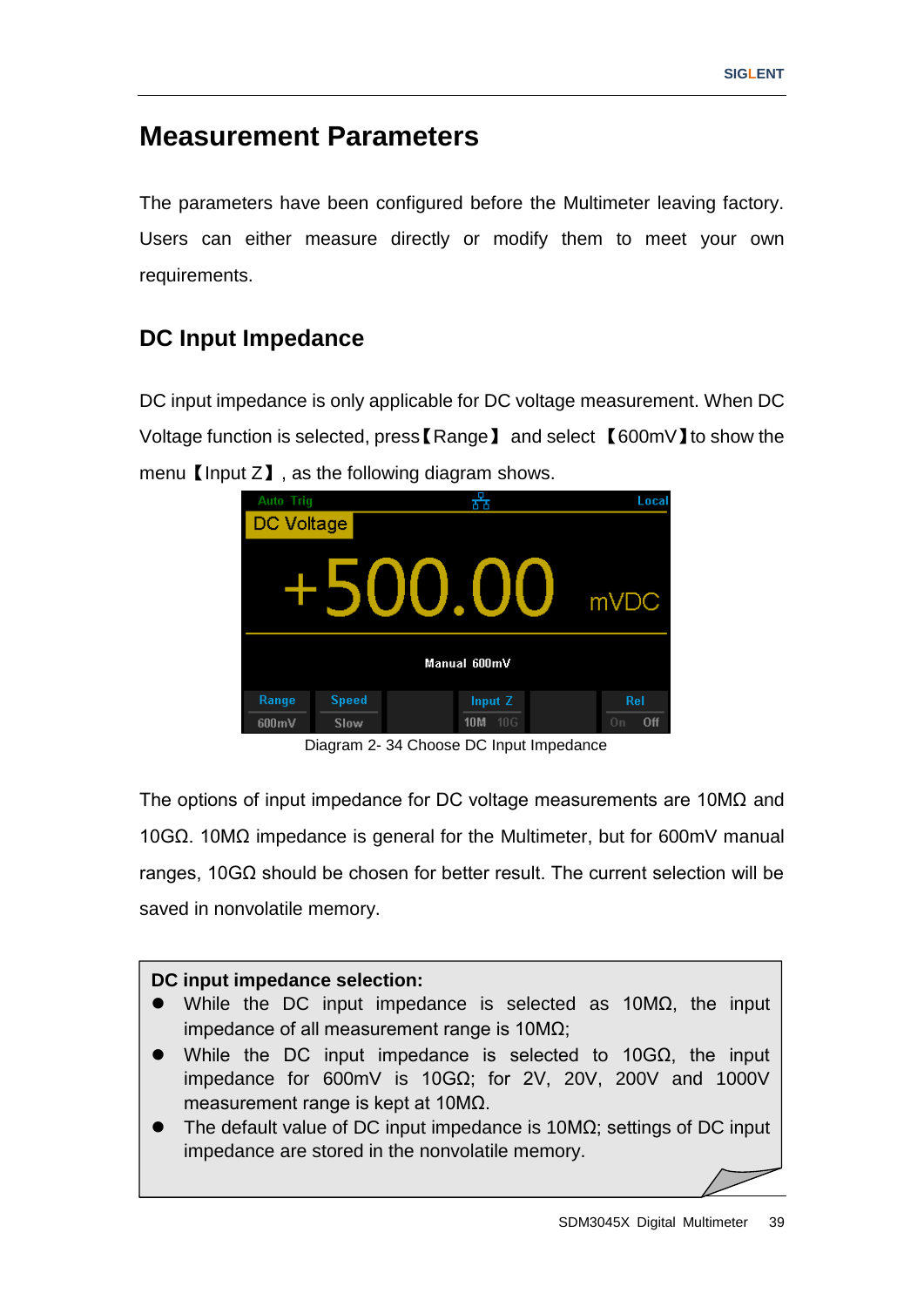## **Short-circuit Resistance**

Set up the short-circuit resistance value in the short-circuit test menu. When the measured resistance is lower than the short-circuit resistance, the circuit is considered as connected, and the beeper sounds (if sound is turned on). The short-circuit resistance is only applicable to the continuity test.

#### **Operating Steps:**

1. When Continuity function is selected, press【Threshold】to enter interface as the following diagram.



Diagram 2- 35 Set Up the Short-circuit Resistance

2. Use direction keys to change the parameter values.

Press left and right directional keys to choose different digits. Each press for the Left key, former number will be selected, vice versa. Press up and down keys to change the current digit value. Each press for the up key, value will be increased 1, vice versa.

#### **Short-circuit Resistance:**

- The range of short-circuit resistance is  $0\Omega \sim 2000\Omega$ . The default value is 50Ω.
- The value of short-circuit resistance is stored in the nonvolatile memory and the resistance remains unchanged after the power is off.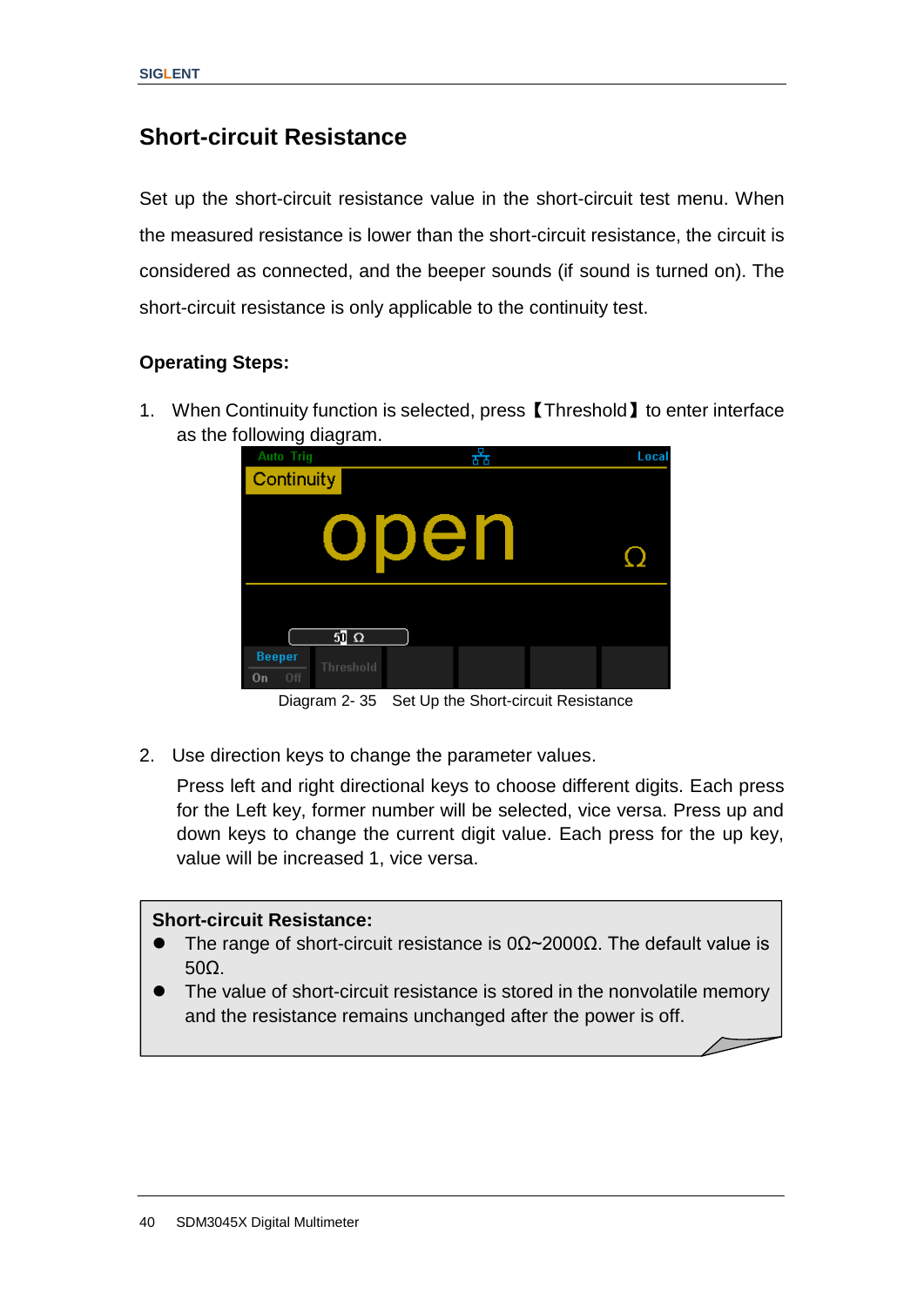# **Dual-display Function**

Dual-display function is used to improve test and measurement functions.

Press **the bual-bual-display function and the upper right corner will** show "Dual". By this time, press a function key if this function can be used as the vice display, it will be displayed in the Vice Display. The Main Display will display the function that is selected before the Dual-display function is turned on. All the available combinations are listed in table 2-12.

|                        |             | <b>Main Display Function</b> |  |  |  |                                         |  |  |  |
|------------------------|-------------|------------------------------|--|--|--|-----------------------------------------|--|--|--|
|                        |             |                              |  |  |  | DCV DCI ACV ACI FREQ PERIOD 2WR 4WR Cap |  |  |  |
|                        | <b>DCV</b>  |                              |  |  |  |                                         |  |  |  |
|                        | <b>DCI</b>  |                              |  |  |  |                                         |  |  |  |
|                        | <b>ACV</b>  |                              |  |  |  |                                         |  |  |  |
| <b>Vice</b>            | <b>ACI</b>  |                              |  |  |  |                                         |  |  |  |
| <b>Display</b>         | <b>FREQ</b> |                              |  |  |  |                                         |  |  |  |
| <b>Function PERIOD</b> |             |                              |  |  |  |                                         |  |  |  |
|                        | 2WR         |                              |  |  |  |                                         |  |  |  |
|                        | 4WR         |                              |  |  |  |                                         |  |  |  |
|                        | Cap         |                              |  |  |  |                                         |  |  |  |

Table 2- 12 Available Main/Vice Function Combinations (shade is available)

#### **Explanations:**

- 1. If the same measurement function is used in both Main and Vice Display.
- The readings in both of the display will update at the same time.
- If math function (dBm, dB) is used in Main Display, when opening Vice Display, math operation will be closed automatically and Vice Display will show the same measurement result as Main Display.
- If math function (Statistics, Limits, Relative) is used in Main Display, when opening Vice Display, the result will still be shown in Main Display and Vice Display will show the same measurement result as Main Display.
- 2. If different measurement functions are used in both Main and Vice Display.
- The readings in both of the display will update alternately.
- If math function (dBm, dB) is used in Main Display, when opening Vice Display, math operation will be closed automatically and Vice Display will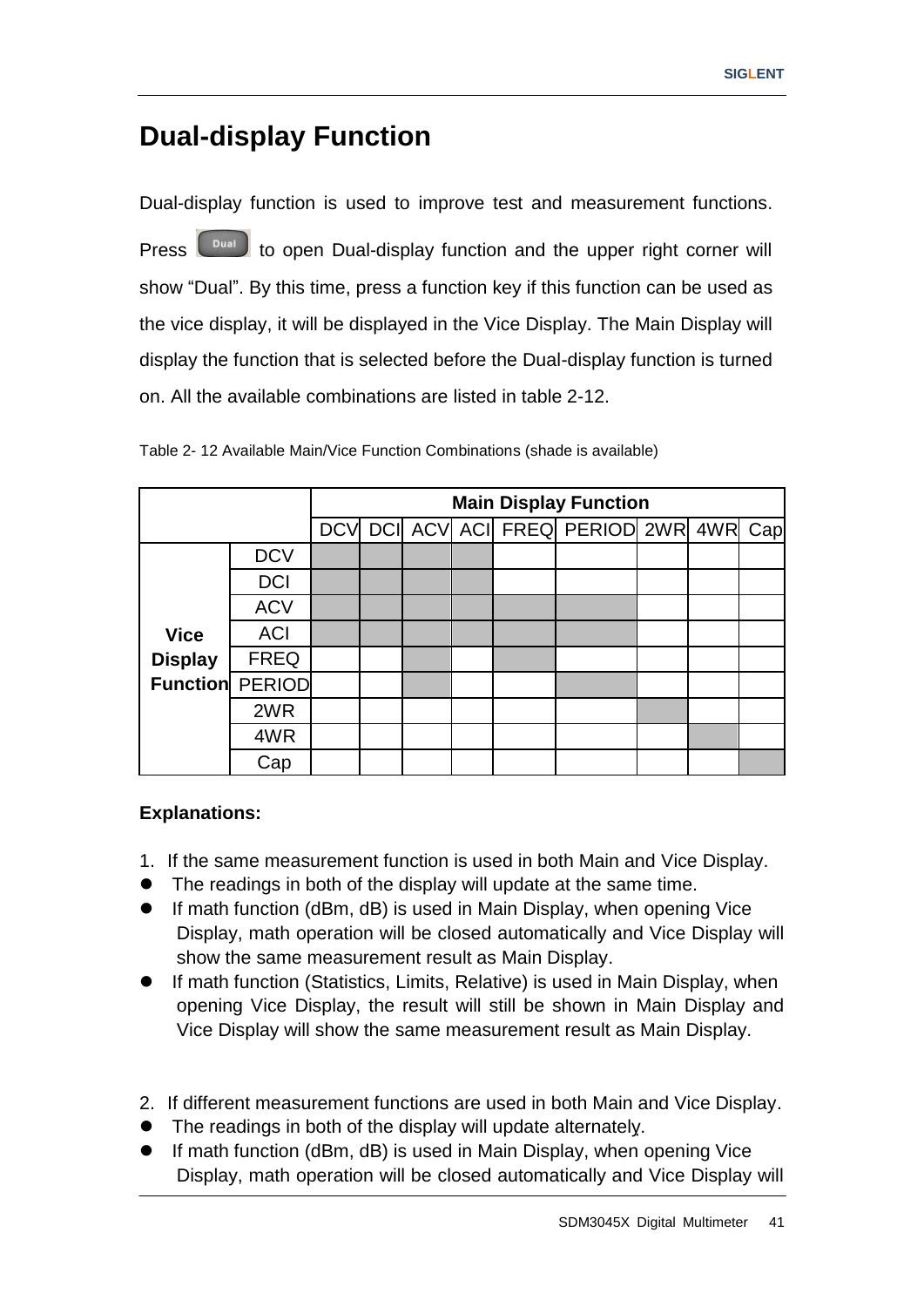show the second selected function normally.

- If math function (Statistics, Limits, Relative) is used in Main Display, when opening Vice Display, the result will still be shown in Main Display and Vice Display will show the second selected function normally.
- 3. If Temperature function is used in Main Display, set the display mode

 $\overline{P_{temp}}$   $\rightarrow$  [Display ]  $\rightarrow$  [All ]). Then the result (corresponding value) will be shown in Main Display and the current measurement value is shown in Vice Display.

- 4. Auto Range is adopted by Vice Display. If the same measurement function is used in both the display, so does the range.
- 5. Measured data in Vice Display cannot be saved into "History".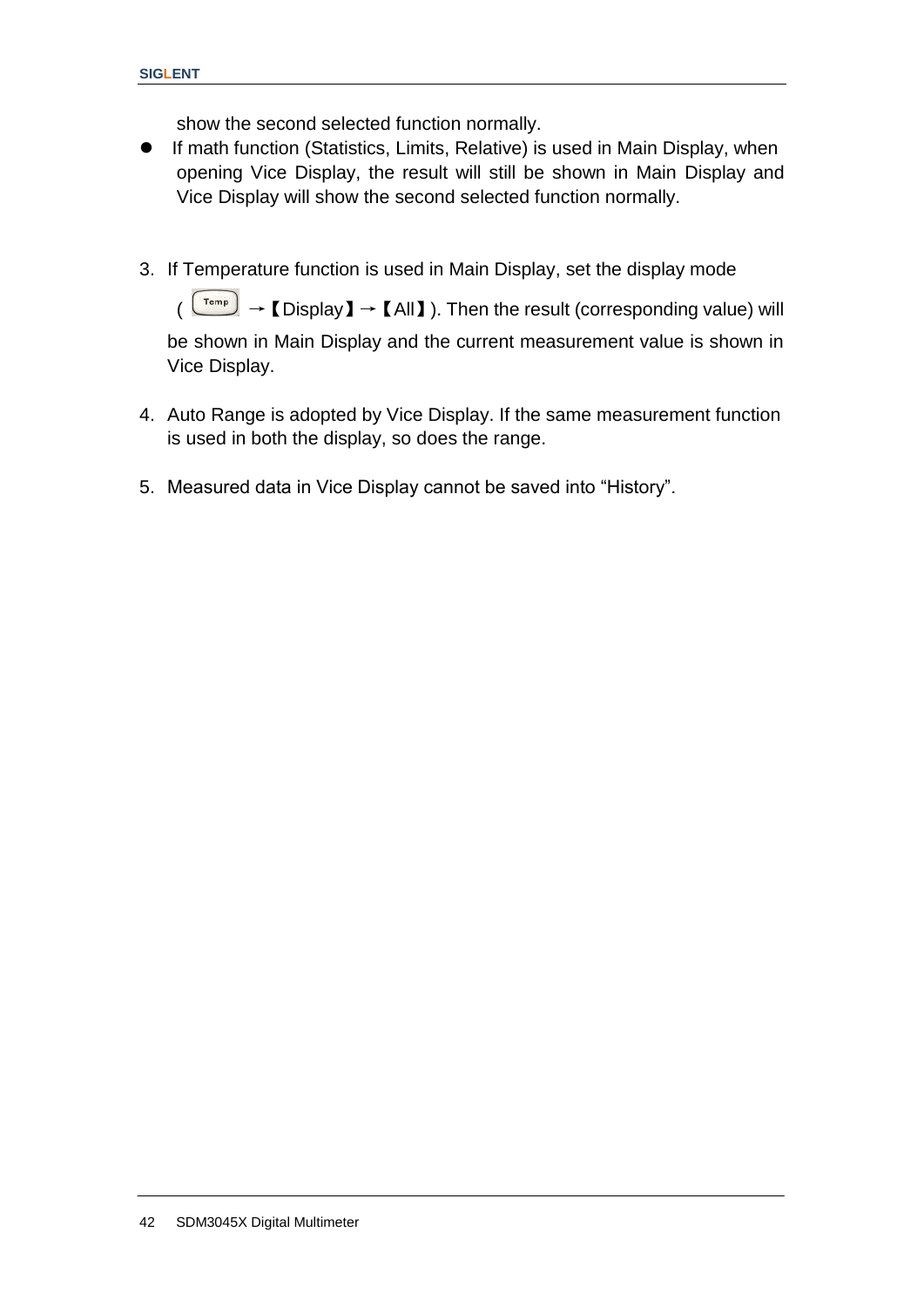# **Utility Function**

The Utility function enables users to set up system parameters, interface parameters of the multimeters.



Press  $\left($ <sup>Shift</sup> and  $\left($ <sup>Dual</sup> to enter the operating menu of Utility function, as

the following diagram shows.

| <b>Auto Trig</b>  |                |               | HН              |                 | Local |  |  |
|-------------------|----------------|---------------|-----------------|-----------------|-------|--|--|
| DC Voltage        |                |               |                 |                 |       |  |  |
|                   |                | Ч             |                 |                 | mVDC  |  |  |
| Auto 600mV        |                |               |                 |                 |       |  |  |
| Store /<br>Recall | Manage<br>File | I/O<br>Config | Test /<br>Admin | System<br>Setup |       |  |  |

Diagram 2- 36 Utility Function Configuration Interface

| Table 2- 13 Utility Function Menu Description |  |  |
|-----------------------------------------------|--|--|
|                                               |  |  |

| <b>Function Menu</b> | <b>Description</b>                                |
|----------------------|---------------------------------------------------|
| Store/Recall         | Store or recall setting files.                    |
| Manage File          | Create a new file, copy, rename or delete a file. |
| I/O Config           | Set up LAN and GPIB parameters.                   |
| Test/Admin           | Provide board test and firmware update function.  |
| <b>System Setup</b>  | Set up system information configuration.          |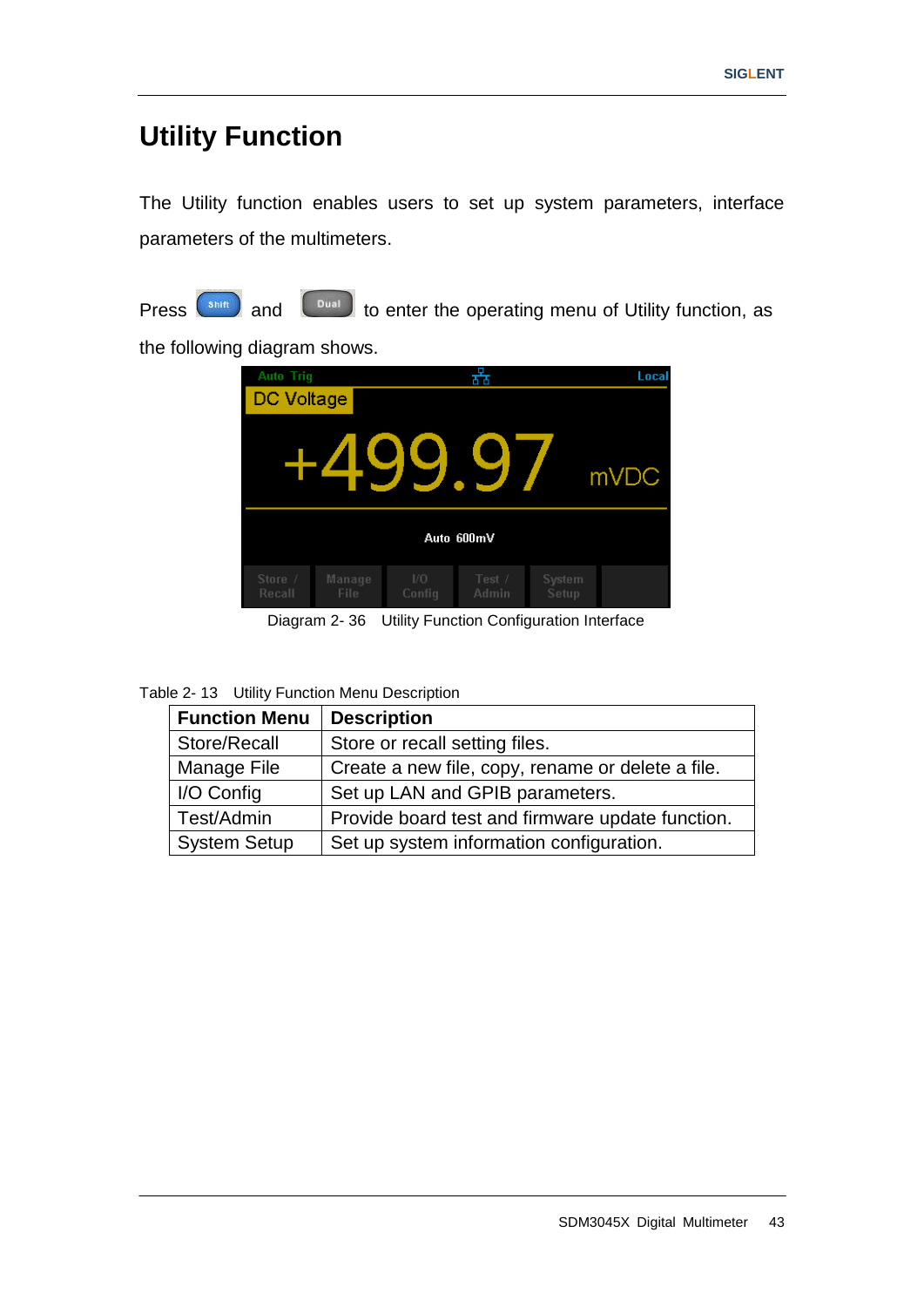### **Store and Recall**

The Store/Recall function enables users to store and recall the instrument parameters and data files in the local storage as well as in USB storage.

#### **Operating Steps:**

1. After entering into the function menu of Utility, press 【Store/Recall】to enter the interface as shown in diagram 2-38.



Diagram 2- 37 Store and Recall Interface

2. Press【Store Settings】to enter the following interface.

| <b>Current Path:</b><br>/internal |               |              |                             |               |      |  |
|-----------------------------------|---------------|--------------|-----------------------------|---------------|------|--|
| xml_data_1<br>File Name:          |               |              |                             |               |      |  |
|                                   |               |              |                             |               |      |  |
|                                   |               |              |                             |               |      |  |
|                                   | <b>Browse</b> | File<br>Name | <b>Type</b><br>.xml<br>.csv | Store<br>Data | Done |  |

Diagram 2- 38 Store Settings Interface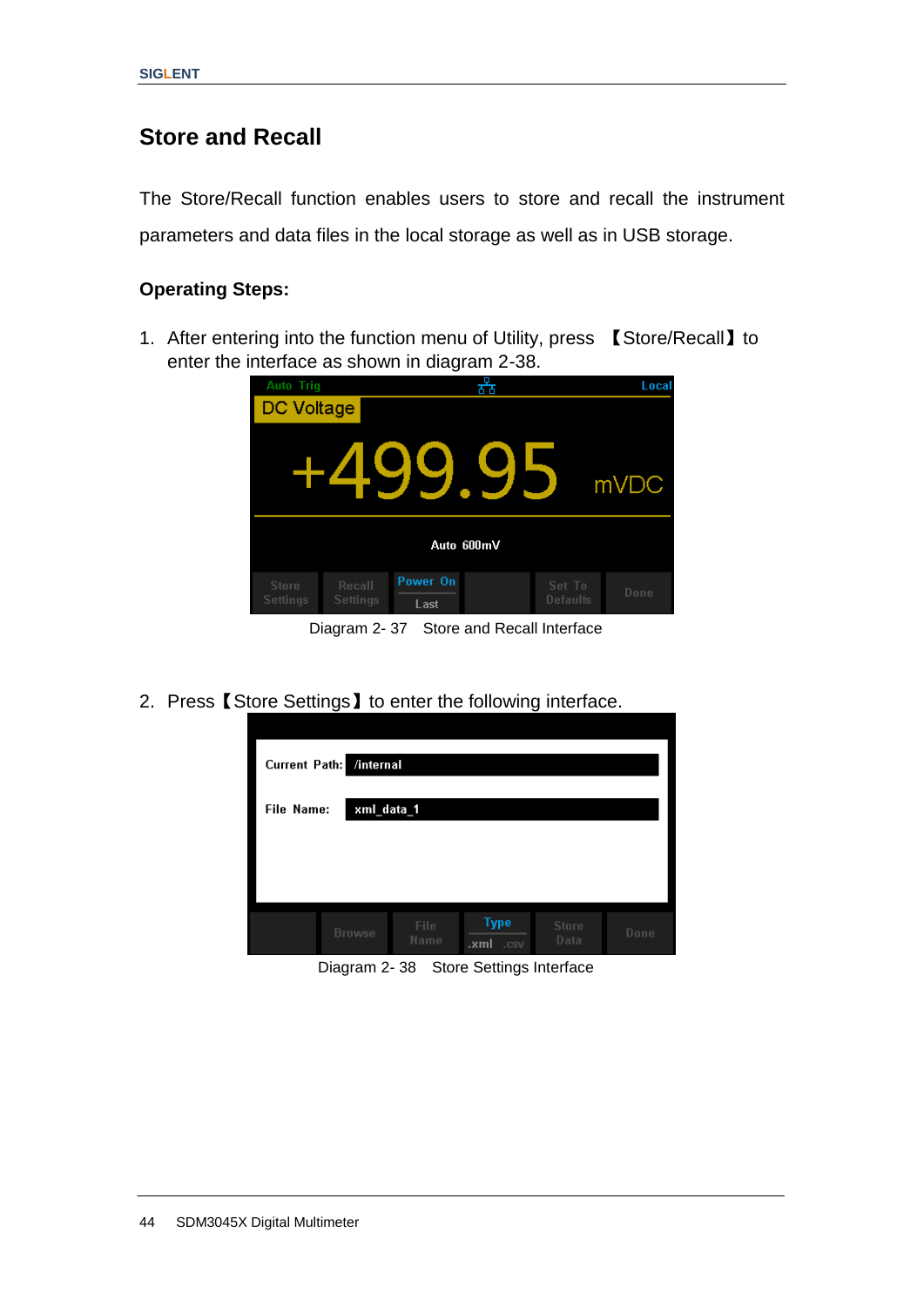| <b>Function</b> | <b>Settings</b> | <b>Description</b>                              |  |  |
|-----------------|-----------------|-------------------------------------------------|--|--|
| <b>Menu</b>     |                 |                                                 |  |  |
| <b>Browse</b>   |                 | Choose the location that file will be saved.    |  |  |
| File            |                 |                                                 |  |  |
| Name            |                 | Input a file name.                              |  |  |
| <b>Type</b>     | .xml / .csv     | Choose the type that the file is saved.         |  |  |
| <b>Store</b>    |                 | Save the file as input file name to the current |  |  |
| <b>MS</b> Data  |                 | selected location.                              |  |  |
| Done            |                 | Save all changes and return to the higher level |  |  |
|                 |                 | menu.                                           |  |  |

Table 2- 14 Storage Function Menu Description

3. Press【Recall Settings】to enter the following interface. Use direction keys to choose storage path and location, and press【Select】to recall the corresponding file.

| ັ<br>Current Path:/ |                    |    |      |        |        |
|---------------------|--------------------|----|------|--------|--------|
|                     | internal           |    |      |        |        |
|                     |                    |    |      |        |        |
|                     |                    |    |      |        |        |
|                     |                    |    |      |        |        |
|                     |                    |    |      |        |        |
|                     |                    |    |      |        |        |
|                     |                    |    |      |        |        |
|                     |                    |    |      |        |        |
| Parent<br>directory | Lower<br>directory | Up | Down | Select | Cancel |

Diagram 2- 39 Recall Function Interface

- 4. Press【Power on】to set the Power On state of the instrument.
- You can choose【Last】 or 【Factory Default】as the initial state when the instrument is turned on.
- The configuration is effective when you restart the Multimeter.
- DC Voltage is always the selected function when the instrument is turned on even if you have selected【Last】 or 【Factory Default】as the Power On state.
- 5. Press【Set to Defaults】to select "Factory Default" as the Power On state.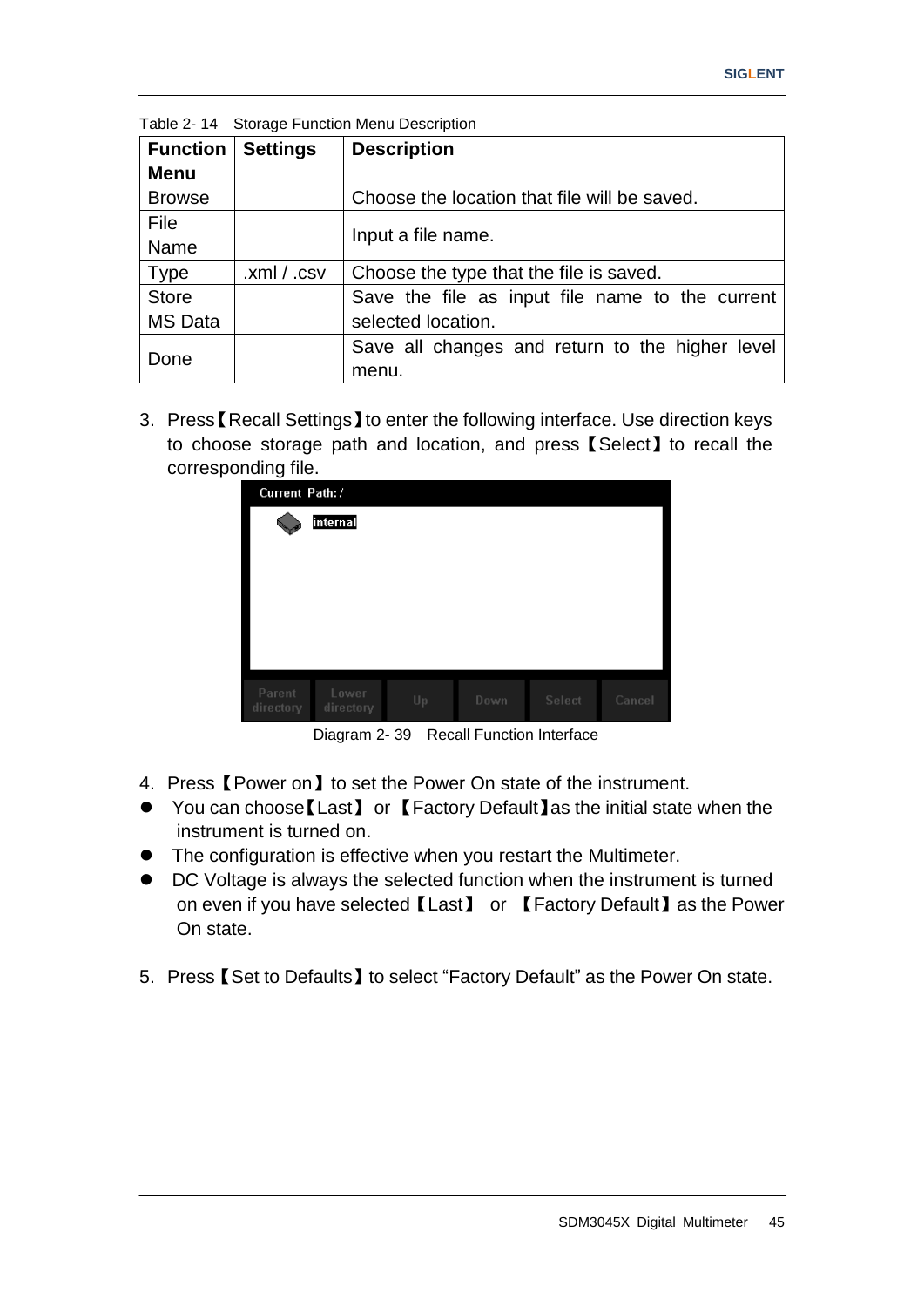### **Manage File**

The Manage File function enables users to create a new folder and save, copy, rename or delete files in the local storage as well as in USB storage.

#### **Operating Steps:**

1. After entering into the function menu of Utility, press 【Manage File】to enter the interface as shown in diagram 2-41.

| Current Path: /internal |                      |              |  |                |      |  |  |
|-------------------------|----------------------|--------------|--|----------------|------|--|--|
|                         | data_1<br>File Name: |              |  |                |      |  |  |
|                         |                      |              |  |                |      |  |  |
|                         |                      |              |  |                |      |  |  |
|                         |                      |              |  |                |      |  |  |
| <b>Action</b>           |                      |              |  |                |      |  |  |
| Capture                 | <b>Browse</b>        | File<br>Name |  | Save<br>Screen | Done |  |  |

Diagram 2- 40 Manage File Interface

2. Choose the file location.

Press【Browse】and use direction keys to select the corresponding file.

3. Press【File Name】to enter the following interface.



Diagram 2- 41 Input File Name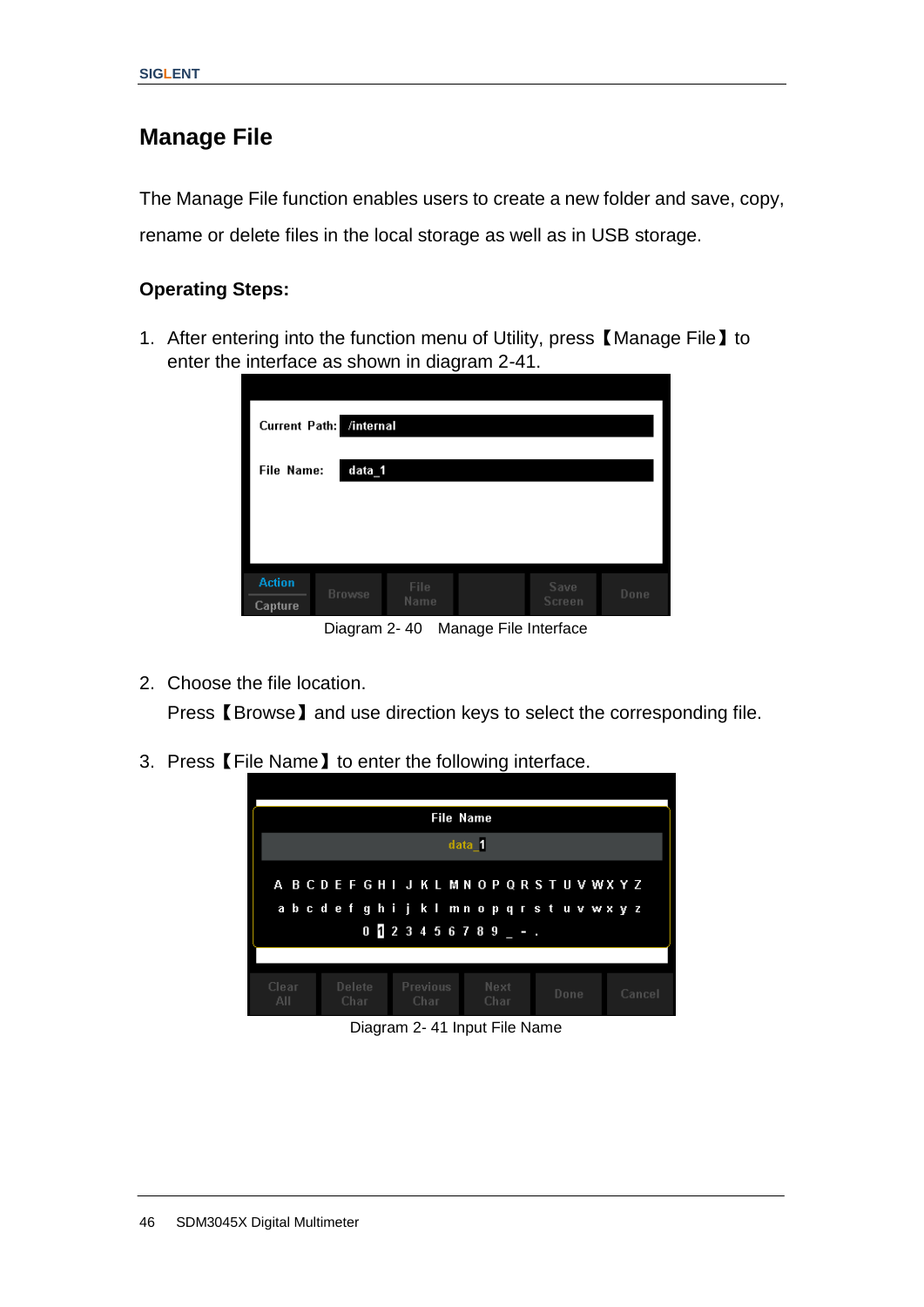#### **The method of inputting file name:**

- **•** Press direction keys to select a desired char in the input area.
- **•** Press "OK" key on the front panel to input selected char in the input area.
- Press【Clear All】to clear all input chars.
- Press 【Delete Char】to delete the letter on which the cursor taking place.
- Press 【Previous Char】to move the cursor in the file name area to the previous char.
- Press【Next Char】to move the cursor in the file name area to the next char.
- Press 【Done】to save the current file and return to the higher level menu.
- Press 【Cancel】to cancel the current operation and return to the higher level menu.
- 4. Press 【Action】and select【Folder】, 【Capture Display】, 【Copy】, 【Rename】or【Delete】to do the corresponding operation.

| <b>Function</b> | <b>Description</b>                                          |
|-----------------|-------------------------------------------------------------|
| <b>Menu</b>     |                                                             |
| Folder          | Press 【Create Folder】 to create a new folder.               |
| Capture         | Press [Save Screen] to save current captured screen picture |
| <b>Display</b>  | as standard BMP format.                                     |
| Copy            | Press [Perform Copy] to copy the selected file.             |
| Rename          | Press [Perform Rename] to rename the selected file.         |
| <b>Delete</b>   | Press [Perform Delete] to delete the selected file.         |
| Done            | Save all changes and return to the higher level menu.       |

Table 2- 15 Action Settings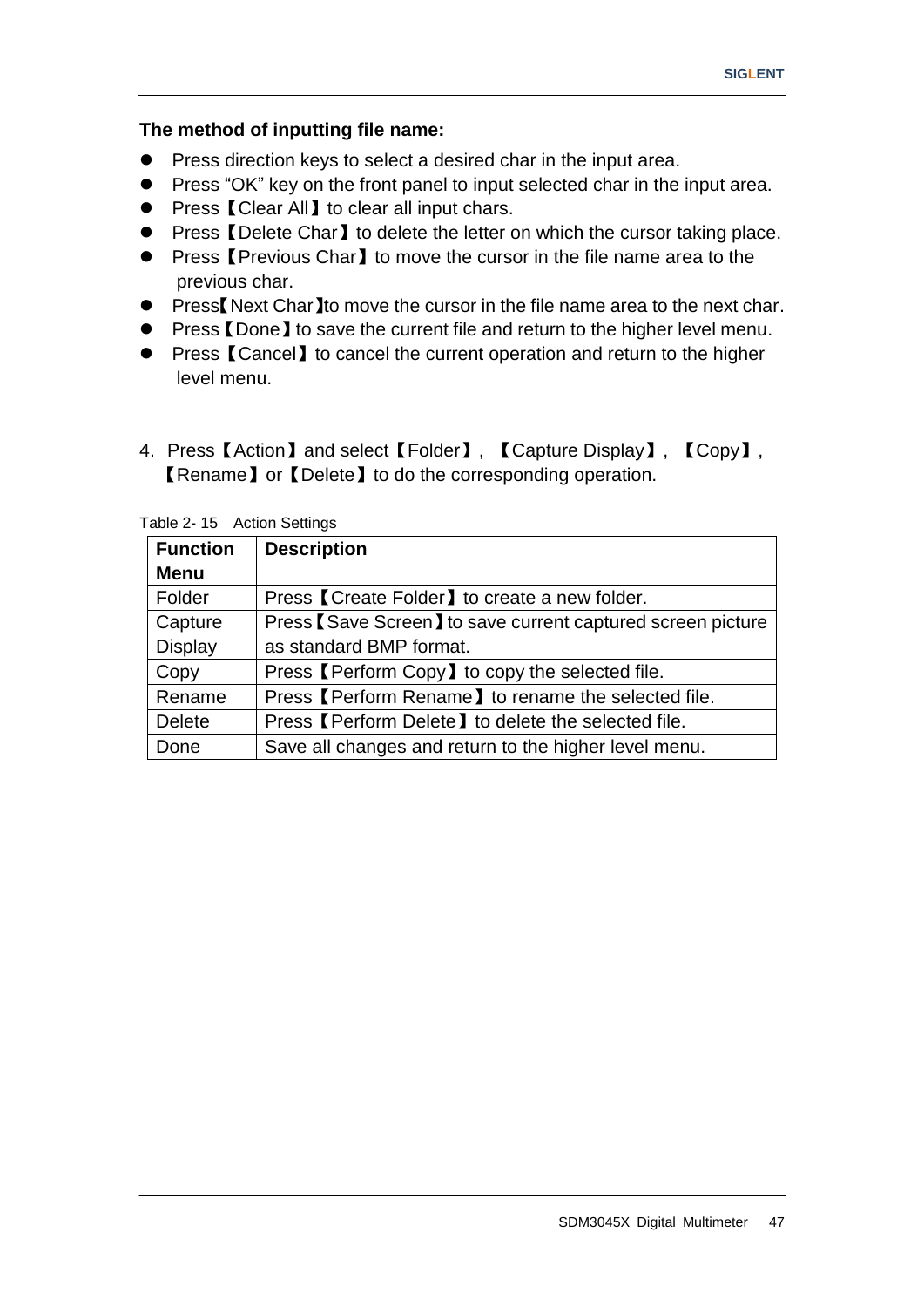# **I/O Configuration**

Press【I/O Config】to enter the following interface and set up the parameters.



Diagram 2- 42 I/O Configuration Interface

### **LAN Settings**

The Multimeter enables users to operate instrument remotely by LAN interface and store or recall internet settings. You can look over current LAN settings and set up IP address and subnet mask.

After entering into the function menu of Utility, press 【I/O Config】. Select【On】  $\rightarrow$  [LAN Settings]  $\rightarrow$  [Modify Settings] to enter the following interface.



Diagram 2- 43 LAN Settings Interface

|  | Table 2-16 LAN Settings |  |
|--|-------------------------|--|
|  |                         |  |

| <b>Function</b><br>Menu | Description                                                                |
|-------------------------|----------------------------------------------------------------------------|
|                         | IP Address   Set up IP address and the default setting is 10, 11, 11, 104. |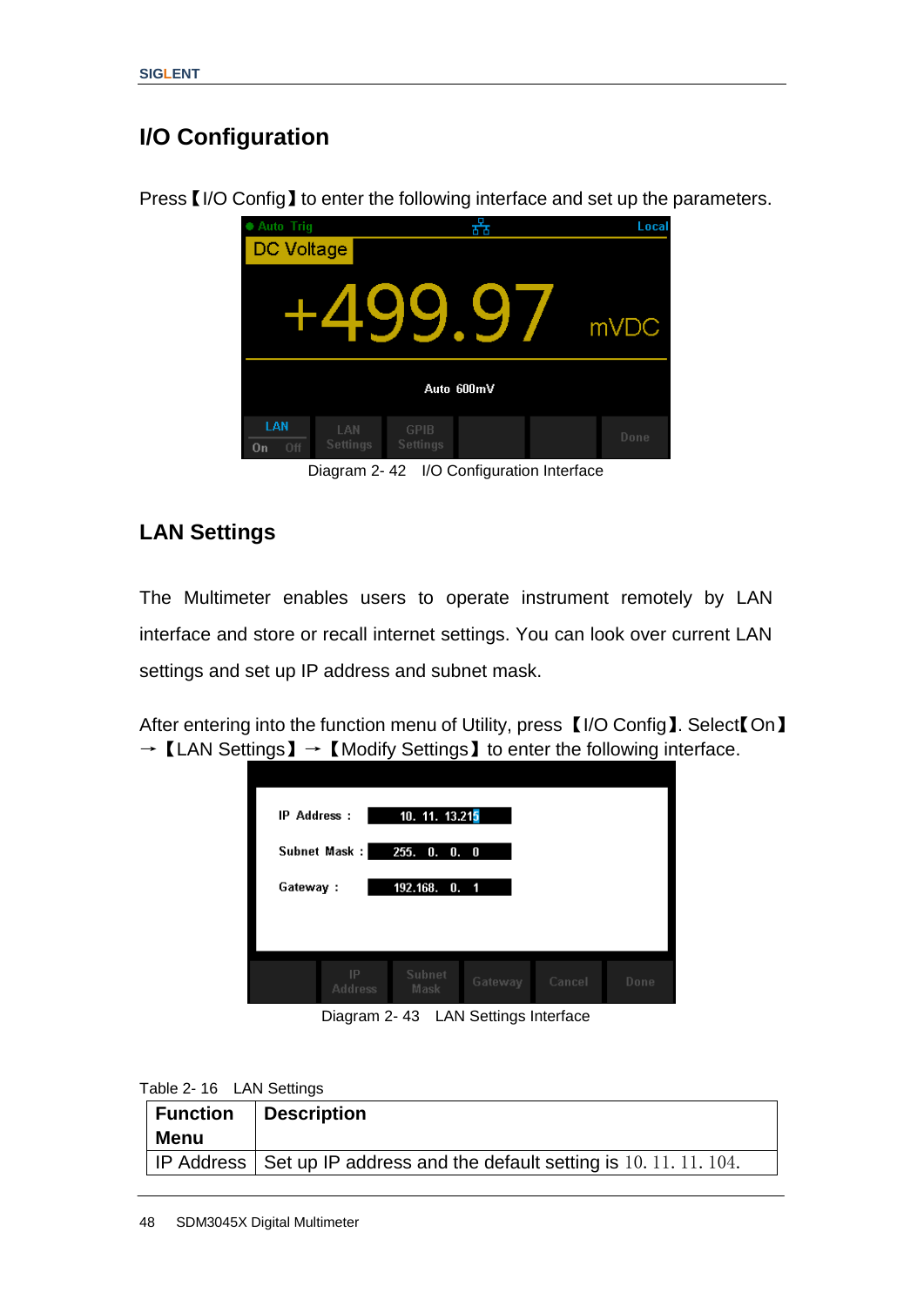| Subnet<br><b>Mask</b> | Set up subnet mask and the default setting is 255, 0, 0, 0.   |
|-----------------------|---------------------------------------------------------------|
| Gateway               | Set up gateway and the default setting is 192.168.0.1         |
| Cancel                | Cancel current operation and return to the higher level menu. |
| Done                  | Save all changes and return to the higher level menu.         |

#### **GPIB Settings**

Each device on the GPIB (IEEE–488) interface must have a unique address. The default address is 18 when the instrument is leaving the factory. The address of Multimeter can be any integral value between 1 and 30.

#### **Operating Steps:**

1. After entering into the function menu of I/O configuration, press 【GPIB Settings】to enter the interface shown in diagram 2-45.

| <b>GPIB Address:</b> | 18 |      |        |
|----------------------|----|------|--------|
|                      |    |      |        |
|                      |    |      |        |
|                      |    | Done | Cancel |



- 2. Users can change the value of GPIB address by direction keys.
- 3. Press【Select】to set the input value as GPIB address and return to the higher level menu.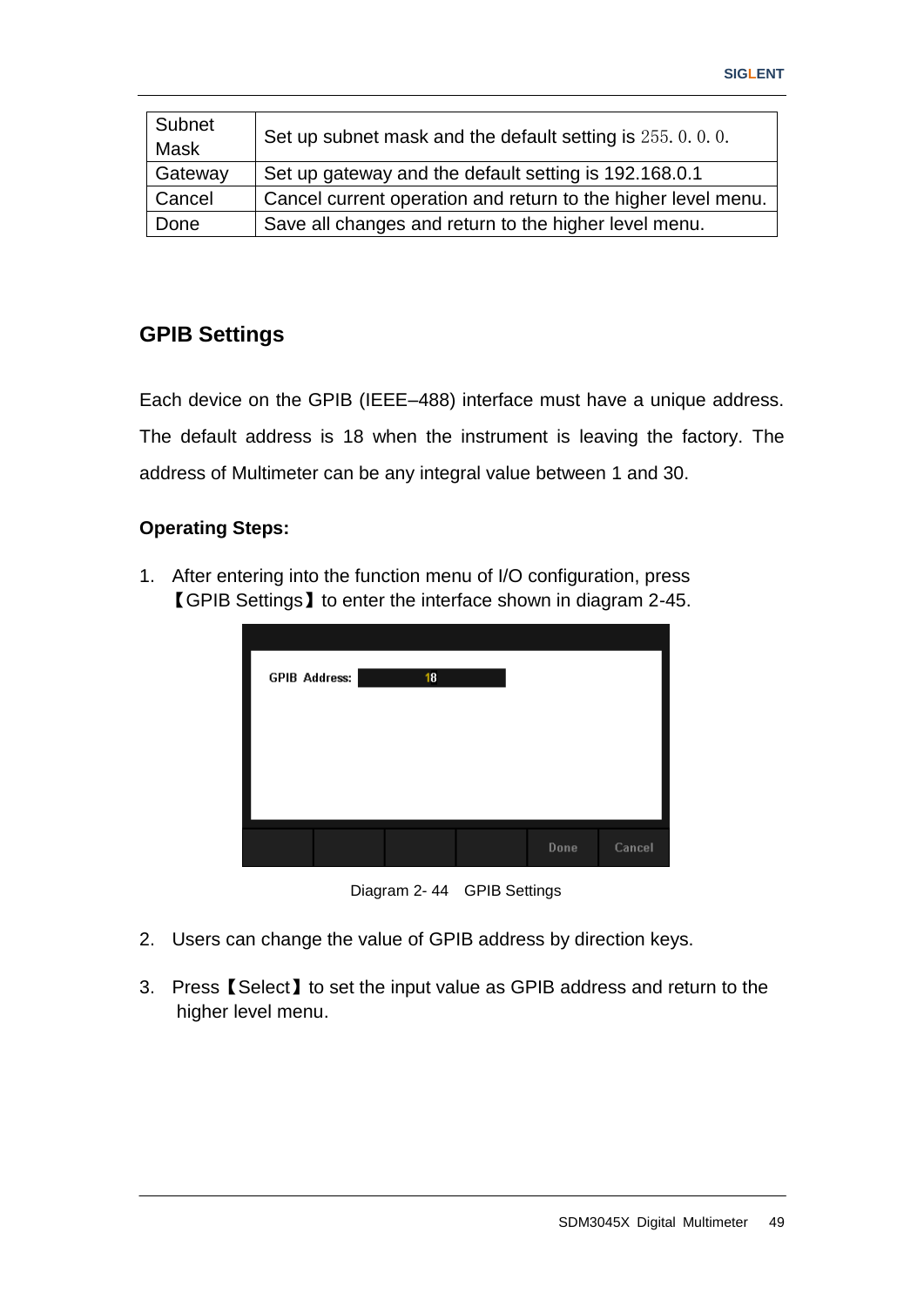# **Board Test**

SDM3045X provides self-test functions, including Key Test, LCD Test, Beeper Test and Chip Test.

#### **Operating Steps:**

1. Press  $\boxed{\phantom{0}\text{shift}}$  and  $\boxed{\phantom{0}\text{total}}$ , then choose  $\boxed{\phantom{0}\text{Test/Admin}}$   $\rightarrow$   $\boxed{\text{Board Test}}$ to enter the following interface.

| uic iviivwiily lilicilavc.                                |     |        |      |  |       |  |
|-----------------------------------------------------------|-----|--------|------|--|-------|--|
| <b>Auto Trig</b>                                          |     |        | ᄰ    |  | Local |  |
| <b>DC Voltage</b>                                         |     |        |      |  |       |  |
|                                                           |     | -499.9 |      |  | mVDC  |  |
| Auto 600mV                                                |     |        |      |  |       |  |
| Keyboard                                                  | LCD | Beeper | Chip |  | Done  |  |
| n:.<br>$D = -1$ $T = -1$ , $T = -1$<br>$\sim$ $\sim$<br>. |     |        |      |  |       |  |

Diagram 2- 45 Board Test Interface

| <b>Function Menu</b> | <b>Description</b>                |
|----------------------|-----------------------------------|
| Key                  | Test the instrument's keys.       |
| <b>LCD</b>           | Test the instrument's LCD screen. |
| Beeper               | Test the instrument's beeper.     |
| Chip                 | Test the instrument's chips.      |
| Done                 | Return the higher level menu.     |

2. Test the keys.

Select【Key】to enter the key test interface, as the Diagram 2-47 shows. The on-screen lathy rectangle shapes represent the keys on the front panel. Test all keys and knobs and you should also verify that all the backlit buttons illuminate correctly.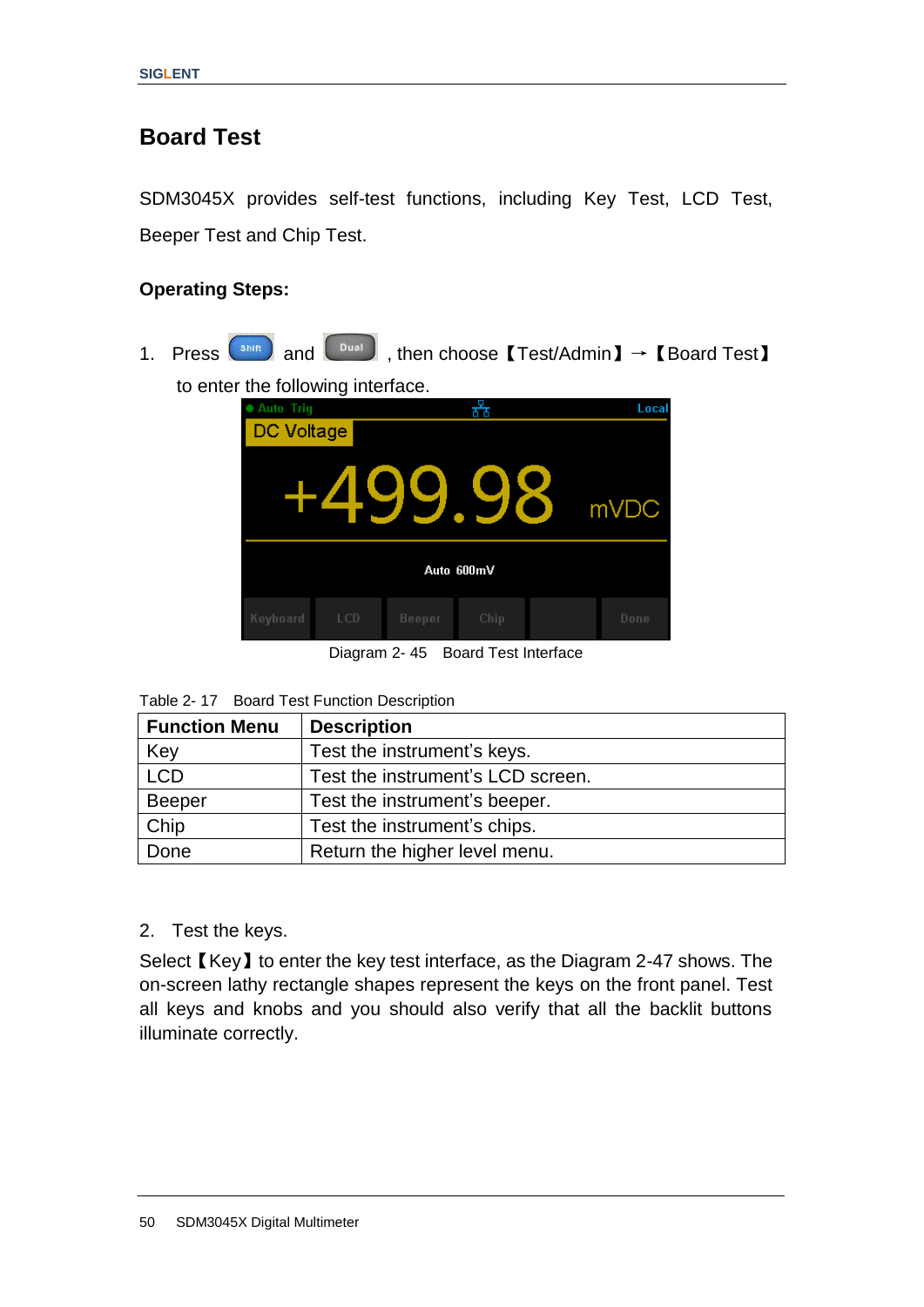| DCV<br>CAP<br>Dual | ACV<br>Cont<br><b>Acquire</b><br>Run/Stop Single | 2W<br><b>Temp</b><br>Math<br>Shift | Left | Up<br><b>Right</b><br>(OK<br>Down | ÷<br>Range<br>L |
|--------------------|--------------------------------------------------|------------------------------------|------|-----------------------------------|-----------------|
| BTN <sub>1</sub>   | BTN <sub>2</sub>                                 | BTN3                               | BTN4 | BTN <sub>5</sub>                  |                 |
|                    |                                                  |                                    |      |                                   | Done            |

Diagram 2- 46 Key Test Interface

#### **NOTE:**

- Before you operate, the shapes on the screen display blue color.
- The corresponding area of tested buttons or knobs would display green color.
- Press **【Done】to exit the test.**
- 3. Test the LCD screen.

Select **[LCD]** to enter the screen test interface, the screen shows the message:" Press 'Change' to change Press 'Done' to exit". Press 【Change】 to start the test and observe if the screen has severe color or other display error. As the Diagram 2-48 shows.



Diagram 2- 47 LCD Test Interface

#### **NOTE:** ● Press 【Change】to change the color of the screen. There are three colors: red, blue and green. Press 【Done】to exit the test.

4. Test the beeper.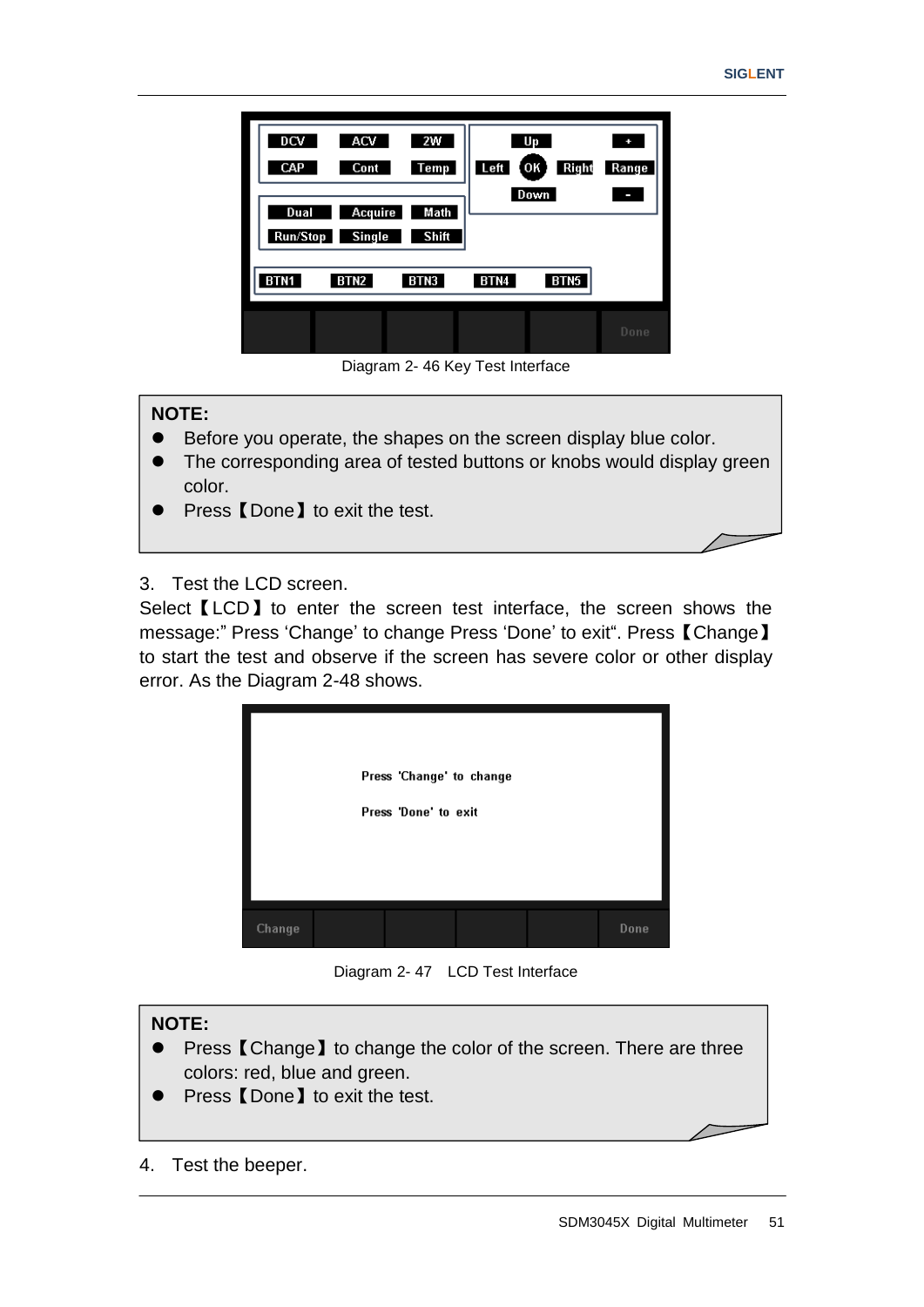Press 【Beeper】to test the beeper. Under regular circumstance, press 【Beeper】 one time and the instrument will beep one time.

5. Test the chips.

Press 【Chip】→【Start】to enter chip test interface, as Diagram 2-49 shows.



Diagram 2- 48 Chip Test Interface

#### **NOTE:**

- If the test is passed, the corresponding result shows "pass".
- If the test is failed, the corresponding result shows "fail".
- 6. Press【Done】to exit the board test.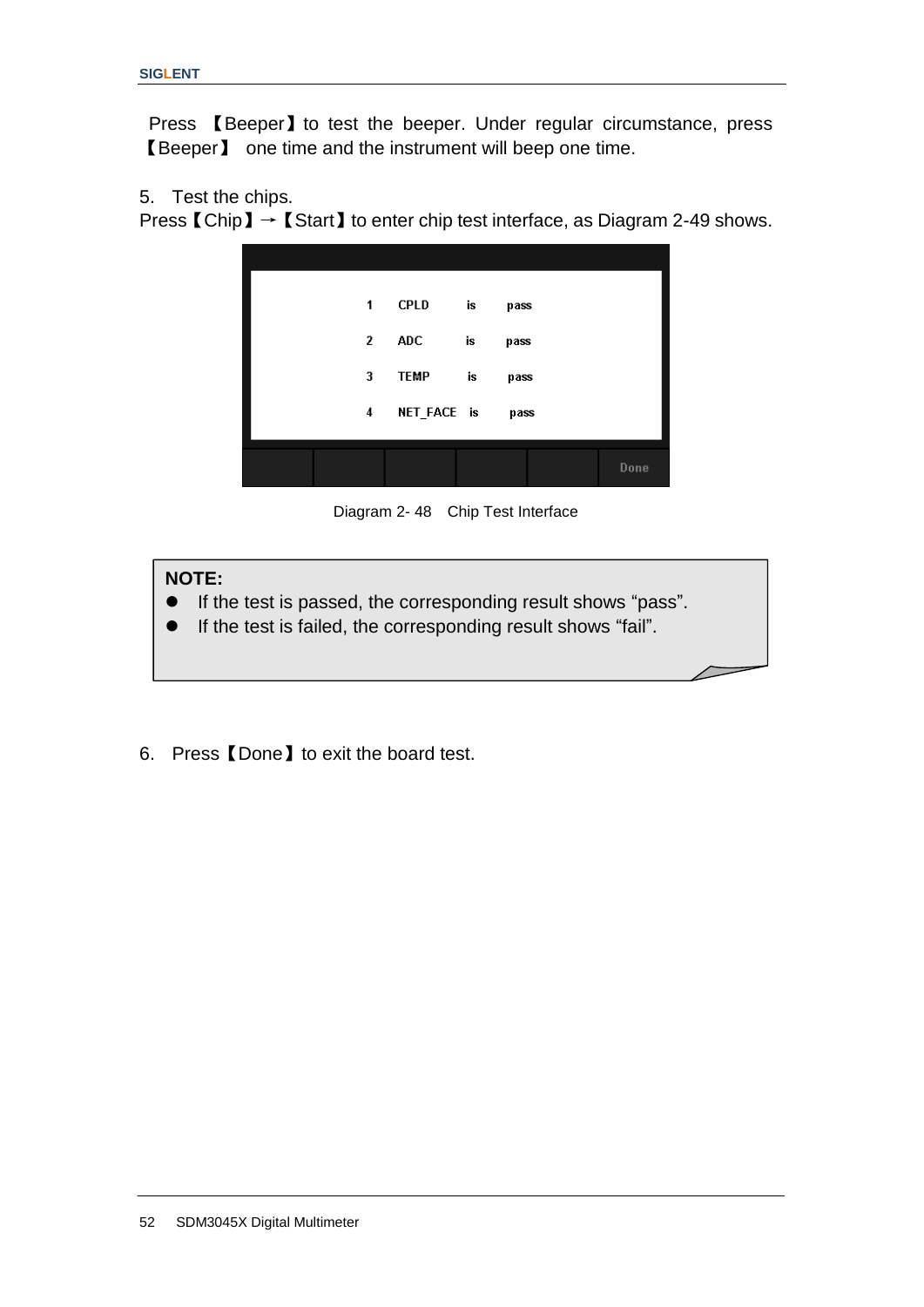# **System Setup**

Press  $\left($ <sup>Shift</sup> and  $\left($ <sup>Dual</sup>, then select 【System Setup】to enter the following

interface.



Diagram 2- 49 System Setup Interface

|  | Table 2-18 System Settings Menu Description |  |
|--|---------------------------------------------|--|
|--|---------------------------------------------|--|

| <b>Function Menu</b>   | <b>Description</b>                     |
|------------------------|----------------------------------------|
| Language               | Select the display interface language. |
| <b>Firmware Update</b> | Update software version,               |
| Screen                 | Set up the screen protection function. |
| System Info            | View system information.               |
| Done                   | Return to the higher level menu.       |

#### **1. Select language.**

The Multimeter supports two kinds of languages, English and Chinese. Press 【Language】to enter the following interface.



Diagram 2- 50 Choose Language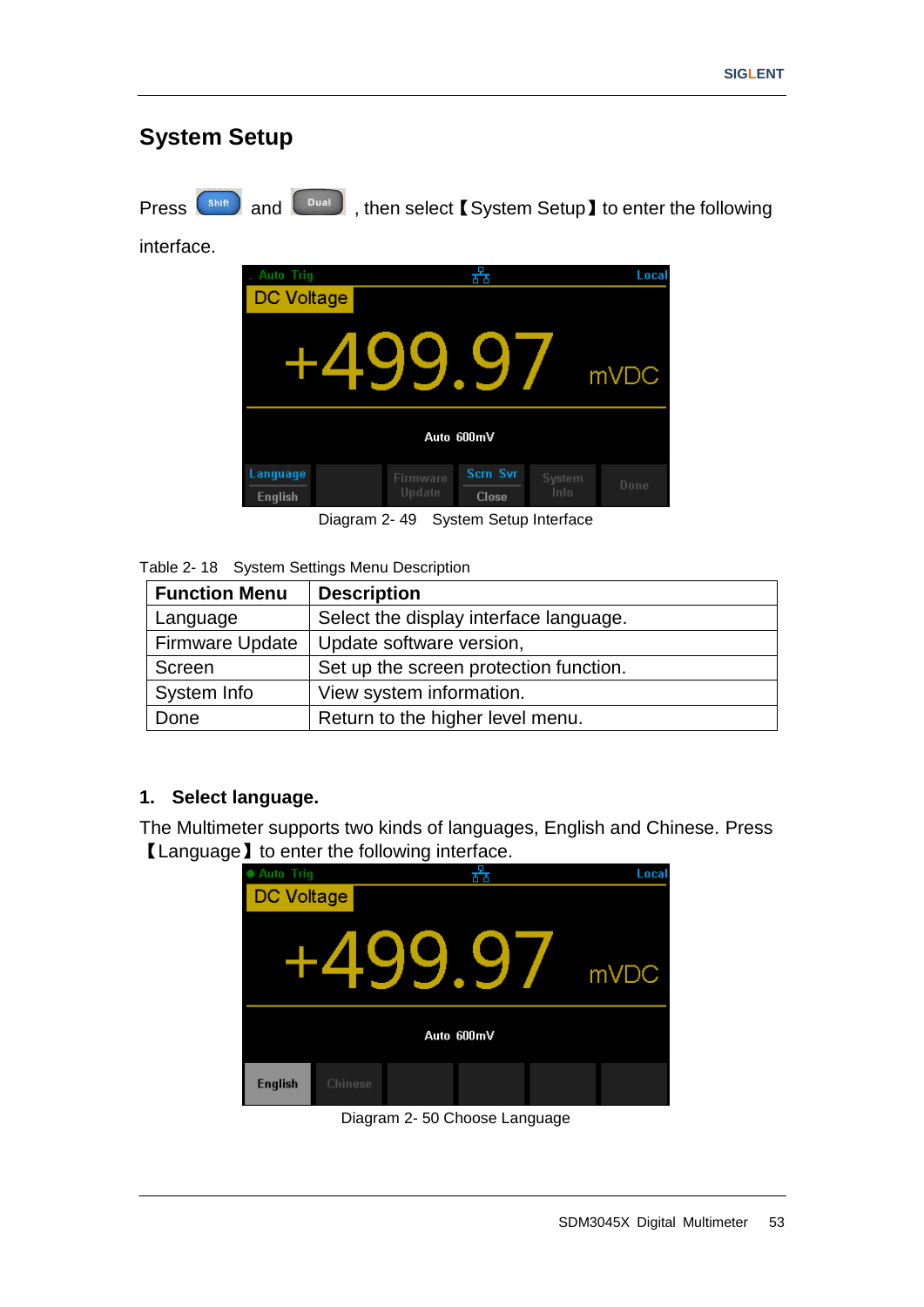#### **2. Set up the time of screen protection.**

Press【Screen】to set screen protection as 1 Min, 5 Mins, 15 Mins, 30 Mins, 1 Hour, 2 Hours or 5 Hours according to different demands. Activate the screen saver program and screen saver will be on if no action is taken within the time that you have selected. Press any button the resume.

#### **3. View system information.**

Press **[**System Info] to view system information, including startup times, software version, hardware version, production ID and serial number, as shown in the following diagram.

| System Information:      |                          |
|--------------------------|--------------------------|
| Start-up<br>Times:       | 70                       |
| SW Version ID:           | 5.01.01.01               |
| HW Version ID:           | $01 - 01 - 00 - 01 - 00$ |
| <b>Production</b><br>ID: | <b>SDM3045X</b>          |
| Serial Number :          | SDM3045X000001           |
|                          |                          |
|                          | Done                     |

Diagram 2- 51 System Information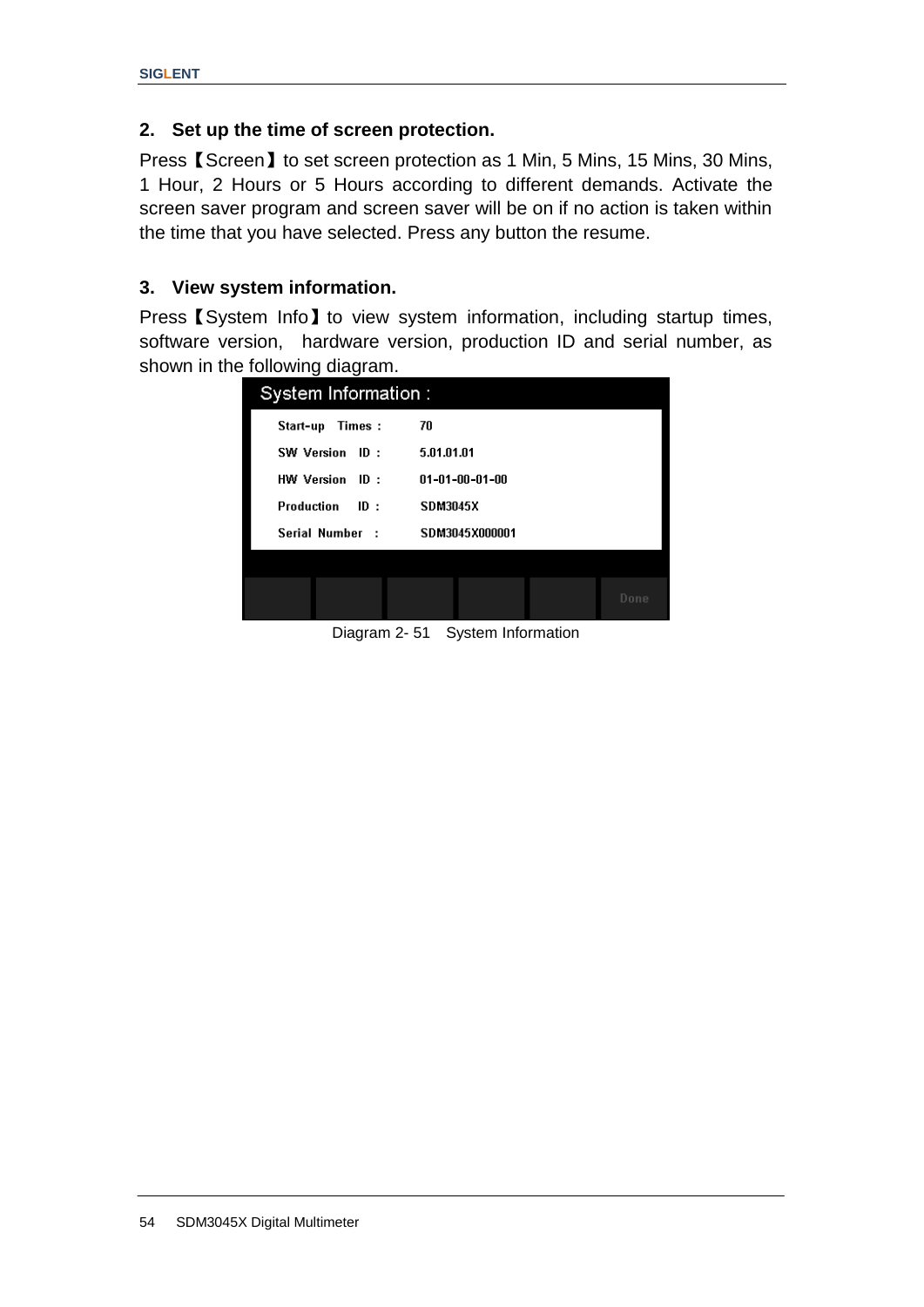## **Firmware Update**

The software of the Multimeter can be updated directly via USB flash drive, updating current software version to desired software version.

#### **Operating Steps:**

- 1. Copy the update file to the USB flash drive.
- 2. Insert USB flash drive to USB host interface on the front panel of the Multimeter.
	- 3. Press  $\begin{pmatrix} \sinh \end{pmatrix} \rightarrow \begin{pmatrix} 0 \end{pmatrix}$   $\rightarrow$  [System Setup ]  $\rightarrow$  [Firmware Update ], then press 【Browse】and select the update file. Next, press【Update】→【Yes】 to start updating the system software.
- 4. After accomplishing update, the screen shows message: " Firmware Update Done!" Then you can move the USB flash drive away.
- 5. Restart the Multimeter and check the version information.

 $\text{Press}$   $\left( \begin{array}{c} \text{Shift} \\ \text{5} \end{array} \right)$   $\rightarrow$   $\left[ \begin{array}{c} \text{S} \\ \text{S} \end{array} \right]$   $\rightarrow$   $\left[ \begin{array}{c} \text{S} \\ \text{S} \end{array} \right]$   $\rightarrow$   $\left[ \begin{array}{c} \text{S} \\ \text{S} \end{array} \right]$   $\rightarrow$   $\left[ \begin{array}{c} \text{S} \\ \text{S} \end{array} \right]$  to check

if the software and hardware version after updating is in accordance with the desired version. If not, the updating is failed and you need update once more as the above steps.

6. After checking, press【Done】to exit the system information interface.

**NOTE**:

Don"t cut off the power during the instrument is updating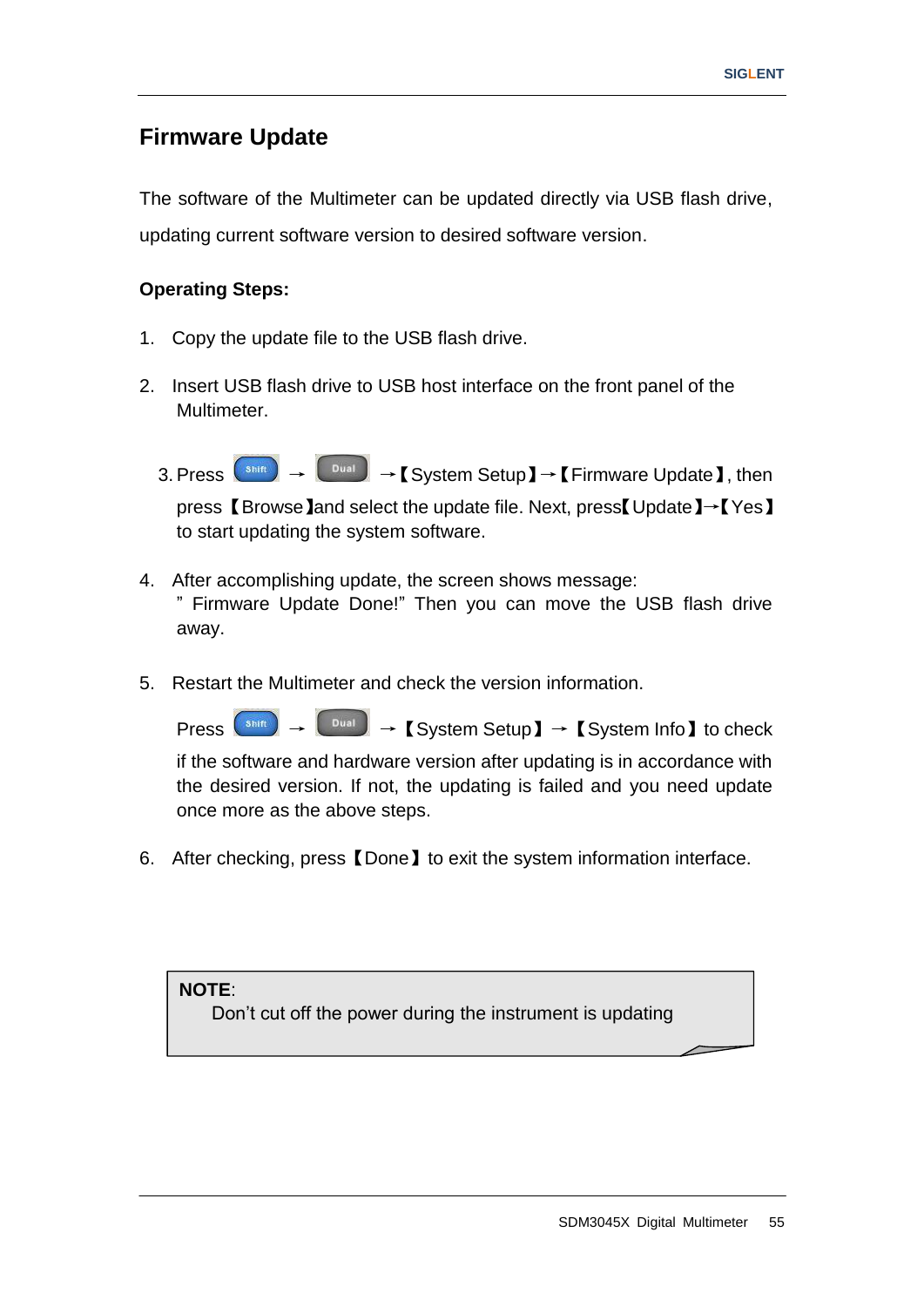# **Acquire**

Sampling is a process of acquiring and digitizing signal. The optional Trigger methods of the Multimeter include Auto Trigger, Single Trigger and External Trigger.

Press  $\left[\right.$ <sup>Acquire</sup> to enter the interface shown as the following diagram:



Diagram 2- 52 Acquire Interface

|  | Table 2-19 Function Menu of triggering parameter |
|--|--------------------------------------------------|
|--|--------------------------------------------------|

| <b>Function Menu</b> | <b>Description</b>                                    |
|----------------------|-------------------------------------------------------|
| Trg Src              | Set the source of trigger.                            |
| Slope                | Set the slope polarity of external trigger.           |
| Delay                | Set the delay.                                        |
| Samples/Trigger      | Set the number of samples or trigger.                 |
| <b>VMC Out</b>       | Set the polarity of output pulse signal when sampling |
|                      | signal is finished.                                   |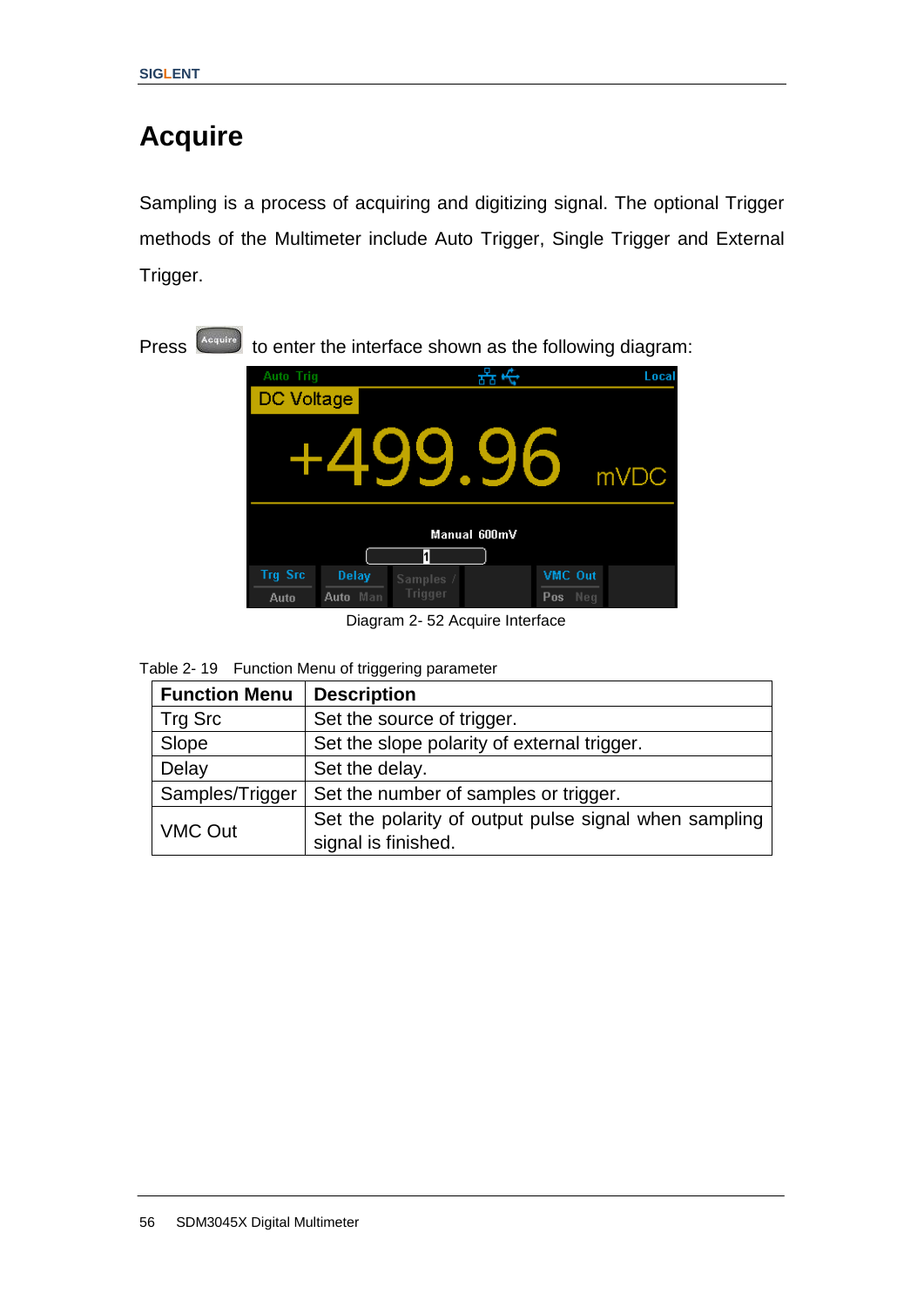# **Auto Trigger**

Auto Trigger parameters that need to be set up include delay, samples/ trigger and VMC out.

#### **Operating Steps:**

- 1. Press  $\frac{A_{\text{cquire}}}{B_{\text{top}}}$ , then select 【Trg Src】→【Auto lor press  $\frac{R_{\text{un}}}{B_{\text{top}}}$  on the front panel directly to enable Auto Trigger.
- 2. Set the delay.

Delay is the waiting time after the trigger signal is sent out and before the auquiring starts. Press 【Delay】to select Auto or Manual mode. When choosing Manual mode, Left and Right keys are used to switch the number of a numerical value, Up and Down keys are used to change the selected value.

3. Set the number of samples or trigger.

Press 【Samples/Trigger】to set the sample count. Left and Right keys are used to switch the number of a numerical value, Up and Down keys are used to change the selected value.

#### **Sample Count**

- Sample Count indicates the count of point sampled while the Multimeter getting a signal of Single Trigger.
- The range of sampling point should be between 1 and 599999999.
- The default value of Sample Count is 1.
- 4. Set the VMC Out.

The Multimeter output a pulse signal through the VM COMP interface on the rear panel after sampling signal is finished

Press **[VMC Out]** to choose Positive or Negative polarity.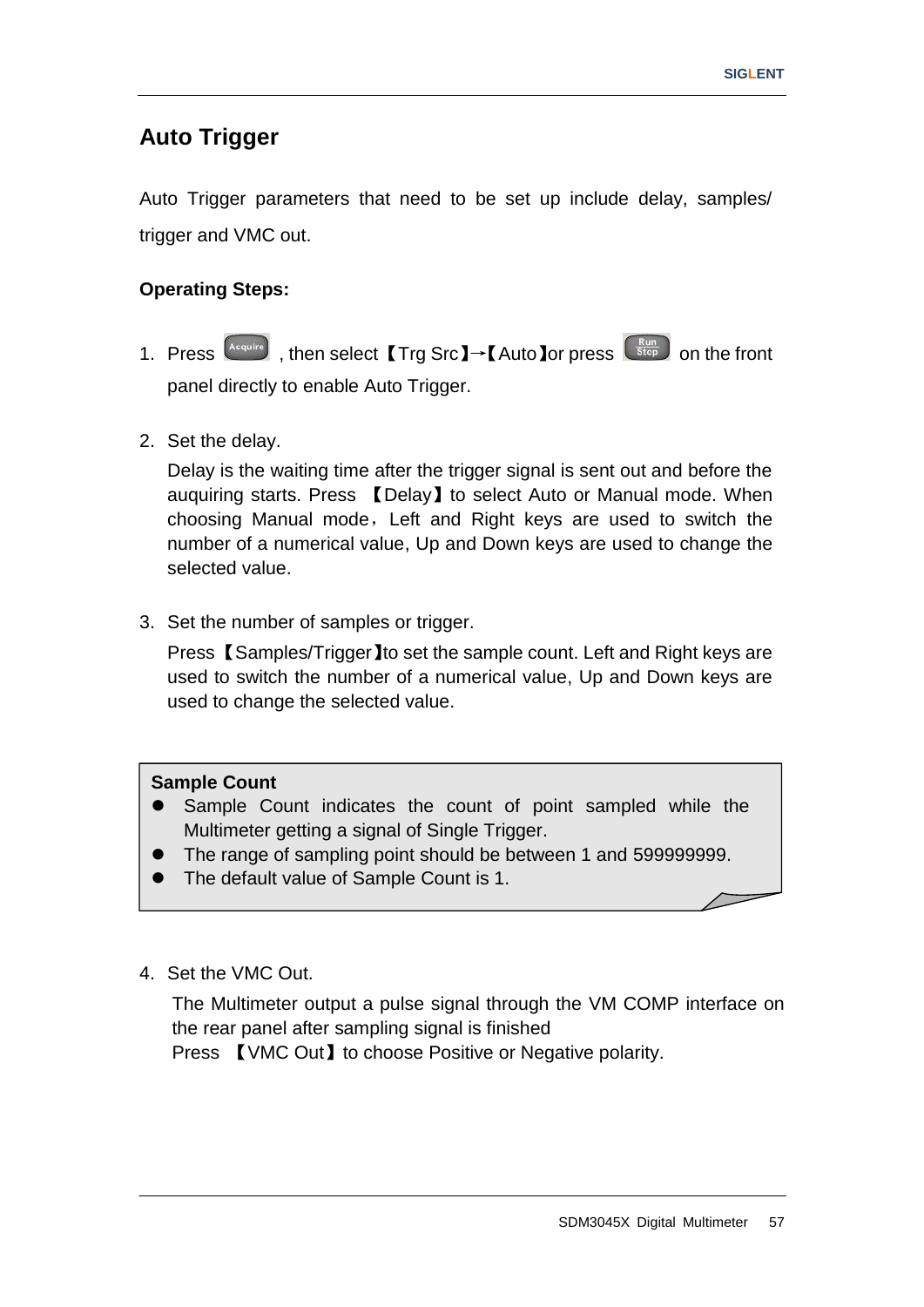# **Single Trigger**

Single Trigger parameters that need to be set up include delay, samples /trigger and VMC out.

#### **Operating Steps:**

1. Press  $\frac{A_{\text{cquire}}}{A_{\text{cquire}}}$ , then select  $[Trg Src] \rightarrow [Sing]$  or press  $\frac{S_{\text{single}}}{A_{\text{cyclic}}}$  on the front panel directly to enable Single Trigger. See the diagram below.

| <b>Single Trig</b> |              |           |              |                                   | Local |
|--------------------|--------------|-----------|--------------|-----------------------------------|-------|
| <b>DC Voltage</b>  |              |           |              |                                   |       |
|                    |              | .99       |              |                                   | mVDC  |
|                    |              |           | Manual 600mV |                                   |       |
|                    |              | 020       |              |                                   |       |
| <b>Trg Src</b>     | Delay        | Samples / |              | VMC Out                           |       |
| <b>Single</b>      | Auto Man     | Trigger   |              | Pos Neg                           |       |
|                    | Diagram 2-53 |           |              | Setting interface of Auto Trigger |       |

2. Set the delay.

Press 【Delay】to select Auto or Manual mode.

3. Set the number of samples or trigger.

Press **【Samples/Trigger】to set sample count.** 

4. Set the VMC Out.

The Multimeter output a pulse signal through the VM COMP interface on the rear panel after sampling signal is finished. Press **[VMC Out]** to choose Positive or Negative polarity.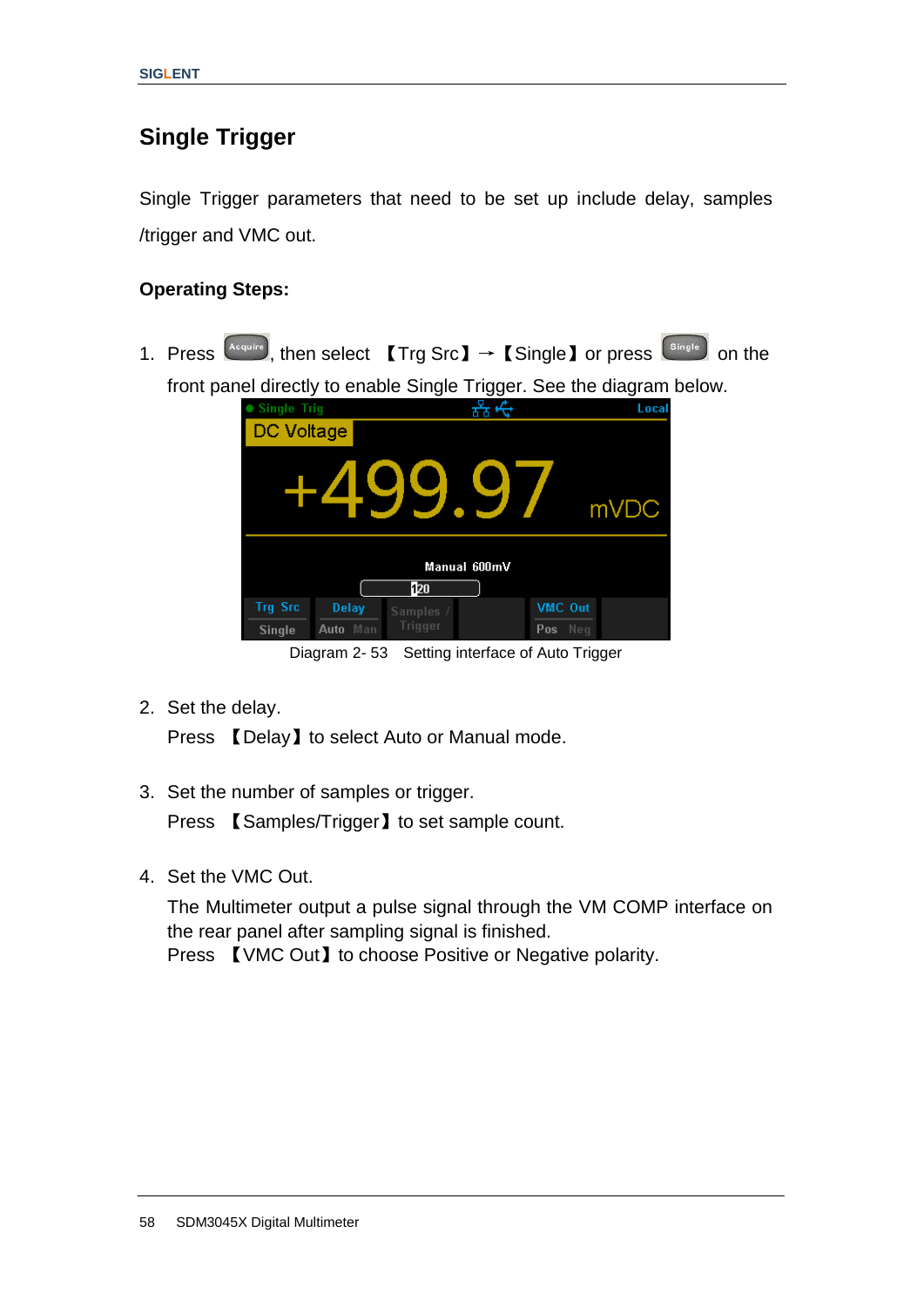# **External Trigger**

The external trigger signal will be input via EXT TRIG interface on the rear panel. External trigger parameters that need to be set up include delay, samples /trigger, slope and VMC out.

#### **Operating Steps:**

1. Press Acquire , then select 【Trg Src】→【Ext】to enable External Trigger. Local Tri Ť DC Voltage **VDC** Auto 6V  $\overline{\mathbf{1}}$ 触发源 延时 完成输出

Diagram 2- 54 Setting interface of Ext Trigger

正极

2. Set the polarity of slope.

自动

自动

Press 【Slope】to choose Positive or Negative polarity.

3. Set the delay.

Press 【Delay】to choose Auto or Manual mode.

- 4. Set the number of samples or trigger. Press 【Samples/Trigger】to set sample count.
- 5. Set the VMC Out.

In External Trigger mode, the Multimeter could output a pulse signal through the VM COMP interface on the rear panel after sampling signal is finished.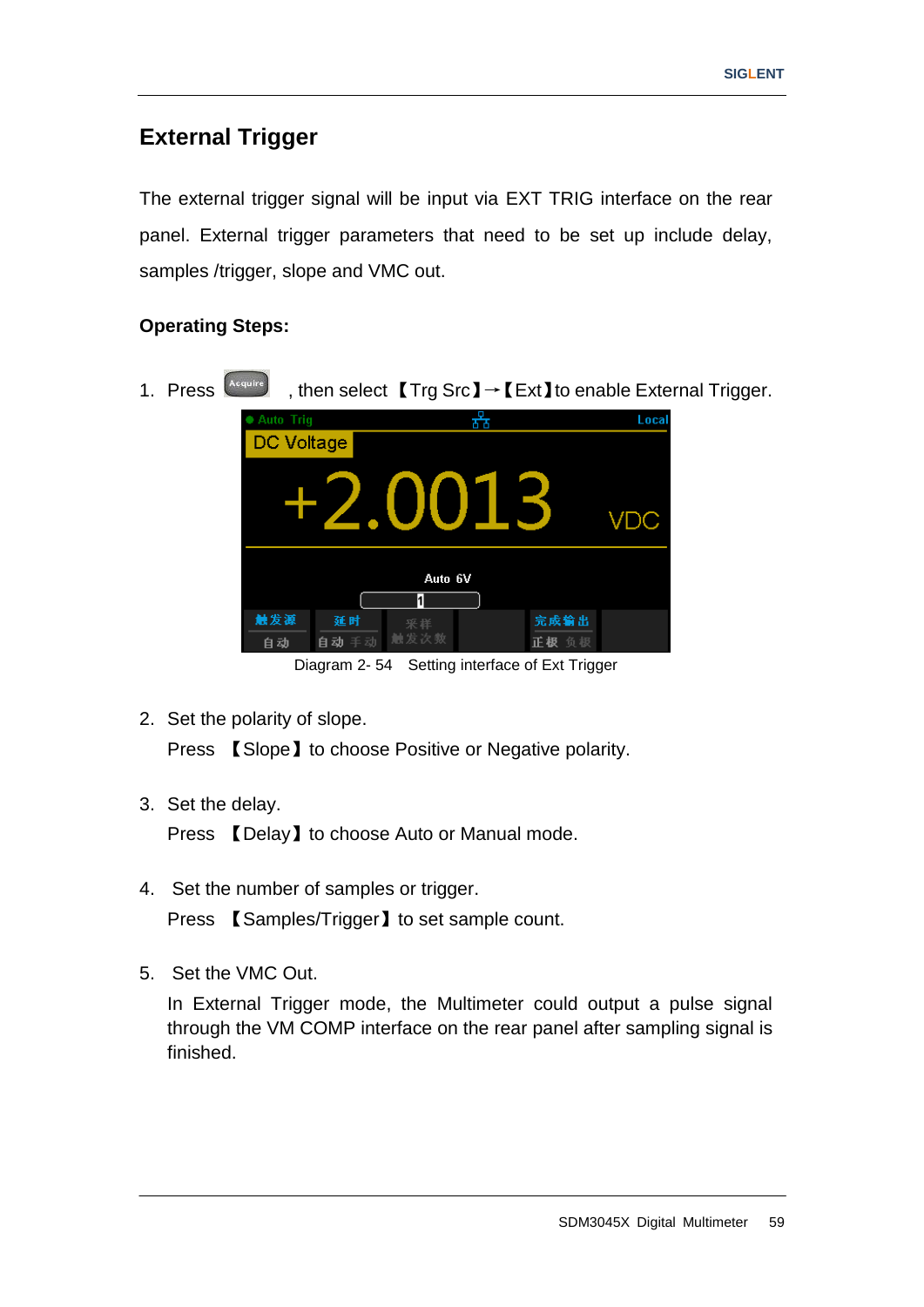# **Help System**

SDM3045X provides powerful built-in help system. You can recall help information at any time during using the instrument. You also can get a particularly help for every button on the front panel or menu softkey by using the built-in help system. Or you can get help about familiar operations with the help list.

Press  $\left($ <sup>Shift</sup>) and  $\left($ <sup>Acquire</sup> to enter the help list, as the following diagram shows.

| <b>Help</b>    |                                      |
|----------------|--------------------------------------|
| 1              | <b>Basic Measure</b>                 |
| $\overline{z}$ | Measuring Temperature                |
| з              | Measuring Capacitance                |
| 4              | Math Function                        |
| 5              | Dual-display Function                |
| 6              | Saving and Recalling Information     |
| 7              | Optional Multiple Scan Card          |
|                | Down.<br><b>Select</b><br>Done<br>Up |
|                |                                      |

Diagram 2- 55 Help Menu

Table 2- 20 Help System Operating Menu

| <b>Function</b> | <b>Description</b>                                |
|-----------------|---------------------------------------------------|
| <b>Menu</b>     |                                                   |
| Up              | Move up the cursor and select the help menu.      |
| Down            | Move down the cursor and select the help menu.    |
| <b>Select</b>   | Select the help information you want and read it. |
| Done            | Return to the higher menu.                        |

#### **1. Basic Measure.**

Get basic measurement types and methods to connect the leads in different measurements.

#### **2. Measuring Temperature.**

Get the method to measure temperature.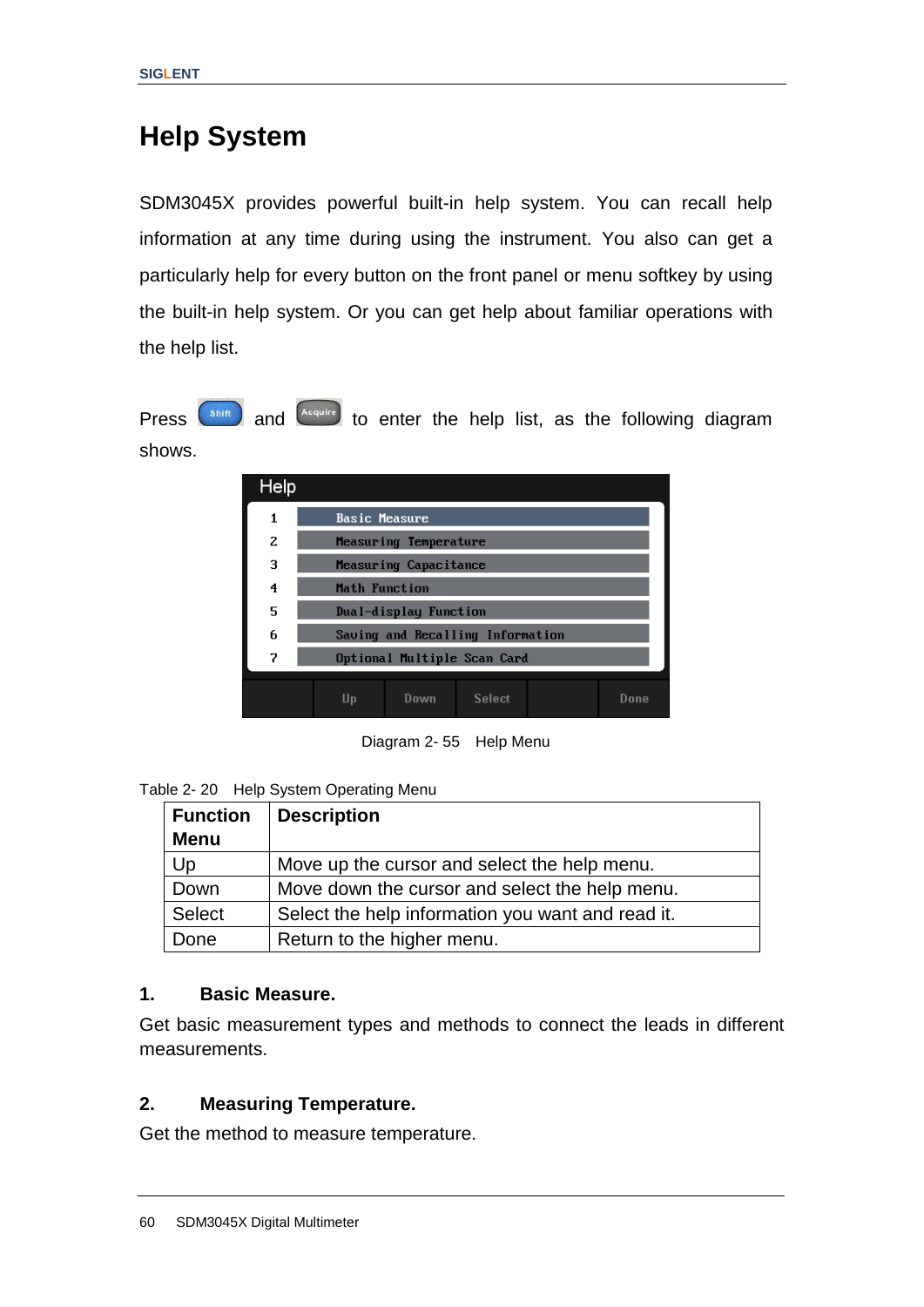### **3. Measuring Capacitance.**

Get the method to measure temperature.

### **4. Math Function.**

Introduce how to use the math function while you are measuring.

### **5. Dual-display Function.**

Get the method to use the dual-display function while you are measuring.

### **6. Saving and Recalling Information.**

Introduce how to store and recall the data/parameter/ sensors files.

### **7. Optional Multiple Scan Card.**

Get help about operating optional multiple scan cards.

### **8. The convention and Tips of Softkeys.**

Get help about the convention and tips of softkeys.

### **9. Technical Support.**

Get the method to obtain technical support.

#### **Explanation:**

- In the help menu interface, you also can move cursor and select the corresponding menu by up and down direction keys and press "OK" to read the help information.
- While reading help information, you also can look up and down the information by up and down direction keys.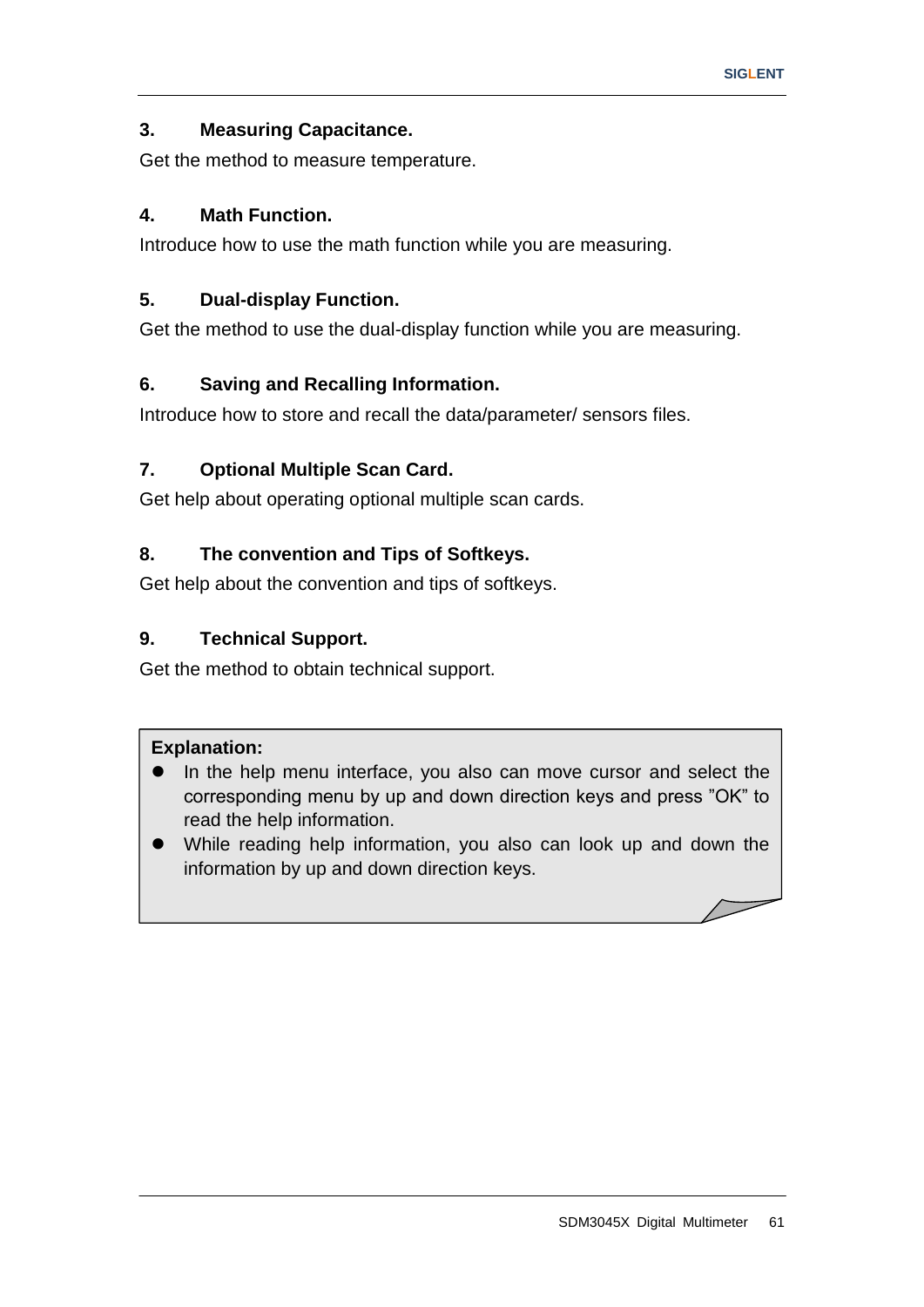# **Math Function**

The Multimeter provides five math functions: Statistics, Limits, dBm, dB and Relative. Choose different math functions to meet different measurement demands.

Press **(Math)** to show the operating menu of math functions on the screen, as shown in the following diagram.

| <b>Auto Trig</b><br><b>COL</b> | ັ           |                                          | Local            |  |
|--------------------------------|-------------|------------------------------------------|------------------|--|
| DC Voltage                     |             |                                          |                  |  |
|                                |             | +499.9                                   | mV <sub>DC</sub> |  |
| Manual 600mV                   |             |                                          |                  |  |
| <b>Statistics</b>              | Limits      | <b>Rel Value</b><br>dB /dBm<br>Value Off |                  |  |
|                                | Diaram 2.56 | Math Eunstian Manu of DC Valtage         |                  |  |

Diagram 2- 56 Math Function Menu of DC Voltage



Diagram 2- 57 Math Function Menu of AC Current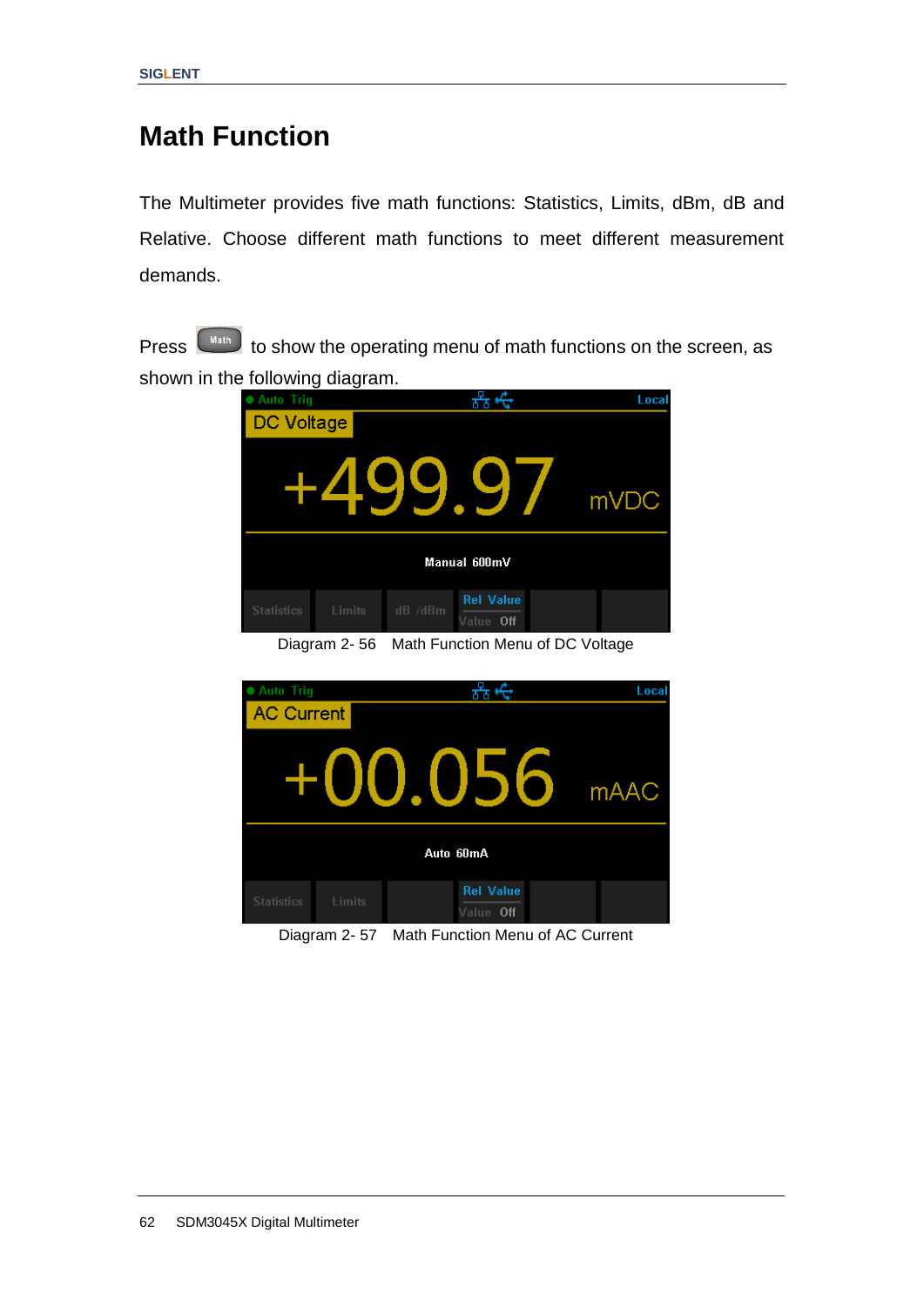| <b>Function</b>   | <b>Settings</b> | <b>Description</b>                                   |  |  |  |
|-------------------|-----------------|------------------------------------------------------|--|--|--|
| <b>Menu</b>       |                 |                                                      |  |  |  |
|                   |                 | Reading statistic functions, including: max,<br>min. |  |  |  |
| <b>Statistics</b> |                 | average, span, std dev and samples.                  |  |  |  |
| Limits            |                 | The Limits function performs Pass/Fail testing       |  |  |  |
|                   |                 | according to the specified upper and lower limits.   |  |  |  |
| dBm               |                 | The dBm is based on a calculation of power delivered |  |  |  |
|                   |                 | to a reference resistance, $0dBm = 1mW$ .            |  |  |  |
|                   |                 | The dB measurement is the difference between the     |  |  |  |
| dB                |                 | input signal and a stored relative value.            |  |  |  |
|                   | Value/Off       | Turn on the relative value function and set up the   |  |  |  |
| <b>Rel Value</b>  |                 | value. Or turn off the function.                     |  |  |  |

Table 2- 21 Math Function Menu Description

### **Explanations:**

- Math function can only be applicable to the main display.
- If measurement function is changed, all math functions will be closed except Statistics.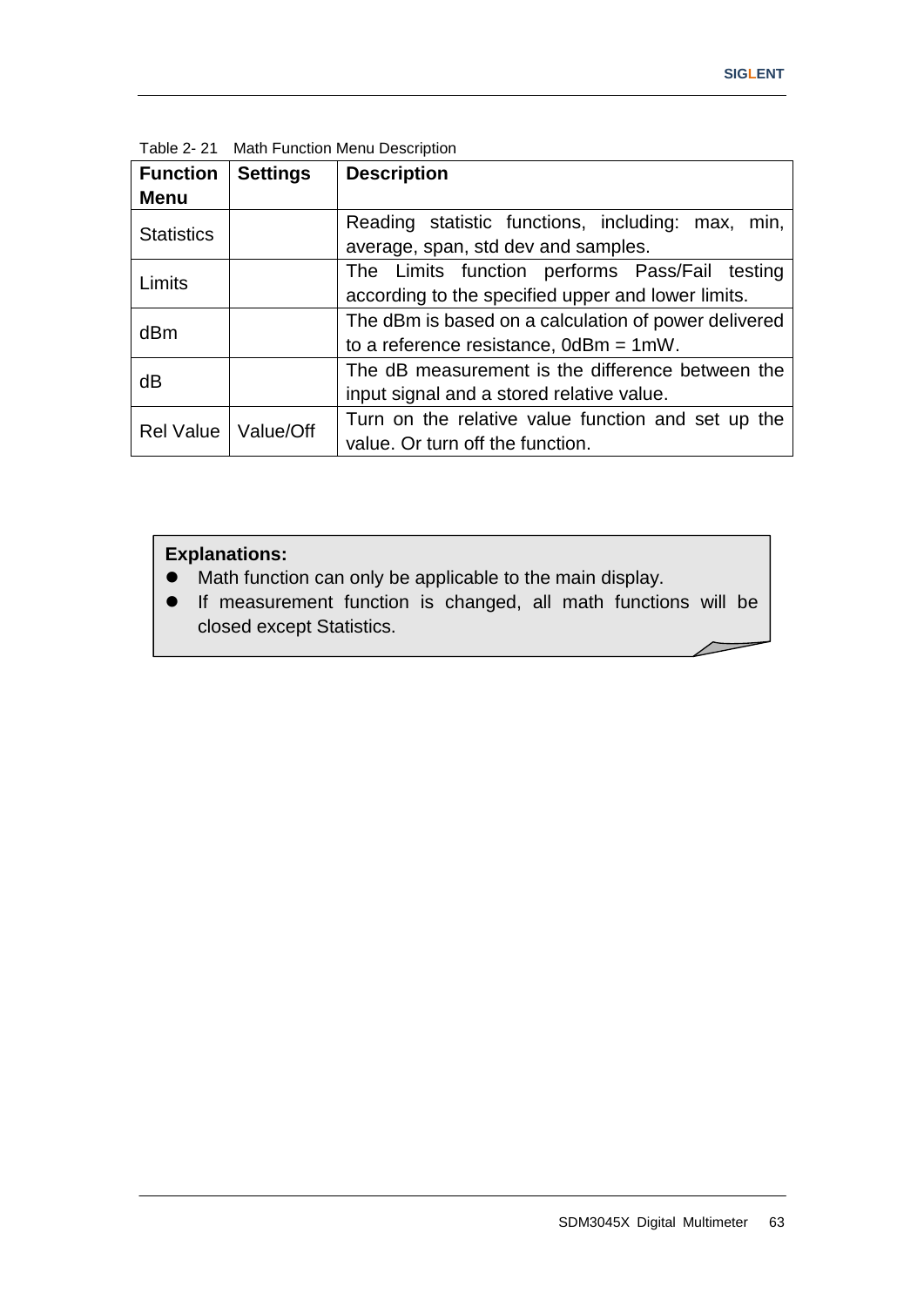### **Statistics**

There are many kinds of reading statistic functions, including: Max, Min, Average, Standard deviation and so on.

Press  $\begin{bmatrix} \text{Math} \end{bmatrix}$   $\rightarrow$  **[**Statistics **]**  $\rightarrow$  **[**Show **]** to enter the interface shown in the

following diagram.



Diagram 2- 58 Statistics

| . | $\sim$ $\sim$ $\sim$ |                                                            |  |
|---|----------------------|------------------------------------------------------------|--|
|   |                      | Table 2-22 Statistic Measurement Menu Function Description |  |

| <b>Function</b>   | <b>Settings</b> | <b>Description</b>                                 |  |  |  |  |
|-------------------|-----------------|----------------------------------------------------|--|--|--|--|
| <b>Menu</b>       |                 |                                                    |  |  |  |  |
| <b>Statistics</b> | Show/Hide       | Show or hide the statistics function interface.    |  |  |  |  |
| Min               |                 | Show the minimum statistics value of current       |  |  |  |  |
|                   |                 | measurement.                                       |  |  |  |  |
|                   |                 | Show the average statistics value of current       |  |  |  |  |
| Average           |                 | measurement.                                       |  |  |  |  |
| Max               |                 | Show the maximum statistics value of current       |  |  |  |  |
|                   |                 | measurement.                                       |  |  |  |  |
| Span              |                 | Show the span of current measurement.              |  |  |  |  |
|                   |                 | Show the std dev statistics value of current       |  |  |  |  |
| Std dev           |                 | measurement.                                       |  |  |  |  |
|                   |                 | Show the maximum statistics value of current       |  |  |  |  |
| <b>Samples</b>    |                 | measurement.                                       |  |  |  |  |
| Clear             |                 | Clear all current readings and restart statistics. |  |  |  |  |
| Readings          |                 |                                                    |  |  |  |  |
| Done              |                 | Return to the higher level menu.                   |  |  |  |  |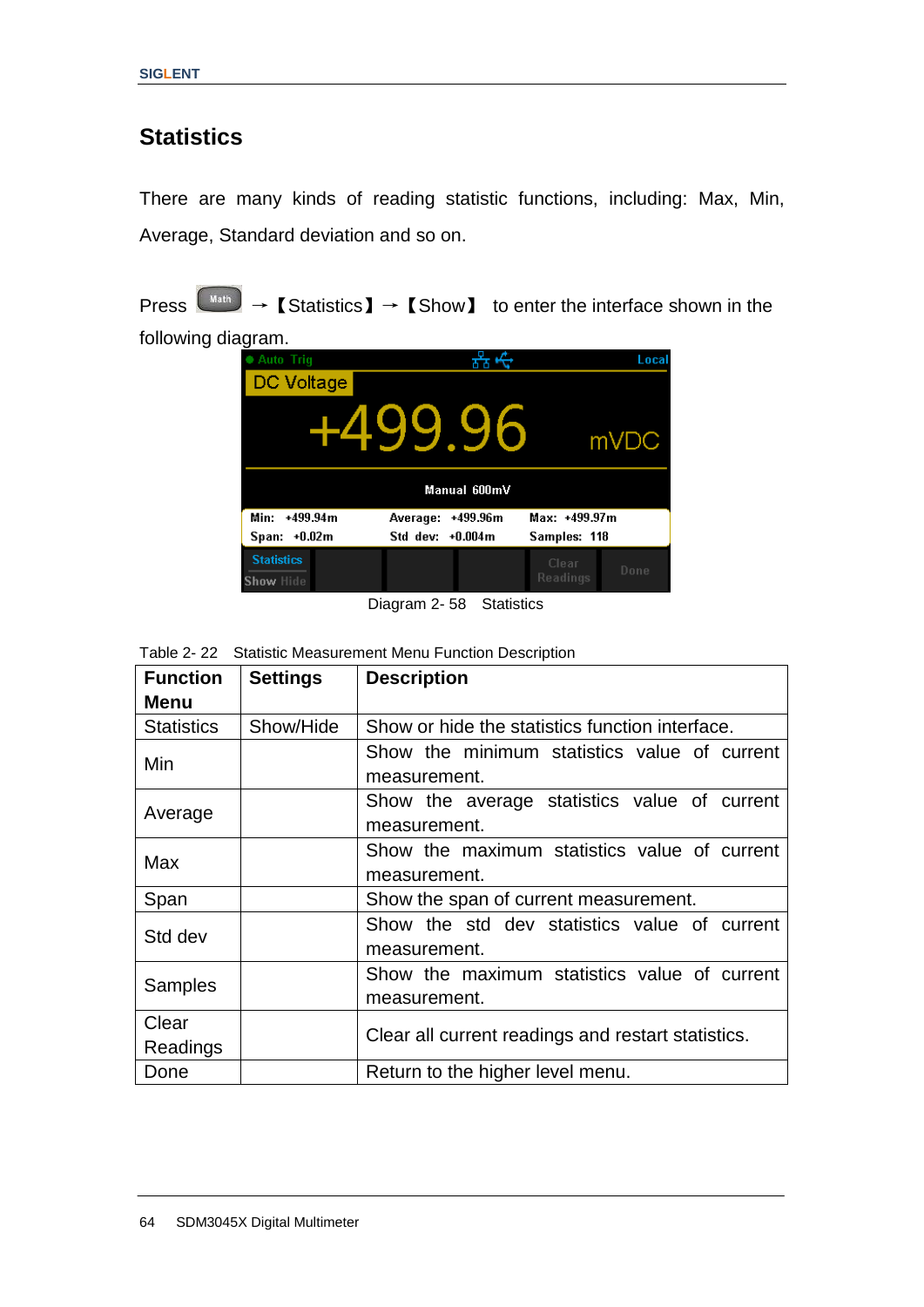$\sqrt{}$ 

### **Statistics Function:**

- In statistic function, the first reading is usually set to the maximum or minimum value. When getting more readings, current displaying value is always the maximum/minimum reading among all the measured values.
- The maximum, minimum, average and reading quantities are stored in volatile memory.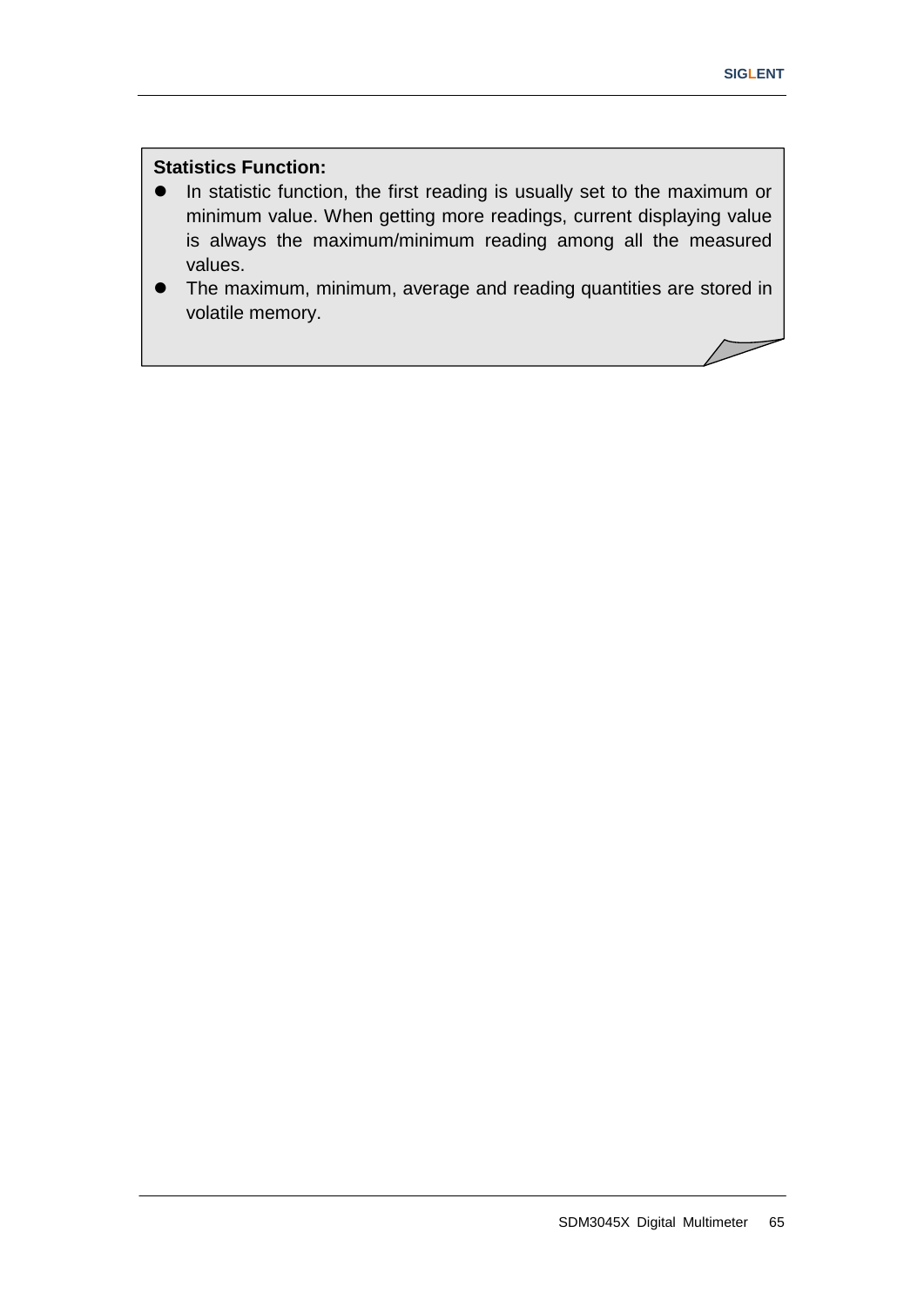## **Limits**

Limits function is available to prompt signals beyond ranges according to the upper and lower parameters.

Press  $\begin{bmatrix} \text{Math} \end{bmatrix}$   $\rightarrow$  [Limits ]  $\rightarrow$  [On ] to enter the interface shown in the following

diagram.

| <b>Auto Trig</b>                   |                                                          |             |               |           | Local |  |
|------------------------------------|----------------------------------------------------------|-------------|---------------|-----------|-------|--|
| DC Voltage                         |                                                          |             |               |           |       |  |
| <u>gg</u><br>mVDC                  |                                                          |             |               |           |       |  |
|                                    | Auto 600mV                                               |             |               |           |       |  |
|                                    | Low Limit: -1.00<br>High Limit: +1.00<br>Status:<br>Pass |             |               |           |       |  |
| Low Failures: 0<br>High Failures:0 |                                                          |             |               |           |       |  |
| $-1.000$ 00 <sup>1</sup> V         |                                                          |             |               |           |       |  |
| Limits                             | Low                                                      | <b>High</b> | <b>Beeper</b> | Clear     |       |  |
| Off<br>On                          | Center                                                   | Span        | Off<br>On     | Condition | Done  |  |

Diagram 2- 59 Limits

Table 2- 23 Limits Measurement Menu Function Description

| <b>Function</b> | <b>Settings</b> | <b>Description</b>                                    |  |
|-----------------|-----------------|-------------------------------------------------------|--|
| <b>Menu</b>     |                 |                                                       |  |
| Limits          | On/Off          | Turn on or turn off the Limits function.              |  |
| Low             |                 | Set the desired lower limit.                          |  |
| Center          |                 | Set the desired center value                          |  |
| High            |                 | Set the desired upper limit.                          |  |
| <b>Status</b>   |                 | Show the status of limit test.                        |  |
| Low             |                 | Show the times that reading is lower than the limit.  |  |
| <b>Failures</b> |                 |                                                       |  |
| High            |                 | Show the times that reading is higher than the limit. |  |
| <b>Failures</b> |                 |                                                       |  |
| Span            |                 | Set the desired span.                                 |  |
| <b>Beeper</b>   | On/Off          | When the beeper is on, if the reading is lower or     |  |
|                 |                 | higher than limits, the instrument will beep once.    |  |
| Clear           |                 | Clear all current readings and restart to test.       |  |
| Condition       |                 |                                                       |  |
| Done            |                 | Save all changes and return to the higher level menu. |  |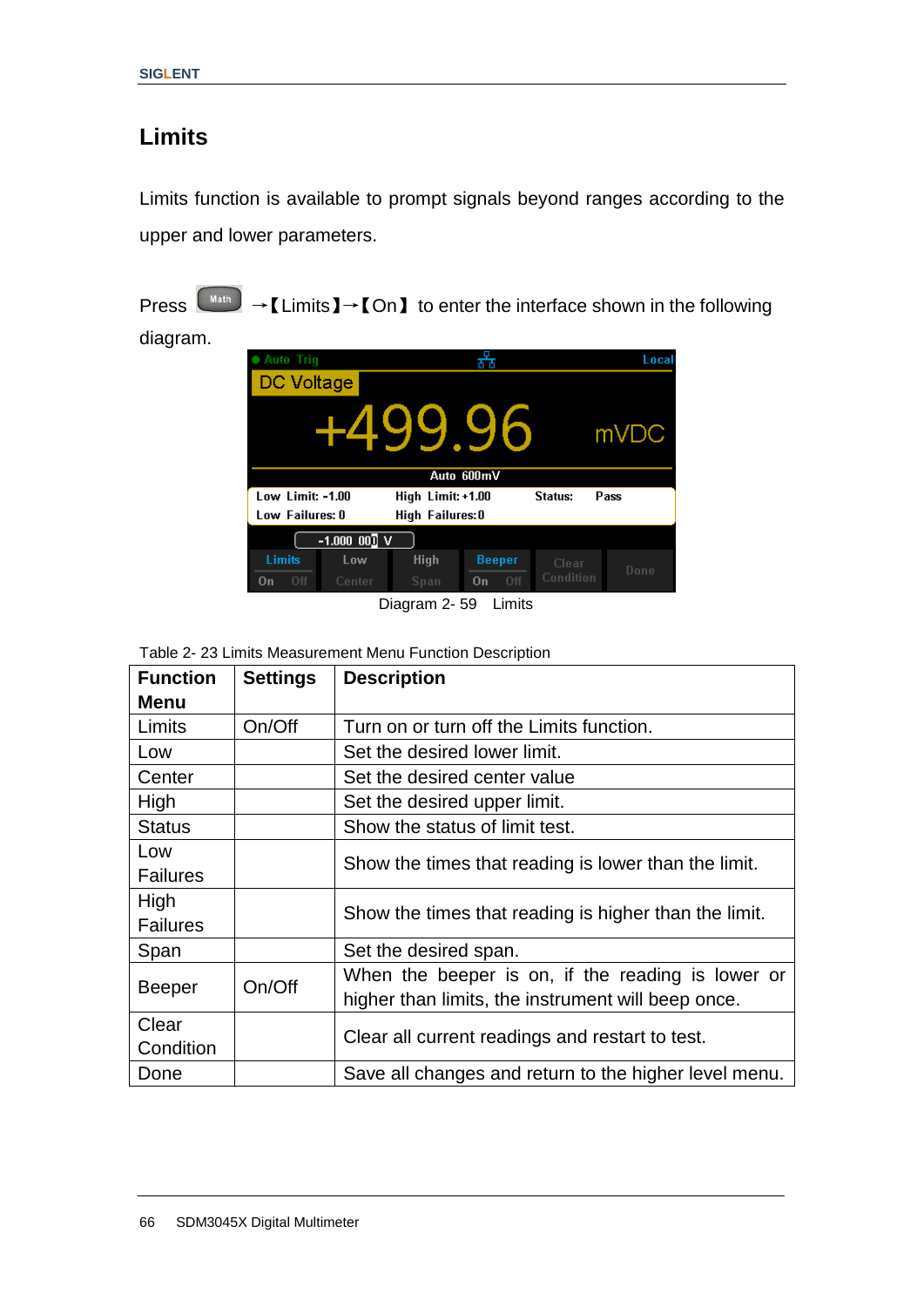### **1. How to Set Limits**

Select 【High】,【Low】,【Center】or【Span】 and then switch to the needed digit by Left or Right Direction keys and input numerical value by Up and Down Direction keys.

### **2. Unit**

The unit of Limits is decided by the current measurement function.

### **3. Over hint**

- When the reading is lower than the set lower limit, the color of main display will switch black to red.
- When the reading is higher than the set higher limit, the color of main display will switch black to red.
- When the reading is lower or higher than the set limits, the Beeper will beep once. (The beeper is turned on.)

#### **The range of Limits function:**

- The upper limit value should be always bigger than the lower limit value.
- The upper and lower values are stored in volatile memory. They will be set to default values when the power is on.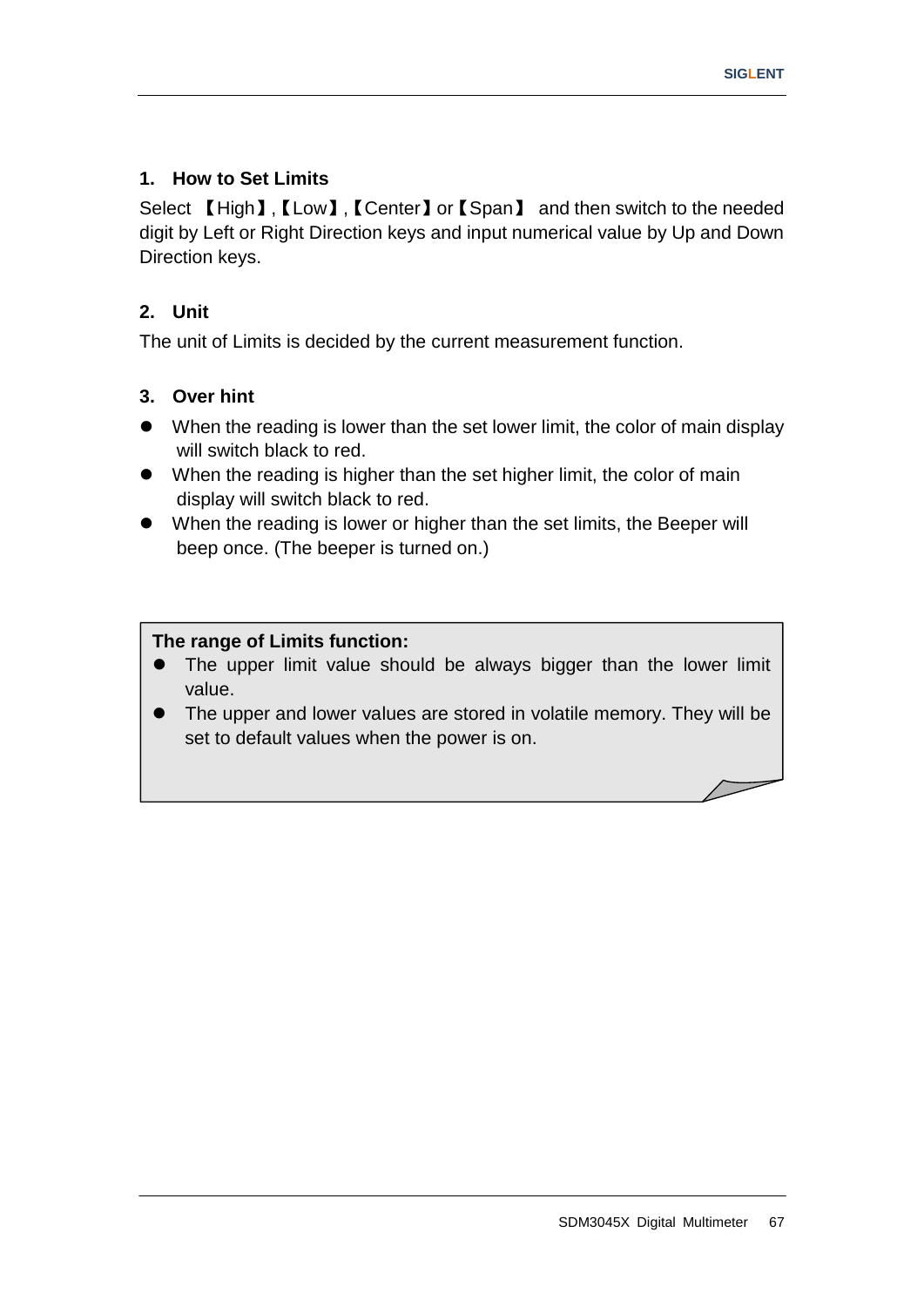### **dBm**

The dBm function is logarithmic and based on a calculation of power delivered to a reference resistance, relative to 1 mill watt. Besides, this function only applies to AC voltage and DC voltage measurements.

Press  $\left(\begin{array}{ccc} \text{Math} \end{array}\right) \rightarrow \left[\begin{array}{ccc} dB/dBm & \to & \text{Con} \end{array}\right]$  and select  $\left[\begin{array}{ccc} \text{Function } dBm & \to & \text{the} \end{array}\right]$ interface shown in the following diagram.



Diagram 2- 60 dBm Function Interface

| <b>Function</b> |        | Settings   Description                                             |
|-----------------|--------|--------------------------------------------------------------------|
| <b>Menu</b>     |        |                                                                    |
| dB/dBm          | On/Off | Turn on or turn off dB or dBm function.                            |
| Function        |        | Open dBm function and the lower right corner of the                |
| dBm             |        | main display show "dBm".                                           |
| Ref R           |        | Set the parameter via direction keys: $50\Omega \sim 8000\Omega$ . |
| Done            |        | Save all changes and return to the higher level menu.              |

#### **The computation method of the dBm:**

When dBm function is turned on, the measured value of voltage is transformed into dBm according to the following formula.

### **dBm = 10 x Log<sup>10</sup> [(Reading<sup>2</sup> / RREF) / 0.001W]**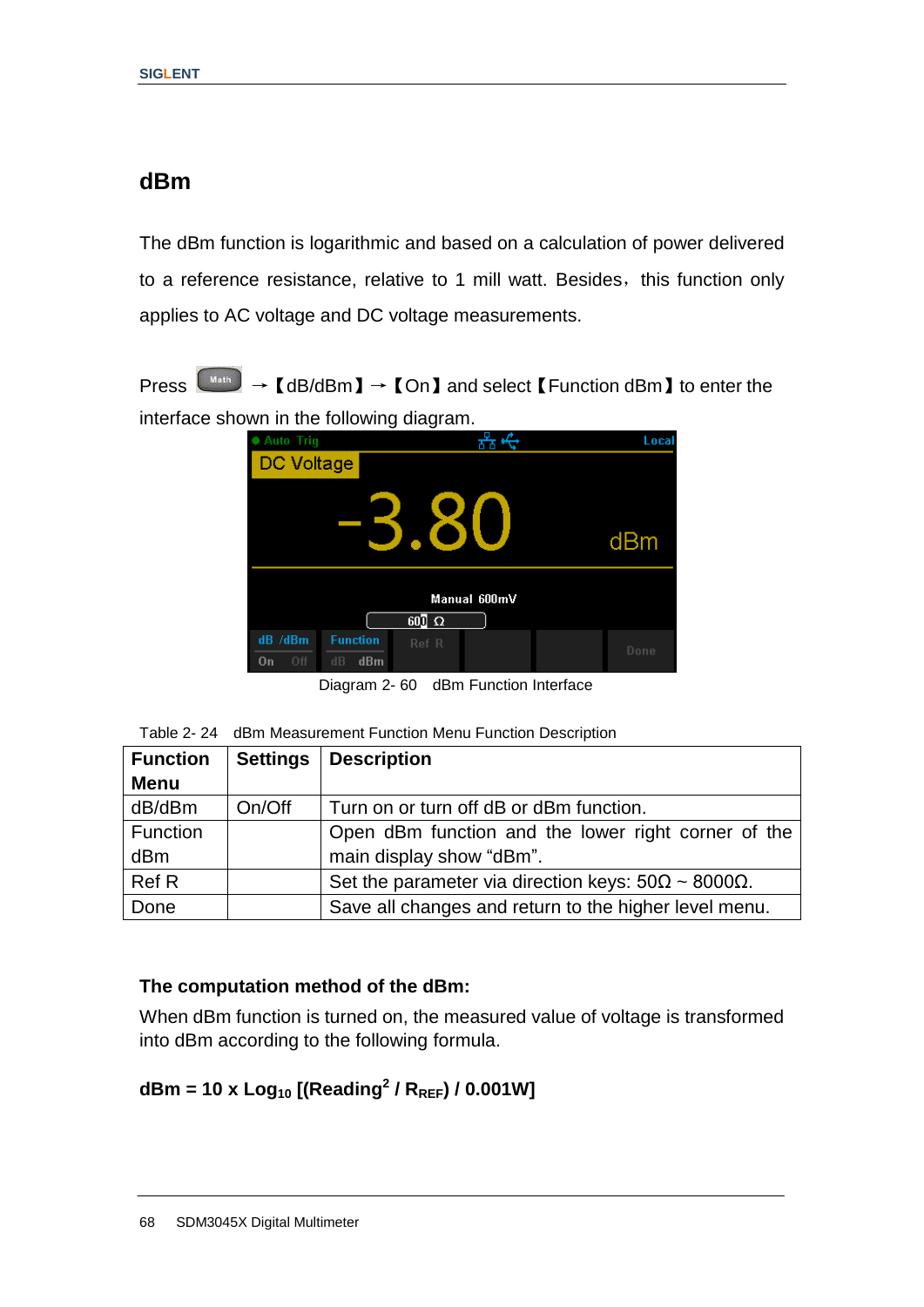### **dB**

Each dB measurement is different between the input signal and a stored relative value, with both values converted to dBm. The dB function applies to AC voltage and DC voltage measurements only.

Press  $\left(\begin{array}{cc} \text{Math} \end{array}\right) \rightarrow \left[\begin{array}{cc} dB/dBm & \text{On} \end{array}\right]$  and select  $\left[\begin{array}{cc} \text{Function} \text{ dB} \end{array}\right]$  to enter the interface shown in the following diagram.



Diagram 2- 61 dB Function Interface

Table 2- 25 dB Measurement Function Menu Function Description

| <b>Function</b>  | <b>Settings</b> | <b>Description</b>                                                 |  |
|------------------|-----------------|--------------------------------------------------------------------|--|
| Menu             |                 |                                                                    |  |
| dB/dBm           | On/Off          | Turn on or turn off dB or dBm function.                            |  |
| Function         |                 | Open dB function and the lower right corner of the                 |  |
| dB               |                 | main display show "dB".                                            |  |
| <b>Ref R</b>     |                 | Set the parameter via direction keys: $50\Omega \sim 8000\Omega$ . |  |
| dB Ref           |                 | Set the referred value of dB.                                      |  |
| Value            |                 |                                                                    |  |
| Measure          |                 | Set the current dBm measurement value as referred                  |  |
| <b>Ref Value</b> |                 | value.                                                             |  |
| Done             |                 | Save all changes and return to the higher level menu.              |  |

#### **The computation method of the dB:**

### **dB <sup>=</sup> <sup>10</sup> <sup>x</sup> Log<sup>10</sup> [(Reading<sup>2</sup> / RREF) / 0.001W] – (dB Ref value)**

R<sub>RFF</sub> expressed measuring the resistance value in the actual electric circuit. Range of the dB Ref value: -200 dBm ~ +200 dBm. The default is 0 dBm.

#### **dB Ref value:**

- Input a value in dB setting interface by direction button, and then store it as dB Ref value.
- Settings of dB Ref value are stored in volatile memory.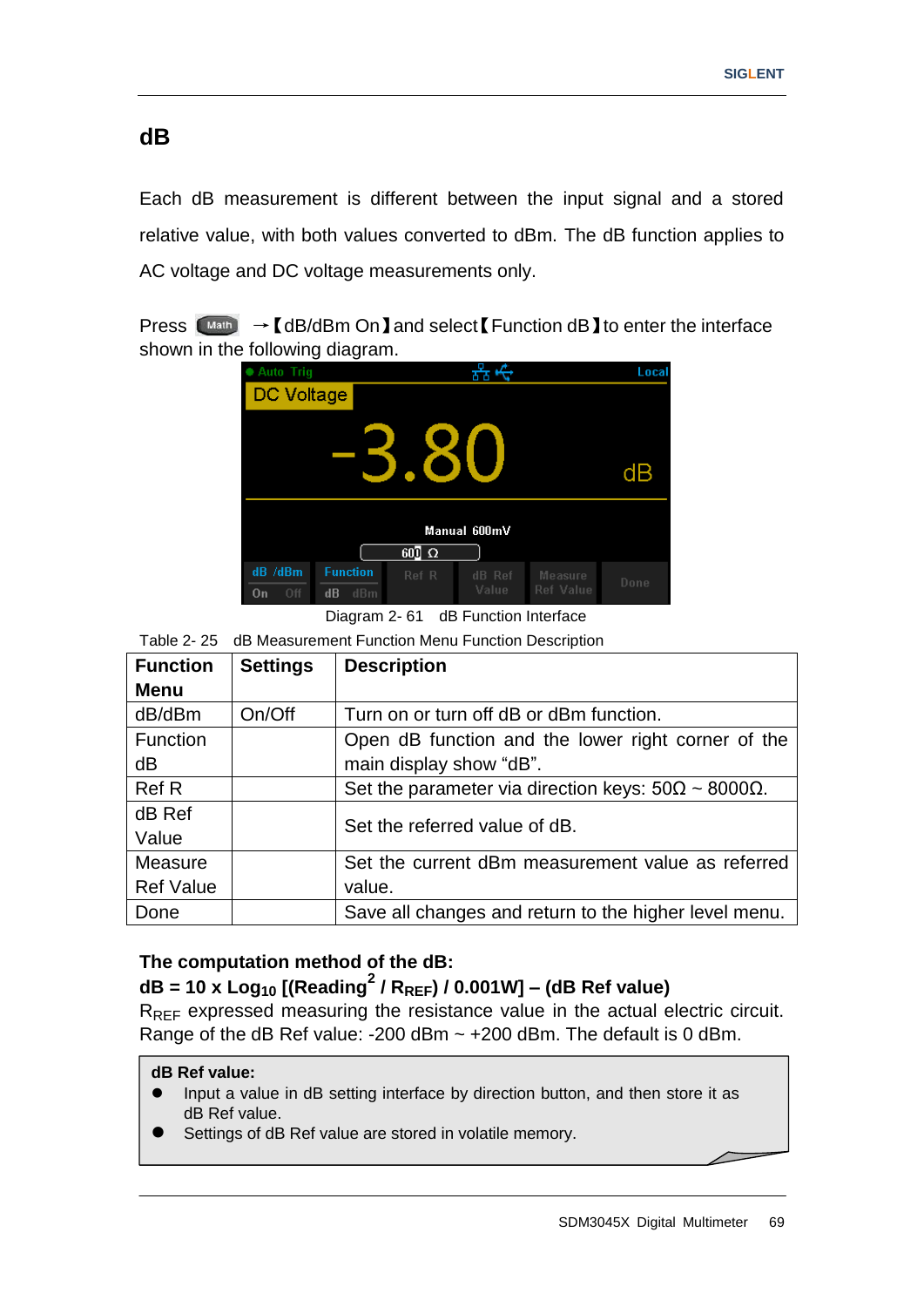### **Relative Value**

Relative value is used for relative measurement. Actual measurement reading is the depression between measurement value and preset value.

The Multimeter allows operating for the following parameters: DC Voltage, AC Voltage, DC Current, AC Current, Resistance, Frequency, Period, Capacitance and Temperature.

Press  $\left(\begin{array}{c}\n\text{Math}\n\end{array}\right)$   $\rightarrow$  [Rel Value] to enter the interface shown in the following diagram.



Diagram 2- 62 Relative Operation

| Table 2-26 Rel Value Operation Function Menu |
|----------------------------------------------|
|----------------------------------------------|

|       | Function Description                              |
|-------|---------------------------------------------------|
| Menu  |                                                   |
| Value | Select current measurement value as preset value. |
| Off   | Turn off the relative operation function.         |

When Rel Value function is turned on, the result of relative measurement will show on the screen.

#### **Main display = Measurement value – Preset value**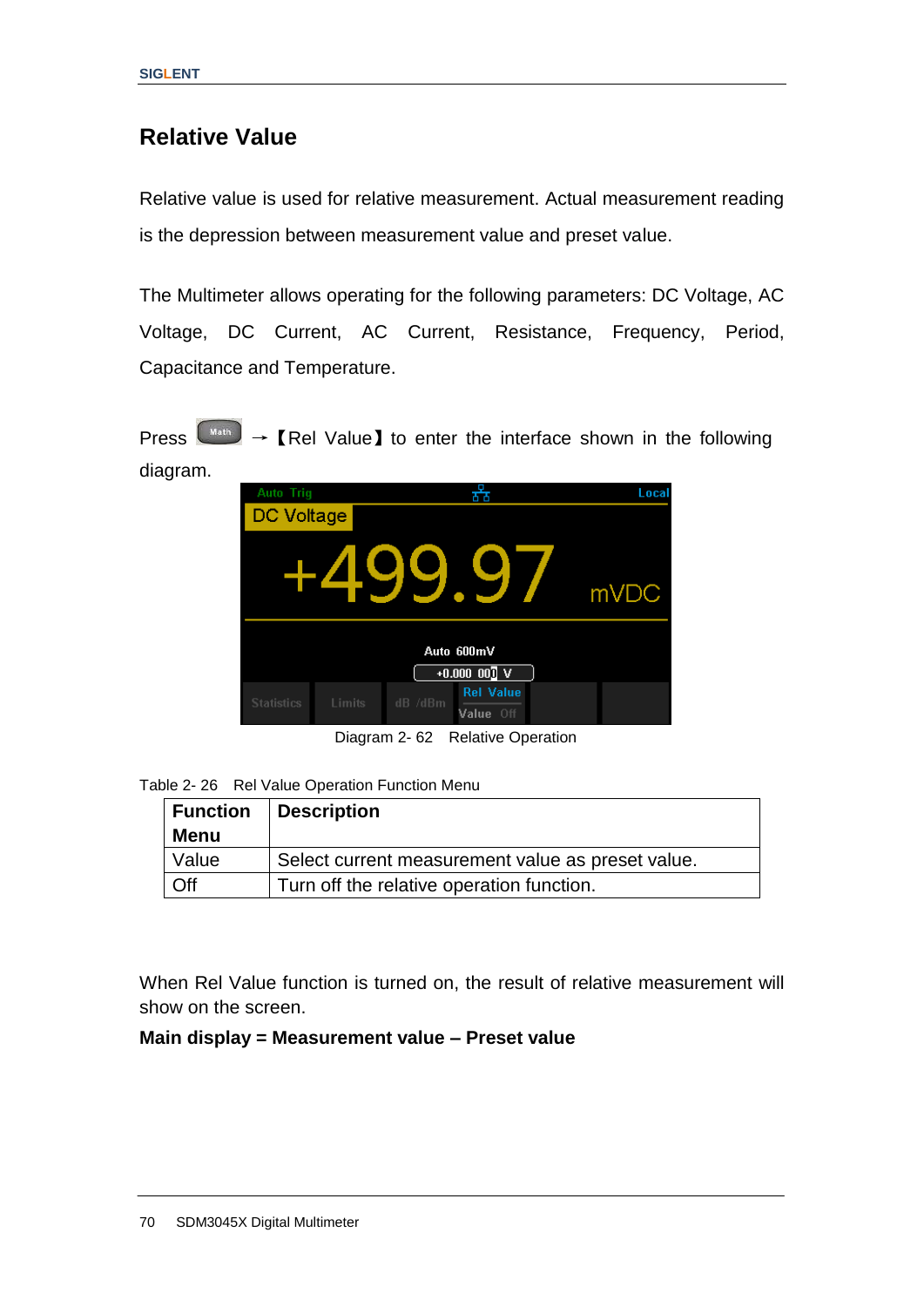# **Display Mode**

The Multimeter supports four types of way to view measured data: "Number", "Bar Meter" "Trend Chart" and "Histogram".

### **Number**

Press  $\left($ <sup>Shift</sup>) and  $\left($ <sup>Math</sup>) to open the menu of display mode and press 【Display】to enter the following interface. "Number" is always the selected mode when the Multimeter is turned on.



Diagram 2- 63 Number Display Mode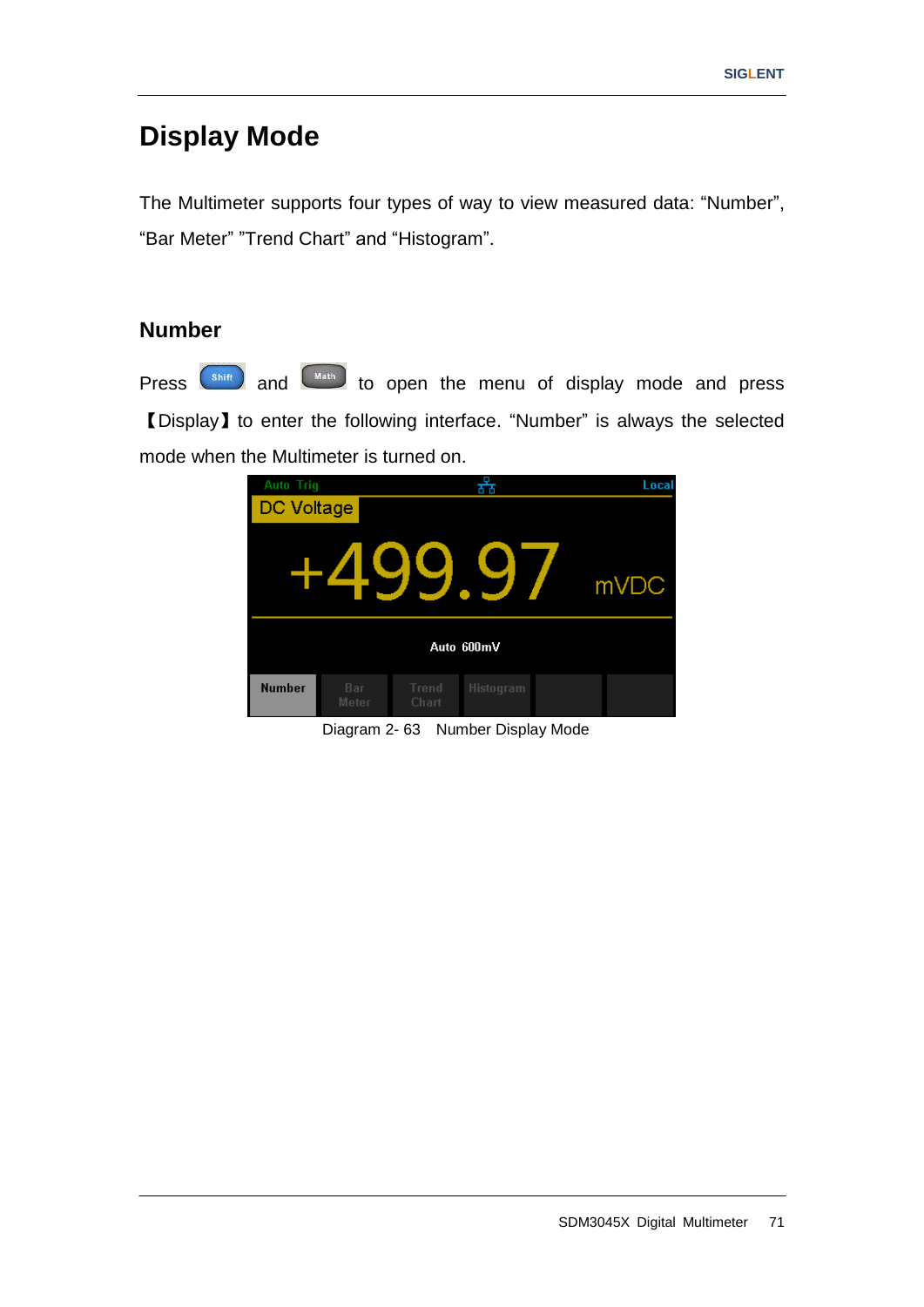### **Bar Meter**

### **Operating Steps:**

1. Press【Bar Meter】to enter Bar Meter display mode.

| <b>Auto Trig</b>      |                     |            | Loca    |  |  |
|-----------------------|---------------------|------------|---------|--|--|
| <b>DC Voltage</b>     |                     |            |         |  |  |
| +499.96<br>mVDC       |                     |            |         |  |  |
|                       |                     | Auto 600mV |         |  |  |
| $-600m$               |                     | n          | $+600m$ |  |  |
|                       |                     |            |         |  |  |
| <b>Display</b><br>Bar | Horizontal<br>Scale |            |         |  |  |

Diagram 2- 64 Bar Meter Display Mode

2. Press【Horizontal Scale】to choose the way to set the vertical scale as Default , Manual mode or Limits (limit function is on).

|  | Table 2-27 To Set the Vertical Scale of Bar Meter manually |
|--|------------------------------------------------------------|
|--|------------------------------------------------------------|

| <b>Function Menu</b> | <b>Description</b>                                    |
|----------------------|-------------------------------------------------------|
| Low                  | Set the low value of horizontal scale.                |
| High                 | Set the high value of horizontal scale.               |
| Center               | Set the center value of horizontal scale.             |
| Span                 | Set the span of horizontal scale.                     |
| Done                 | Save all changes and return to the higher level menu. |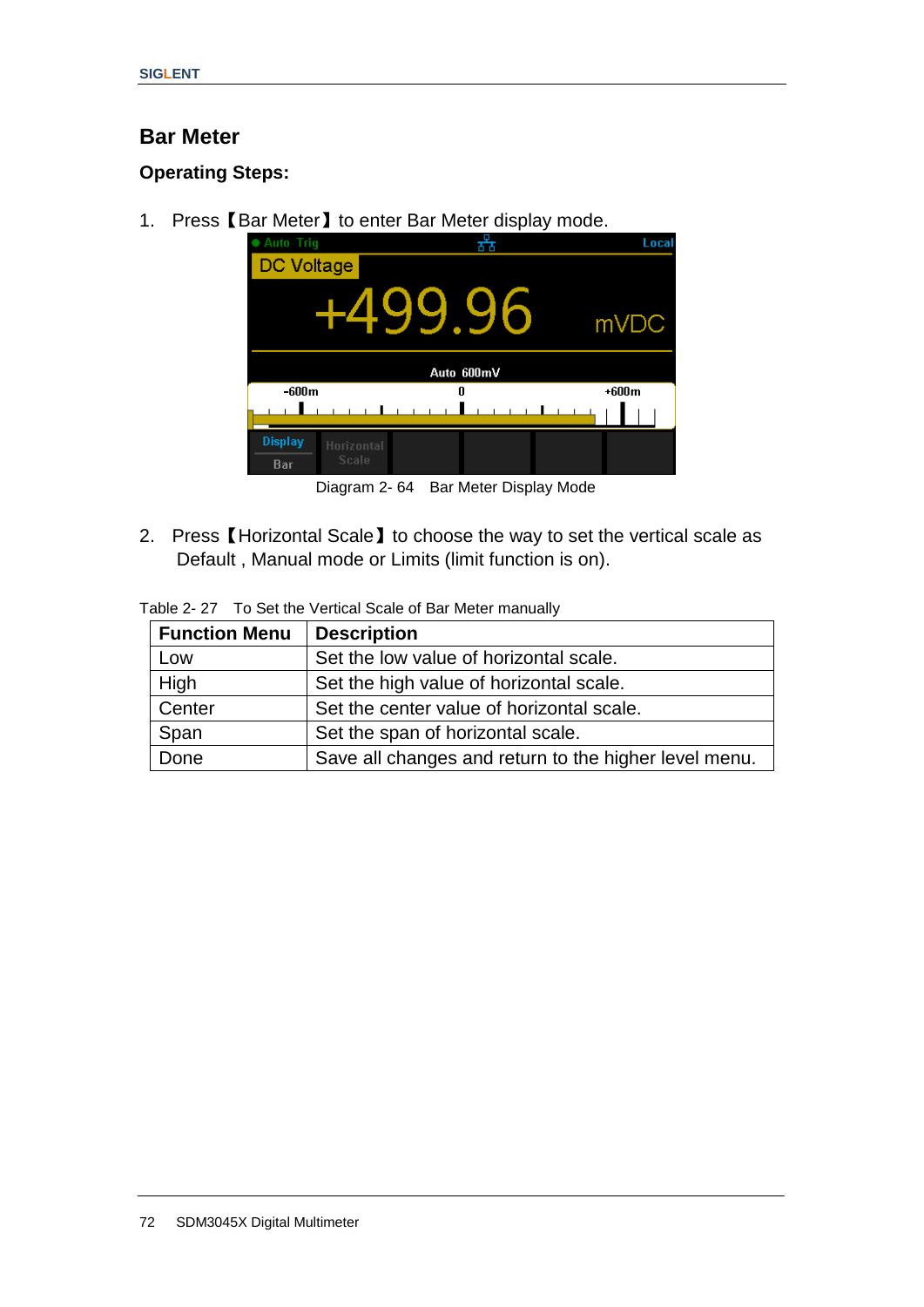### **Trend Chart**

.

### **Operating Steps:**

● Auto Trig  $( +499.96 \text{mVDO} + \text{mV} + \text{mV} + \text{mV} + \text{mV} + \text{mV} + \text{mV} + \text{mV} + \text{mV} + \text{mV} + \text{mV} + \text{mV} + \text{mV} + \text{mV} + \text{mV} + \text{mV} + \text{mV} + \text{mV} + \text{mV} + \text{mV} + \text{mV} + \text{mV} + \text{mV} + \text{mV} + \text{mV} + \text{mV} + \text{mV} + \text{mV} + \text$ Local  $+600m$  $\pmb{0}$  $-600m$  $-1min$  $-30s$  $0s$ **Display** Recent **Trend** Diagram 2- 65 Trend Chart Display Mode

1. Press【Trend Chart】to enter Trend Chart display mode.

Table 2- 28 Trend Chart Display Mode

| <b>Function Menu</b>    | <b>Description</b>                                 |
|-------------------------|----------------------------------------------------|
| <b>Display</b>          |                                                    |
| Trend                   | Currently selected display mode is Trend Chart.    |
| Recent                  | Show recent or all readings.                       |
| All                     |                                                    |
| <b>Horizontal Scale</b> | Choose the mode of Horizontal Scale.               |
| <b>Autoscale Once</b>   | Automatically set the horizontal scale once.       |
| <b>Clear Readings</b>   | Clear all current readings and restart statistics. |

2. Press【Horizontal Scale】to choose the way to set the horizontal scale as Default, Auto, Manual or Limits ( Limit function is on) mode.



Press【Auto】and the Multimeter will set the vertical scale automatically.

Diagram 2- 66 Auto Vertical Scale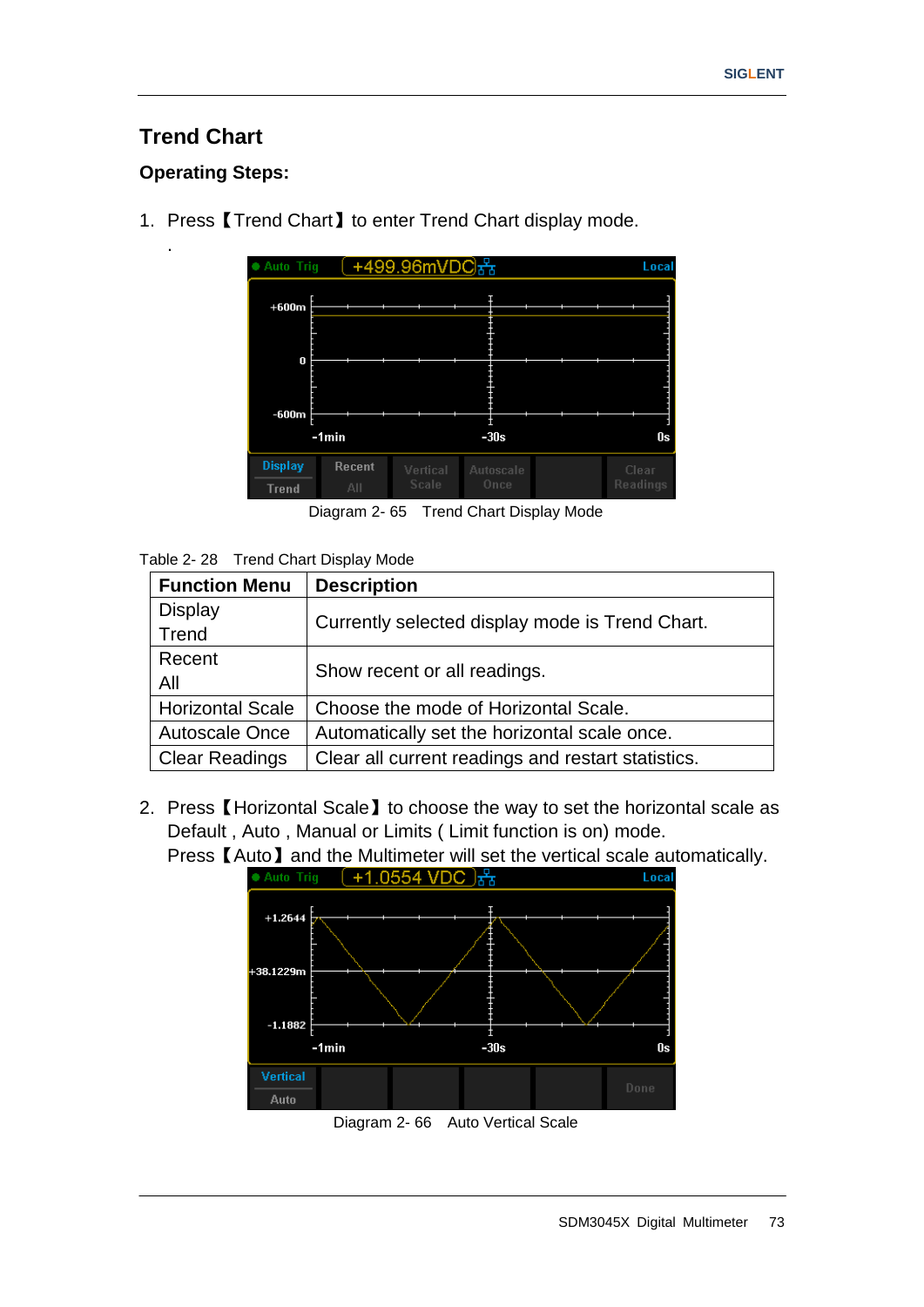Press【Manual】and you can set the vertical scale manually, as the following diagram shows.



Diagram 2- 67 Manual Vertical Scale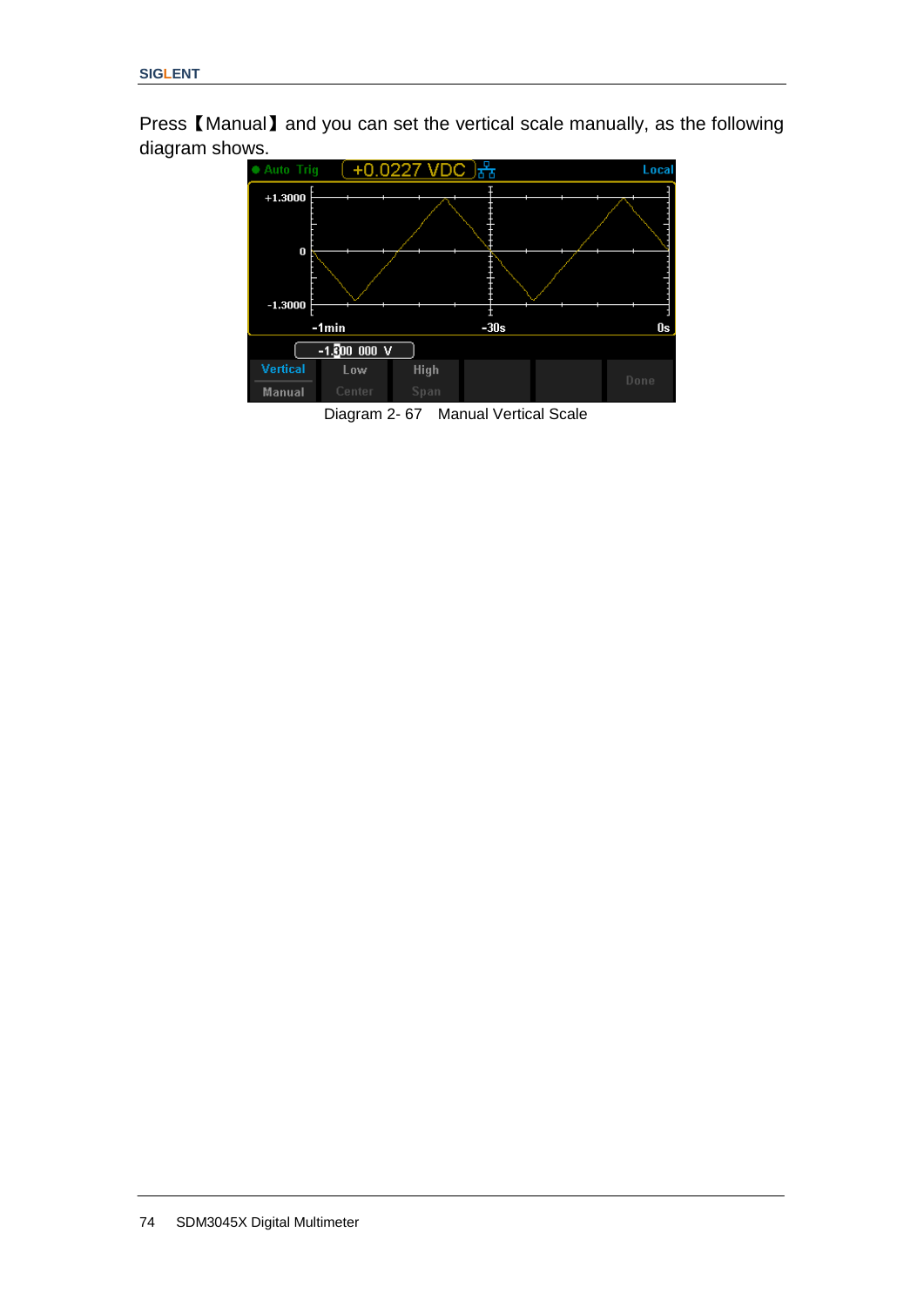### **Histogram**

### **Operating Steps:**

1. Press [Histogram ] to enter Histogram display mode.<br>  $\bullet$  Auto Trig  $\left(-0.4737 \sqrt{DC}\right) \frac{P}{b^2}$ 



Diagram 2- 68 Histogram Display Mode

| Table 2-29 Histogram Display Mode |
|-----------------------------------|
|                                   |

| $10000 \le 20$ $1000000$ |                 |                                                    |  |  |  |
|--------------------------|-----------------|----------------------------------------------------|--|--|--|
| <b>Function</b>          | <b>Settings</b> | <b>Description</b>                                 |  |  |  |
| <b>Menu</b>              |                 |                                                    |  |  |  |
| <b>Display</b>           |                 |                                                    |  |  |  |
| Histogram                |                 | Currently selected display mode is Histogram.      |  |  |  |
| <b>Binning</b>           |                 | Set Binning as Auto or Manual mode.                |  |  |  |
| <b>Bin Set</b>           |                 | Set the parameters of Bin.                         |  |  |  |
| Cumulative               | On/Off          | Turn on or off Cumulative function.                |  |  |  |
| Clear                    |                 | Clear all current readings and restart statistics. |  |  |  |
| Readings                 |                 |                                                    |  |  |  |

2. Press【Binning】to choose the way to set Binning as Auto or Manual mode. When in Manual mode, press 【Bin Settings】to enter the following interface.



Diagram 2- 69 Bin Set Interface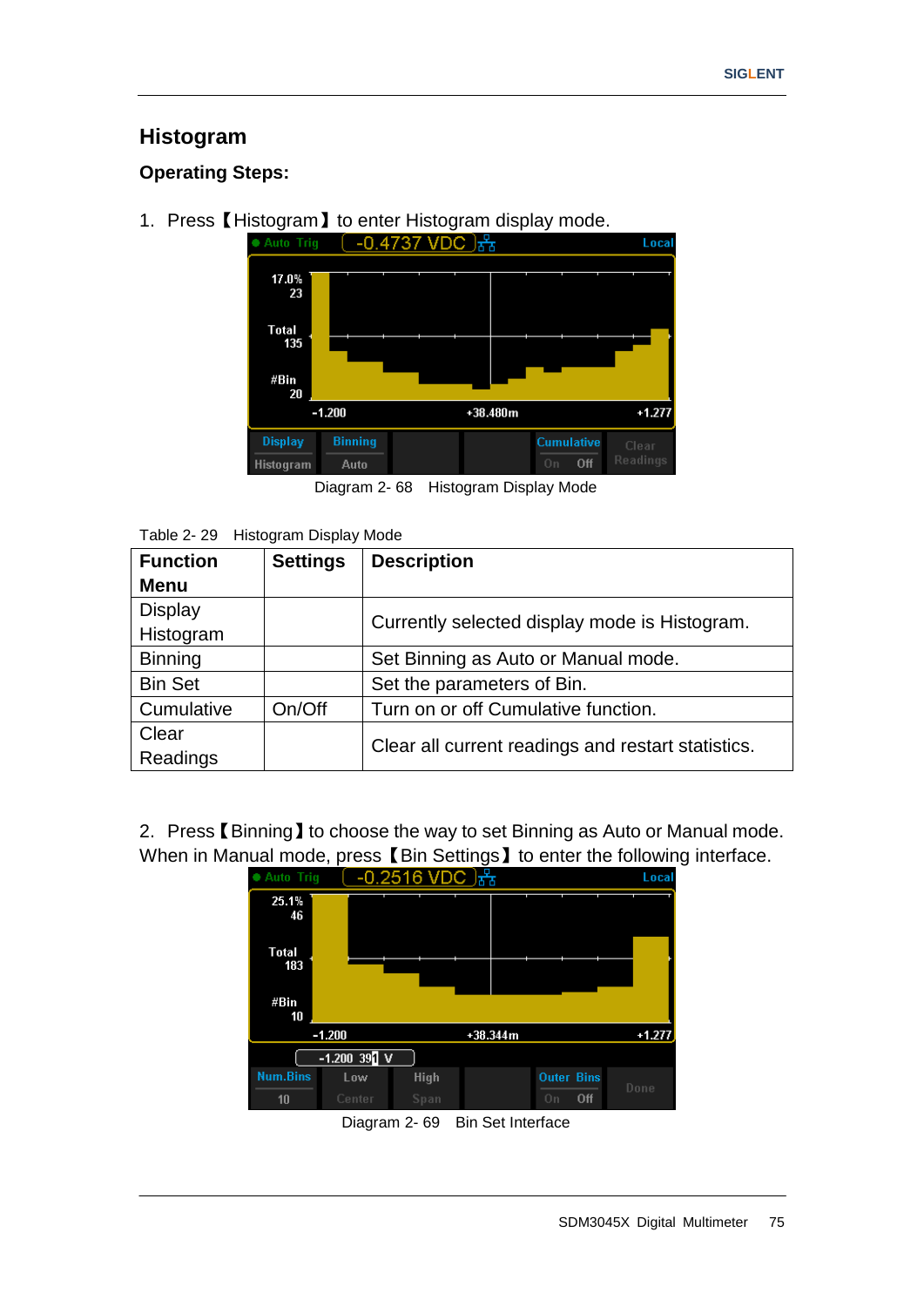| LAUIU 2- JU       | <b>DILOSI</b>   |                                                       |
|-------------------|-----------------|-------------------------------------------------------|
| <b>Function</b>   | <b>Settings</b> | <b>Description</b>                                    |
| <b>Menu</b>       |                 |                                                       |
| Num.Bins          |                 | Set the number of Bins, 10, 20, 40, 100, 200 or 400   |
|                   |                 | selected.                                             |
| Low               |                 | Set the low value of horizontal scale.                |
| High              |                 | Set the high value of horizontal scale.               |
| Center            |                 | Set the center value of horizontal scale.             |
| Span              |                 | Set the span of horizontal scale.                     |
| <b>Outer Bins</b> | On/Off          | Show the bins beyond the scope or not.                |
| Done              |                 | Save all changes and return to the higher level menu. |

Table 2- 30 Bin Set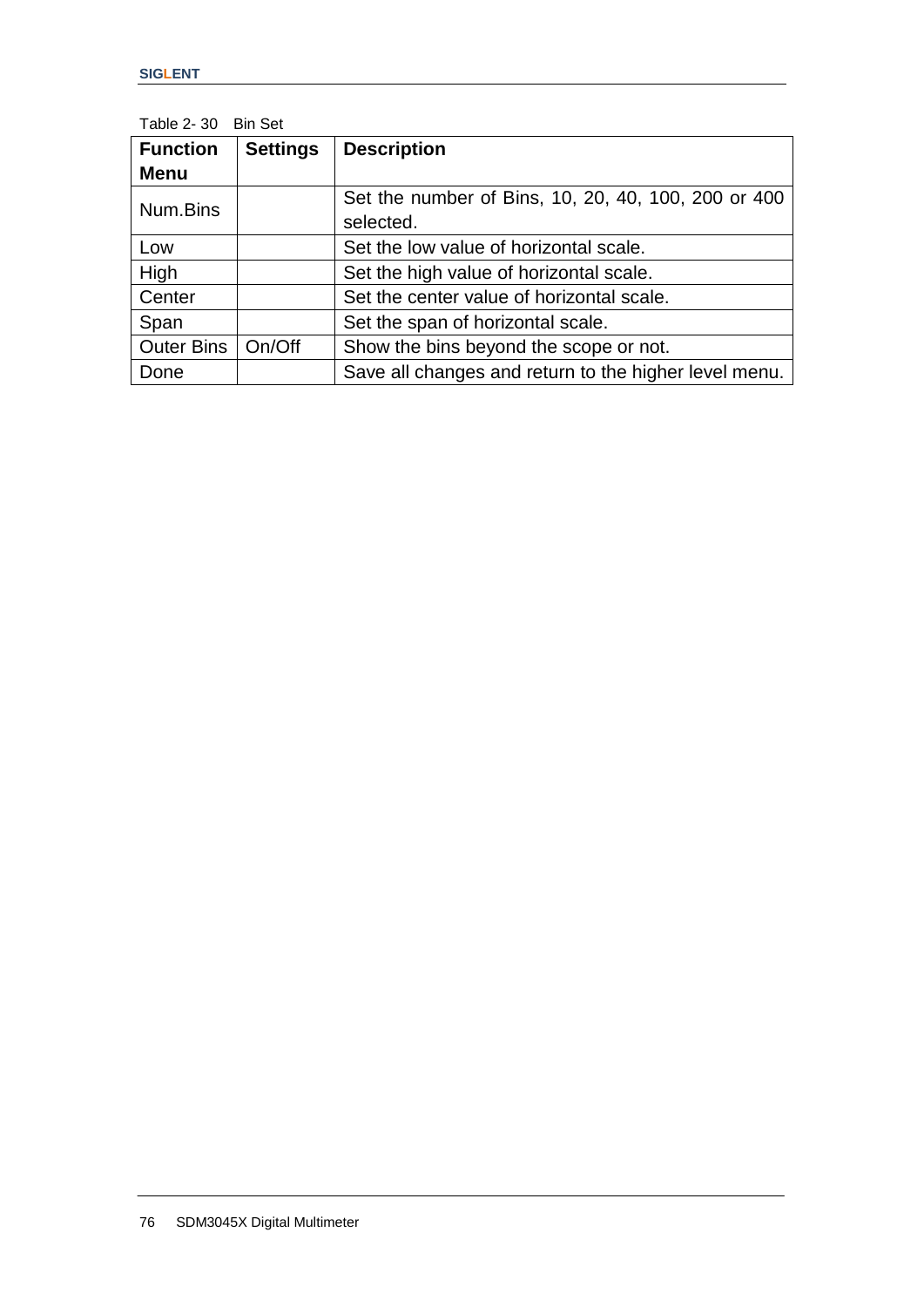# **Trigger**

The Multimeter supports Trigger function. Press  $\left(\begin{array}{cc} R_{\text{top}} \\ \text{Stop} \end{array}\right)$  on the front panel to trigger the Multimeter by Auto or Single mode .Auto trigger is considered as a default when the power is on.

### **Auto Trigger**

Press  $\begin{bmatrix} 1 & 0 \\ 0 & \end{bmatrix}$  on the front panel one time and Auto Trigger will be started to capture continuous readings automatically. By the time, the black field of the screen will show "• Auto Trigger". Press state again and the trigger is stopped.

### **Single Trigger**

Press  $\left[\right.$ <sup>Single</sup> on the front panel, Single Trigger will be started one time and generate an effective reading. By the time, the black field of the screen will show "**● Single Trig**".

#### **Explanation**:

In Remote Mode, the black field just above the screen will show "**● Immediate Trig**". Press  $\left($ <sup>shift</sup> to switch back to the local mode and the Multimeter will choose Auto Trigger automatically.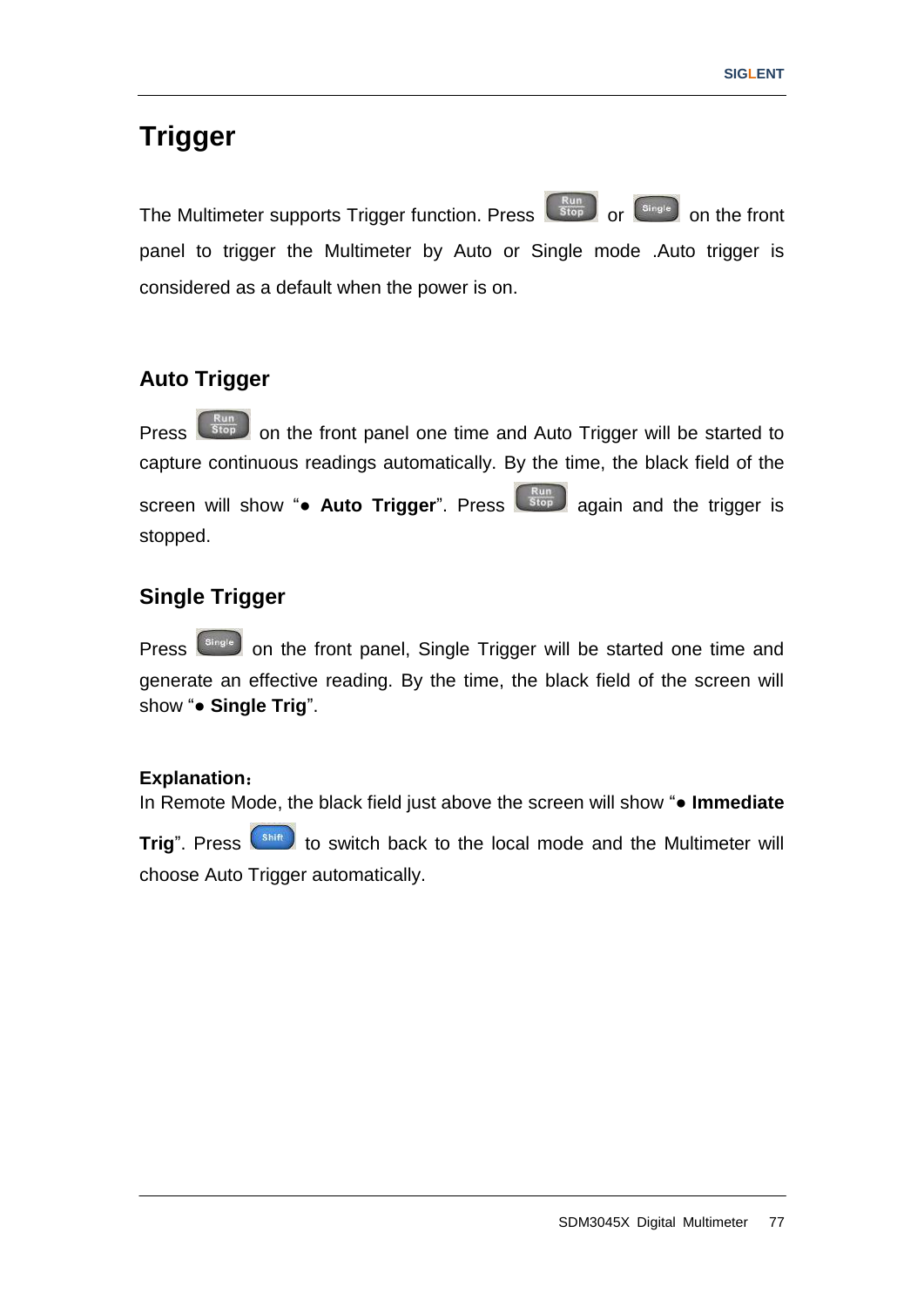## **Hold Measurement Function**

Hold Measurement function provides users with a stable reading on the screen of the front panel. When the test leads are put away, the reading is still held on the screen, which makes users can view measured history data.

Press  $\left($ <sup>Shift</sup> and  $\left($ <sup>Single</sup> to open Hold measurement function interface, the black field just above the screen will show "**● Probe Hold**", as shown in the following diagram.

| ● Probe Hold                         |                      |                     | Local |
|--------------------------------------|----------------------|---------------------|-------|
| Frequency                            |                      |                     |       |
| Auto<br>6V                           | +1.0000              | kHz                 |       |
| Live: +1,0000                        | kHz                  |                     |       |
| $1: -000.00$                         | mVDC                 | $5: +1.0000$<br>kHz |       |
| $2: +000.87$                         | mVAC                 |                     |       |
| $3: +1.4006$                         | <b>VAC</b>           |                     |       |
| $4: +016.75$                         | Ω                    |                     |       |
| <b>Probe Hold</b><br>Off<br>0n<br>0n | <b>Beeper</b><br>Off | Clear<br>List       |       |

Diagram 2- 70 Hold Measurement Function Interface

Table 2- 31 Hold Measurement Function

| <b>Function</b> | <b>Settings</b> | <b>Description</b>                                    |
|-----------------|-----------------|-------------------------------------------------------|
| <b>Menu</b>     |                 |                                                       |
| Probe Hold      | On/Off          | Turn on or off Probe Hold function.                   |
| Beeper          | On/Off          | Turn on or off the Beeper.                            |
| Clear List      |                 | Clear all current readings and restart to statistics. |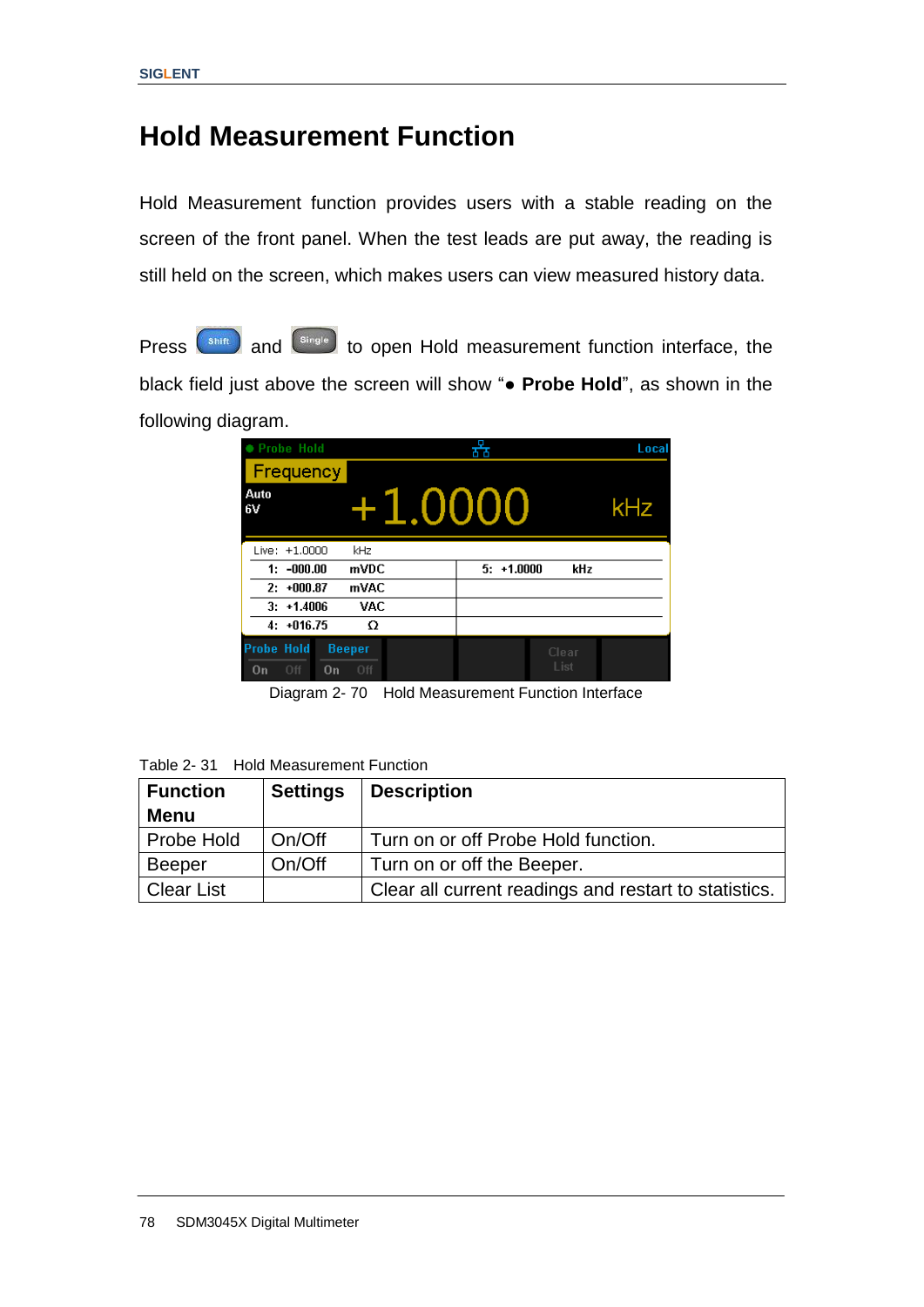# **Chapter 3 Application Examples**

This chapter mainly introduces few application examples to help users control and manipulate SDM3045X quickly.

- **Example 1: Reading Statistic Functions**
- **Example 2: To Eliminate Leads Impedance**
- **Example 3: dBm Measurement**
- **Example 4: dB Measurement**
- **Example 5: Limits Test**
- **Example 6: To Use Hold Measurement Function**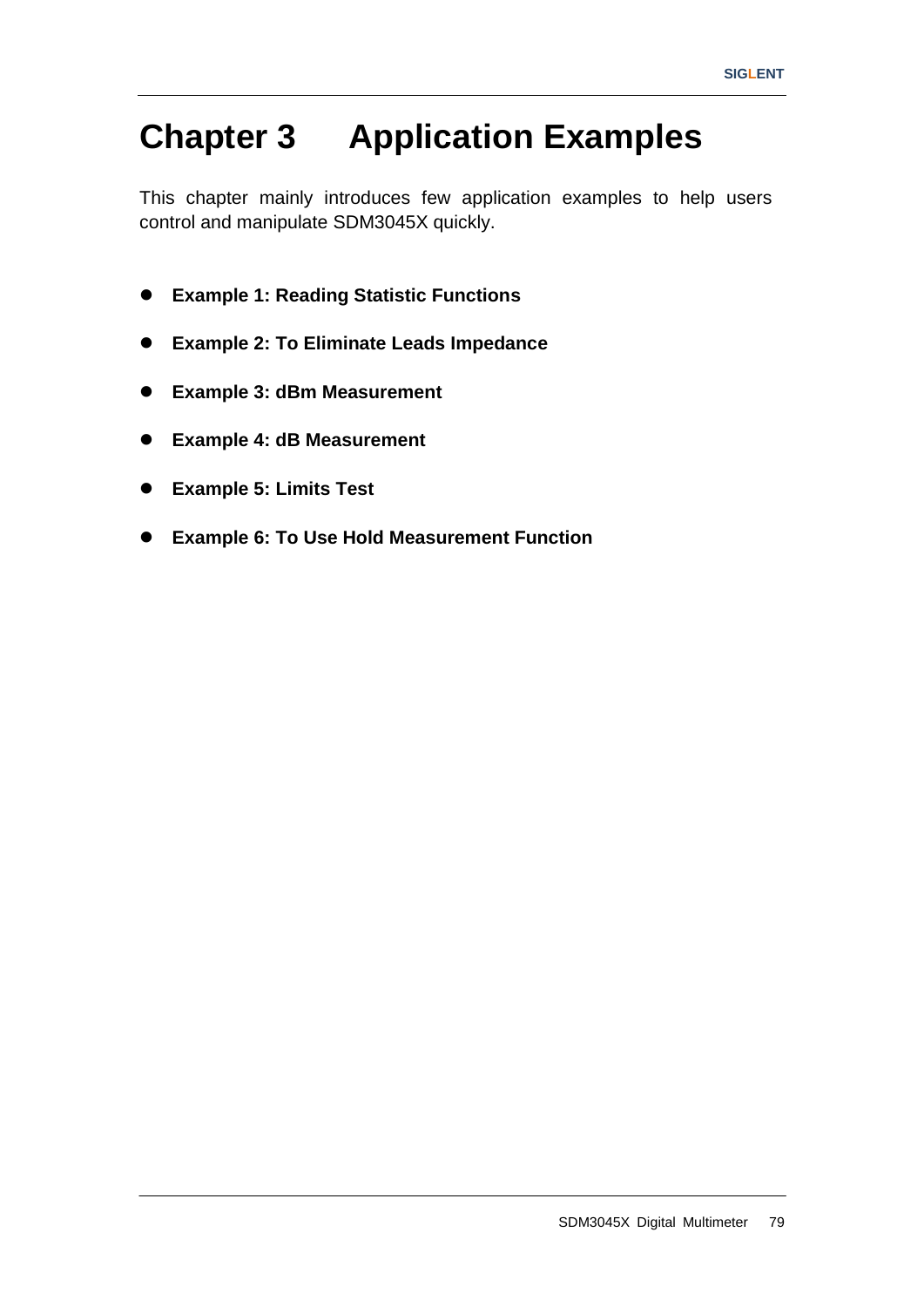# **Example 1: Reading Statistic Functions**

Introduce how to realize the statistic function during measuring. When continually measuring few readings, the Multimeter will update statistic values constantly.

#### **Operating Steps**:

- 1. Press  $\boxed{\phantom{0}\text{acc}}$  on the front panel to select AC Voltage measurement function and choose a proper voltage range.
- 2. Connect the red lead to terminal Input-HI and black lead to terminal Input-LO as Diagram 2-9.
- 3. Set the Statistics function parameters.

Press  $\begin{bmatrix} \downarrow^{\text{Math}} \end{bmatrix}$   $\rightarrow$  **[** Statistics **]** to turn on the statistics function.

4. Lead test leads into the circuit and start to measure. Statistics will update with the increasement of samples, as the following diagram shows.

| <b>Auto Trig</b>               |                   |           |                   | Local |
|--------------------------------|-------------------|-----------|-------------------|-------|
| <b>AC Voltage</b>              |                   |           |                   |       |
|                                | +1.4011           |           |                   | VAC   |
|                                | Auto 6V           |           |                   |       |
| Min:<br>$+1.4011$              | Average:          | $+1.4011$ | $Max: +1.4012$    |       |
| Span: +0.0000                  | Std dev: +0.00001 |           | Samples: 97       |       |
| <b>Statistics</b><br>Show Hide |                   |           | Clear<br>Readings | Done  |

Diagram 3- 1 Statistics 1



Diagram 3- 2 Statistics 2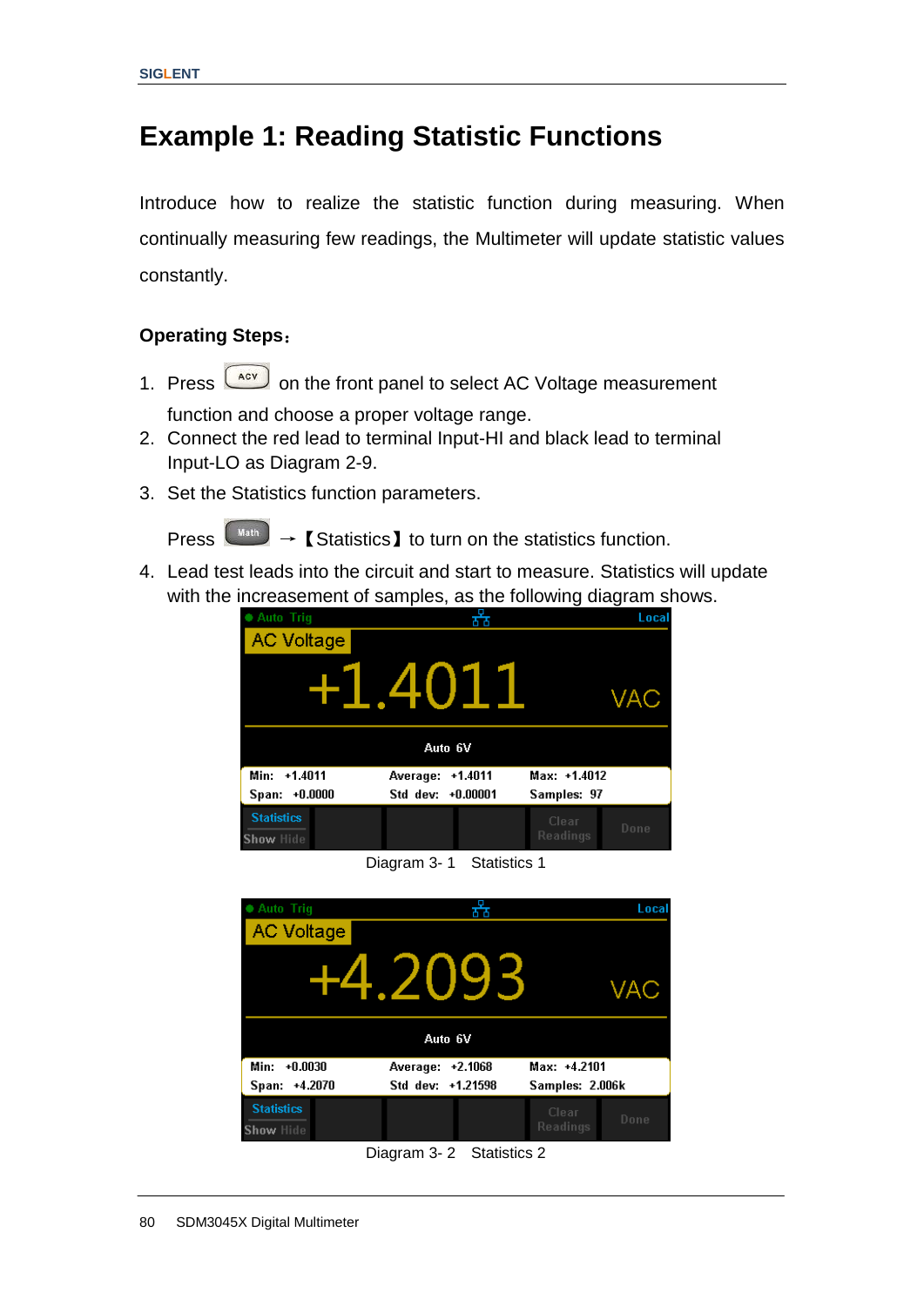# **Example 2: To Eliminate Leads Impedance**

Relative Operation could eliminate impedance errors from leads when measuring smaller resistance.

### **Operating Steps:**

1. Press  $\boxed{\frac{\Omega^{2W}}{2W}}$  on the front panel to select 2-Wire Resistance

measurement function.

- 2. Connect the red lead to terminal Input-HI and black lead to terminal Input-LO as Diagram 2-14.
- 3. Choose a proper resistance range according to the scope. The default is Auto Range.
- 4. Lead impedance will be shown on the screen as follow after connecting with two leads together.



Diagram 3- 3 Test Lead Impedance

5. Set parameters for Relative operation.

Press  $\downarrow^{\text{Math}}$   $\rightarrow$  [Rel Value ] set relative value as current measured value. ਨੱਤ Local 2 Wire Resistance O Auto  $600\Omega$  $+0.0$ <sup>1</sup>0  $\Omega$ **Rel Value** Value Off Diagram 3- 4 Set Relative Value

SDM3045X Digital Multimeter 81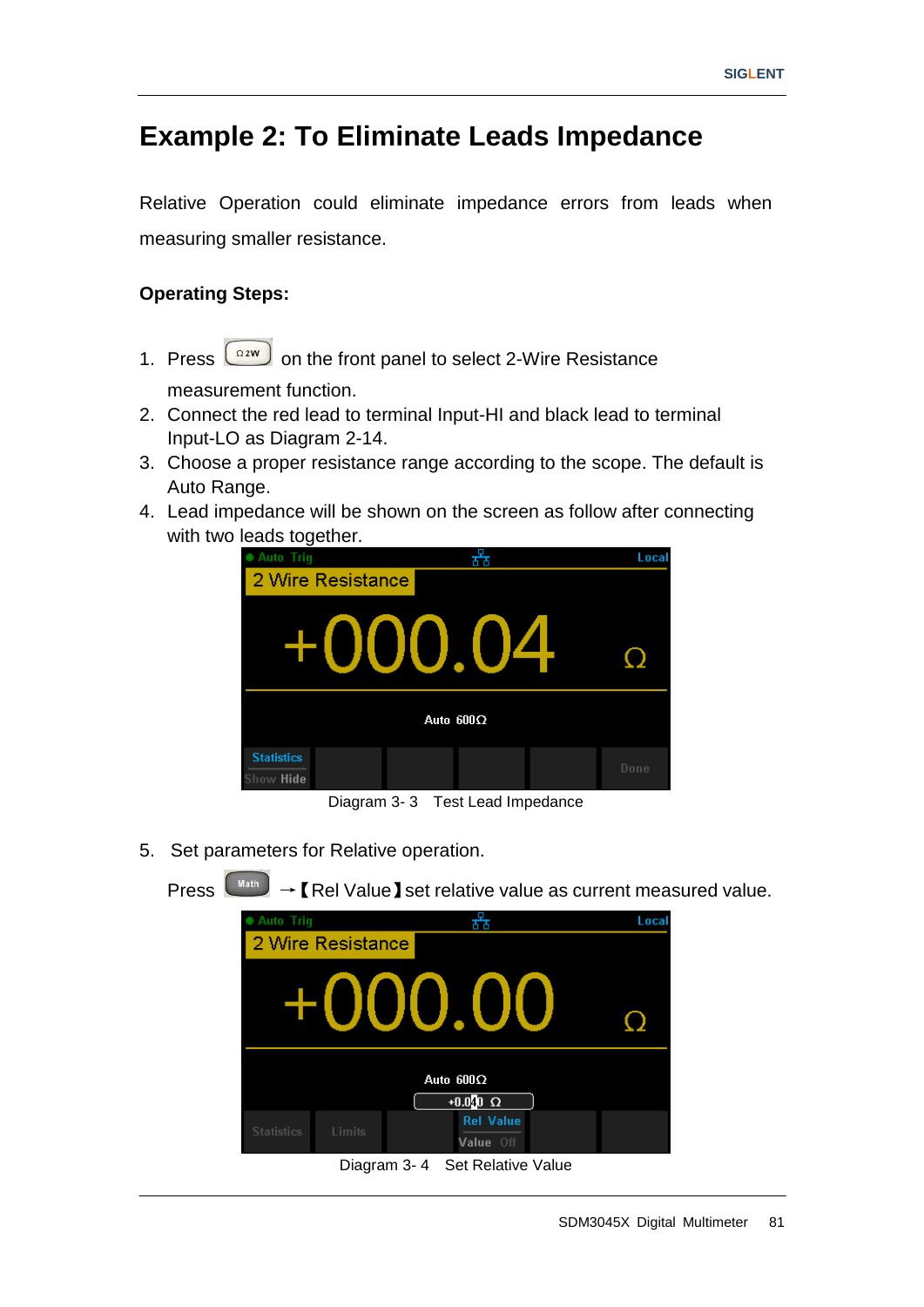6. Besides, pressing【Rel】on the softkey menu could also open Relative operation.

| - Auto Triq   |                             |                  | 来 | Local            |                                            |
|---------------|-----------------------------|------------------|---|------------------|--------------------------------------------|
|               | 2 Wire Resistance           |                  |   |                  |                                            |
|               |                             | +000.00          |   |                  |                                            |
|               |                             | Auto $600\Omega$ |   |                  |                                            |
| Range<br>Auto | <b>Speed</b><br><b>Slow</b> |                  |   | Rel<br>0ff<br>0n |                                            |
|               |                             |                  |   |                  | The Relative Operation has been turned on. |

Diagram 3- 5 Lead Impedance after Operation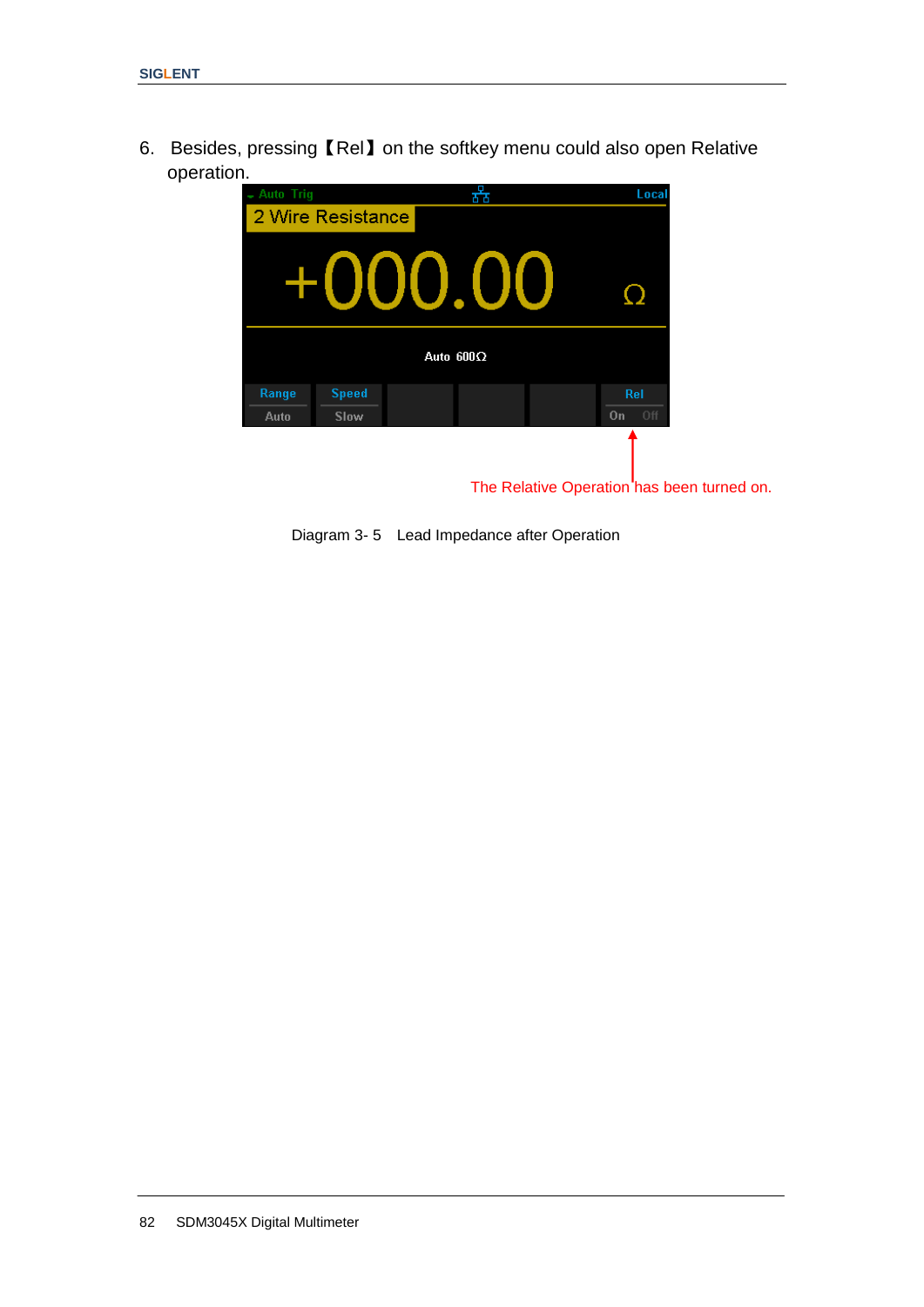# **Example 3: dBm Measurement**

dBm is commonly used in audio signal measurement. The following will introduce you how to measure dBm value.

### **Operating Steps**:

1. Press  $\boxed{\phantom{0}\text{acc}}$  on the front panel to select AC Voltage measurement

function and choose a proper voltage range.

- 2. Connect the red lead to terminal Input-HI and black lead to terminal Input-LO as Diagram 2-9.
- 3. Set the dBm parameters.

Press  $\begin{bmatrix} \text{Math} \end{bmatrix}$   $\rightarrow$   $\blacksquare$  dB/dBm  $\blacksquare$  to turn on the dBm function and set the selective value of dBm as a reference value within supposed circuit by using direction keys: 50Ω .

| <b>Auto Trig</b>     |                              |                         | òй | Local |
|----------------------|------------------------------|-------------------------|----|-------|
| <b>AC Voltage</b>    |                              |                         |    |       |
|                      |                              |                         |    | dBm   |
|                      |                              | Auto 6V<br>$60\sqrt{2}$ |    |       |
| dB /dBm<br>Off<br>0n | <b>Function</b><br>dBm<br>dB | Ref R                   |    | Done  |

Diagram 3- 6 Select Reference Resistance as Measurement Value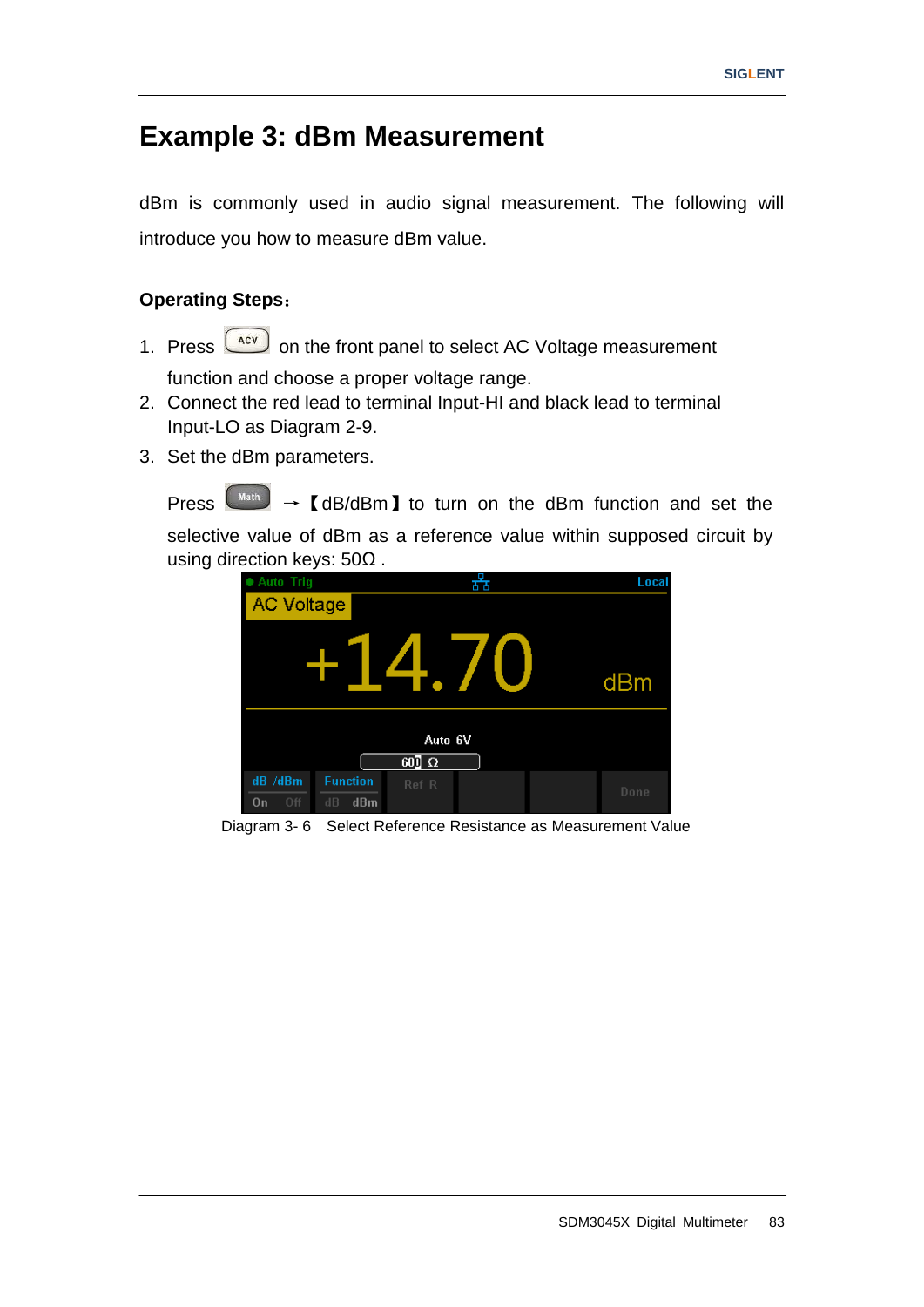### **Example 4: dB Measurement**

As a common measuring unit, dB has been widely used in electrical engineering, radio science, mechanics, shock and vibration, mechanical power and acoustics areas. The following will introduce you how to measure dB between two circuits.

#### **Operating Steps:**

#### **Method 1:**

Measure  $dBm_1$  and  $dBm_2$  existing in two circuits separately according to Example 3, and then dB could be got:.

**dB = dBm1-dBm<sup>2</sup>**

#### **Method 2:**

- 1. Press  $\boxed{\phantom{0}\text{acv}}$  on the front panel to select AC Voltage measurement function and choose a proper voltage range.
- 2. Connect the red lead to terminal Input-HI and black lead to terminal Input-LO as Diagram 2-9.
- 3. Measure dBm<sub>1</sub> according to Example 3.
- 4. Press  $\begin{bmatrix} \text{Math} \\ \text{Math} \end{bmatrix}$   $\rightarrow$  [dB/dBm] to turn on the dB function and Set parameters

of dB Ref Value (dBm<sub>2</sub>). At this time, the reading shown on the screen is the power difference between two circuits.

| <b>Auto Trig</b>     |                              | ਨੌਰ                                                     | Local |
|----------------------|------------------------------|---------------------------------------------------------|-------|
| AC Voltage           |                              |                                                         |       |
|                      |                              | $\boldsymbol{\varDelta}$<br>$\overline{\phantom{a}}$    | dB    |
|                      |                              | Auto 60V<br>+14.7 $\sqrt{2}$ dBm                        |       |
| dB /dBm<br>Off<br>On | <b>Function</b><br>dBm<br>dB | Ref R<br>dB Ref<br><b>Measure</b><br>Value<br>Ref Value | Done  |
|                      | Diaram 2, 7                  | Set the Deremeters of dD Def Velue                      |       |

Diagram 3- 7 Set the Parameters of dB Ref Value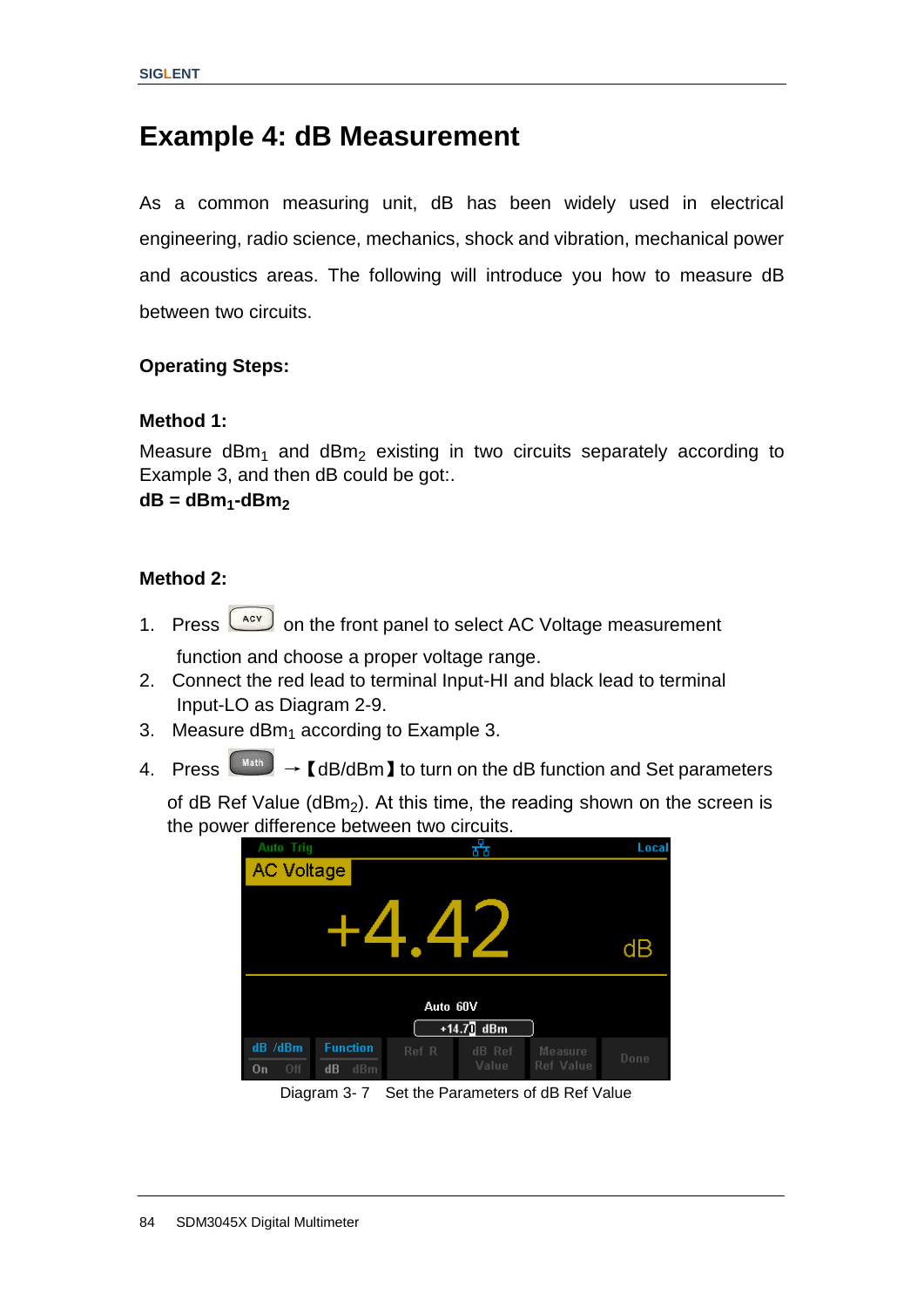### **Method 3:**

1. Access the first circuit. Measure dBm2 according to Example 3.

2. Press  $\boxed{\tiny{\begin{array}{c} \mathsf{Math} \end{array}}} \rightarrow \mathsf{I}$  dB/dBm  $\mathsf{I}$  to turn on the dB function and select 【Measure Ref Value】 to set the current dBm measurement value as referred value.

3. Access the first circuit. At this time, the reading shown on the screen is the power difference between two circuits.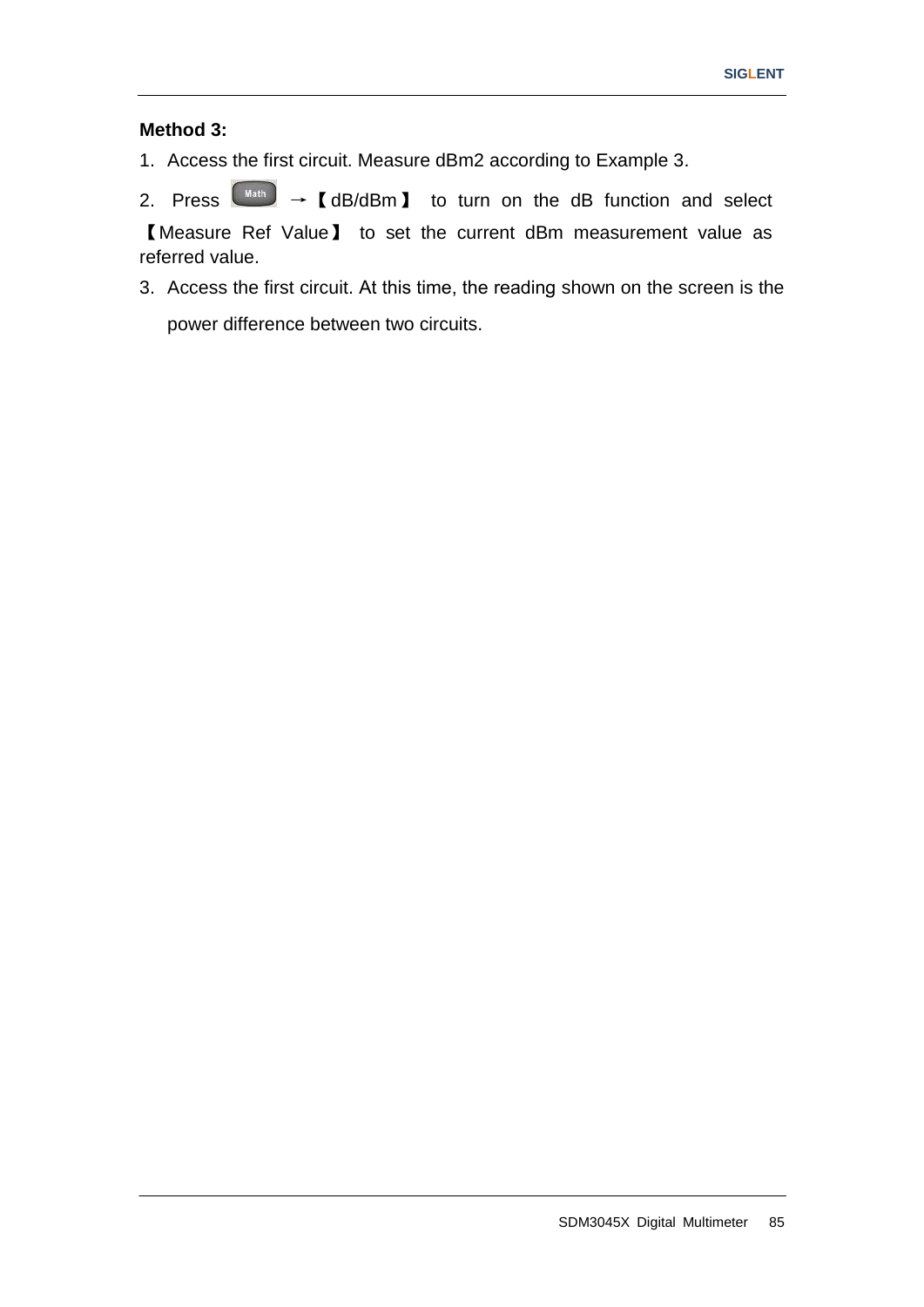# **Example 5: Limits Test**

Limits Operation hints you the signal is overstep its range according to the selected High and Low Limit parameters; meanwhile the beeper makes a sound to alarm (if sound is on.)

### **Operating Steps:**

- 1. Press  $\begin{bmatrix} \Delta CV \end{bmatrix}$  on the front panel to select AC Voltage measurement function and choose a proper voltage range.
- 2. Connect the red lead to terminal Input-HI and black lead to terminal Input-LO as Diagram 2-9.
- 3. Press  $\boxed{\phantom{a}^{\text{Math}}}$   $\rightarrow$   $\boxed{\text{Limits}}$  to set the Limits parameters.
	- Press **[Low]** to set the low limit value.

| <b>Auto Trig</b>                                             |        |             |               |           | Local |
|--------------------------------------------------------------|--------|-------------|---------------|-----------|-------|
| DC Voltage                                                   |        |             |               |           |       |
| +2.0006<br>VDC                                               |        |             |               |           |       |
| Auto 6V                                                      |        |             |               |           |       |
| Low Limit: -1.0000<br>High Limit: +3.0000<br>Status:<br>Pass |        |             |               |           |       |
| Low Failures: 0<br>High Failures:0                           |        |             |               |           |       |
| $-1.000$ $00$ ] V                                            |        |             |               |           |       |
| Limits                                                       | Low    | <b>High</b> | <b>Beeper</b> | Clear     |       |
| 0ff<br>On                                                    | Center | Span        | Off<br>0n     | Condition | Done  |

Diagram 3- 8 Set the Low Limit Value

Press **[High]** to set the high limit value.

| ັ<br><b>Auto Trig</b> |                      | ັ                   |                          |           | Local |
|-----------------------|----------------------|---------------------|--------------------------|-----------|-------|
| DC Voltage            |                      |                     |                          |           |       |
| +2.0006<br>VDC        |                      |                     |                          |           |       |
| Auto 6V               |                      |                     |                          |           |       |
| Low Limit: -1.0000    |                      | High Limit: +3.0000 |                          | Status:   | Pass  |
| Low Failures: 0       |                      | High Failures: 0    |                          |           |       |
|                       |                      | +3.000 000 V        |                          |           |       |
| Limits                | Low                  | <b>High</b>         | <b>Beeper</b>            | Clear     | Done  |
| 0ff<br>On             | Center               | Span                | Off<br>0n                | Condition |       |
|                       | $Diaram$ 2. $\Omega$ |                     | Sot the High Limit Value |           |       |

Diagram 3- 9 Set the High Limit Value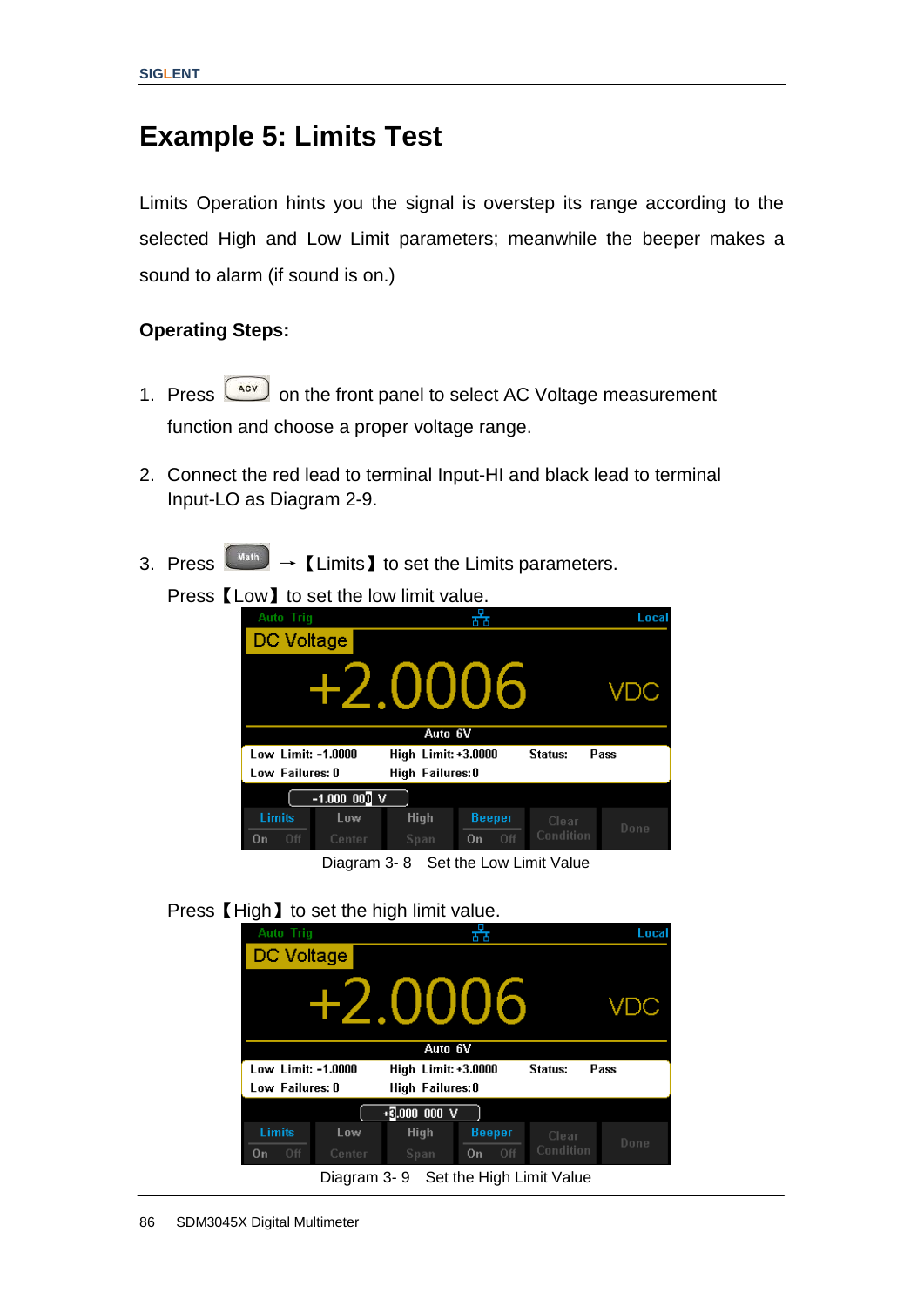- 4. Turn on the beeper and start Limits Test. As shown in Diagram 3-11. The measured result is between the Low and High limits, so the test status is "Pass".
- 5. If changing the high limit value to 2V, the measured result is not between the Low and High limits. So the instrument beep once, and the main display is red. The test status is "Fail" and High Failures is shown. As the following diagram shows.



Diagram 3- 10 Limits Test Result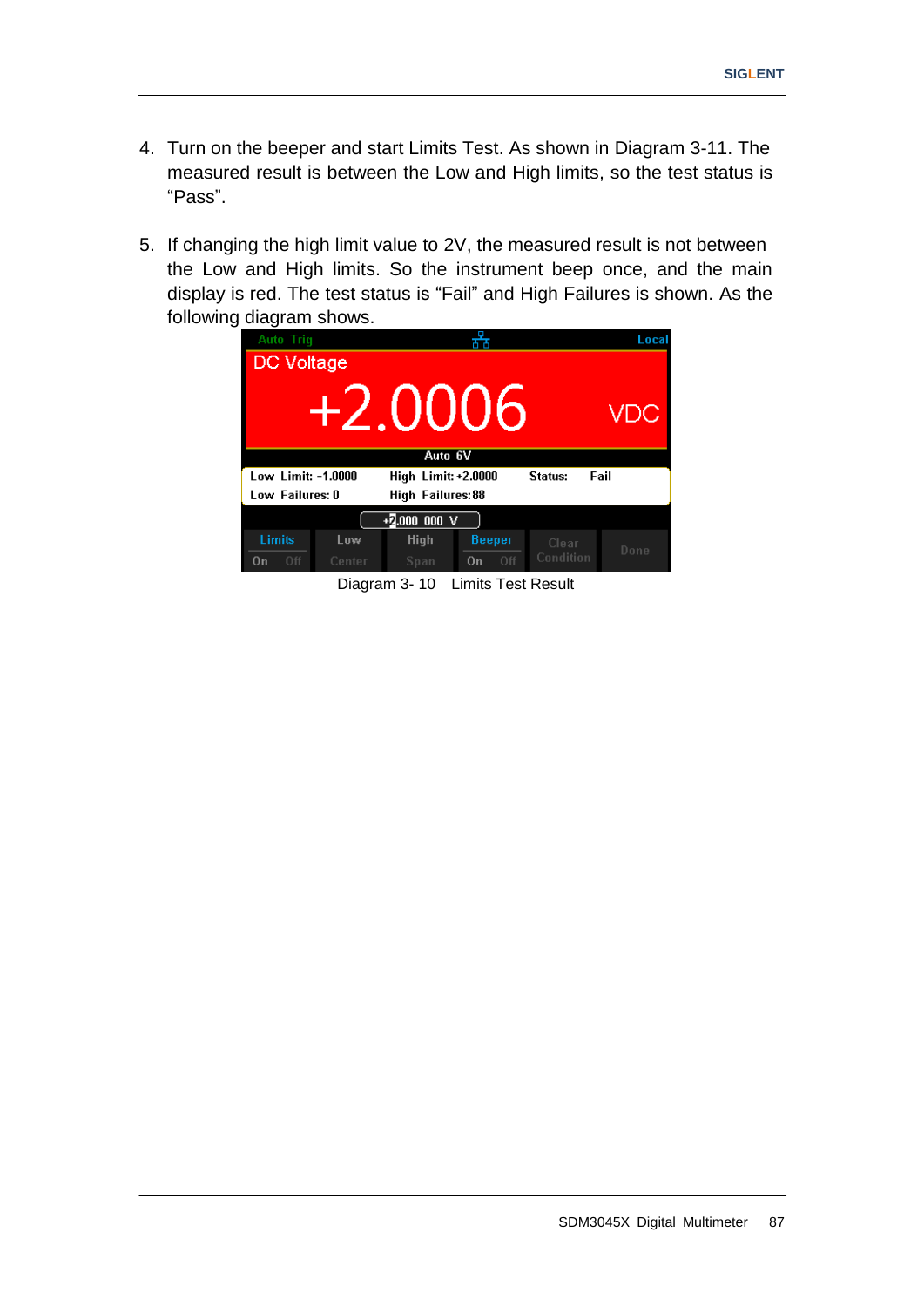# **Example 6: To Use Hold Measurement Function**

Reading Hold can help user to obtain a stable reading and hold it on the display of Front Panel. The reading would be held all the same although testing pen had been moved away**.** Then we will introduce how to keep the readings displayed on screen.

### **Operating Steps:**

- 1. Press  $\Box$  on the front panel to select DC Voltage measurement function and choose a proper voltage range.
- 2. Connect the red lead to terminal Input-HI and black lead to terminal Input-LO as Diagram 2-4.
- 3. Press  $\left( \frac{shift}{shift} \right)$  and  $\left( \frac{single}{time} \right)$  to open Hold measurement function interface. By the time, the screen will record the result of measuring DC voltage, as

shown in the following diagram.

| ● Probe Hold                                          |            | 볾 |               | Local      |
|-------------------------------------------------------|------------|---|---------------|------------|
| DC Voltage                                            |            |   |               |            |
| Auto<br>6V                                            | +2.0006    |   |               | <b>VDC</b> |
| Live: +2,0006                                         | <b>VDC</b> |   |               |            |
| $1: +2.0006$                                          | <b>VDC</b> |   |               |            |
|                                                       |            |   |               |            |
|                                                       |            |   |               |            |
|                                                       |            |   |               |            |
| <b>Probe Hold</b><br><b>Beeper</b><br>Off<br>On<br>On | Off        |   | Clear<br>List |            |



- 4. Press  $\begin{bmatrix} \frac{ACV}{ACV} \end{bmatrix}$  on the front panel to select AC Voltage measurement function and choose a proper voltage range.
- 5. Connect the red lead to terminal Input-HI and black lead to terminal Input-LO as Diagram 2-9. By the time, the screen will record the result of measuring AC voltage, as shown in the following diagram.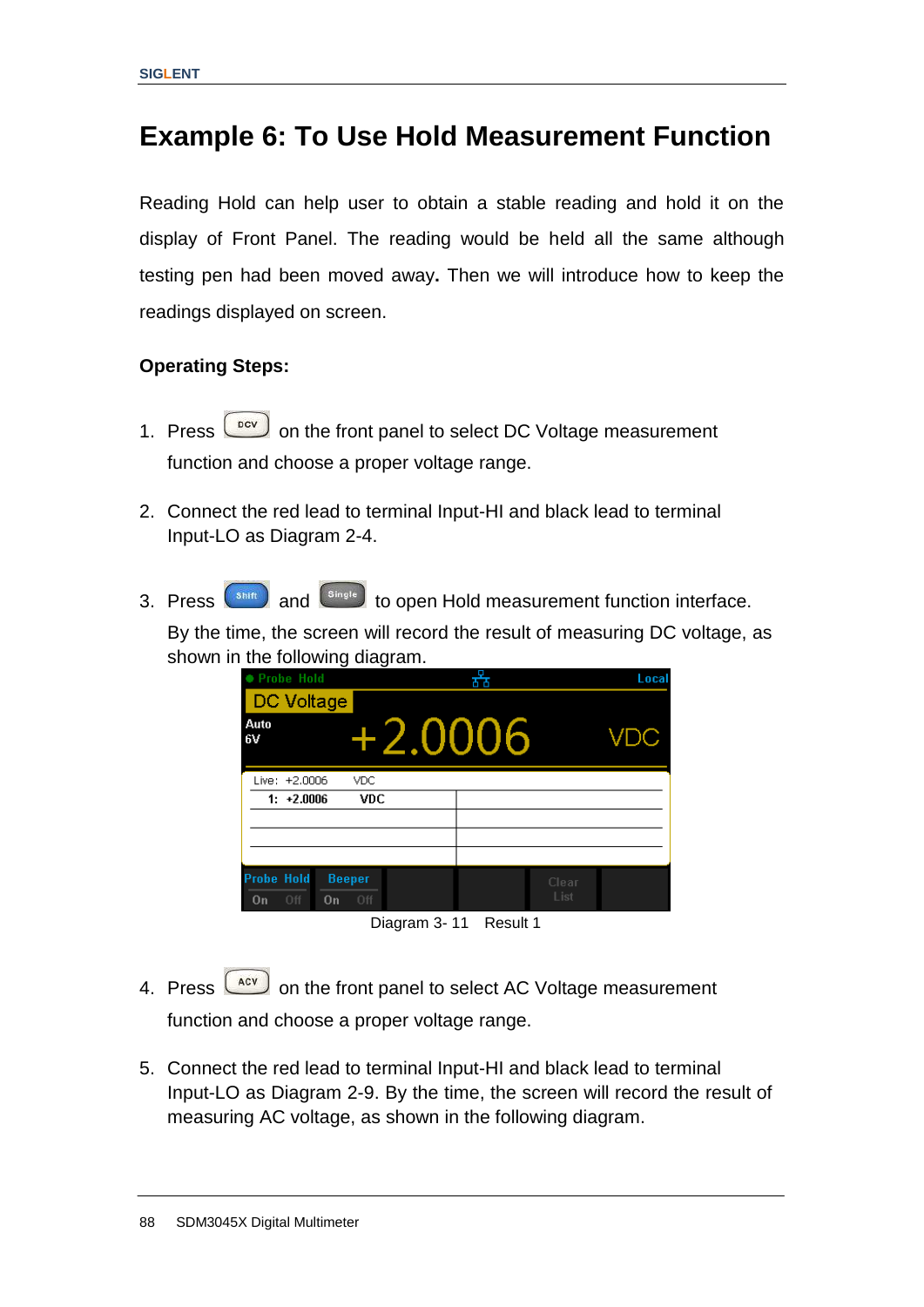| ● Probe Hold<br><b>AC Voltage</b>                |                      |         |               |     |
|--------------------------------------------------|----------------------|---------|---------------|-----|
| Auto<br>6V                                       |                      | +2.9739 |               | VAC |
| Live: +2,9739                                    | <b>VAC</b>           |         |               |     |
| $1: +2.0006$                                     | <b>VDC</b>           |         |               |     |
| $2: +2.9912$                                     | <b>VAC</b>           |         |               |     |
|                                                  |                      |         |               |     |
|                                                  |                      |         |               |     |
| <b>Probe Hold</b><br>Off<br>0 <sub>n</sub><br>0n | <b>Beeper</b><br>Off |         | Clear<br>List |     |

Diagram 3- 12 Result 2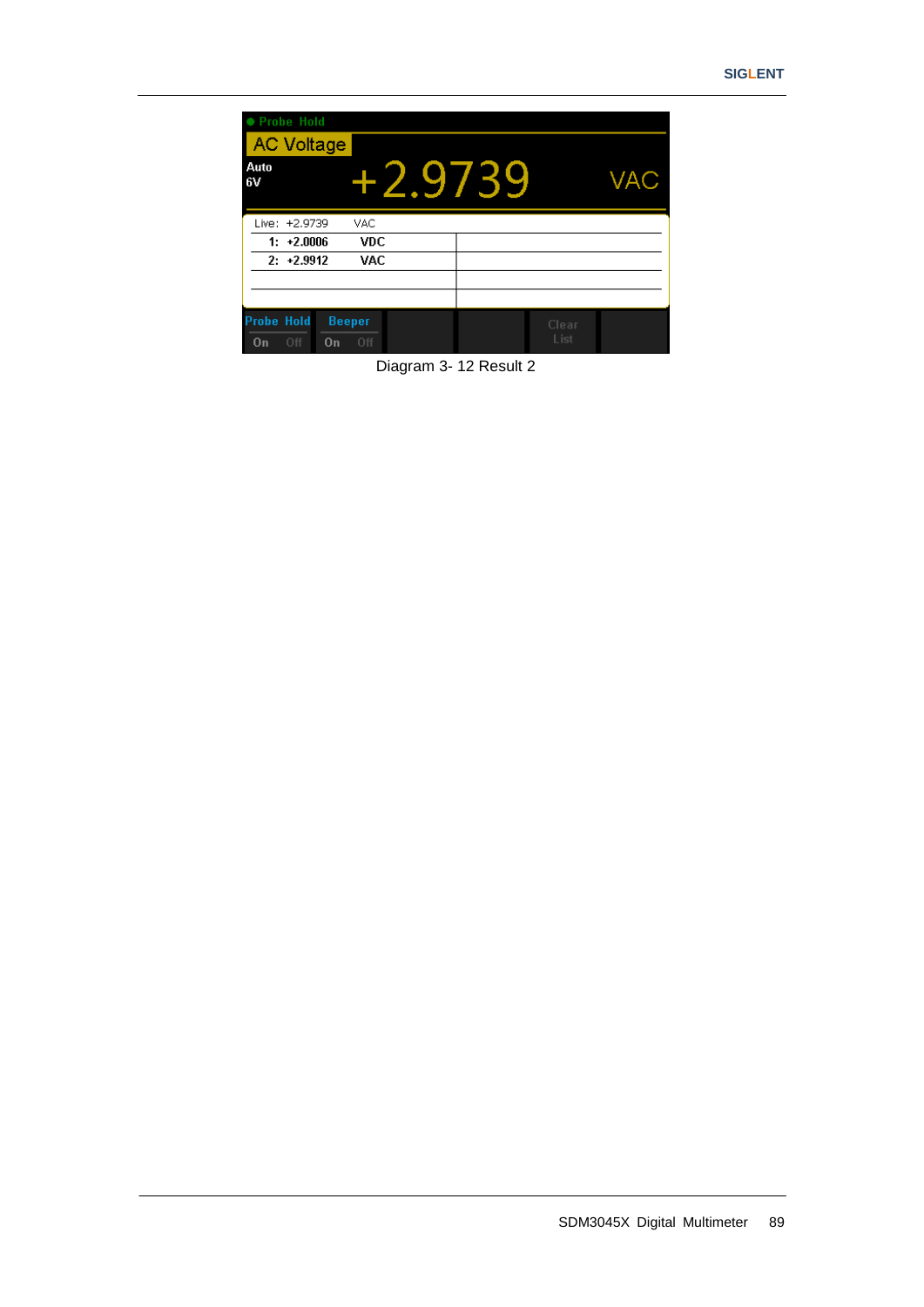# **Chapter 4 Measurement Tutorial**

# **True RMS AC Measurement**

The AC measurement of the Multimeter has true RMS response. The power dissipated in a resistor within a time is proportional to the square of the measured true RMS voltage, independent of wave shape. The instrument can accurately measure true RMS voltage or current, as long as the wave shape contains negligible energy above the effective bandwidth.

The AC voltage and AC current functions measure the "AC coupled" true RMS value, which is to measure the RMS value of the AC component (DC component is rejected) of the input signal. For sine waves, triangle waves, and square waves, the AC and AC+DC values are equal since these waveforms do not contain a DC offset. See the following table 4-1.

| Waveform | <b>Crest Factor</b><br>(C.F.) | <b>AC RMS</b>                                | AC+DC<br><b>RMS</b> |
|----------|-------------------------------|----------------------------------------------|---------------------|
|          | $\sqrt{2}$                    | /2                                           | /2                  |
|          | $\sqrt{3}$                    | $\sqrt{3}$                                   | v<br>$\sqrt{3}$     |
|          | т                             | $\overline{\mathsf{C.F.}}^{\times}$<br>C.F., | C. F.               |

Table 4- 1 True RMS AC Measurement of Sine, Triangle and Square waves

Non-symmetrical waveforms, such as pulse trains, contain DC voltages which are rejected by AC coupled true RMS measurements.

An AC coupled true RMS measurement is desirable in situations where you are measuring small AC signals in the presence of DC offsets. For instance, measuring AC ripple present on DC power supplies. There are situations, however, where you might want to know the AC+DC true RMS value. You can determine this value by combining results from DC and AC measurements as the following shows. You should perform the DC measurement using 5.5 digit mode for best AC rejection.

 $RMS$ <sub>(AC+DC)</sub> =  $\sqrt{AC^2 + DC^2}$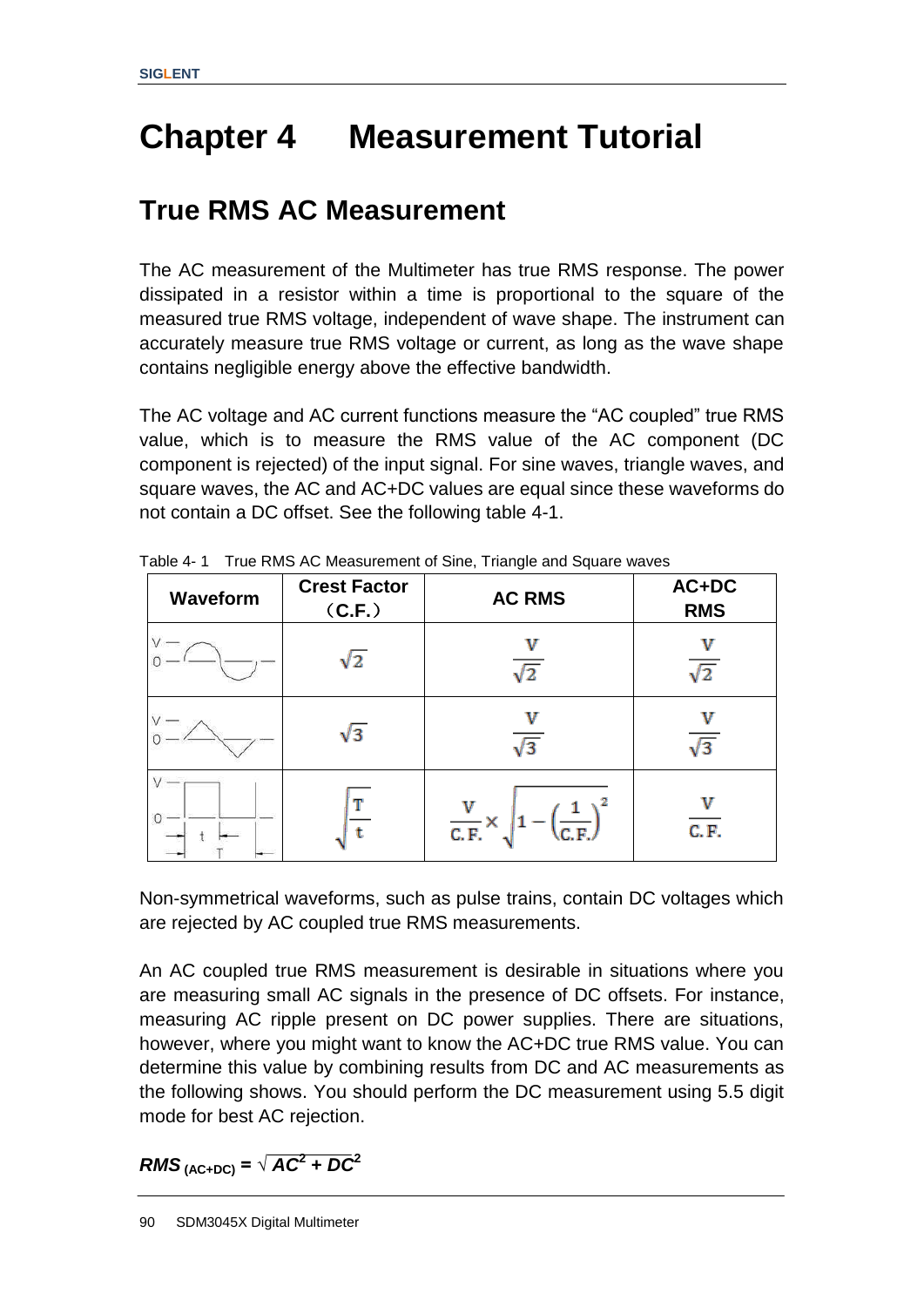# **Crest Factor Errors (non-sinusoidal inputs)**

A common misconception is that "since an ac Multimeter is true RMS, its sine wave accuracy specifications apply to all waveforms." Actually, the shape of the input signal can dramatically affect measurement accuracy. A common way to describe signal wave shapes is "crest factor". Crest factor is the ratio of the peak value to RMS value of a waveform.

Generally speaking, the greater the crest factor, the greater the energy contained in high frequency harmonics. All Multimeters have errors that are crest factor dependent. (The crest factor errors do not apply for input signals below 100Hz.)

You can estimate the measurement error due to signal crest factor as shown below:

### **Total Error**=**Error (Sine wave) + Error (Crest factor) + Error (Bandwidth)**

Error (Sine wave): error for sine wave Error (Crest factor): crest factor additional error Error (Bandwidth): estimated bandwidth error as shown below:

Bandwidth error =  $\frac{-C.F.xF}{4 \pi \times BW}$  ×100% (% reading)

*C***.***F***.**: signal crest factor *F:* fundamental frequency of pulse *BW:* effective bandwidth of the Multimeter

#### **Example:**

Calculate the approximate measurement error for a pulse train input with a crest factor of 2 and a fundamental frequency of 20 kHz. For this example, assume 1-year accuracy specifications of the Multimeter:  $\pm$  (0.05% $\times$  reading + 0.03%×range).

**Total Error = (0.05%×reading+0.03%×range) + (0.05%×range) + (0.8%×reading) =0.85%×reading + 0.08%×range**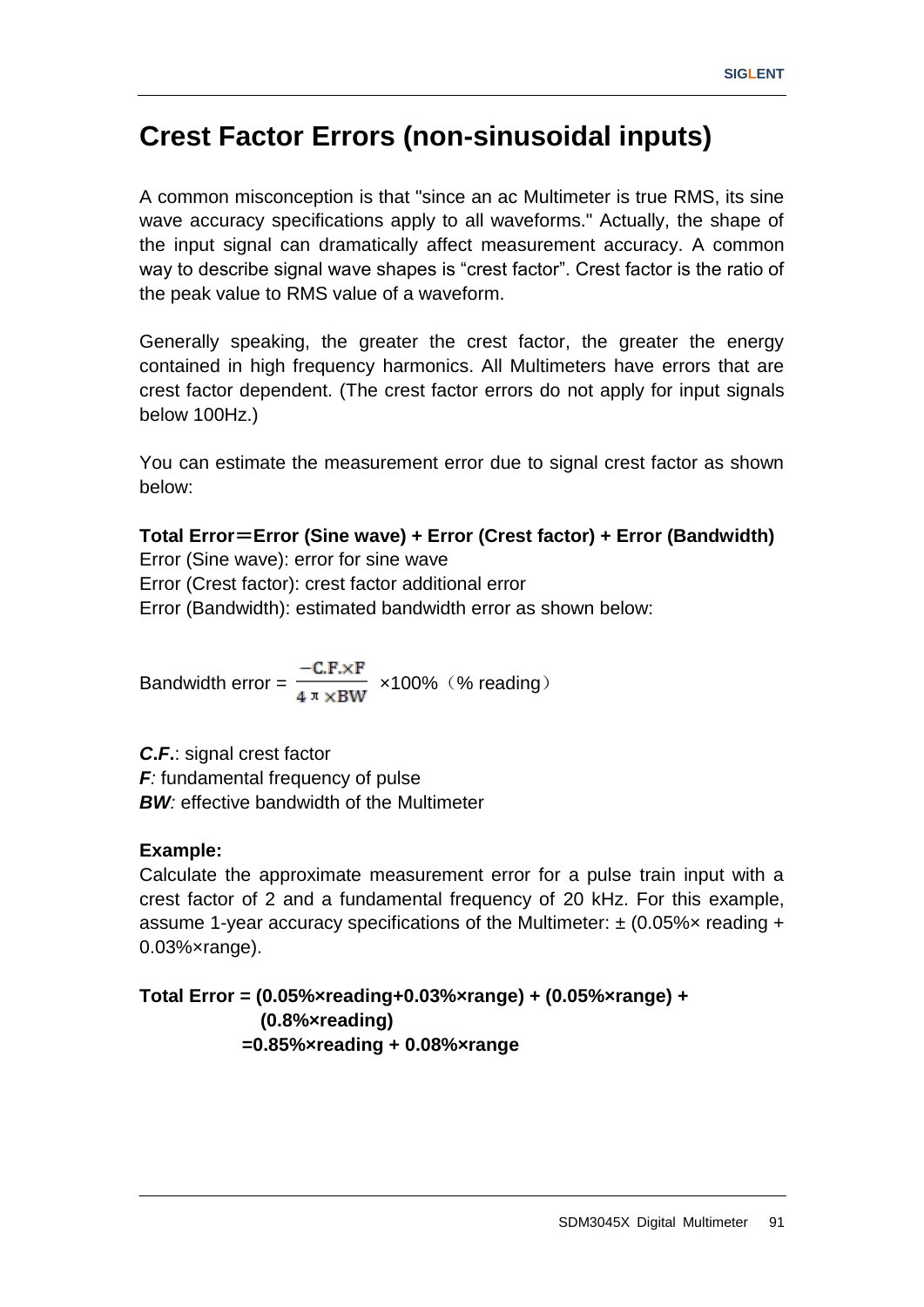# **Loading Errors (AC Voltage)**

In the AC Voltage function, the input of SDM3045X appears as a 1MΩ resistance in parallel with 100pF of capacitance. The test lead that you use to connect signals to the Multimeter will also add additional capacitance and loading. The approximate input resistances of the Multimeter at different frequencies are listed in the following table.

| <b>Input Frequency</b> | <b>Input Resistance</b> |
|------------------------|-------------------------|
| 100Hz                  | $1\text{M}\Omega$       |
| 1kHz                   | $850k\Omega$            |
| 10kHz                  | 160 $k\Omega$           |
| 100kHz                 | 16kO                    |

Table 4- 2 Approximate Input Resistances at Different Frequencies

#### **For low frequencie**s:

$$
Error (%) = \frac{-R_S}{R_S + 1M\Omega} \times 100\%
$$

### **For high frequencies:**

Error (
$$
\% = \frac{1}{\sqrt{1 + (2\pi \times F \times R_S \times C_m)}}
$$
 -1] x100%

*F*: input frequency *R <sup>s</sup>*: source resistance *Cm*: input capacitance (100pF) plus test lead capacitance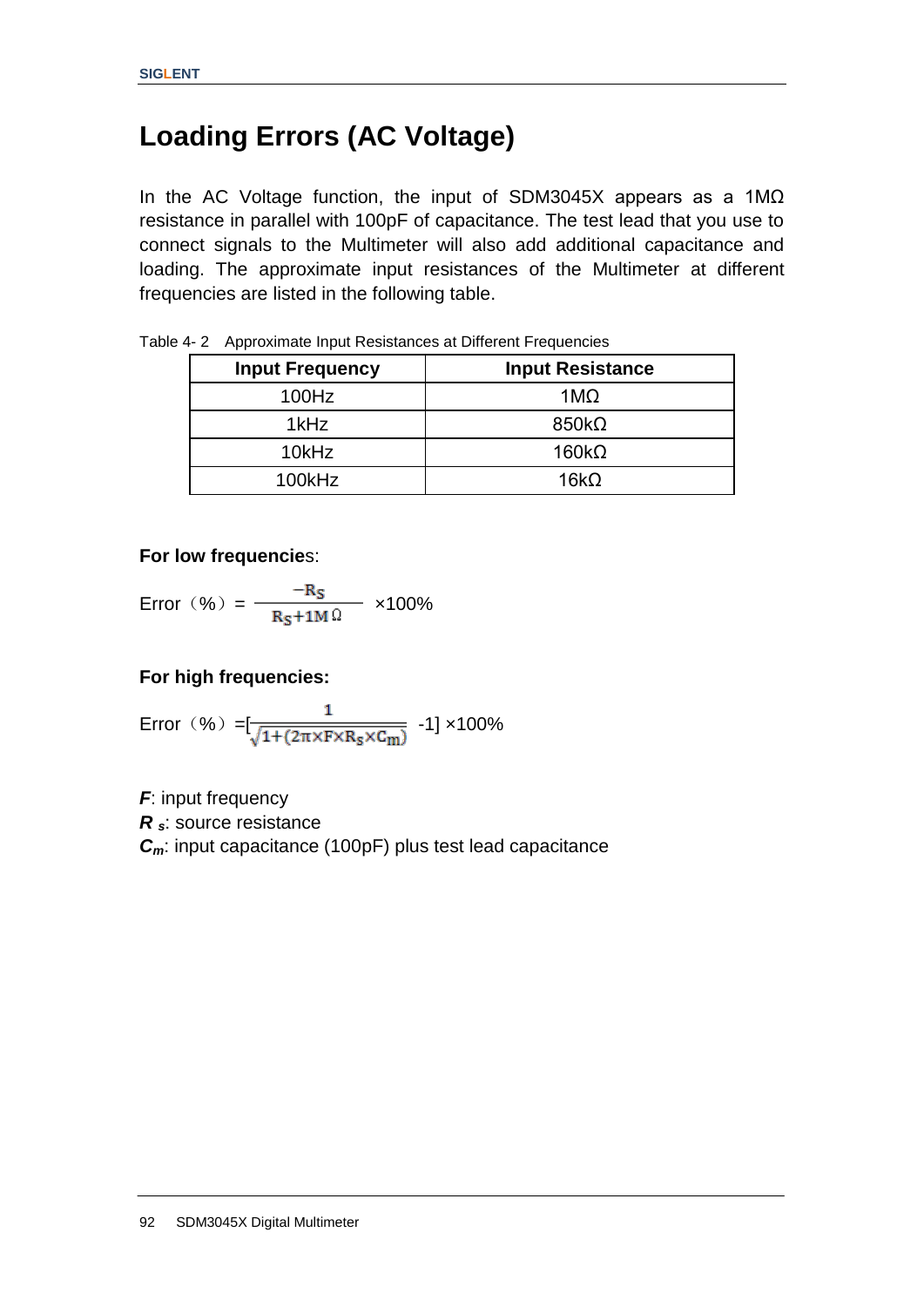# **Chapter 5 General Troubleshooting**

The following is a list of the troubles that you may meet while using the Multimeter and their solutions. Please handle as the corresponding steps when meeting these troubles. If you still can't handle them, please contact SIGLENT in time.

### **1. If the screen of the Multimeter is still dark with nothing displaying after pressing the power key:**

- (1) Check if the power has been connected correctly.
- (2) Check if the main power switch on the back panel has been turned on already.
- (3) Check if the power fuse has blown. Replace it as desired if it has blown.
- (4) Restart the Multimeter after all above steps have been done.
- (5) If the instrument still can"t start up properly, please contact SIGLENT.

### **2. The reading doesn't change when connecting an AC current signal:**

- (1) Check if the test lead has been connected to the current jack or LO jack correctly.
- (2) Check if the fuse in the current location on the back panel has blown.
- (3) Check if the measuring location has switched to the DCI or ACI place correctly.
- (4) Check if the input is ACI but the measuring location is in DCI place.

### **3. The reading doesn't change when connecting a DC current signal:**

- (1) Check if the test lead has been connected to the current jack or LO jack correctly.
- (2) Check if the fuse in the current location on the back panel has blown.
- (3) Check if the measuring location has switched to the DCI or ACI place correctly.
- (4) Check if the input is DCI but the measuring location is in ACI place.

### **4. USB Disks can't be recognized by the instrument.**

- (1) Check if the USB disk can work properly.
- (2) Make sure the used USB disk is of Flash type. The instrument doesn"t support USB disks of hard disk type.
- (3) Check if the capacity of the used USB disk is too large. The Multimeter is recommended not to use USB disks which exceed 4GB.
- (4) After restarting the instrument, insert the USB disk again to inspect.
- (5) If you still can"t use the USB disk properly, please contact SIGLENT.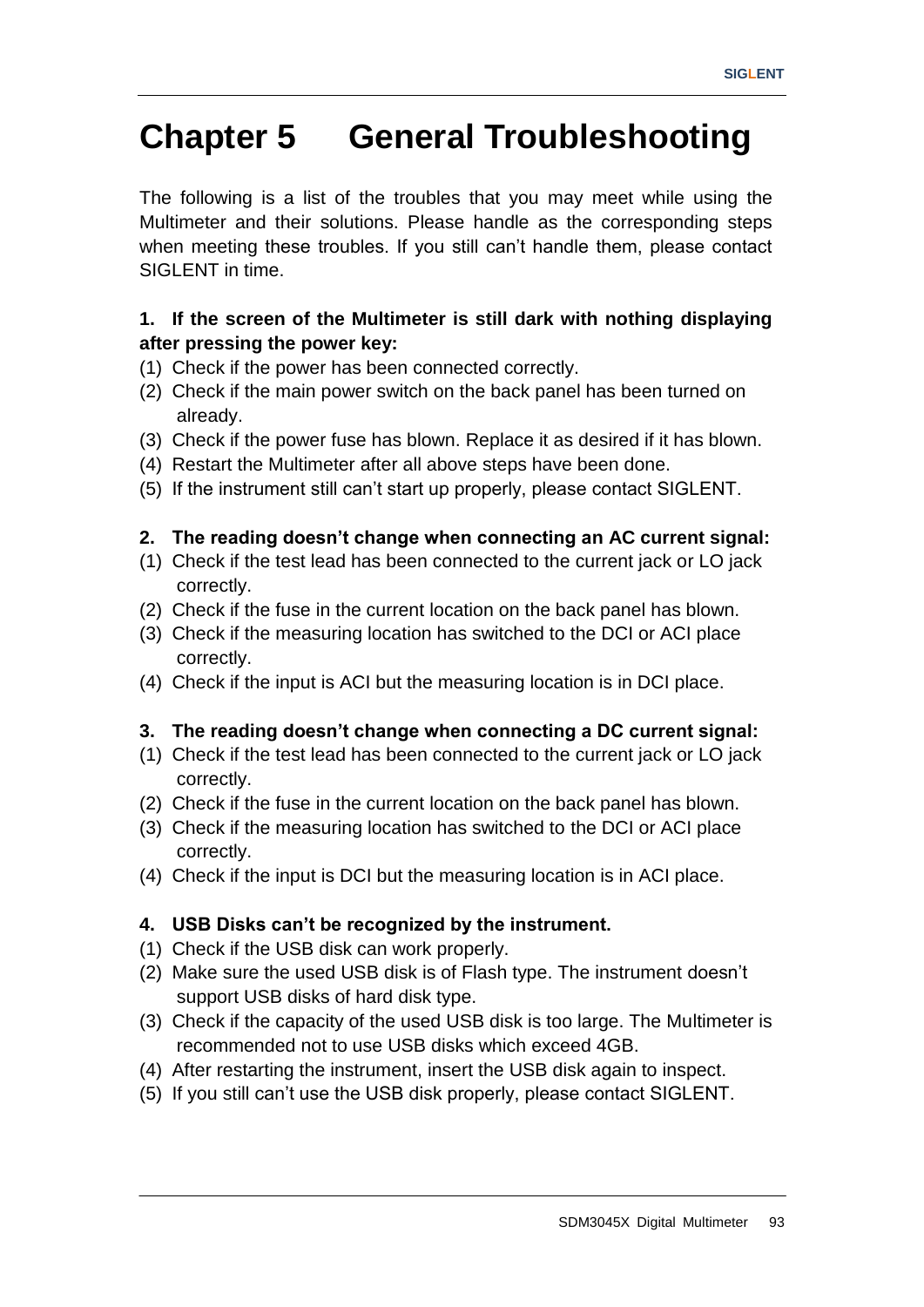# **Chapter 6 Appendix**

## **Appendix A: Accessories**

### **Standard Accessories:**

- A Power Cord that fits the standard of destination country.
- Two test leads (black and red)
- An USB Cable
- A backup fuses
- A Quick Start
- A CD-ROM

### **NOTE:**

 We suggest that the length of USB data wire and LAN cable connected to the instrument should be less than 3m to avoid affecting the product performance.

 All the accessories are available by contacting your local **SIGLENT** office**.**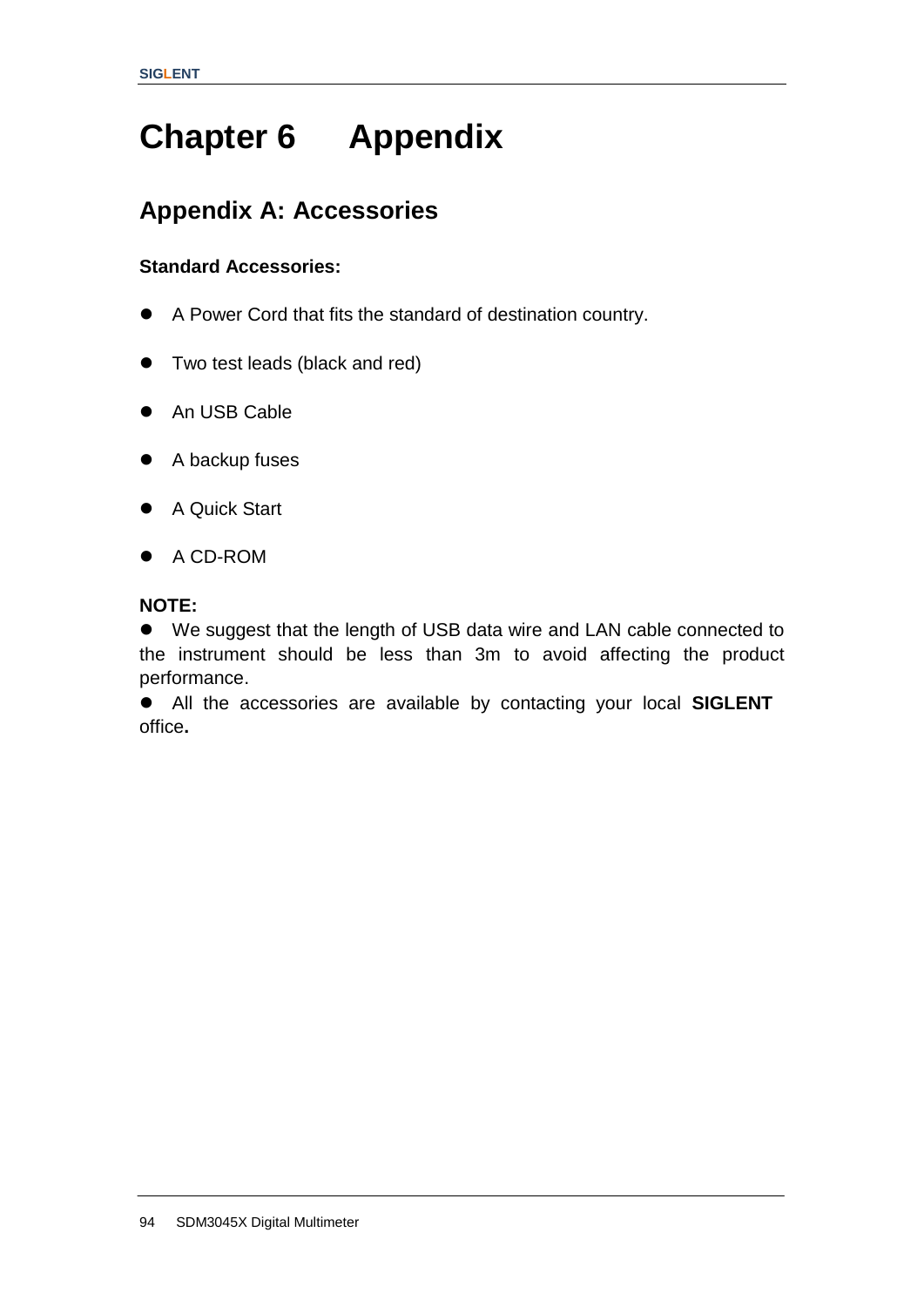### **Appendix B: Warranty summary**

**SIGLENT** warrants that the products that it manufactures and sells will be free from defects in materials and workmanship for a period of three years from the date of shipment from an authorized **SIGLENT** distributor. If a product proves defective within the respective period, **SIGLENT** will provide repair or replacement as described in the complete warranty statement.

To arrange for service or obtain a copy of the complete warranty statement, please contact your nearest **SIGLENT** sales and service office. Except as provided in this summary or the applicable warranty statement, **SIGLENT** makes no warranty of any kind, express or implied, including without limitation the implied warranties of merchantability and fitness for a particular purpose. In no event shall **SIGLENT** be liable for indirect, special or consequential damages.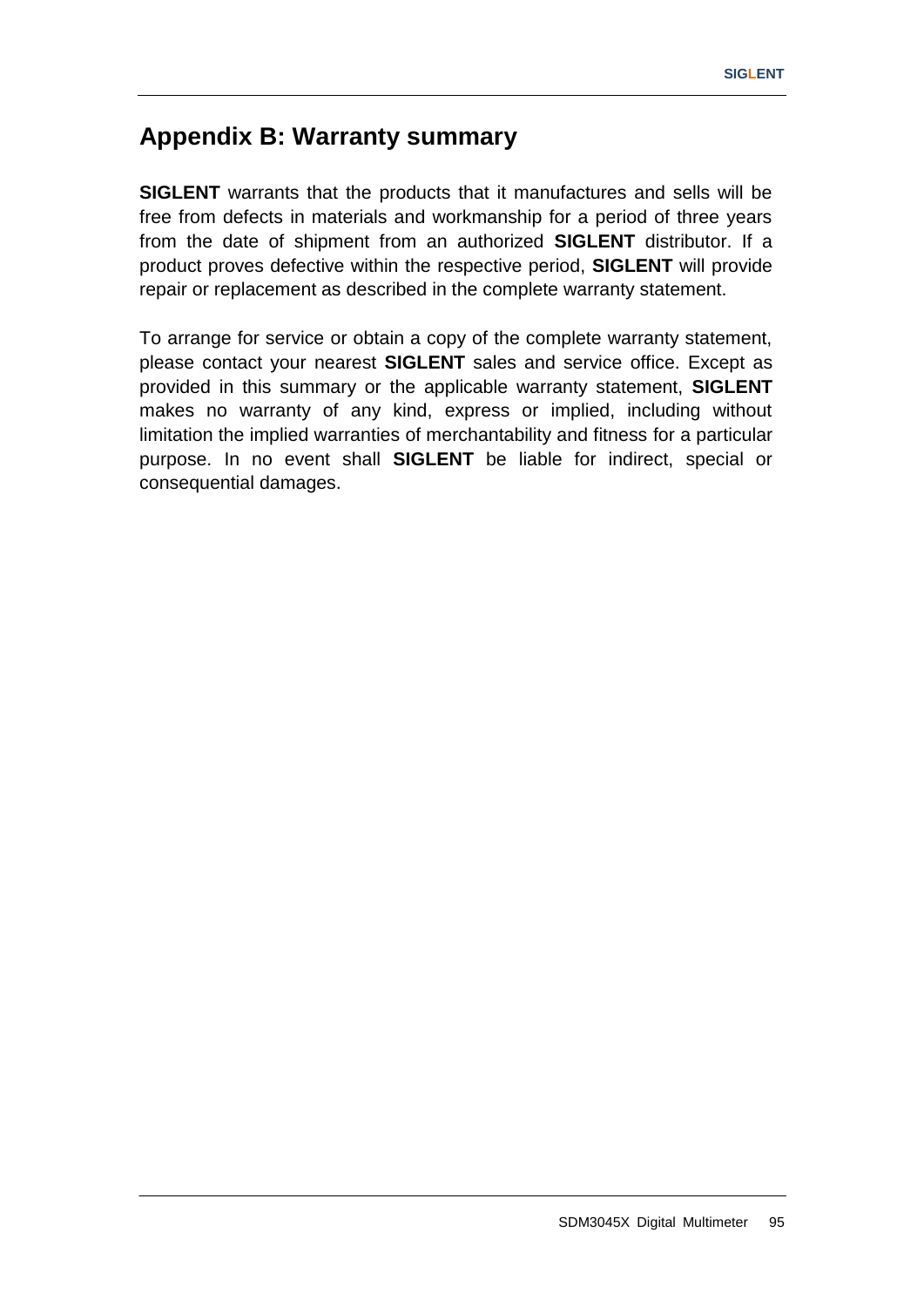## **Appendix C: Daily Maintenance and Cleaning**

### **Maintenance**

When storing or placing the instrument, please avoid the liquid crystal display from direct sunlight for a long time.

#### **NOTE:**

To avoid damages to the instrument or probe, please don"t place them in mist, liquid or solvent.

### **Cleaning**

Please often clean the instrument or probe according to the use of them.

 Wipe the external ash of the instrument and probe by a soft rag. Be careful not to scratch the transparent plastic protective screen when cleaning the liquid crystal screen.

 Use a soft rag that has been soaked by water to clean the instrument after cutting off the power. Or use 75% isopropyl alcohol of water solvent to get a more thorough cleaning.

#### **NOTE:**

 To prevent the surface of the instrument or probe from damages, please don"t use any corrosive or chemical cleaning reagents.

• Please make sure the instrument is already dry before restarting it to avoid short circuits or personal injuries caused by water.